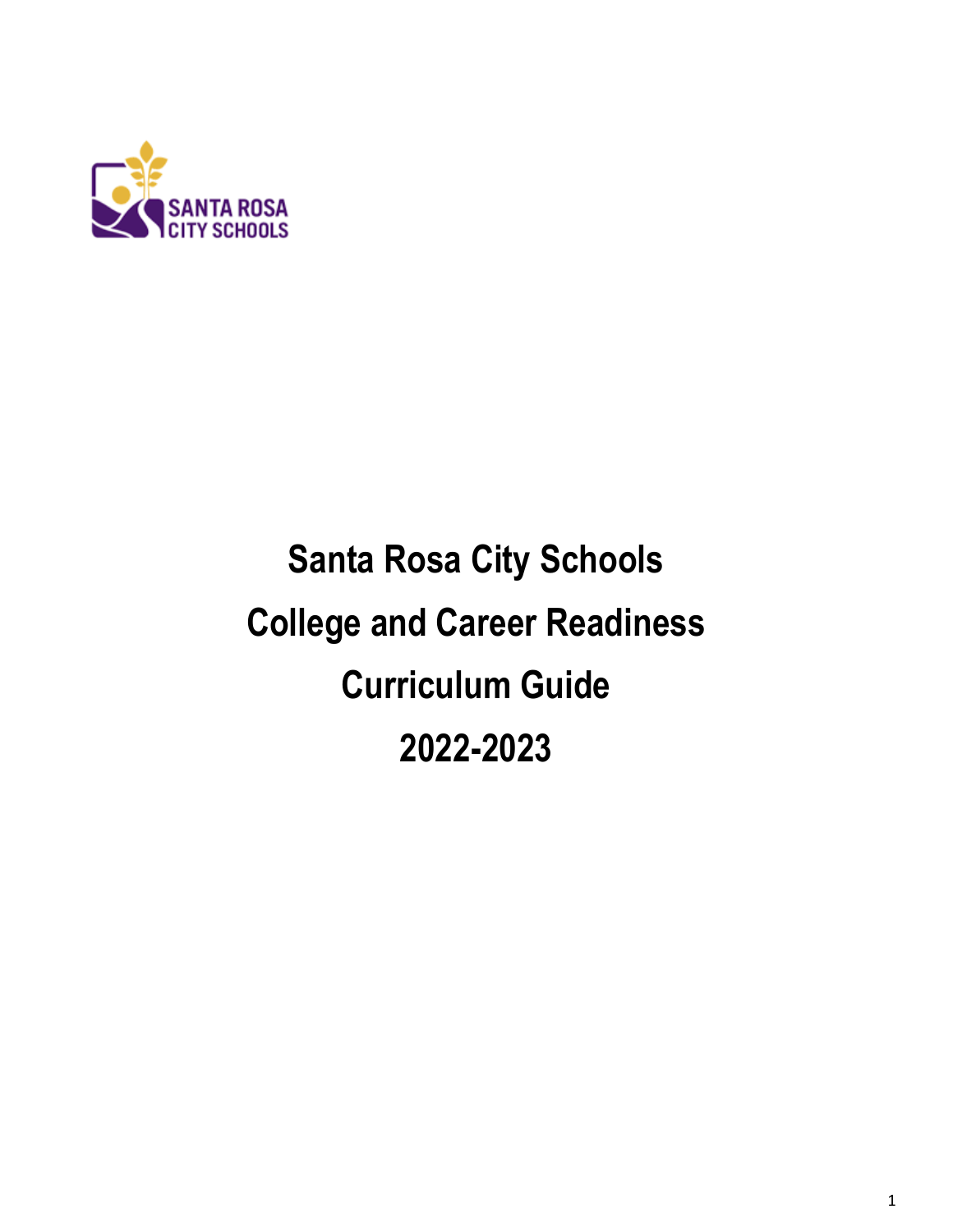## Anna Trunnell, Superintendent

[atrunnell@srcs.k12.ca.us](mailto:atrunnell@srcs.k12.ca.us)

#### **VISION STATEMENT**

The vision of Santa Rosa City SChools is to send students into the world empowered to find purpose, think critically, embrace diversity, work together, and adapt to our changing planet, and live healthy and fulfilling lives.

#### **MISSION STATEMENT**

The mission of Santa Rosa City Schools is to ensure equitable access to a transformative educational experience grounded in the assets of our students, staff, and community. We nurture the whole student in an engaging, challenging, and safe environment. We recognize and value each student's individuality and our community's cultural wealth.

#### **BOARD OF EDUCATION**

Alegría De La Cruz [adelacruz@srcs.k12.ca.us](mailto:adelacruz@srcs.k12.ca.us)

Ed Sheffield [edsheff5@gmail.com](mailto:edsheff5@gmail.com)

Ever Flores [efloresderas@srcs.k12.ca.us](mailto:efloresderas@srcs.k12.ca.us)

Jill McCormick [jmccormick@srcs.k12.ca.us](mailto:jmccormick@srcs.k12.ca.us)

> Laurie Fong [lfong@srcs.k12.ca.us](mailto:lfong@srcs.k12.ca.us)

Omar Medina [omedina@srcs.k12.ca.us](mailto:omedina@srcs.k12.ca.us)

Stephanie Manieri [stephaniemanieri@gmail.com](mailto:stephaniemanieri@gmail.com)

> Georgia Beard Student Board Member

[www.srcschools.org](http://www.srcschools.org)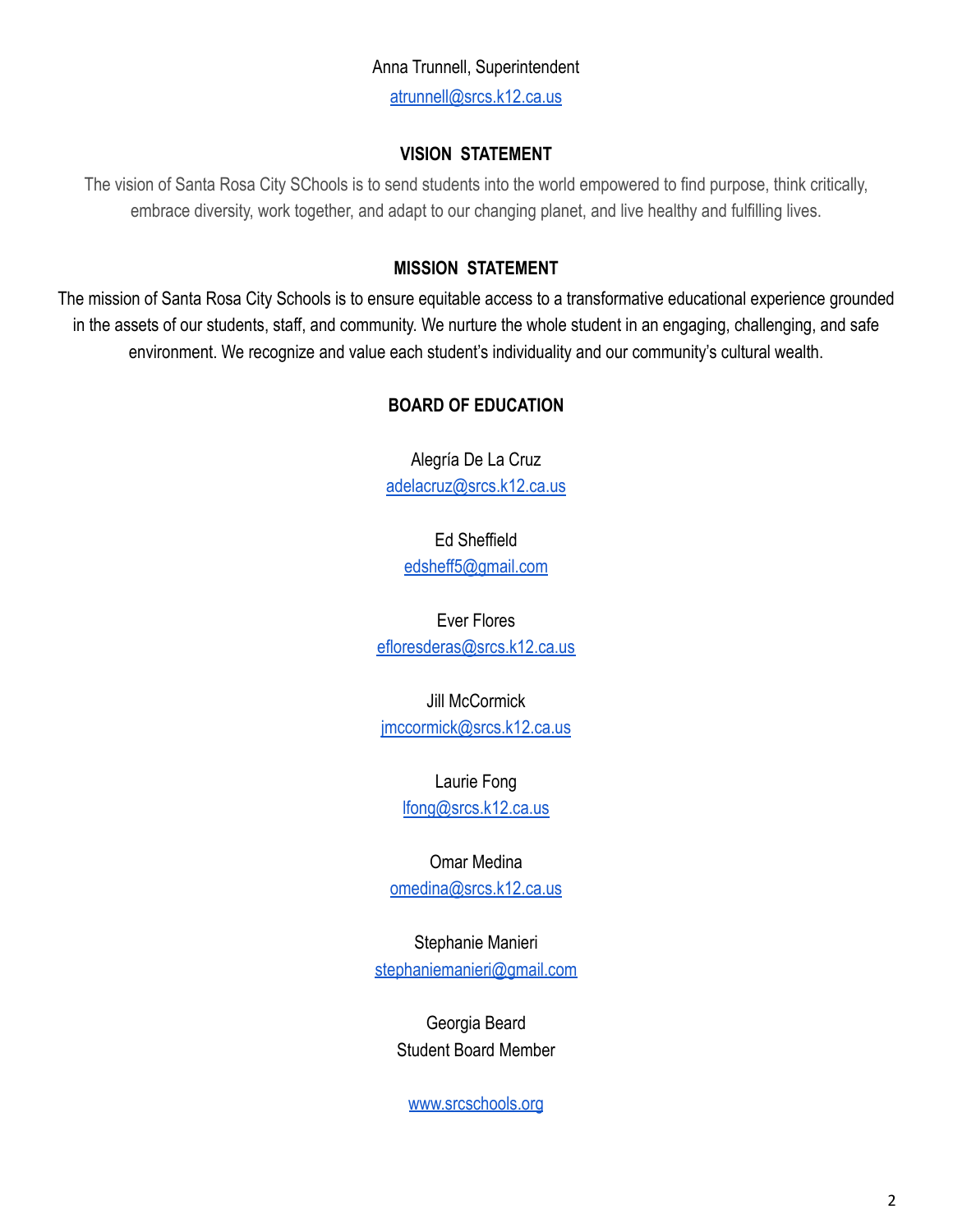#### **DEAR COMMUNITY MEMBERS,**

Santa Rosa City Schools is proud to offer this latest edition of the College and Career Readiness Guide. This guide showcases many exemplary and award-winning schools and programs throughout our district. We continue to offer a wide variety of courses, preparing students for the critical thinking, creativity, collaboration and communication skills required for the complex and ever-changing work environment. We believe that providing students access to these courses will build the foundational skills necessary for a full range of post-secondary options.

Through the Santa Rosa City Schools strategic planning process and the Local Control Accountability Plan (LCAP), the district adopted goals to promote excellence, equity and engagement for all of our students. Through a district culture intentionally built on trust, respect, collaboration, and the best of intentions, we will:

- Provide student-centered teaching and learning opportunities that lead to equitable outcomes for students' personal and academic success.
- Commit to developing culturally relevant, humanizing programs and relationships that help ensure each person is safe, engaged, supported, and challenged.
- Value and support growth-minded professionals and positive learning environments.

In the Spring of 2018, the Santa Rosa School Board approved new graduation requirements. These new policies updated the graduation requirements to align with Common Core Standards requirements and provide access to college prep classes with provisions to include students in Special Education. The requirements began with the freshmen class of 2018-2019 school year and will be fully implemented by 2022.

#### **Exciting opportunities highlighted in this publication:**

- Santa Rosa City Schools has College and Career Centers at Elsie Allen, Maria Carrillo, Montgomery, Piner, and Santa Rosa High. College and Career Counselors assist our students with meeting their educational and career goals at each of these centers, and at Ridgway High School.
- Our Career Technical Education programs make it possible for students to obtain relevant career training and hands-on experiences, while satisfying their high school graduation and college admission requirements. For example, our culinary programs now have a culinary food truck to be used as an instructional tool during catering events, connecting the skills and concepts acquired in the classroom to work-based learning.
- Our Specialized Programs are often referred to as Magnet Programs, and are designed to provide students a unique and targeted curriculum. Four high schools have Specialized Programs in place: ArtQuest at Santa Rosa High School, the Early College Magnet Program at Piner High School, International Baccalaureate Program at Montgomery High School, and the University Center at Elsie Allen High School. All are exceptional programs that continue to serve students who want to accelerate and focus their learning experience in high school.

We encourage you to take full advantage of this guide and of all the excellent resources that Santa Rosa City Schools has to offer.

Our dedicated teachers, school counselors and staff are working to provide quality teaching and learning that is linked to post-high school life options. We look forward to helping you discover your path and to seeing you at graduation!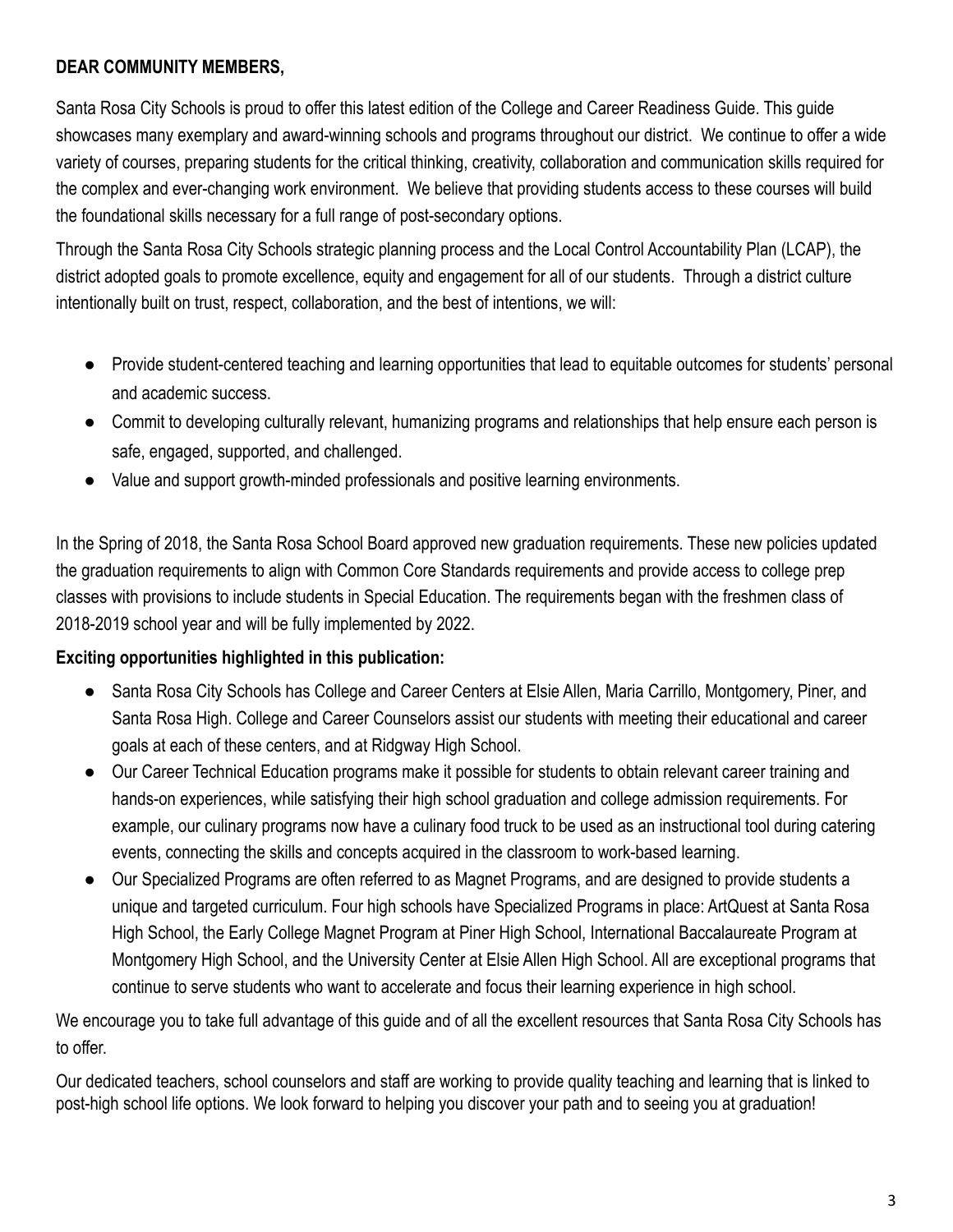#### **Table of Contents**

#### **Items of Interest**

- Santa Rosa City Schools High Schools
- Graduation Policies
- Graduation Requirements Grid
- Information about School Transfers
- College and Career Centers
- College and Career Success Milestones
- General Course Information
- University of California A-G Course Lists
- Grading and Course Credit Policies
- Counseling Services
- High School and College Entrance Testing
- California College Entrance Requirements
- Financial Planning for Post-Secondary Goals
- Athletic Eligibility

#### **Specialized Programs and Career Technical Education**

- Early College Magnet
- University Center
- International Baccalaureate Program
- ArtQuest
- Career Technical Education Programs
- FAQ CTE Programs and Specialized Programs

#### **Core Subject Courses**

- English
- Math
- Science
- Social Science
- World Language
- Physical Education

#### **Visual, Performing, and Technical Arts Courses**

- Visual Arts
- Performing Arts
- Technical Arts

#### **Career Technical Education Courses**

- Agriculture
- Business and Information Technology
- Construction Technology and Engineering
- Manufacturing and Automotive Technology
- Culinary Arts
- Health Science and Public Services

#### **Academic Support and Electives**

- Special Education
- Electives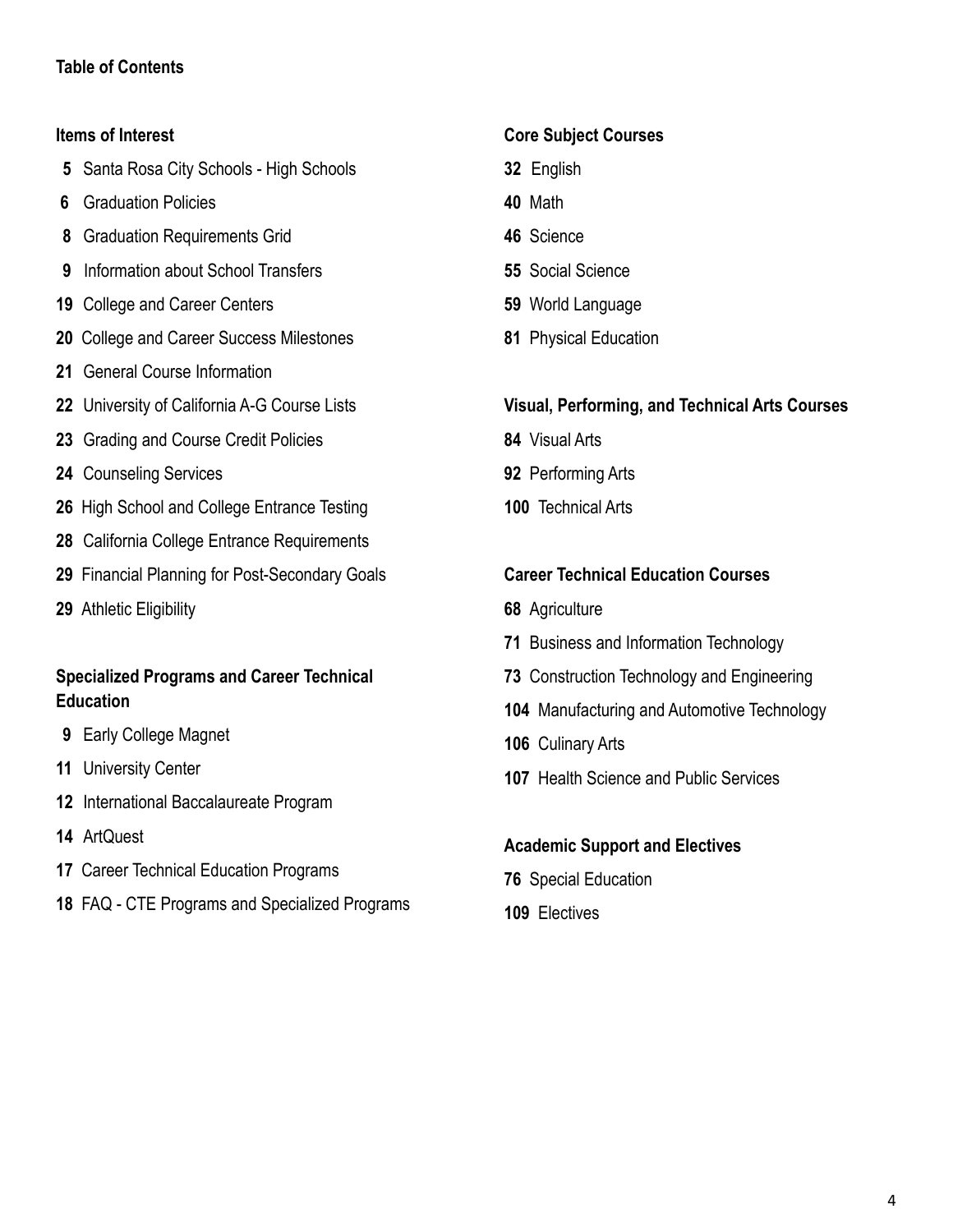## **SANTA ROSA CITY SCHOOLS**

## **ELSIE ALLEN HIGH S[CHOOL](https://eahs-santarosa-ca.schoolloop.com/)**

Principal: Gabe Albavera

599 Bellevue Avenue,Santa Rosa, CA 95407 Phone: 707-890-3810 Students: 1,092

*Specialized Program: University Center CTE Programs: Agriculture, Public Safety*

## **PINER HIGH S[CHOOL](https://piner.srcschools.org/)**

Principal: Stacy Desideri

1700 Fulton Road, Santa Rosa, CA 95403 Phone: 707-890-3840 Students: 1,427

*Specialized Program: Early College Magnet CTE Programs: Culinary, Engineering, Construction, and Design, Geospatial Technology, Health Science and Biotechnology*

#### **MARIA C[ARRILLO](https://mchs-santarosa-ca.schoolloop.com/) HIGH SCHOOL**

Principal: Monique Luke

6975 Montecito Blvd., Santa Rosa, CA 95409 PHONE: 707-890-3820 STUDENTS: 1,548 *CTE Programs: Automotive Technology, Culinary, Sports Medicine*

## **M[ONTGOMERY](https://mhs-santarosa-ca.schoolloop.com/) HIGH SCHOOL**

Principal: Adam Paulson

1250 Hahman Drive, Santa Rosa, CA 95405 Phone: 707-890-3830 Students:1,596

*Specialized Program: International Baccalaureate CTE Programs: Business, Green Construction, Production and Managerial Arts*

## **R[IDGWAY](https://www.srcschools.org/page/2248) HIGH SCHOOL**

Principal: Valerie Jordan

325 Ridgway Avenue, Santa Rosa, CA 95401 Phone: 707-890-3770 Students: 263

## **SANTA ROSA HIGH S[CHOOL](https://www.santarosahighschool.net/)**

Principal: Dr. Kimberly Johnson-Clissold

1235 Mendocino Avenue, Santa Rosa, CA 95401 Phone: 707-890-3850 Students:1,819

*Specialized Program: ArtQuest CTE Programs: Agriculture, Automotive Technology, Construction Technology, Manufacturing*

**Please visit [www.srcschools.org](http://www.srcschools.org) to learn more about the schools in the District.**

**Specific attendance area information is also available on the District website or please call 707-890-3800.**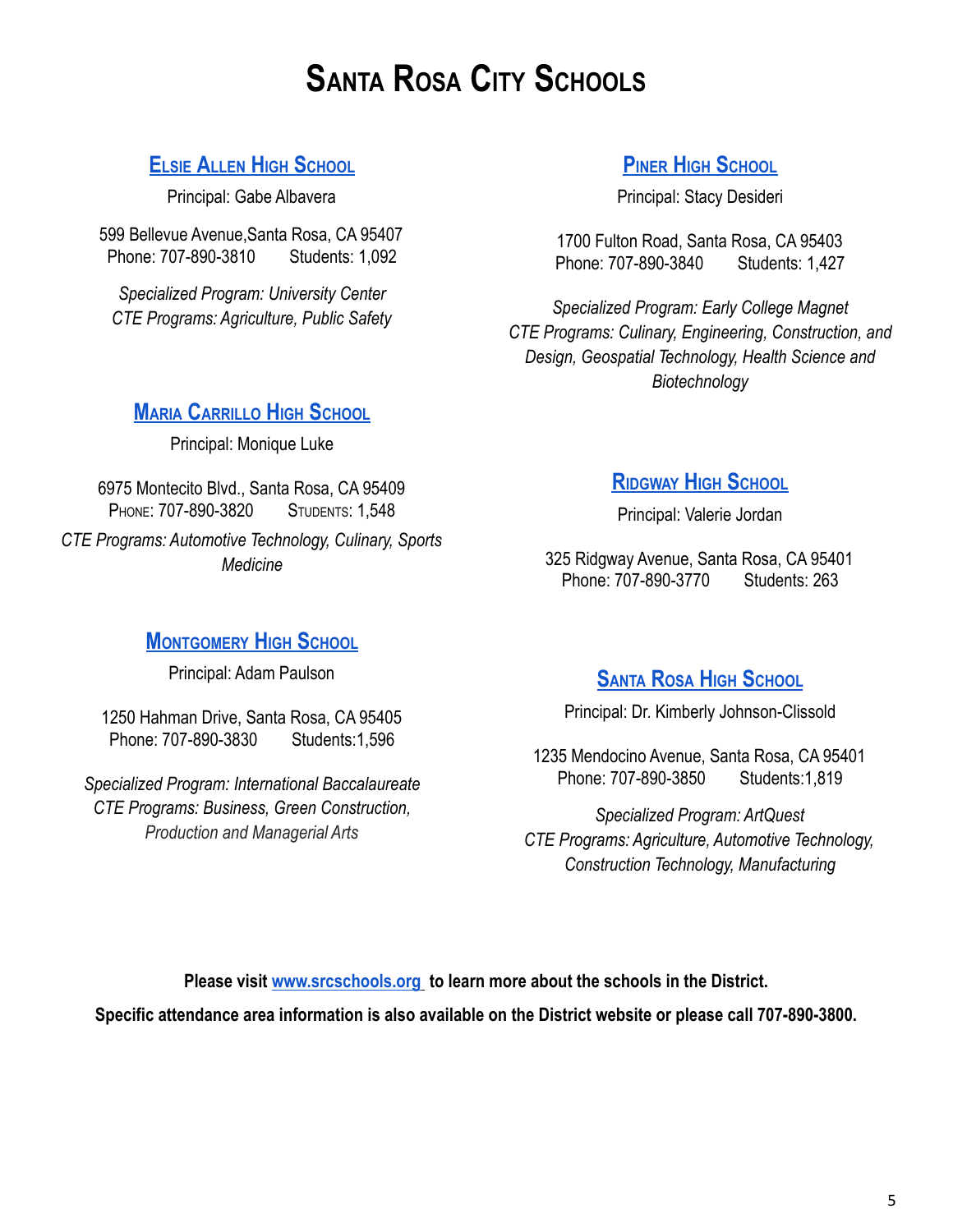## **HIGH SCHOOL GRADUATION REQUIREMENTS:**

The Board of Education believes that the completion of an organized and sequential course of study is the foundation, which prepares students for post-secondary education and employment. In grades 9-12, 220 credits are required for graduation. Students who successfully complete a year-long course will receive 10 credits (5 credits for each semester). In addition to the required courses, students will complete other elective courses to reach the required 220 credits.

#### **CORE CURRICULUM REQUIREMENT:**

Beginning with the class of 2022, to obtain a high school diploma, students shall complete 220 credits in the following courses in grades 9-12, with each course being one year unless otherwise specified:

- $\Box$  Four courses in English (meets the UC/CSU "b" requirement).
- $\Box$  Three courses in mathematics (meets the UC/CSU "c" requirement).

*At least one mathematics course shall meet or exceed state academic content standards for Integrated Mathematics 2. Completion of such coursework prior to grade 9 shall satisfy the Integrated Mathematics 2 requirement, but shall not exempt a student from the requirement to complete three mathematics courses in grades 9-12.*

 $\Box$  Three courses in social studies, including United States history and geography; world history, culture, and geography; a one-semester course in American government and civics (meets the UC/CSU "a" requirement; and a one-semester course in economics (meets the UC/CSU "g" requirement).

- $\Box$  Two courses in science, including biological and physical sciences (meets the UC/CSU "d" requirement).
- $\Box$  Two courses in a Language Other Than English.

*The first-year of Language Other Than English may be met prior to high school; however, credits will not count towards the 220-credit requirement. (meets the UC/CSU "e" requirement). A student whose primary language is designated other than English is exempt from the core graduation requirement of two years of a Language Other than English course, as long as their formal instruction in the Language Other Than English took place after the 6th grade. A student may receive a waiver from the two-year Language Other Than English requirement due to a specific learning disability, if it is clearly stated in his/her IEP or state standardized test results show a need for intensive academic intervention.*

 $\Box$  One course in visual or performing arts (meets the UC/CSU "f" requirement).

- $\Box$  Two courses in physical education, one of which needs to be 9th grade physical education, unless the student has been otherwise exempted pursuant to other sections of the Education Code 51225.3.
- $\Box$  An additional fifty credits of electives, to be chosen by the student and parents from the course offerings listed in the College and Career Readiness Guide. At least one course from an approved "g" elective. One year of Career Technical Education (CTE) is recommended. To be counted towards meeting graduation requirements, a CTE course shall be aligned to the CTE model curriculum standards and framework adopted by the State Board of Education.

Full details of the district's graduation requirements and alternative credits towards graduation can be found in Board Policy 6146.1 and 6146.11 and accompanying Administrative Regulations or information may be obtained from a high school counselor.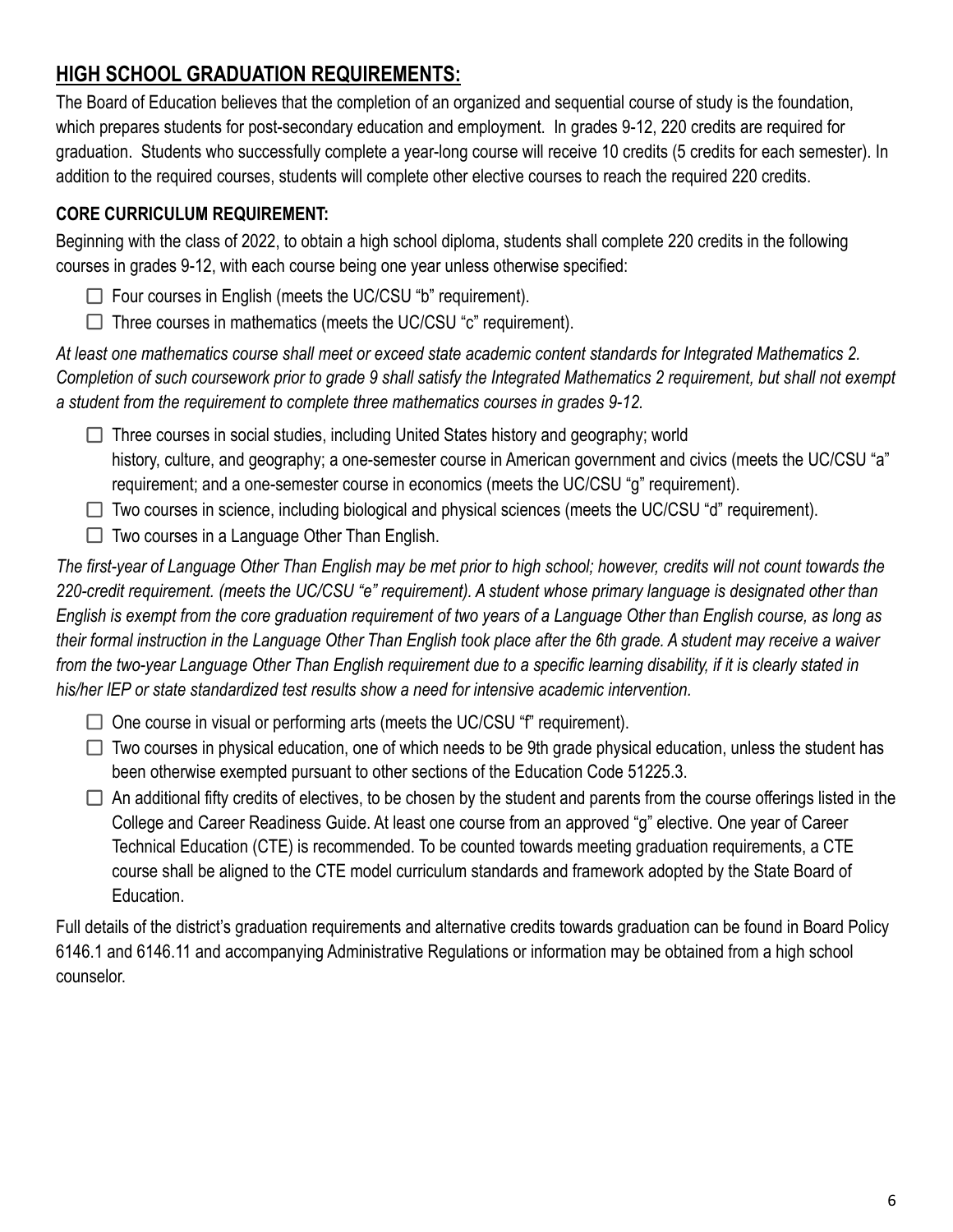## **Career Technical Education and Specialized Programs:**

Santa Rosa City Schools provides a variety of coherent, rigorous and relevant teaching and learning programs to graduate students who are ready for college and career. The following is an overview of some of the secondary programs offered in the district to assist in preparing students for multiple post-secondary opportunities.

#### **Career Technical Education Programs**

Career Technical Education (CTE) programs consist of a multi-year sequence of CTE courses which are designed to offer students an opportunity to explore careers, participate in work-based learning experiences, acquire technical and employability skills, and be prepared for a full range of post-secondary opportunities. Several CTE courses are college-preparatory and/or are articulated with the local community college, where students can earn college units through the Credit by Exam process. In addition, some CTE Programs provide students the opportunity to earn industry recognized certifications and college credit.

To learn more about these programs, please see pages 17 and 18 in this publication.

#### **Specialized Programs:**

Specialized Programs are often referred to as Magnet Programs, and are designed to provide students a unique and targeted curriculum. Four high schools have Specialized Programs in place: the University Center at Elsie Allen High School, the International Baccalaureate Program at Montgomery High School, the Early College Magnet Program at Piner High School, and Santa Rosa High School's ArtQuest. All are exceptional programs that serve students who want to accelerate and focus their learning experience in high school.

To learn more about Santa Rosa City Schools Specialized Programs, please see pages 9, 11, 12, 14, and 18 in this publication.

#### **Non-Discrimination Policy:**

The Santa Rosa City Schools District prohibits, at any district school or school activity, discrimination, harassment, including sexual harassment, intimidation, and bullying, based on actual or perceived race, color, ancestry, nationality, national origin, immigration status, ethnic group identification, ethnicity, age, religion, marital status, pregnancy, parental status, physical or mental disability, sex, sexual orientation, gender, gender identity, gender expression, or genetic information, or association with a person or group with one or more of these actual or perceived characteristics. This shall apply when applicable, to interns, volunteers, and job applicants. For questions, concerns or complaints, please contact District Equity and Title IX Compliance Officer:

(**For Students Grades K-6**) Dr. Kimberlee Amstrong, Associate Superintendent, Educational Services, 707-890-3800 x80302 [karmstrong@srcs.k12.ca.us](mailto:karmstrong@srcs.k12.ca.us)

#### (**For Students Grades 7-12**)

Kathy Frye, Coordinator, State and Federal Programs, 707-890-3800 x80420 [kfrye@srcs.k12.ca.us](mailto:kfrye@srcs.k12.ca.us)

(**For Employees**) Michael Shepard, Assistant Superintendent, Human Resources, 707-890-3800 x80602 [rjackson@srcs.k12.ca.us](mailto:rjackson@srcs.k12.ca.us) 211 Ridgway Avenue, Santa Rosa, CA 95401

7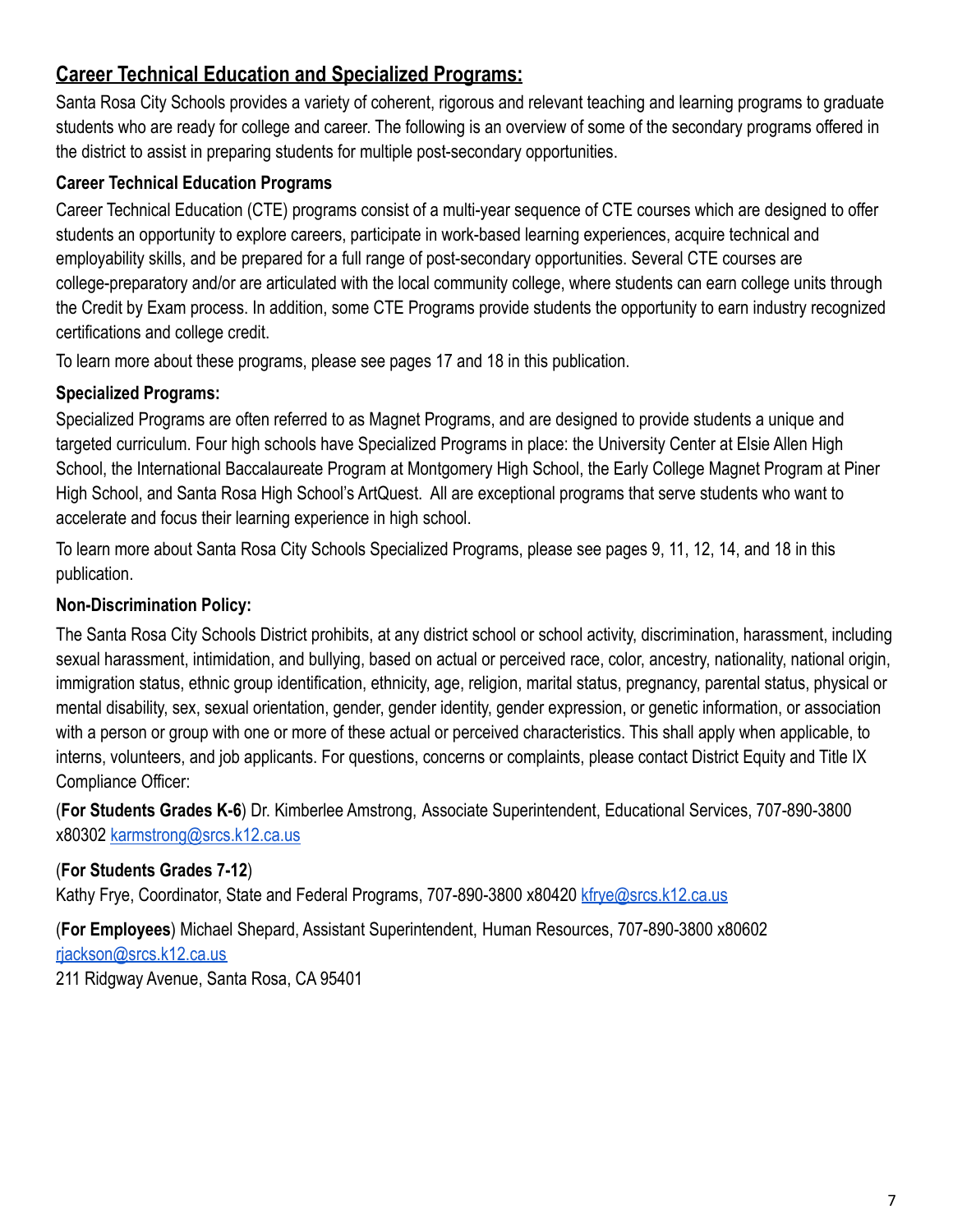## **DISTRICT GRADUATION REQUIREMENTS**

The Santa Rosa City Schools' Board of Education established comprehensive, rigorous graduation requirements for high schools to ensure that all graduates are prepared to meet new challenges of the 21st century with flexibility, creativity, and a solid foundation of critical thinking and reasoning skills along with the ability to collaborate.

A diploma of high school graduation shall be granted to any student who completes 220 credits in grade 9-12 (please see below for specific coursework):

| <b>Subject</b>                           | SRCS Graduation Requirements for the class of 2022 and<br>beyond (including a-g CSU/UC entrance requirements marked<br>with $a^*$ )                                                                          |
|------------------------------------------|--------------------------------------------------------------------------------------------------------------------------------------------------------------------------------------------------------------|
| <b>History/ Social Studies</b><br>а.     | 3 Years (1 year of World History*, 1 year of U.S. History*, 1<br>semester each of Government* and Economics* (30 Credits)                                                                                    |
| b. English                               | 4 Years of English* (40 Credits)                                                                                                                                                                             |
| c. Mathematics                           | 3 Years of Math, including Math 1P <sup>*</sup> . The two additional years<br>of Mathematics must exceed the content standards of Math<br>1P (Ex: Math 2P <sup>*</sup> , Math 3P <sup>*</sup> ) (30 Credits) |
| d. Laboratory Science                    | 2 Years, to include 1 year of Physical Science* and 1 year of Life<br>Science* (20 Credits)                                                                                                                  |
| <b>Language Other than English</b><br>е. | 2 Years of the same Language Other Than English* (20 Credits)                                                                                                                                                |
| <b>Visual and Performing Arts</b><br>f.  | 1 Year* (10 Credits)                                                                                                                                                                                         |
| q. Electives                             | 1 Year of a "g" Elective*, plus an additional 40 Credits, with a<br>recommendation of at least 1 Career Technical Education course<br>(50 Credits, total)                                                    |
| <b>Physical Education</b>                | 2 Years (20 Credits)                                                                                                                                                                                         |
| <b>TOTAL CREDITS</b>                     | 220                                                                                                                                                                                                          |

Exceptions: Students with Disabilities, Students qualifying under AB167/216 and students approved to receive an alternative diploma through Ridgway High School (180 Credits). For additional information, please see BP 6146.1.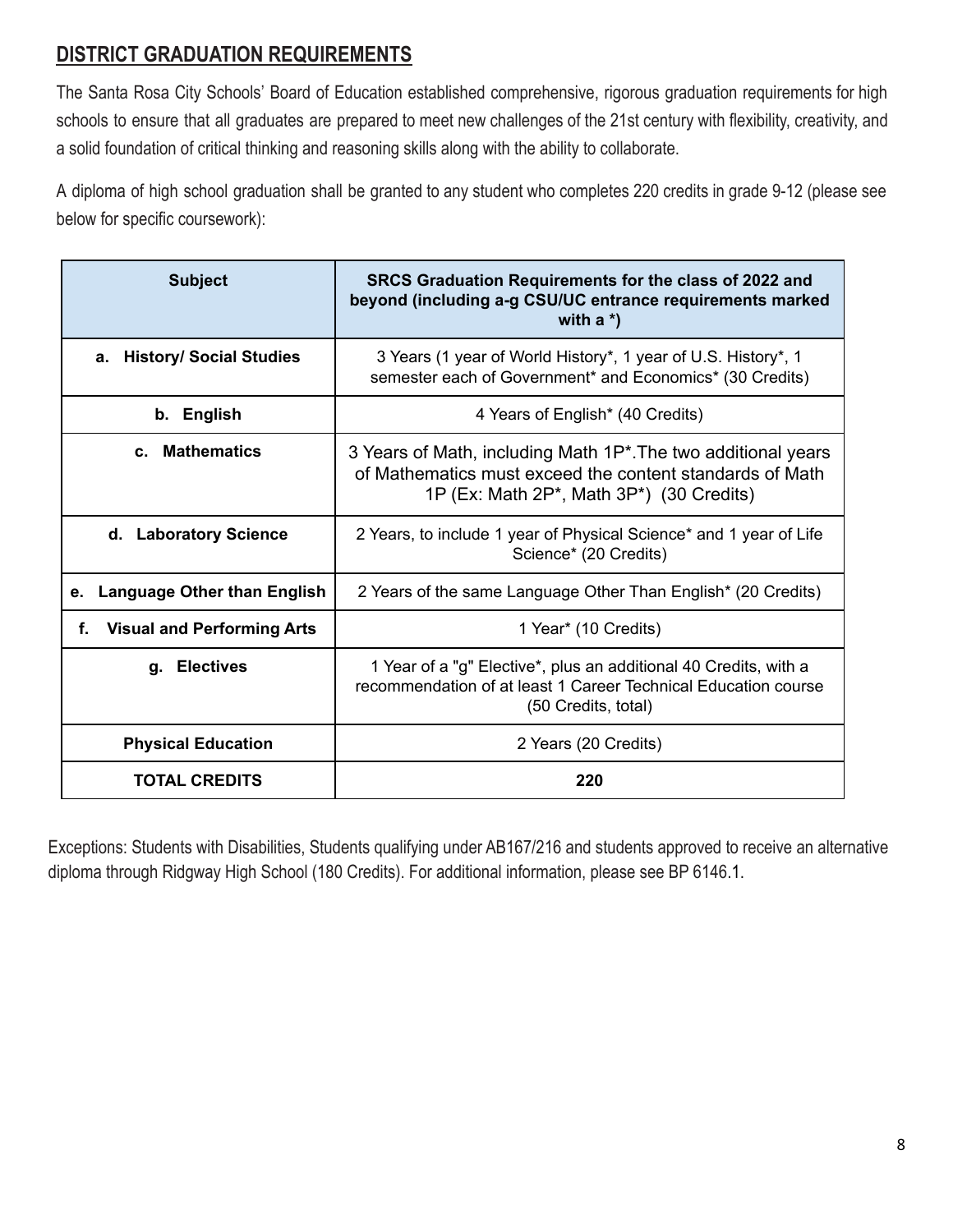## **INFORMATION REGARDING SCHOOL TRANSFERS**

Please use [this link](https://www.srcschools.org/Page/2171) to access the most current information regarding school transfers on the SRCS website. There are two types of school transfers, interdistrict and intradistrict, also known as "open enrollment."

Generally, *open enrollment* for SRCS is offered from October through mid-November for the following school year. Students must live within the Santa Rosa City Schools District and may request a transfer to any other school within the SRCS District. *Interdistrict* transfers are for students who do not live within the SRCS boundaries but want to attend an SRCS school. For students wishing the form is submitted to your Resident District Office first for approval.

## **SPECIALIZED PROGRAMS:**

## **EARLY COLLEGE MAGNET PROGRAM**

The Early College Magnet Program is a partnership between Piner High School (PHS) and the Santa Rosa Junior College (SRJC) which provides qualified incoming 9th graders the opportunity to complete college coursework while completing their high school graduation requirements. This exceptional educational opportunity provides students with accelerated learning while preserving their high school experience in sports, performing arts, student government, and other extracurricular activities. Because students in the program do not have to pay for SRJC tuition, books, or transportation, families save several thousand dollars in college costs.

#### **Program Highlights:**

- In 9th and 10th grade, students enroll in specific classes at PHS and the SRJC geared toward college success.
- In 11th and 12th grade, students begin to complete courses at the SRJC (1-2 courses/semester) while continuing their coursework at PHS.
- FREE tuition and textbooks provided for up to 30 college units.
- FREE transportation to and from SRJC between 7:00am and 3:00pm (Monday–Friday).
- Students in the program enjoy all the privileges of SRJC students; including access to SRJC libraries, research facilities, labs, and academic tutoring.
- Students may choose to transfer up to one year of earned SRJC units directly to the University of California System, California State University System, or private institutions of higher learning; or continue their studies at SRJC in order to earn an associate degree, or an SRJC career certificate.

#### **Student Expectations:**

- Pursue post-secondary education.
- Devote a minimum of two hours daily to homework.
- Participate in PHS-SRJC Early College Magnet activities and events including California college campus tours in freshman and sophomore years.
- Attend SRJC support counseling classes.
- Maintain a 2.5 cumulative grade point average at PHS and SRJC.
- Complete all Santa Rosa City Schools high school graduation requirements.
- Abide by all SRCS & SRJC rules.

#### **Student Support Provided by Piner High School:**

- An on-site program coordinator to counsel and guide students through the college experience.
- Rigorous college preparatory courses, including Honors and Advanced Placement classes.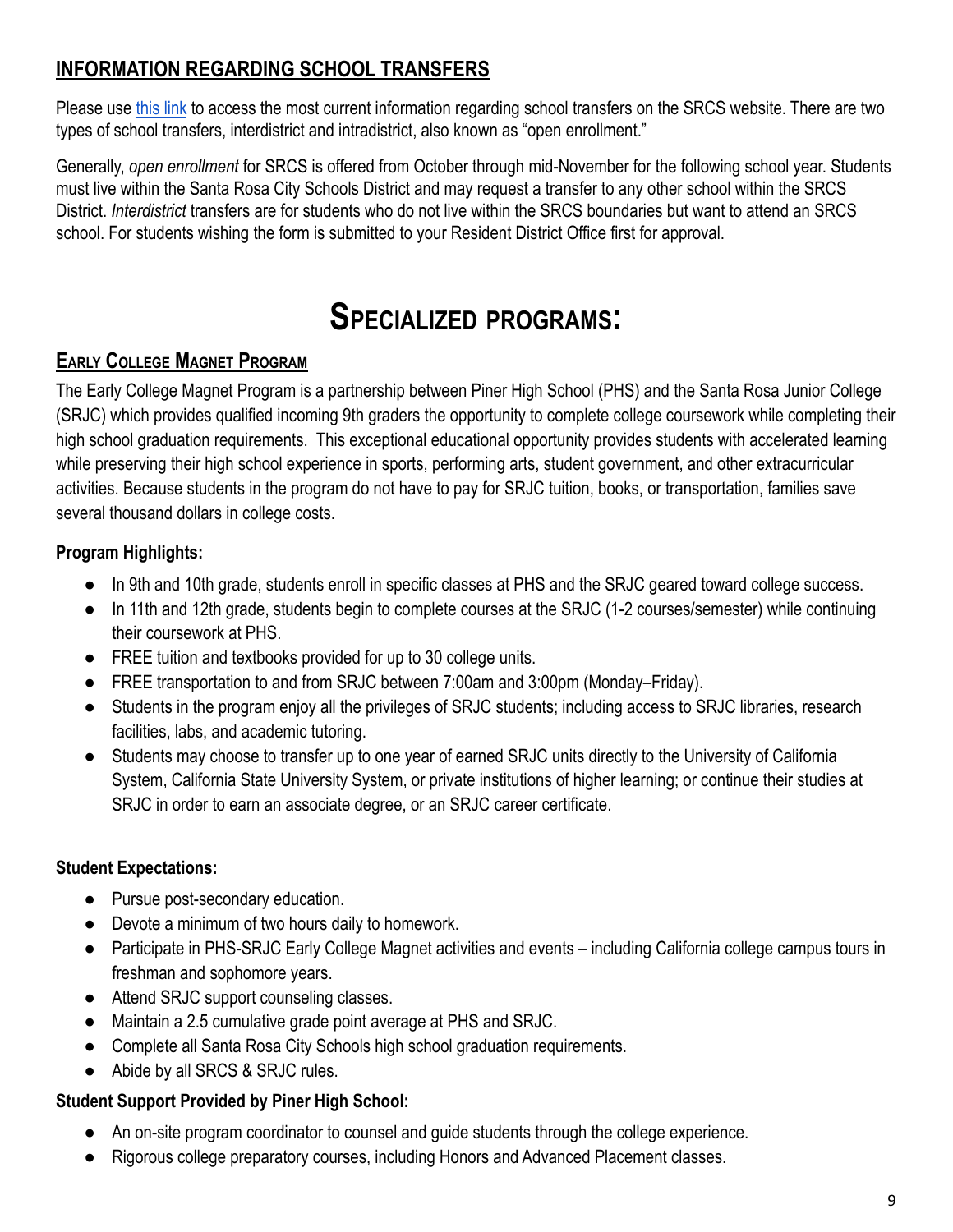#### **Student Support Provided by Santa Rosa Junior College:**

- An SRJC counselor with knowledge of magnet program and college entrance expectations.
- Ongoing collaboration with PHS Staff.

## **Frequently Asked Questions**

#### **What are the benefits of the Early College Magnet Program?**

Piner High School students can earn up to thirty college units in a highly supportive environment. The college units will result in career certification that translates into high skill levels and wages in the job market, an Associate Degree, or completion of undergraduate courses that will transfer to four-year public and private universities leading to a Bachelor's Degree.

#### **What does the Piner High School campus have to offer?**

Piner High School's recently renovated campus includes new or updated facilities in the following areas: Science and Technology Center, performing arts center, culinary arts training center, synthetic sports field and all-weather track, and five high-tech science labs. The challenging academic curriculum; which includes Honors and Advanced Placement courses in English, math, world language, science, social science and art, is delivered by highly skilled teachers who are appropriately trained and credentialed.

#### **What does the SRJC campus have to offer?**

Santa Rosa Junior College offers a comprehensive educational program for students planning to continue their education at a four-year college or university. It grants Associate of Arts and science degrees in 100 different major areas. In addition, over 150 occupational certificates are offered through coursework designed to prepare students for successful careers in business and industry. Recognized for its rigorous academic programs, outstanding faculty, all-inclusive student services, and first-rate facilities; SRJC consistently ranks as one of the top community colleges nationwide. The Early College Magnet Program at Piner High School prepares students for college success, makes the pathway to college more accessible, and represents an ongoing partnership between SRJC and Santa Rosa City Schools.

#### **Do I have to enroll in SRJC college courses Monday through Friday?**

No, we have created a flexible schedule, which will allow you to take SRJC classes during the school day in your junior and senior years at Piner. You may also take SRJC classes on evenings or weekends. This flexibility will allow you to take the classes you need at times that conveniently fit your schedule.

#### **What makes this program special?**

No other high school in Sonoma County provides students with a free, integrated community college experience while students remain in the high school setting. The program received the prestigious Jack London Award from Sonoma State University in 2010, which is given for outstanding program or curriculum innovation in Sonoma County public schools.

#### **How do I apply for the Early College Magnet Program?**

Early College Magnet Program applications are available at Piner High School, the Santa Rosa City Schools District Office, and on the Piner High School web site:

[http://www.pinerhigh.com/early\\_college\\_magnet.htm](http://www.pinerhigh.com/early_college_magnet.htm)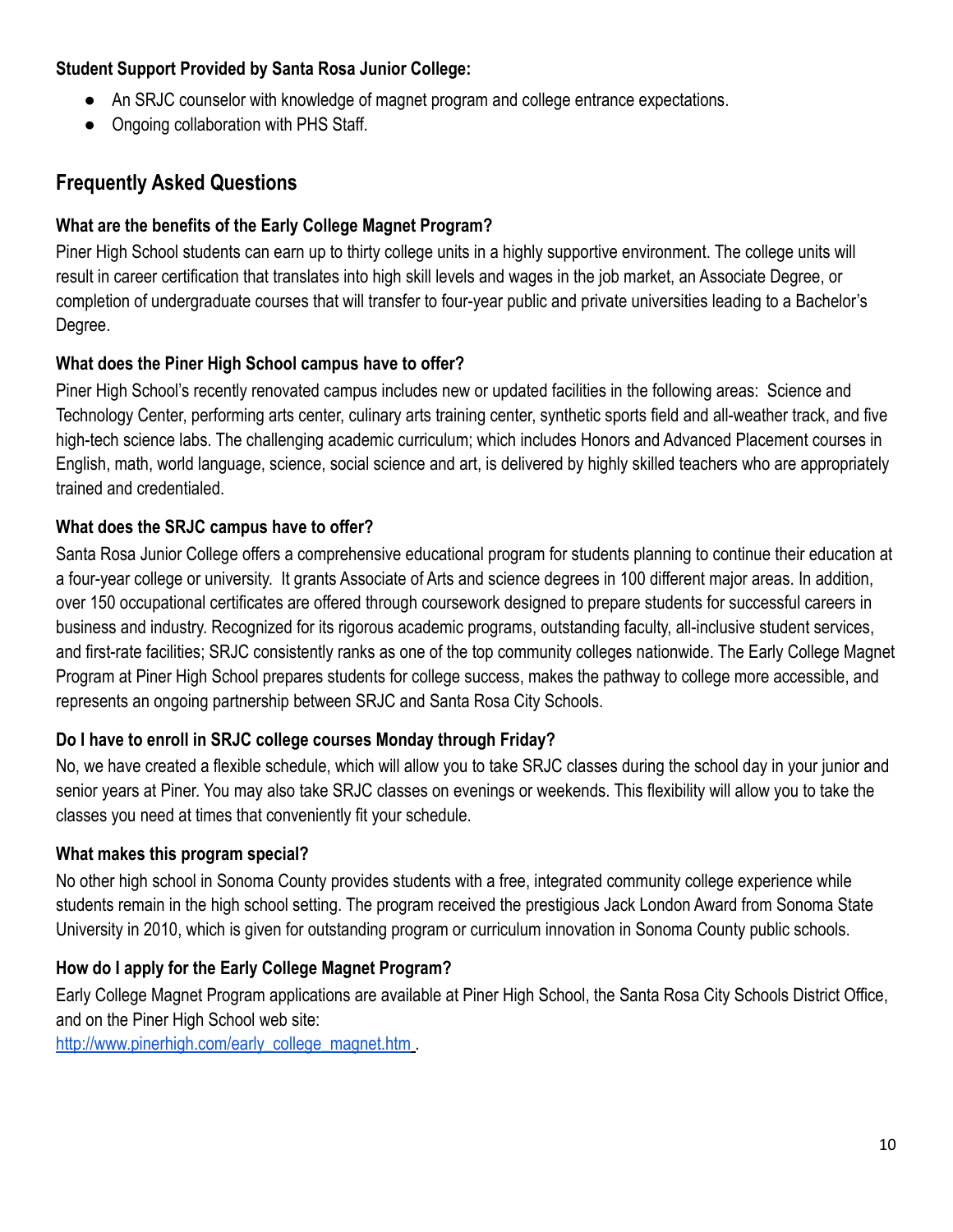#### **Who do I contact for additional information about the program?**

Please contact the Early College Magnet Program Director, Karen Coster at 707-890-3840, x 51117 or [kcoster@srcs.k12.ca.us](mailto:kcoster@srcs.k12.ca.us) for additional information.

## **UNIVERSITY CENTER**

The University Center is a unique partnership between Elsie Allen High School (EAHS) and Sonoma State University (SSU) which provides students with concurrent enrollment in classes at SSU while they earn their high school diploma. This specialized program is designed to expose students to a rigorous curriculum and excellent faculty at both the high school and the university which will lead them into advanced fields of study and careers. The University Center is an exemplary program, and is a past recipient of the prestigious California School Boards Association Golden Bell Award.

Students in the University Center program accelerate the completion of core requirements in their freshman and sophomore years by taking up to seven college preparatory courses each year. This will permit time in their junior and senior years to take courses at SSU and receive transferable college units which fulfill general education requirements.

Students enrolled in the program will be supported through the college preparatory process with a series of seminars that provide participants with the skills they will need to be successful at the university level. Topics include time management and study skills, stress management, essay writing, researching colleges and majors, college entrance exam preparation, and writing successful college and scholarship applications.

#### **Program Highlights:**

- Students will not be charged regular tuition for SSU, but will enroll in courses for a minimal fee. This is an annual savings of up to \$10,000!
- Transportation to and from Sonoma State is provided.
- Guaranteed admission to SSU with priority registration.
- Access to SSU's library facilities, financial aid services and tutoring free of charge.
- Personalized guidance from the program coordinator and high school counselors.

#### **Entrance Requirements:**

- Academic achievement
- Motivation to succeed at the college level
- Positive teacher recommendations
- Written questionnaire responses
- Interview

#### **Sample Sonoma State Courses:**

- Astronomy
- Anthropology
- Psychology
- Computer Science
- Criminal Justice
- Chicano and Latino Studies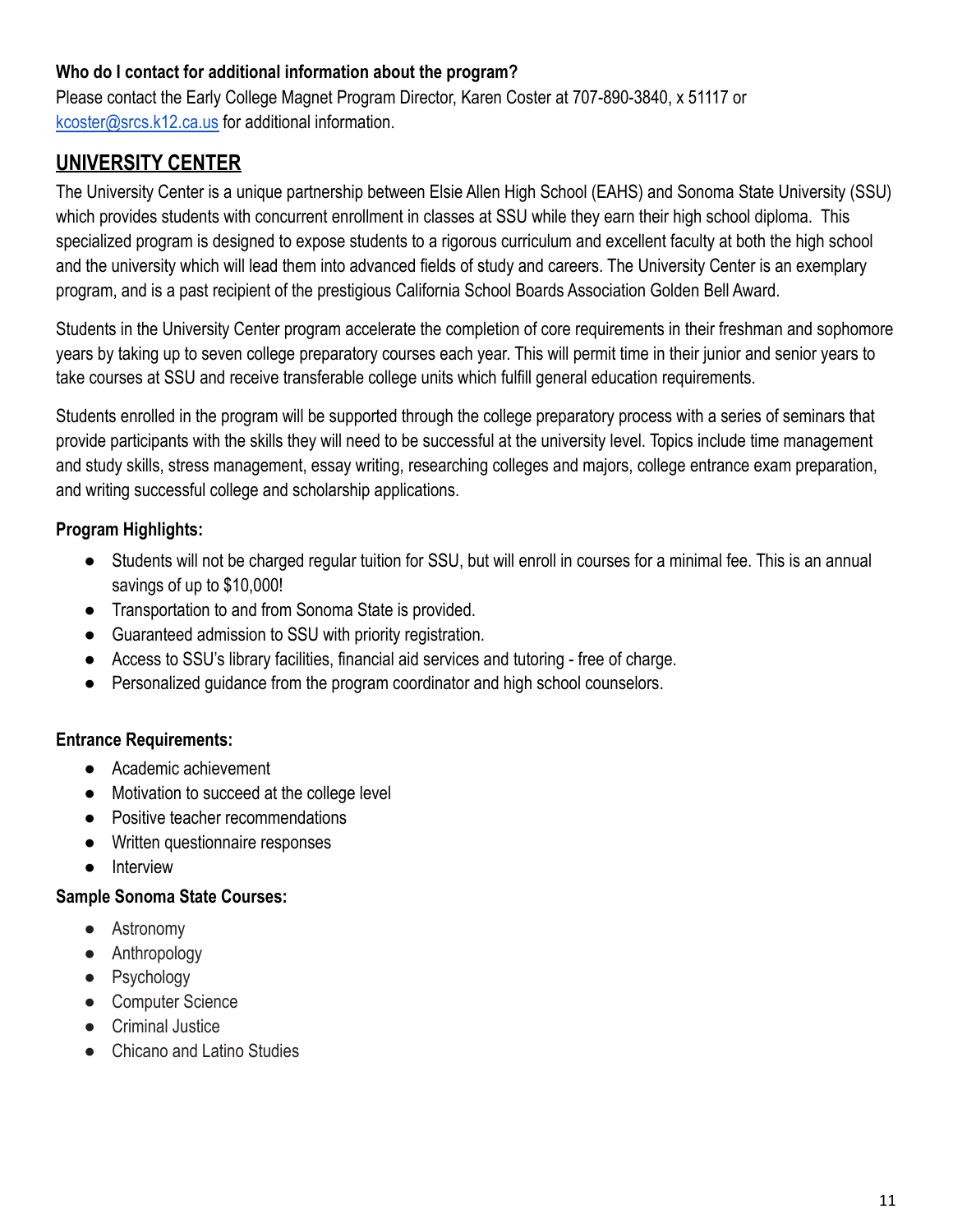## **Frequently Asked Questions**

#### **Since all high schools offer a University Pathway and AP classes, why did Elsie Allen High School establish the University Center?**

EAHS established the University Center to offer motivated students throughout Sonoma County the potential to earn up to a year of transferable college credit through SSU at minimal cost, additional preparation for a successful university experience via increased guidance, and the opportunity to take more courses to further their enrichment experiences.

#### **Are there any prerequisites for the University Center Program?**

Students are expected to complete the majority of college entrance requirements prior to beginning coursework at SSU including advanced math, advanced laboratory science, and a second year of world language. This means that students who complete Math 1 before high school, take Math 2 in their freshman year and Math 3 in their sophomore year, will be eligible to start courses at SSU in their junior year. Students who wait to take Math 1 in their freshman year will be eligible to start classes at SSU in their senior year after completion of Math 3 in their junior year.

Students must also take at least two honors/AP classes each semester, including honors/AP English courses, to ensure development of critical thinking and writing skills before college courses are taken. Students must have a minimum GPA of 3.0, and no grade lower than a C- in order to attend SSU.

#### **What is the application process for admission to the University Center and how many students will be admitted?**

General admission criteria includes potential, talent, motivation, creativity, and academic achievement as determined by the student's transcripts, recommendations from teachers, counselors, and/or administrators, student essays, and a student interview.

Elsie Allen will accept up to 60 incoming ninth graders into the program each school year. Having smaller cohorts allows students to build community and receive individualized support from teachers.

Applications are available at Elsie Allen High School and on the school website: <http://elsieallen.srcs.k12.ca.us/universitycenter> .

#### **Who do I contact for additional information about the program?**

Please contact the University Center Program Director, Jenny Fleischer at 707-975-1659 or *[jfleischer@srcs.k12.ca.us](mailto:jfleischer@srcs.k12.ca.us)* for additional information.

## **INTERNATIONAL BACCALAUREATE PROGRAM**

The International Baccalaureate (IB) program at Montgomery High School offers a comprehensive curriculum with an international focus that aims to prepare students for college and career success. An IB classroom is for motivated students who enjoy learning that moves beyond "traditional" classroom dynamics. In 1995, MHS underwent a two-year authorization process and was the first school in Sonoma County to be approved by the International Baccalaureate Organization in Geneva, Switzerland. Montgomery students and staff are part of an international community of 4300 schools in countries throughout the world. Annually, more than 350 11th and 12th grade students participate in the IB program at MHS either as IB Diploma students or by taking individual IB courses.

The IB curriculum emphasizes international perspectives of learning and teaching; while also insisting that students fully explore their home culture and language. In addition to English, History, Science and Math, students develop their own program of study from a choice of 4 languages (Spanish, French, Latin or Mandarin) and a range of IB electives including Film, Anthropology, Visual Arts, Music, Dance and Theater. The IB curriculum in grades 11-12 consists of Higher Level (2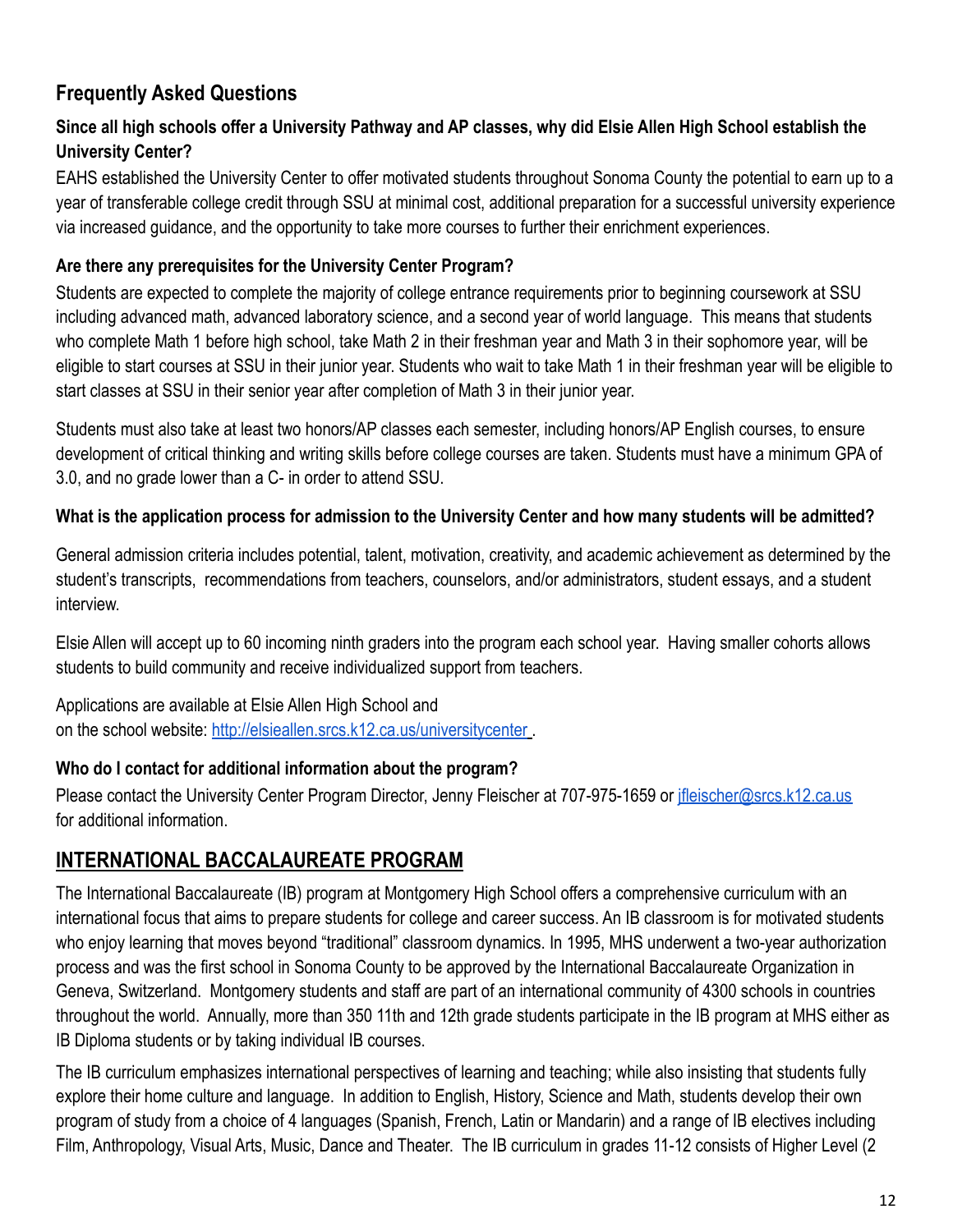year) and Standard Level (1-2 year) courses. Pre-IB (Honors) courses in grades 9 and 10 prepare students to meet the IB standards. In addition to meeting state and national education standards, IB students are assessed according to international benchmarks.

#### **Program Highlights:**

- To receive the full IB Diploma requires Certificates in three Higher and three Standard Level courses, completion of a Theory of Knowledge course, 150 hours of extra-curricular community service, and completion of a 3500 word extended essay.
- The Creativity, Action, and Service (CAS) requirement allows students to pursue athletic, artistic, community service or other extra-curricular interests.
- Students can achieve even more recognition with the option of the Bilingual IB Diploma (for example, in English/Spanish or English/French)
- Students who choose to complete one or more IB courses can earn individual IB certificates.

## **Advantages of the IB Program:**

- A strong academic preparation in the humanities, mathematics, and sciences for serious students. Students learn how to learn; they have the confidence to approach new or unfamiliar subjects or material.
- A desirable factor in admissions to colleges and universities in the United States and worldwide.
- Advanced placement, course credit and scholarships at many colleges.
- Special recognition at many colleges, including the University of California, for successful diploma candidates (1-2 years of credit).
- An emphasis on global points of view to solve human problems.
- A sense of accomplishment for both students and staff in meeting the challenge of an international standard of excellence.

## **Student views of the IB Program!!**

[https://www.youtube.com/watch?v=RnA\\_sszsBnQ](https://www.youtube.com/watch?v=RnA_sszsBnQ) [https://www.youtube.com/watch?v=24\\_bANveqCE](https://www.youtube.com/watch?v=24_bANveqCE)

## **Frequently Asked Questions**

#### **Why should a student participate in the IB Program?**

"The IB Diploma Program greatly eased my transition to college. It has given me the skills and confidence to tackle whatever problems I encounter, and I know it has prepared me well for whatever I choose to do in the future." -- 2013 MHS graduate and Stanford student

IB is ideal preparation for the demands of college and careers. Students become confident and independent learners who are globally minded, balanced, good communicators and thinkers. Several U.S. studies of IB students show that they are more likely to graduate from college on time, and have higher grades in college than non-IB students.

## **What is the difference between IB and AP courses, and which is best?**

IB courses have a global focus with established international standards; AP courses have a national standard. IB is designed to be a comprehensive program which emphasizes inquiry skills, international awareness and community service. It culminates with the award of an IB Diploma at graduation. The IB Program has a wider selection of course offerings, and much of the course work is interdisciplinary. For example, students in Chemistry, Biology and Physics collaborate on lab investigations. AP courses are established independently and do not have separate diploma recognition at graduation. Both programs are recognized as advanced preparation for college. Both require students to take a comprehensive test at the end of each course that allows students to receive college credit or advanced standing if they achieve an acceptable score.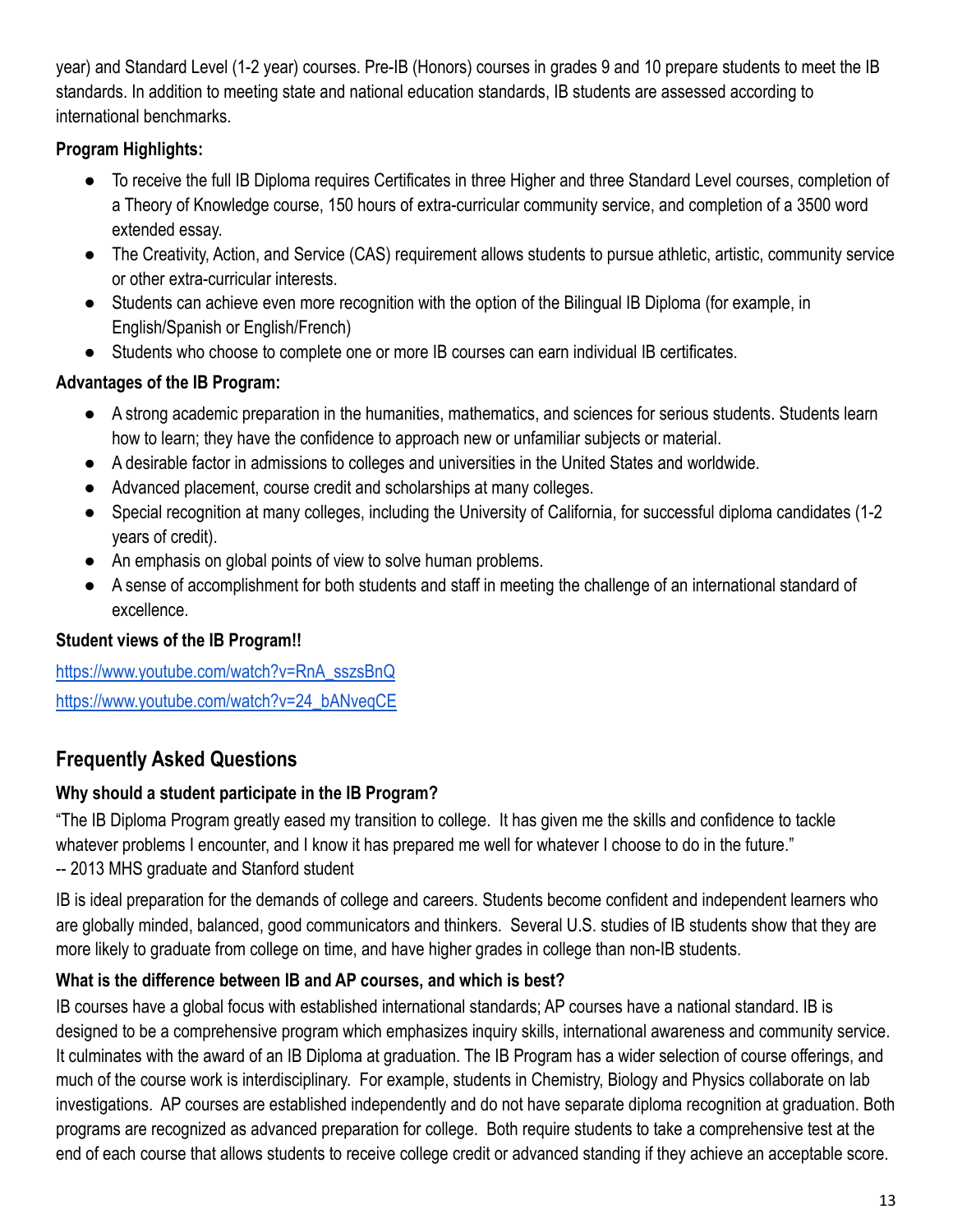AP test scores are based on one exam and include more multiple-choice questions; a major component of an IB test score is internally assessed student work.

#### **Can I take a few IB courses and not be a full Diploma student at MHS?**

Yes, all Montgomery students can take individual IB courses to pursue individual interests, get prepared for college, and to earn college credits or advanced standing. Some students choose a combination of IB courses, academics and electives such as student government, fine arts or career technical courses. Students opting to take one or more IB courses will not be eligible for an IB diploma at graduation but they can earn individual IB certificates.

#### **Do I have to be a high academic achiever to be accepted into the program?**

IB is aimed towards motivated students who are intellectually curious. Access and support for all students is part of the IB philosophy. Students are accepted into the program based on a combination of academic achievement, teacher recommendation, and commitment to the IB program. While not required, participants are encouraged to take honors preparatory courses in their freshman and sophomore years. IB is not designed to be a program only for straight "A" students.

#### **Do I have to give up other activities and interests to be an IB Diploma student?**

No. IB students are very involved in extracurricular activities. IB students play varsity and club sports, serve in leadership roles in organizations and campus clubs, participate in music and drama and do community service. An important goal of IB is to assist students to balance their time so they can succeed academically and be involved in their community.

#### **How do I apply for the International Baccalaureate Program?**

Applications are available at Montgomery High School and on the school website: [www.montgomeryhighschool.com](http://www.montgomeryhighschool.com)

#### **Who do I contact for additional information about the program?**

Please contact either of the International Baccalaureate Program Coordinators: Tracy Maniscalco, [tmaniscalco@srcs.k12.ca.us](mailto:tmaniscalco@srcs.k12.ca.us) or Jim Rudesill [jrudesill@srcs.k12.ca.us](mailto:jrudesill@srcs.k12.ca.us) for additional information. To learn more about the IB Organization please visit [www.ibo.org](http://www.ibo.org) or the California Association of IB World Schools website at [www.c-ibo.org](http://www.c-ibo.org)

## **ARTQUEST**

**ArtQuest** (AQ) is an award-winning public school magnet program at Santa Rosa High School (SRHS) designed for students who are especially interested in the Visual and Performing Arts. Students from all over, the region come together at AQ as a community of young artists who are devoted to the development of creative problem solving, critical thinking skills, responsibility, accountability, discipline, focus, and community-mindedness. The faculty of AQ remains dedicated to the program's original vision and mission to provide an above and beyond learning experience in the Arts to students for whom creativity and artistic expression is paramount. At AQ, the Arts are academic. Students learn and use discipline-specific vocabulary, increase their ability to focus for extended periods of time, develop an appreciation for compelling concepts and skillful techniques, and refine their judgment skills through meaningful critique of their own and other artists' work - all as part of their ongoing growth as thoughtful, creative problem-solvers. The AQ curriculum incorporates the four components of Arts Education as designated by the Arts Standards for Public Schools Creating, Performing/Presenting/Producing, Responding and Connecting. AQ emphasizes collaboration, interdisciplinary connections and projects between the arts specialties and core-related courses through an annual interdisciplinary theme. Linking learning to a central theme is an important way that AQ supports students in thinking about issues, topics and ideas that are connected to different disciplines and aspects of life, including the personal, social and political realms. What is sometimes called "Common Core" is not a new idea for AQ, but has always been at the heart of our program. The program also benefits from strong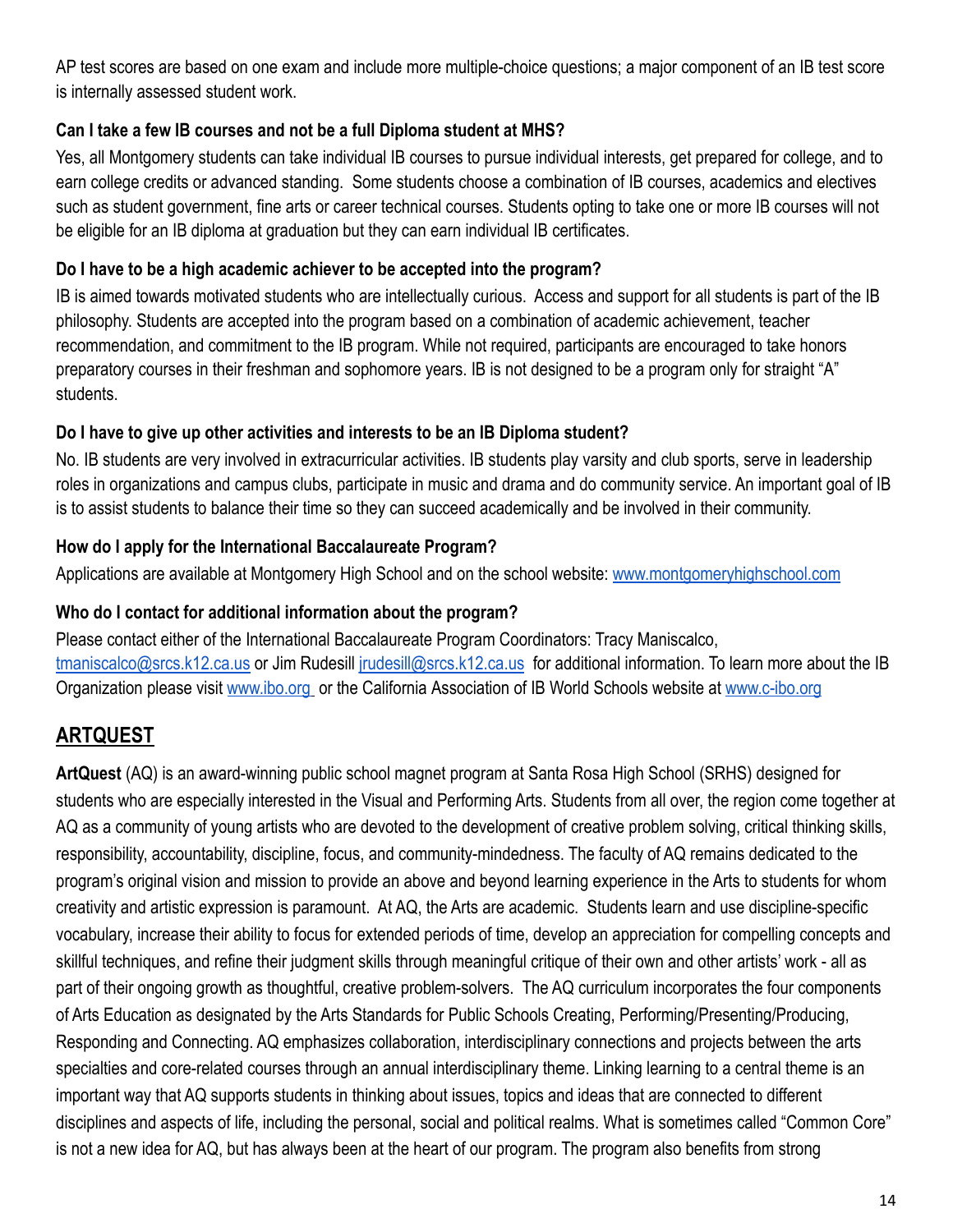community connections with local artists, arts organizations and businesses. Including the Sonoma County Museum, Santa Rosa Symphony, di Rosa Preserve for Art and Nature, Sonoma County Office of Education, Luther Burbank Center for the Arts, Santa Rosa Charter School for the Arts and the Green Music Center at Sonoma State University. ArtQuest is a past recipient of several awards including the California School Board Association Golden Bell, the Jack London Award for Innovative Education, the Met Life Foundation Award for Excellence in Community Engagement with the Santa Rosa Symphony, the Arts in Education award of the Sonoma County Arts Council and the Community Childcare Council's Champion for Children in the Creative Arts award.

#### **Program Highlights:**

- At AQ, the passion, commitment and discipline of the Arts is connected to the energy of academic study; inspired by guest artists; expanded by meaningful off-site visits, exhibitions and performances; enriched by its proximity to Santa Rosa Junior College, Sonoma County Museum, and the Santa Rosa Downtown Arts District; and nurtured by generous parent and community support.
- AQ students select an "Arts Specialty" discipline that becomes their main artistic focus. The Visual Arts include Digital Arts, Photography, Video Arts and Visual Fine Arts; and the Performing Arts include Dance, Theatre Arts, Instrumental Music and Vocal Music.
- AQ Showcases, are held every Fall and Spring, are free events that provide a great opportunity to learn more about the program, meet the teachers, and observe samples of student work from all eight Art Specialty areas and the core-related classes. Prospective students, families and the community are warmly invited to attend. Numerous other performances throughout the year are also open to the public.
- The AQ Shadowing Program provides an opportunity for potential students to "shadow" ArtQuest and is held from mid-October through mid-November, on Tuesdays, Wednesdays and Thursdays by appointment only. For more information about shadowing or to make an appointment, contact the AQ Office at 707-890-3850 x52290 or [artquest@srcs.k12.ca.us](mailto:artquest@srcs.k12.ca.us) .
- AQ Entry Packets are available in mid-October for the following fall entry and may be picked up in the AQ Office, the SRHS Main Office, or online at [www.artquestonline.org](http://www.artquestonline.org) . The Entry Packet contains details about the program's curriculum and instruction, the audition process and portfolio requirements, contact information for the AQ faculty, intra- and inter-district transfers and the Entry Packet deadlines, which typically fall in mid-November (priority deadline) and early January (final deadline).
- AQ actively encourages an arts-rich community of learners and 'critical friends' that support learning about the Arts and other areas of education and life. Students are often in touch with one another and with faculty for many years after high school and are able to apply their knowledge and experiences at AQ to many other facets of social and professional connections, education and careers.

## **Frequently Asked Questions**

#### **How many students are in the AQ program?**

There are about 575 - 600 students usually enrolled in the eight various AQ specialties, which is approximately 30% of the total SRHS student body of about 2,000.

#### **How is AQ structured for students?**

Based on their entry packet, skill level and space in the arts discipline, students are placed into a two-period block of the school day in all AQ Specialties, except in Music. Music students take one period of Instrumental and/or Vocal Music, or may take more than one, including a combination of classes chosen from offerings that vary depending on the annual master schedule and the student's appropriate level. All specialties offer some combination of beginning, intermediate, and advanced levels for student placement. Students are encouraged to enroll in specially-designated AQ Core classes, which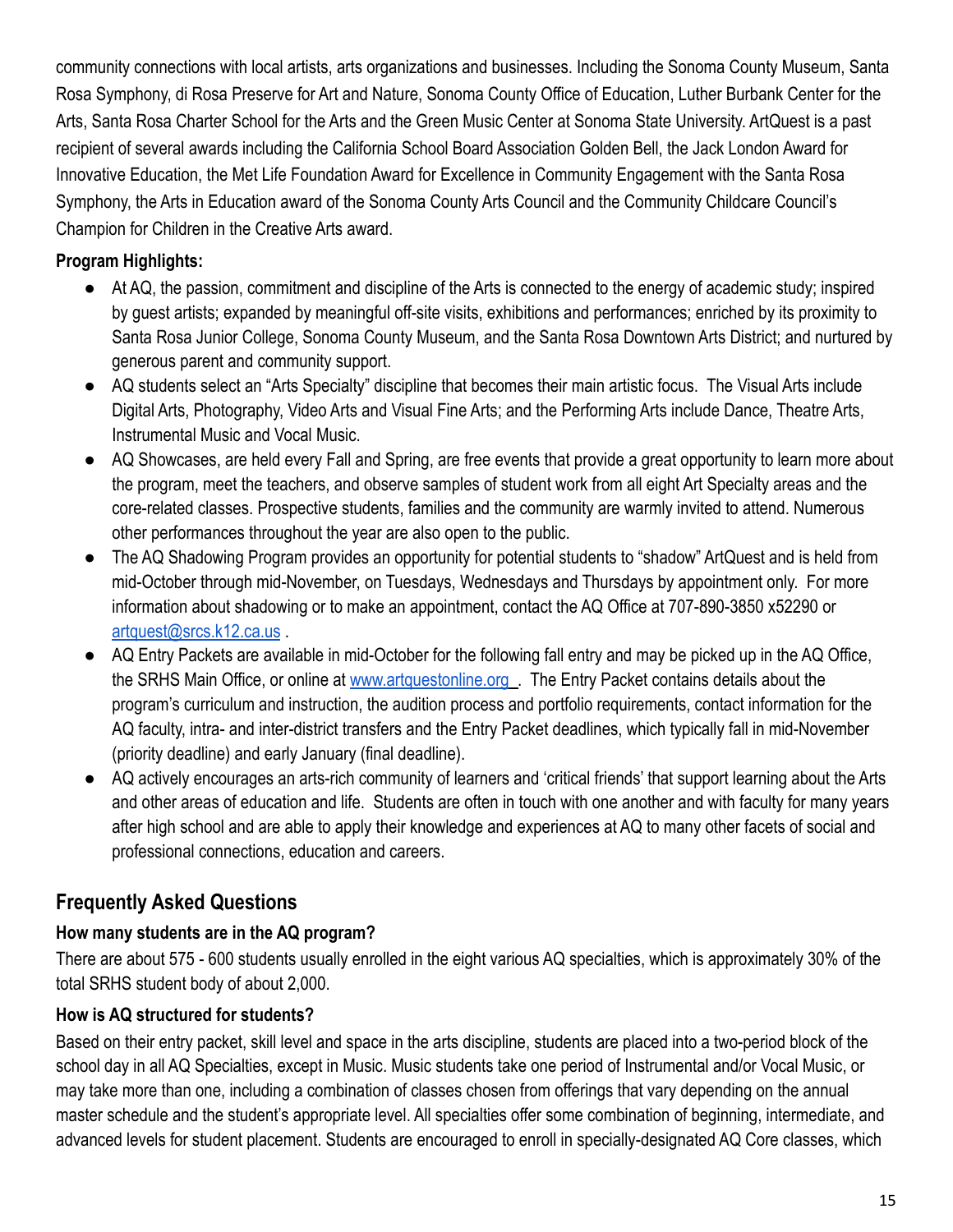are usually offered in English, Honors English and World History. Each year the AQ staff develops an overarching theme as a focus for essential questions and as a vehicle for connections and collaborations between different arts areas and core-related subjects. The development of a strongly connected community of learners in the Arts is an essential component of AQ, providing opportunities for participants to grow as thinkers, critical friends and creative peers.

#### **Do students have time for Honors or Advanced Placement (AP) classes?**

AQ students may enroll in honors classes at their discretion, but should be sure they are truly interested in the discipline and can handle the added rigor and workload. There are AQ Honors English classes offered at freshman and sophomore levels, and other Honors and AP classes are offered at SRHS, typically taken in junior or senior years. The only arts-related AP class in the AQ program is AP Studio Art; students from AQ Digital Arts, Photography and Visual Fine Arts are encouraged to enroll. This class focuses on the preparation of an in-depth portfolio, scored by the National College Board, which is very useful for college entry, scholarships, advanced placement status or even college credit. AQ students submitting AP portfolios for the past 23 years have had a very high success rate of about 97%, compared to State and National average passage of about 64%. There has been a 100% passage rate for the past seven years. AQ students frequently take additional classes at junior colleges and online as well. Most AQ students not only fulfill the AQ program requirements but also prepare for admission to public or private colleges and universities after high school graduation.

#### **What is the entry process for placement into AQ and how many students will be placed?**

The entry process begins with a student's submission of a completed AQ Entry Packet to the AQ program in a specific discipline and level. The program's Entry Packet is available in mid-October for entry in the following fall and includes further details regarding the process. The Entry Packet requirements which include, among other things, personal essay responses, a letter of recommendation, a teacher reference, attendance and grade records, a program commitment and other agreements, as well as a discipline-specific portfolio or audition. Entry placement decisions are not based on a single criterion but include a holistic assessment of the entrant's potential to succeed in and benefit from the specialized program. Students submitting an AQ Entry Packet must include a 1st, 2nd and 3rd choice of Arts Specialty, in order for AQ to facilitate entry into the Specialized Arts program for as many students as resources permit. Please note, that there is also a formal "migration" process between Arts Specialties if desired later, if space permits and if potentially beneficial to students. Entry decisions typically begin early January for the following fall. Entry Application Packets may be picked up in the AQ Office, the SRHS Main Office or Counseling Office or downloaded from the ArtQuest website: [www.artquestonline.org](http://www.artquestonline.org)

#### **How are ArtQuest parents involved?**

"Friends of AQ" (FoAQ) is a parent and community nonprofit organization that provides substantial support and serves as the organizing body for ways for families to become involved in AQ. FoAQ helps coordinate volunteers for many events, activities, field trips, productions and exhibitions, facilitates finding carpool connections, and sponsors fundraising efforts, including major fundraisers. AQ teachers say they enjoy working with AQ parents because they are typically so dedicated to their student's education and committed to help. Go to friendsofartquest.org for more information about membership, AQ-related merchandise, program events and other opportunities to get involved.

#### **Who do I contact for additional information about the program?**

To learn more about AQ, visit the website at [www.artquestonline.org](http://www.artquestonline.org)

For more details, general program information, shadowing appointments or additional questions, please contact the AQ Office at 707-890-3850 x52290 or email [artquest@srcs.k12.ca.u](mailto:artquest@srcs.k12.ca.us)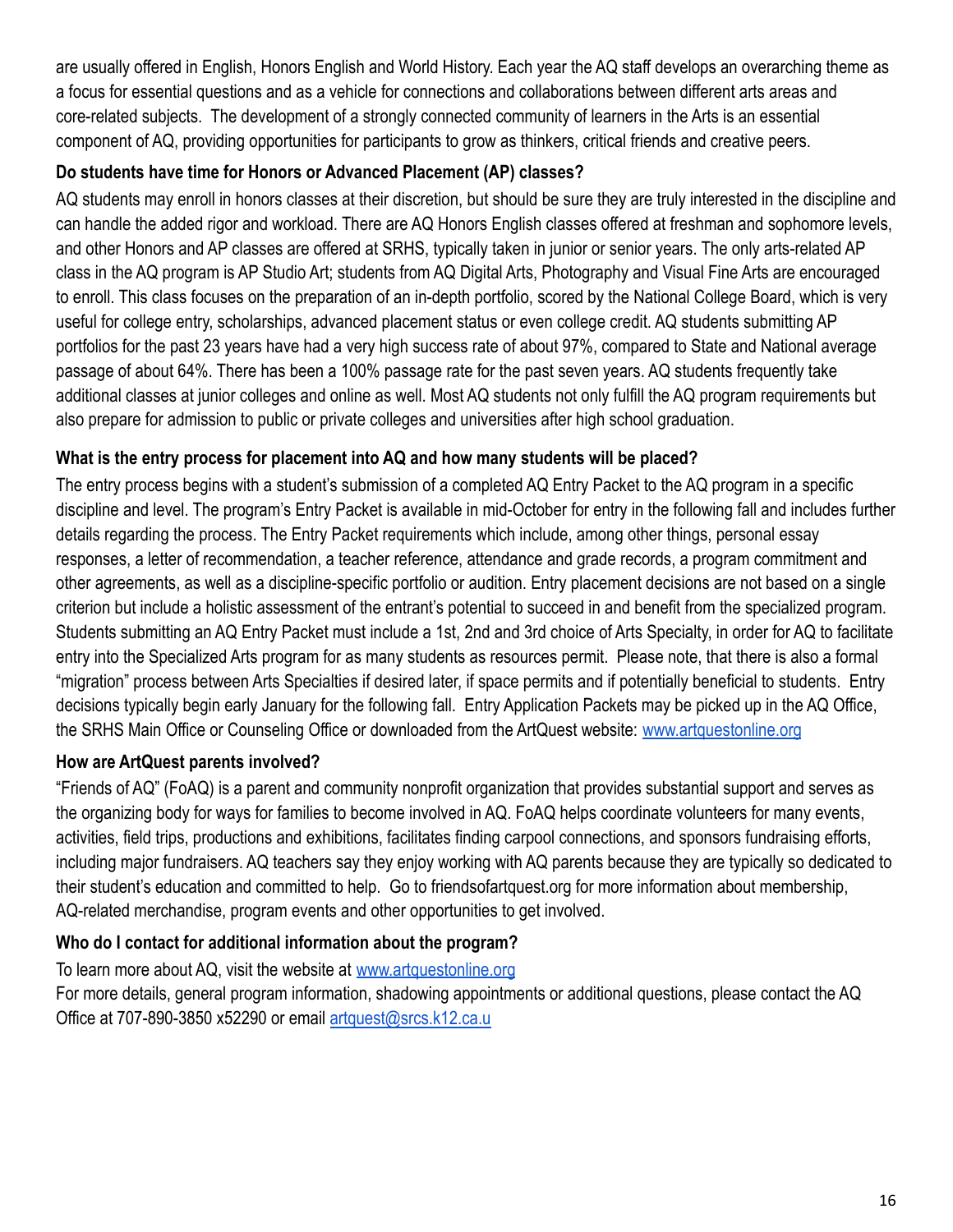## **CAREER TECHNICAL EDUCATION:**

Santa Rosa City Schools offers a variety of Career Technical Education (CTE) Programs to ensure that students are meeting the workforce needs of local and regional employers, support relevant and meaningful learning experiences for students, and prepare students for additional educational opportunities and careers. Below is a list of CTE Programs offered at each school. Please visit the course catalog section of this document to view the specific CTE courses that are offered at each high school.

#### **Elsie Allen High School**

- Agriculture
- Public Safety

#### **Maria Carrillo High School**

- Automotive Technology
- Culinary Arts

#### **Montgomery High School**

- Business
- **•** Green Construction
- Production and Managerial Art

#### **Piner High School**

- Culinary Arts
- Geospatial Technology
- Engineering, Construction, and Design
- Health Science and Biotechnology

#### **Santa Rosa High School**

- Agriculture
- Automotive Technology
- Construction Technology
- Manufacturing

#### **STUDENT LEADERSHIP ORGANIZATIONS FOR CAREER TECHNICAL EDUCATION PROGRAMS:**

In addition to offering a wide variety of specific career and technical training, Career Technical Education (CTE) programs incorporate leadership development and activities in the curriculum. Furthermore, CTE programs offer students the opportunity to participate in related leadership organizations, known as Career and Technical Student Organizations (CTSOs). According to the Association for Career and Technical Education, "Students who participate in CTSOs demonstrate higher levels of academic engagement and motivation, civic engagement, career self-efficacy, and employability skills than other students." Santa Rosa City Schools has three active CTSOs: Future Farmers of America (FFA), Family, Career and Community Leaders of America (FCCLA), and SkillsUSA.

#### **Please contact Debi Cardozo, Director of CTE, at 707-890-3800 x80310 or [dcardozo@srcs.k12.ca.us](mailto:dcardozo@srcs.k12.ca.us) or visit [www.srcschools.org](http://www.srcschools.org) to learn more about the CTE Programs in the District.**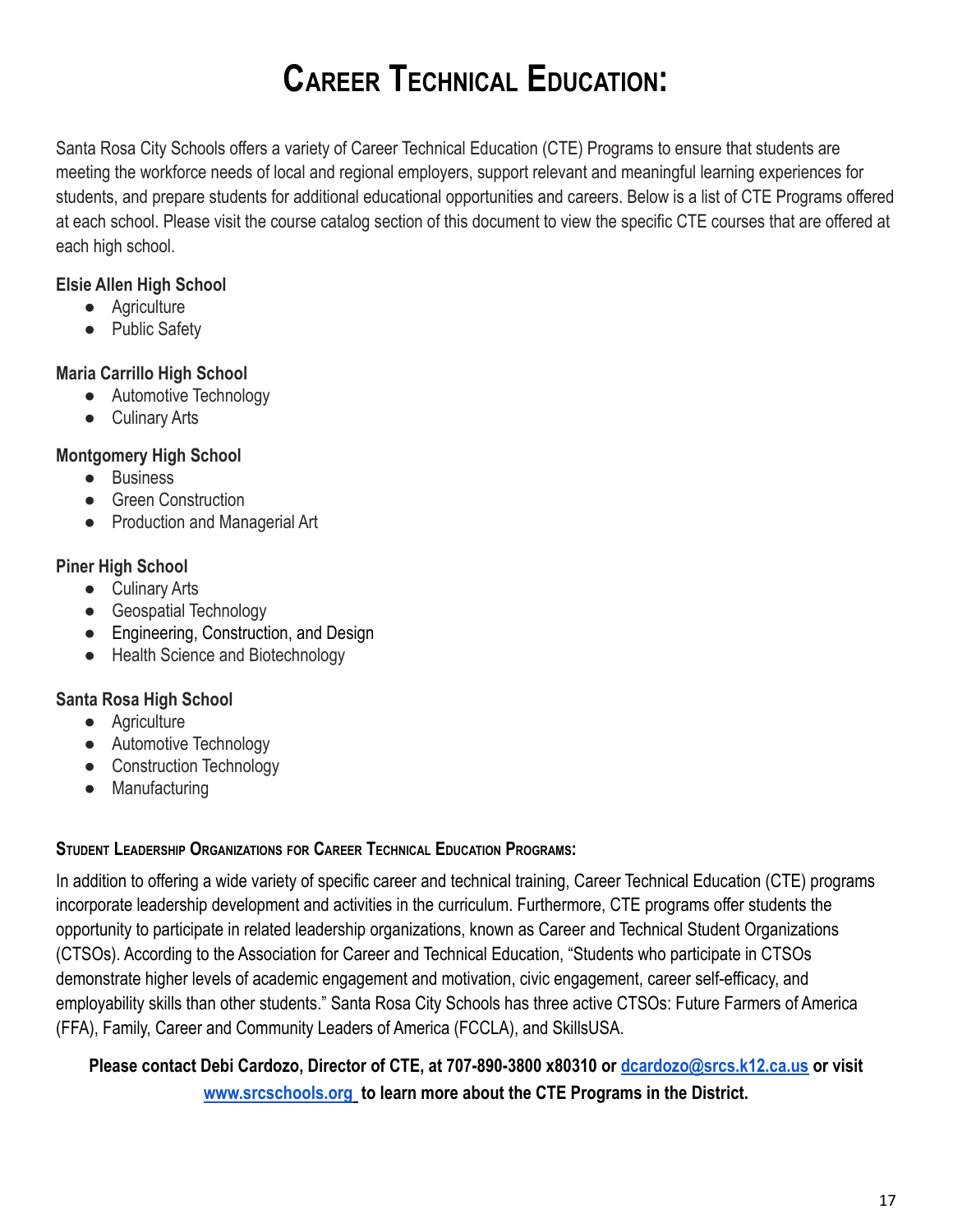## **CTE Programs and Specialized Programs - Frequently Asked Questions**

#### **What is the difference between a CTE Program and a Specialized Program?**

Specialized Programs normally have a scheduling structure and curriculum that is different than the general population of a given high school. In addition, program requirements are frequently more extensive than the requirements of a pathway program. Specialized Programs commonly have a thematic curriculum that integrates core subjects (English, math, etc.) with lessons in the career, technical, or arts focused courses. The programs offer rigorous college preparation curriculum in a unique and applied delivery system. Career Technical Education (CTE) programs, also sometimes referred to as "Career Pathways", consist of a multi-year sequenced of CTE courses which are designed to offer students an opportunity to explore careers, participate in work-based learning experiences, acquire technical and employability skills, and be prepared for a full range of post-secondary opportunities.

#### **How do I know which CTE or Specialized program to select?**

Students should think about the activities they enjoy, are currently involved in, or would like to do in the future, and discuss postsecondary options with parents/guardians. Students should talk to their counselor to select a program that aligns with their career and education goals.

#### **Does selecting a CTE Program mean I am locked into that career forever?**

No. Career Technical Education (CTE) courses emphasize common workplace skills such as teamwork and communication, decision-making, critical thinking, and project/time management, in addition to any industry sector specific skills. Basic workplace skills are useful no matter what occupation a person enters. For students who do have a strong sense of what they want to do—in both career and further education—CTE Programs provide the opportunity to pursue that interest in depth.

#### **What if I change my mind about the CTE or Specialized program I choose?**

High school experiences allow students to learn about themselves and their interests. Students can change programs if they find that their original choice does not meet their needs. Students should speak with their parents/guardians, teachers, and counselors to adjust future course selections if they change their mind about being in a particular program.

#### **Where do I find more information about the CTE or Specialized programs?**

In addition to the information provided in this publication, please visit the Santa Rosa City Schools website at [www.srcschools.org](http://www.srcschools.org) or the website for each high school to find out more about each program.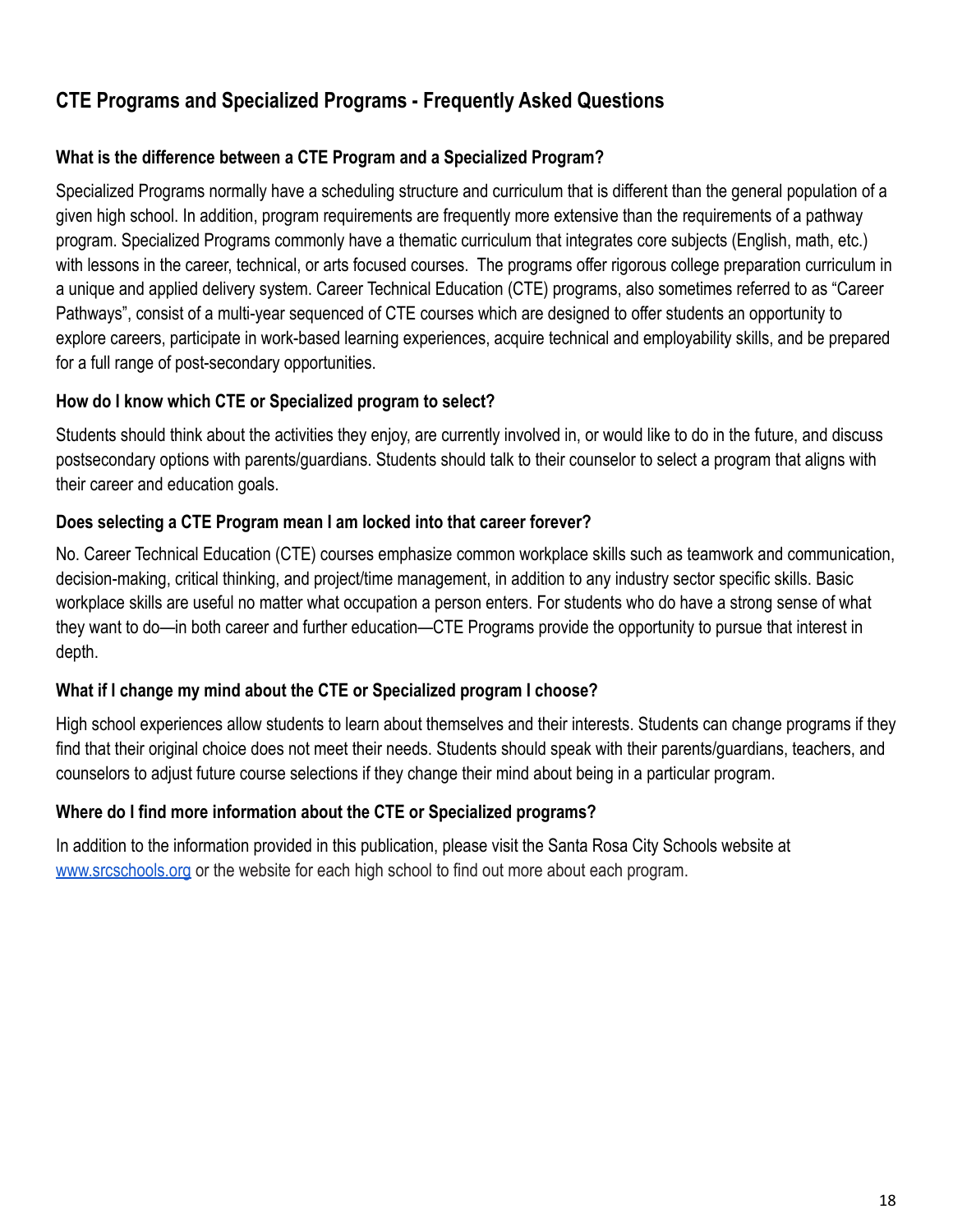## **COLLEGE AND CAREER CENTERS**

Each comprehensive high school in Santa Rosa City Schools has a College and Career Center, which is staffed by a full-time College and Career Counselor. A part-time College and Career Counselor is providing additional college and career services to students and families at the district's continuation high school.

Students and families should visit their site's College and Career Center to further explore career and postsecondary options, access free college and career exploration tools, learn about a-g requirements, and receive support with securing financial aid—which is key to college enrollment.

#### **Elsie Allen High School:**

- **College and Career Counselor:** Yosan Zeweldi
- **Email:** [yzeweldi@srcs.k12.ca.us](mailto:yzeweldi@srcs.k12.ca.us)
- **Phone:** 707-890-3810

#### **Maria Carrillo High School:**

- **College and Career Counselor:** Kim Handel
- **Email:** [khandel@srcs.k12.ca.us](mailto:khandel@srcs.k12.ca.us)
- **Phone:** 707-890-3820

#### **Montgomery High School:**

- **College and Career Counselor:** Paige Wilson
- **Email:** [pgwilson@srcs.k12.ca.us](mailto:pgwilson@srcs.k12.ca.us)
- **Phone:** 707-890-3830

#### **Piner High School:**

- **College and Career Counselor:** Nicole Cancilla-Kopf
- **Email:** [ncancillakopf@srcs.k12.ca.us](mailto:ncancillakopf@srcs.k12.ca.us)
- **Phone:** 707-890-3840

**Ridgway High School:**

- **College and Career Counselor:** Heidi Pedrazzetti
- **Email:** [hpedrazzetti@srcs.k12.ca.us](mailto:hpedrazzetti@srcs.k12.ca.us)
- **Phone:** 707-890-3770

#### **Santa Rosa High School:**

- **College and Career Counselor:** Tracy Batchelder
- **Email:** [tbatchelder@srcs.k12.ca.us](mailto:tbatchelder@srcs.k12.ca.us)
- **Phone:** 707-890-3770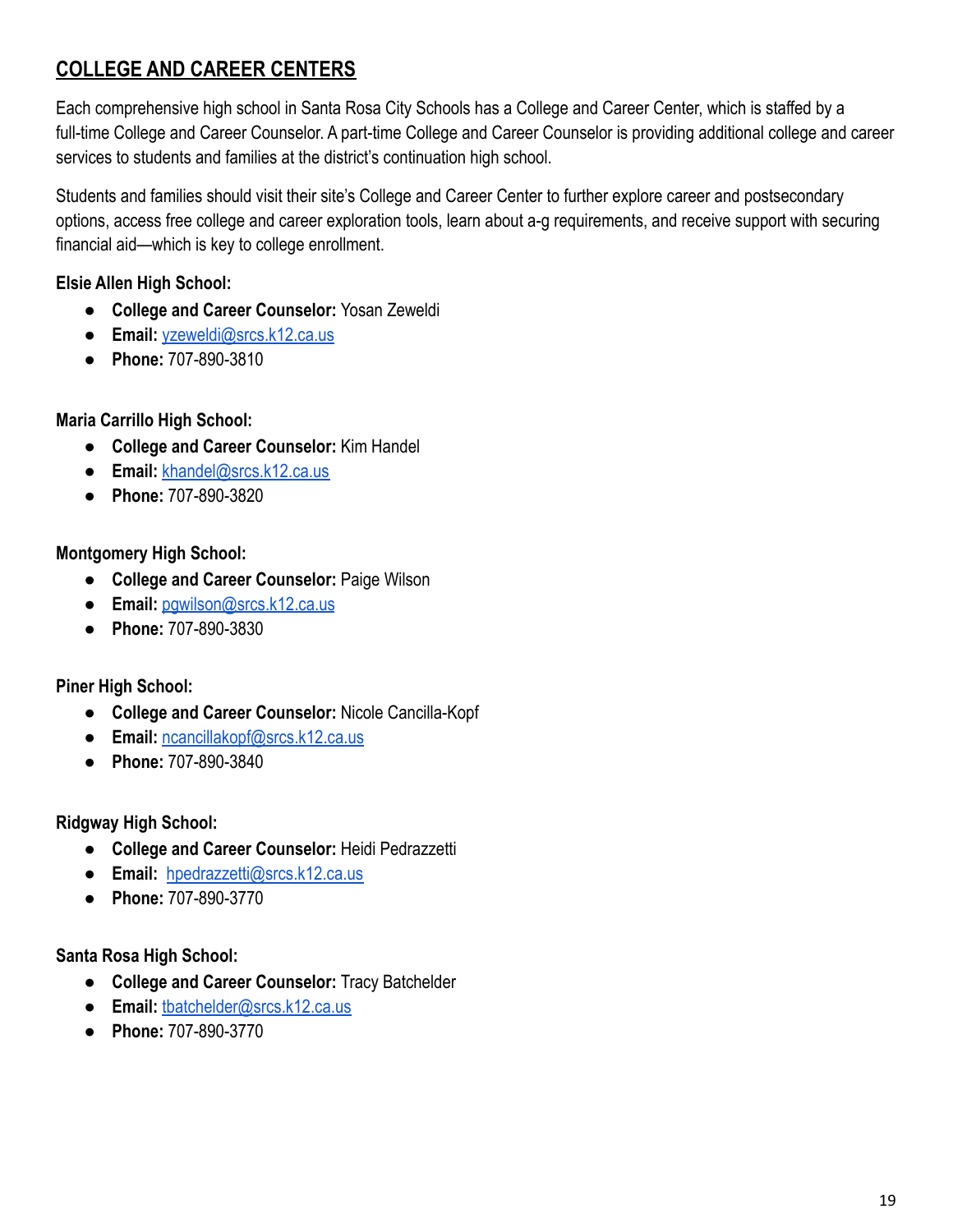## **COLLEGE AND CAREER SUCCESS MILESTONES SUGGESTED ACTIVITIES**

#### **9 TH GRADE:**

- $\Box$  Attend classes with purpose
- $\Box$  Start an academic plan with a counselor
- $\Box$  Create an academic email
- $\Box$  Start resume/brag sheet
- $\Box$  Explore career options
- $\Box$  Learn college lingo & acronyms
- $\Box$  Create a Fastweb account
- $\Box$  Join school clubs, sports, organizations
- $\Box$  Participate in school activities
- $\Box$  Volunteer in the community
- $\Box$  Participate in a career awareness activity

**Parents:** Join parent groups & engage in student's learning process

#### **10TH GRADE:**

- $\Box$  Celebrate attendance & learning
- $\Box$  Update academic plan with school counselor
- $\Box$  Identify academic goals
- $\Box$  Take the PreACT or PSAT subject tests
- $\Box$  Attend career-related presentations
- $\Box$  Do a scholarship search
- $\Box$  Seek leadership in activities
- $\Box$  Link volunteerism to career interest
- $\Box$  Learn about different college systems
- $\Box$  Take a college & career assessment

**Parents:** Stay involved on campus & engage in college and career planning with students

#### **11 TH GRADE:**

- $\Box$  Make school attendance & involvement a priority
- $\Box$  Review academic plan
- $\Box$  Update resume & view for gaps
- $\Box$  Expand leadership involvement
- $\Box$  Seek summer enrichment programs
- $\Box$  Take PSAT, SBAC, college entrance exams
- $\Box$  Continue exploring college options-research & create college list with a school or college and career counselor
- $\Box$  Attend a college fair & rep visits, request college information, join related social media, build rapport for letters of recommendation, draft personal statement, make a To-Do list
- $\Box$  Continue exploring career choices & match educational requirements
- $\Box$  Memorize personal identification information for Financial Aid
- *Parents:* Attend Parent Nights & continue to support student goals

#### **12TH GRADE:**

- $\Box$  Maintain positive attendance & academic performance
- $\Box$  Finalize college entrance exams (Fall)
- $\Box$  College Process: Meet all deadlines, seek letters of recommendation, complete personal statement, college apps, order test scores
- $\Box$  Consider internship or work experience in a career of interest
- $\Box$  Maintain positive professional networks & relationships with mentors
- Financial Aid-Submit FAFSA/CA Dream Act, compare award packages from colleges, apply for scholarships

*Parents:* Stay involved, attend Parent Nights for seniors, support student with meeting financial aid deadlines.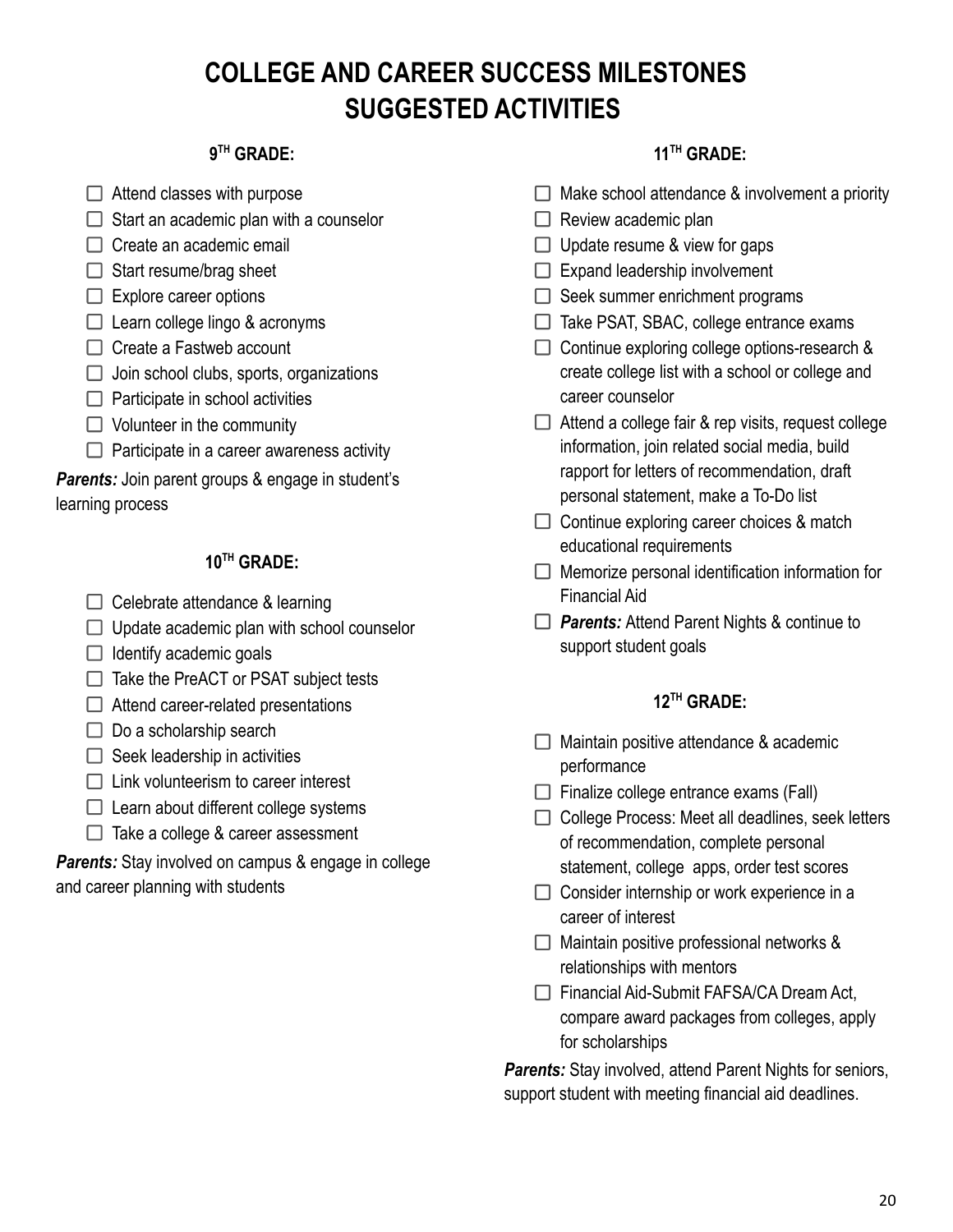## **General Course Information**

Santa Rosa City Schools offers several different types of courses for core academic and other subject matter. SRCS recommends that students take College-Preparatory courses.

The course levels are described below:

#### **COLLEGE-PREPARATORY COURSES (A-G)**

College-preparatory courses are designed for academically proficient students who are preparing to enter community and technical colleges, and state and private universities directly from high school. These college-recognized courses usually indicated by the code "P" following the course title.

#### **HONORS COURSES**

College-preparatory honors level courses are designed for highly proficient students who are preparing to enter four year colleges and universities directly from high school. Generally taken in the freshman and sophomore years, these courses prepare students for the rigor of Advanced Placement and International Baccalaureate courses in the junior and senior year. These courses are indicated by the code "HP" following the course title.

#### **ADVANCED PLACEMENT**

Advanced Placement classes are college level courses taken in high school on the high school campus. The College Board governs the content standards for the courses which culminate with an AP test in May. A successful score on this exam is recognized by most colleges and universities as having earned college credit for the course. However, due to varying university policies, students should check with individual colleges to determine AP credit procedures and criteria. Advanced Placement courses are indicated by the code "AP" before the course title.

#### **INTERNATIONAL BACCALAUREATE**

International Baccalaureate (IB) courses have a global focus with established international standards, as opposed to the American approach of AP courses. The IB program is offered in 125 countries and coursework is recognized both in the United States and around the world. IB courses are offered at the Standard Level (first year course for diploma program) and Higher Level (2 year course for diploma program). A successful score on an IB exam is recognized by some colleges and universities, as having earned college credit for the course. However, due to varying university policies, students should check with individual colleges to determine IB credit procedures and criteria. International Baccalaureate courses are indicated by the code "IB".

## **NON A-G COURSES**

Non a-g courses cover all of the State adopted standards for the grade-level and subject matter. These courses do satisfy the district graduation requirements (Please see page 8 in this publication.), however, please check with the school counselor to make sure all a-g requirements are met.

#### **RESOURCE SPECIALIST PROGRAM**

The Resource Specialist Program (RSP) courses are designed for students with specific Individual Education Plans (IEP). Taken in general education or self-contained classrooms, these courses are for students who need explicit intervention to support the development of subject matter content as described in their IEP. RSP courses are indicated throughout the curriculum guide by the code L2 following the course title.

#### **SPECIAL DAY CLASS**

The Special Day Class (SDC) program courses are designed for students with specific IEP. Taken in self-contained classrooms, these courses are for students who need intensive intervention to support the development of subject matter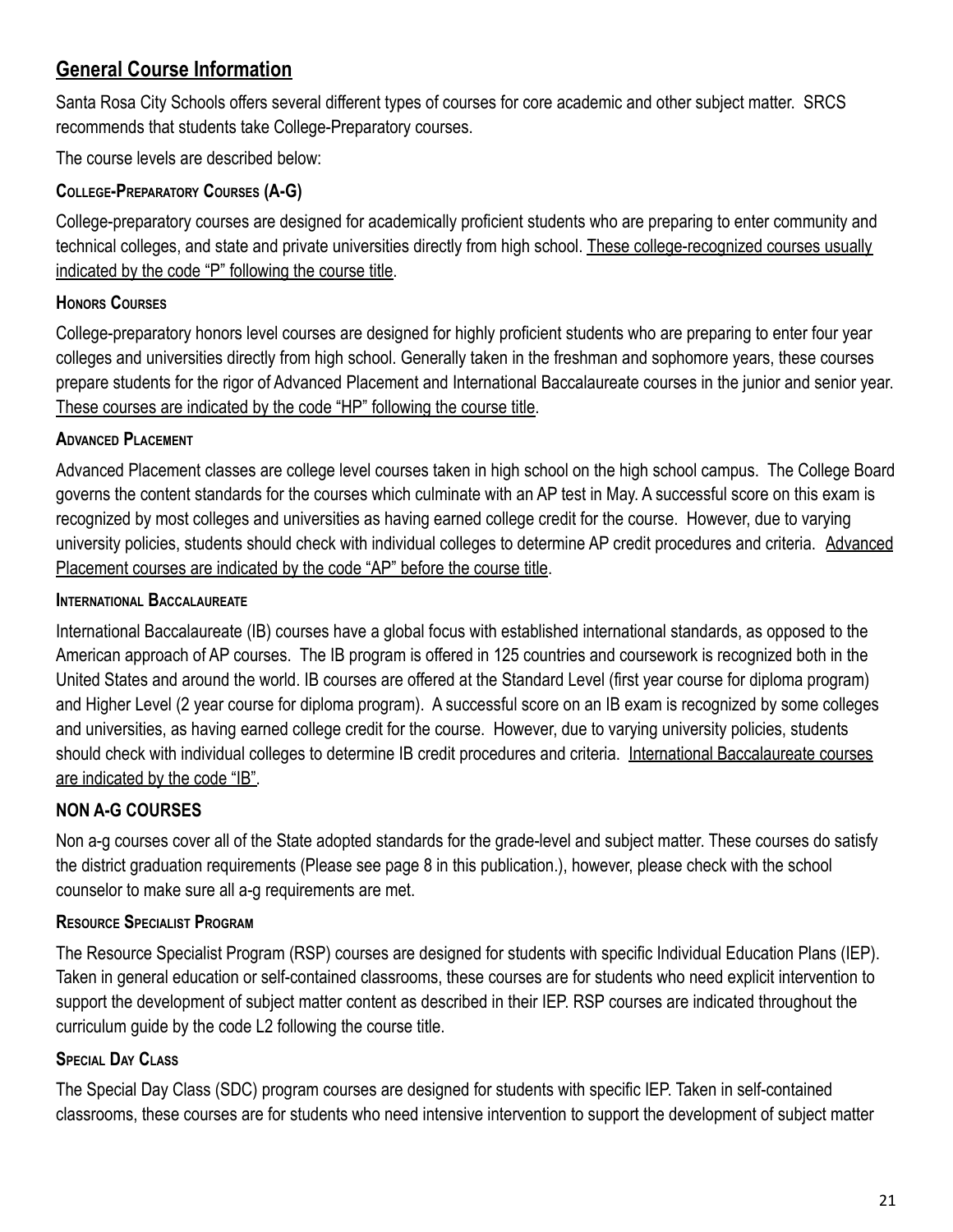content as described in their IEP. SDC courses are indicated throughout the curriculum guide by the code L3 following the course title.

#### **LENGTH OF COURSES**

All District courses are one year in length unless otherwise noted in the description.

## **UNIVERSITY OF CALIFORNIA A-G COURSE LISTS - DOORWAYS**

*Understanding A-G Courses and where to find the most updated A-G approved courses for each of the comprehensive high schools in the Santa Rosa City Schools District.*

The requirements of the battery of courses – called "a-g" – that students must take to be eligible for California public university admission have also been revised to reflect the new standards.

The change is a reflection of the robustness of the Common Core, educators said, and also heralds a stronger correlation between what's being taught at California schools and what colleges want students to know.

"It's very heartening and as far as I know unprecedented," said Michael Kirst, a retired Stanford University education professor who serves as president of the State Board of Education.

#### **'COHERENT' RELATIONSHIP**

"For the first time in decades, a-g is aligned with the standards of the state in a nice, coherent way," said Bill Jacob, president of the University of California Academic Senate, whose Board of Admissions and Relations with Schools committee helps develop the criteria for the a-g courses.

#### **WHAT'<sup>S</sup> REQUIRED IN <sup>A</sup>-G?** *Source: University of California*

- History/social science ("a") Two years, including one year of world history, cultures and historical geography and one year of U.S. history, or one-half year of U.S. history and one-half year of American government or civics.
- English ("b") Four years of college preparatory English that integrates reading of classic and modern literature, frequent and regular writing, and practice listening and speaking.
- Mathematics ("c") Three years of college-preparatory mathematics that include or integrate the topics covered in elementary and advanced algebra and two- and three-dimensional geometry.
- Laboratory science ("d") Two years of laboratory science providing fundamental knowledge in at least two of the three disciplines of biology, chemistry and physics.
- Language other than English ("e") Two years of the same language other than English or equivalent to the second-level of high school instruction.
- Visual and performing arts ("f") One year chosen from dance, drama/theater, music or visual art.
- College-preparatory elective ("g") One year chosen from the "a-f" courses beyond those used to satisfy the requirements above, or courses that have been approved solely in the elective area.

The change is also an acknowledgement of the strength of the Common Core standards, Jacob said. The standards, which identify preparing students for college and careers as a main goal, have been praised as stressing hands-on learning, problem solving and critical thinking skills to a deeper extent than past California state standards.

Many of the Common Core standards mirror the skills the college segments outlined as necessary for students in a series of "competency statements" published in past years, Jacob said. Those competency papers were created jointly by members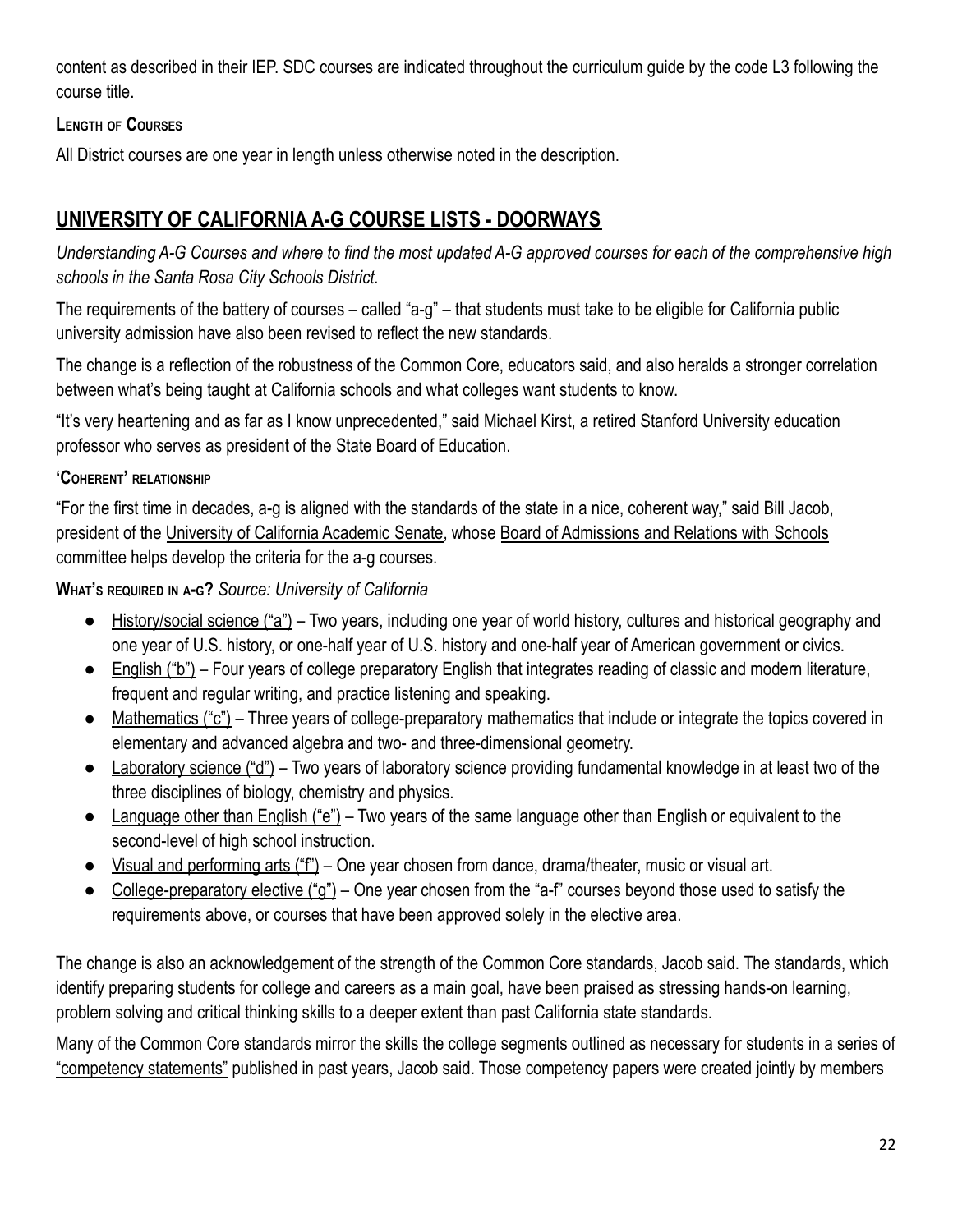of the Academic Senates of the University of California, California State University and California Community Colleges and were intended as guides to the abilities students need to succeed in college.

"Common Core really is a lot closer to what was the vision" for student preparedness, Jacob said.

Shortly after the state adopted Common Core in 2010, university officials began revising the criteria of courses that would be accepted as satisfying the a-g requirements. In order to be considered for freshman admission to UC or CSU, students must complete 15 college-preparatory courses in subject areas including math, English, history, laboratory science and visual arts. The courses are called "a-g" because each letter stands for a subject area – history is "a," for instance, while English is "b."

High schools develop the curriculum for the classes they'll offer, but the course descriptions must be evaluated and approved by UC for the class to count for a-g credit.

The update of the course requirements in math and English requires schools to "explicitly indicate" how the class assignments support the Common Core standards.

"We want schools to focus on those big ideas that teach habits of mind and the overarching skills (students need for college) and not just treat the standards as a check-off list," Jacob said.

The science requirement has undergone a similar revision, Jacob said, asking schools to show how courses reflect the Next Generation Science Standards, which – like Common Core – call for deeper scientific thinking and analysis than previous standards. The updated science requirements will be posted online in coming weeks.

**<https://doorways.ucop.edu/list>**

## **GRADING AND COURSE CREDIT POLICIES**

#### **GRADINGSYSTEM**

Santa Rosa City Schools issues grades of A, B, C, D, and F. Report Cards are issued once each quarter. See the Information Handbook for report card issuance dates.

The scholastic marks are as follows:

- **A** Excellent
- **B** Good
- **C** Satisfactory
- **D** Minimum Achievement
- **F** Failing
- **I** Incomplete
- **CR** Credit
- **NC** No Credit

#### **EARNING OF CREDITS**

Semester grades of A, B, C, or D earn five credits. Grades of F do not award credit. It is recommended that a failing grade in any subject required for graduation is made up outside of the regular school day/year, if possible, as it is difficult for students to repeat failed courses during the school day while completing the balance of their other graduation requirements.

All students enrolled in a comprehensive high school will earn five (5) credits in each class, each semester, with a passing grade and course participation.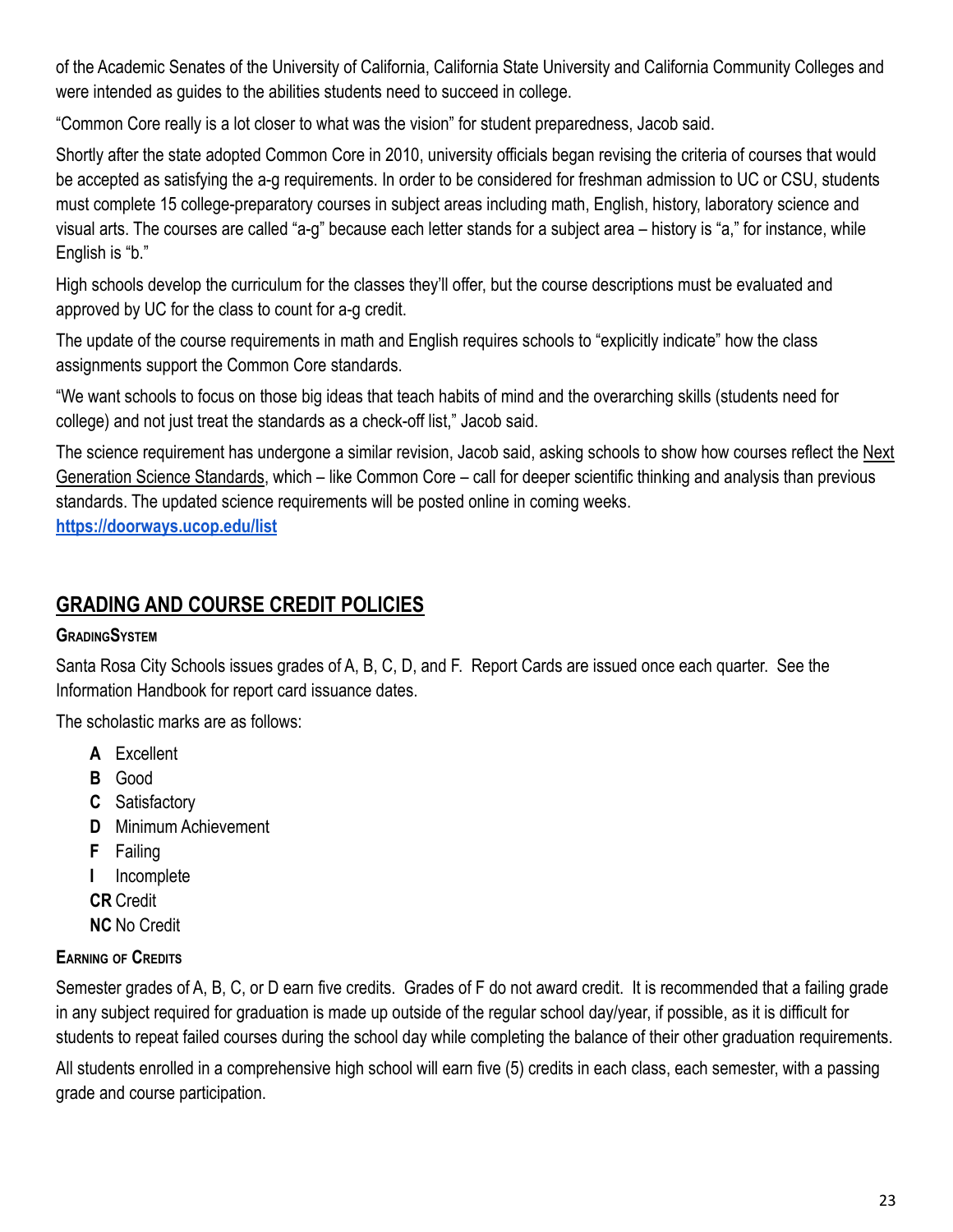#### **HOW TO CALCULATE THE GRADE POINT AVERAGE (GPA)**

All college preparatory (academic) and non-college preparatory courses earn the following points: A=4, B=3, C=2, D=1, F=0 and I=0. Courses labeled Honors, Advanced Placement and International Baccalaureate will receive a weighted grade. (A= 5, B= 4, C= 3) Grades less than C do not receive weighted credit.

To calculate the GPA, use the current semester final grades.

- **1.** Multiply attempted credits by points earned. A grade of 'A' in an academic level course earns 20 points. (5 credits x 4 points = 20)
- **2.** Add attempted credits column and points earned column totals separately. If a student takes six courses each semester the attempted credits total is 30. And, if the student earns 5 points and a grade of 'B' in each course their grade points earned would total 90.

(6 courses x 5 credits x 3 points = 90)

**3.** Divide final grade point total by the number of attempted credits. This number is the weighted GPA for the semester. A student earning a grade of 'B' in each of six attempted courses will have a weighted GPA of 3.0. (90 grade points divided by 30 course credits attempted)

#### **CREDIT FOR COURSEWORK OTHER THAN SANTA ROSA CITY SCHOOLS**

#### **SANTA ROSA JUNIOR COLLEGE CLASSES**

Credits from the Santa Rosa Junior College may be transferred to meet district core graduation requirements in the indicated subject areas. Students are advised to speak to their school counselors before initiating enrollment in any junior college class to be sure that their desired class(es) meets their needs for high school. Students wishing to enroll in these classes must plan their schedules early and see the counselor before the end of school in May.

## **COUNSELING SERVICES**

#### **STUDENT SUPPORT SERVICES**

A student entering school is assigned a counselor who helps plan his/her academic program and keeps track of all necessary graduation credits. When selecting courses, students are strongly encouraged to consider their career and educational plans which will assist them in reaching their goals. Each comprehensive high school provides student support services through the counseling office. Student support services include the following:

- Educational planning: Developing four year College and Career Plan
- Strategies for entrance into post-secondary education
- Financial aid/Scholarship information
- Personal counseling including referrals to outside agencies
- College and Career Centers: Elsie Allen, Maria Carrillo, Montgomery, Piner, and Santa Rosa High School implemented a College and Career Center during the 2015-2016 school year. Each of the centers is staffed with a College and Career Counselor that can assist students with meeting their educational and career goals. A part-time LCAP College and Career Counselor is also available to provide additional college and career services to students and families at Ridgway Continuation High School.
- SOLL (Supporting Our Language Learner) counselor's focus is to ensure reclassification of our ELL students in an efficient and a timely manner.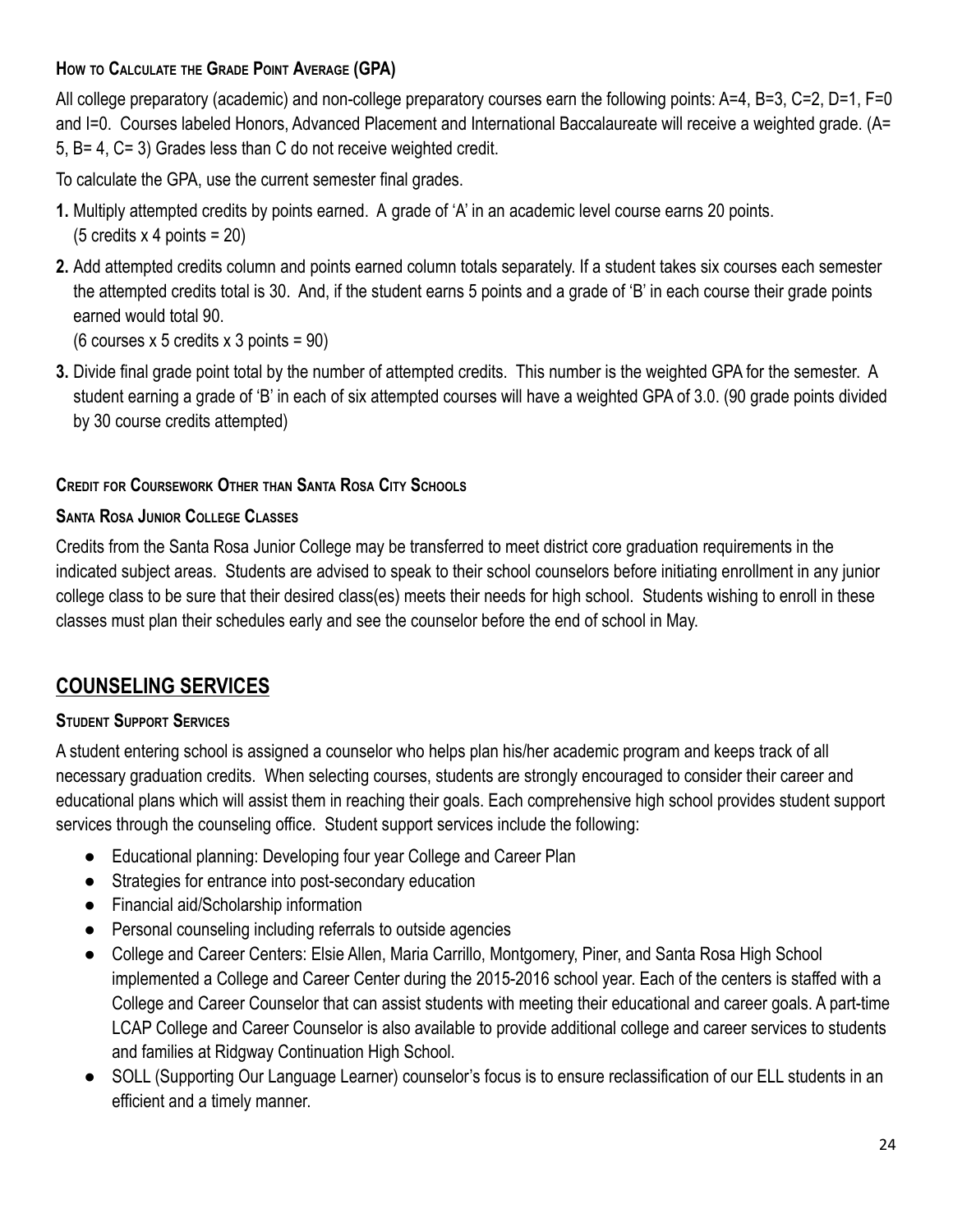#### **ENROLLMENT PROCESS**

In order to enroll at a comprehensive high school, it is imperative that the student and parent/guardian attend the enrollment interview. As part of the interview, the parent/guardian fills out an entry packet and provides a number of important documents. These include:

- The student's unofficial transcript or last report card or drop grades (if transfer happens mid-semester)
- Standardized Test History
- Immunization record
- Proof of address (for example: PG&E bill, rental agreement on letterhead stationery, etc.)
- A current IEP or current 504 Plan, if applicable

If these items are not available at the time of registration, there may be a delay in processing the application. It is suggested that any missing item(s) be retrieved as soon as possible. For most items, a call to the previous school of attendance should be helpful in getting the necessary documents. Have the school fax the information directly to the high school (see the individual school pages in the College and Career Readiness quide for fax number[s]).

#### **COURSE REQUESTS AND SCHEDULING CHANGES**

In secondary schools, students and their parents are assisted by school counselors in the selection and scheduling of classes. Schedules should be planned as far in advance as practical.

- 1. Program selection will be based on students' academic, general education and career goals after assessment of academic skill development. Decisions will have student, parent and counselor involvement, teacher recommendations and relevant test data shall be available.
- 2. If parent request for their student to be assigned classes of higher skill level than recommended by staff, the request will be honored after appropriate counseling about the risks of failure and competitive evaluation.
- 3. In order for students to learn decision-making skills and the importance of accepting responsibility for the consequence of a decision, commitment to an approved schedule will be expected each semester.
- 4. **ADDING CLASSES:** If necessary, students may add courses for credit up to the third week of instruction in the fall semester and up to two weeks in the spring semester. No courses, other than a Student Service Course or Specialized Assistant course, may be added after that time. All work missed must be made up.
- 5. **DROPPING CLASSES:** Any course dropped after the sixth week of the semester will receive a failing grade of "F" for the semester.
- 6. **REPEATING CLASSES:** If a course is taken for a second time to improve the grade, credits are granted for the repeated course only. Credits earned during the initial enrollment in the course are changed to elective credits on the school record, and the course and original grade(s) remain on the transcript.
- 7. This guide was developed to assist students and their parents/guardians in planning their high school schedules. Please read the information carefully and give thoughtful consideration to your student's aptitude, interests and goals/plans after high school while selecting classes.
- 8. At press time, all information in the publication was current; however, changes in policy or course offerings may occur prior to the start of the school year. Updates that may be needed will be made on the College and Career Readiness Guide linked to the Santa Rosa City School webpage. Families will be notified of any changes that affect graduation requirements.
- 9. Parents/Guardians and students should also take note that all courses listed for a particular school site may not be available in the fall. Final schedules are based on student requests. Some courses may not be taught if there are insufficient student requests for the curriculum. Choose alternate courses carefully, as they are considered part of the student's final course selection.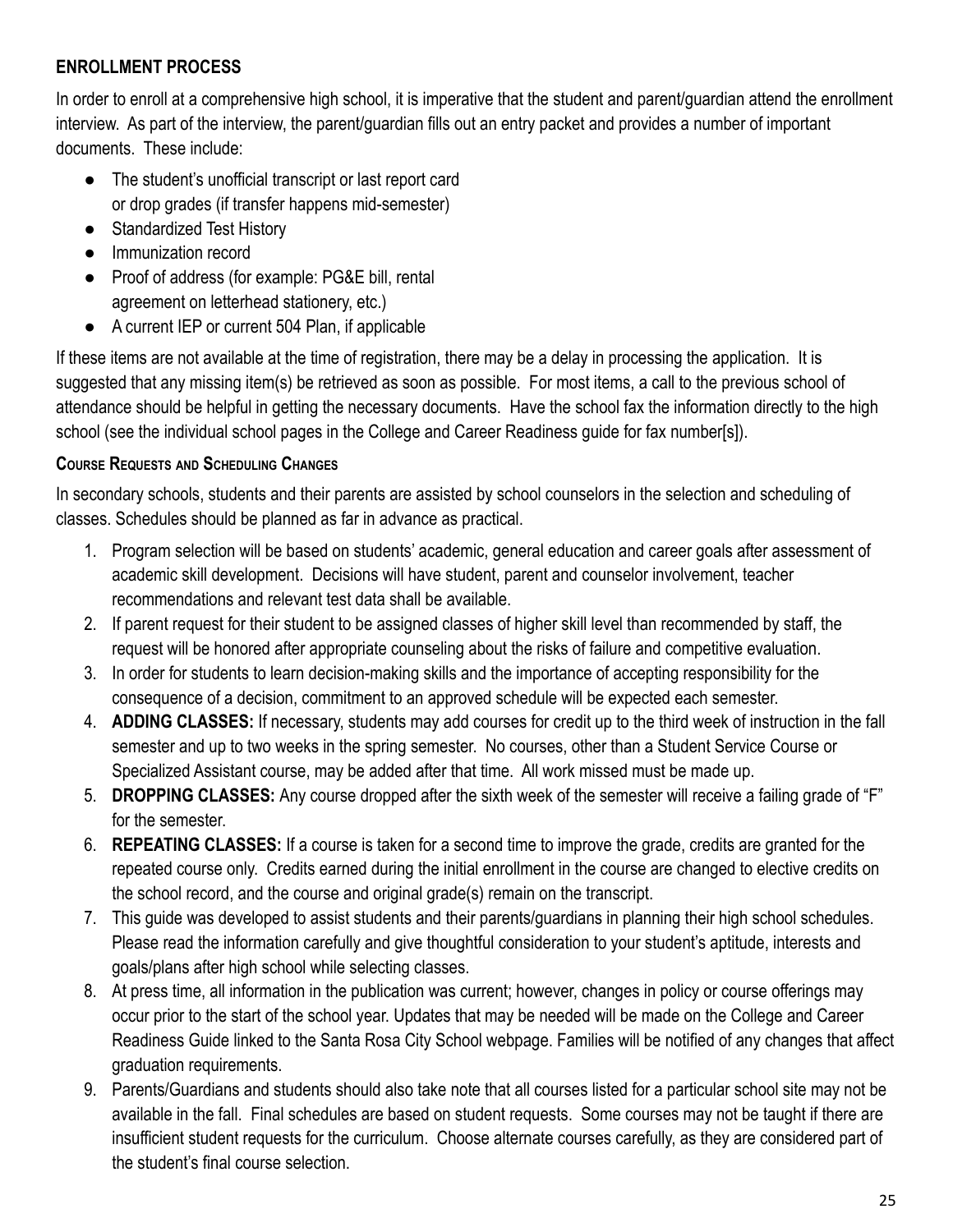10. Santa Rosa City Schools' staff will do everything possible to assist students in graduating on time; however, it is the responsibility of students and parents/guardians to ensure that they have the correct number and type of credits required to graduate. If students have questions about graduation requirements or their credits earned to date, they should contact their school counselor.

## **HIGH SCHOOL AND COLLEGE ENTRANCE TESTING**

#### **CALIFORNIA ASSESSMENT OF STUDENT PERFORMANCE AND PROGRESS (CAASPP) SYSTEM**

On January 1, 2014, California Education Code Section 60640 established the CAASPP System of assessments. The CAASPP - CalEdFacts Web page provides a more detailed overview of the system. The CAASPP System includes the following assessments and tools:

- Smarter Balanced Assessments The Summative Assessments, Interim Assessments, and Digital Library are all part of the CAASPP System.
- Summative Assessments Required testing in grades 3 through 8 and 11 for English–language arts (ELA) and mathematics. The Summative Assessments are administered as part of the CAASPP System.
- Interim Assessments Designed to inform and promote teaching and learning by providing information that can be used to monitor student progress toward mastery of the Common Core State Standards. These optional resources are available to all K–12 teachers in ELA and mathematics.
- Digital Library Consists of tools and practices designed to help teachers utilize formative assessment processes for improved teaching and learning in all grades. These optional resources are available to all K–12 teachers.
- Alternate assessments for ELA and mathematics in grades 3 through 8 and 11.

Students who previously took the California Alternate Performance Assessment (CAPA) will take the California Alternate Assessment (CAA) for ELA and mathematics.

Science assessments in grades 5, 8, and 10 have been replaced with the California Science Test (CAST) pilot. At the high school level, the State will assign the grade to test at each school. Students in grades 10-12 may be selected to take the CAST, depending on their site.

#### **ADVANCED PLACEMENT TESTING**

Over 1.8 million students take Advanced Placement (AP) classes each year. The program allows students to take college level courses while still in high school, which helps prepare students for college level expectations.

There are several advantages to taking AP classes. By taking an AP class in high school, students get to explore a particular subject in depth. When considering the admission of undergraduates, colleges look favorably on students who have completed college level classes. Some students take several advanced placement classes and accrue a semester or more of college credits if they take and pass AP exams at the required level.

AP exams are offered by the College Board in a number of core subject areas. The exams demonstrate readiness for rigorous academic study in college. Consult an AP teacher or school counselor for details. Also, refer to specific college and university web sites for their AP credit requirements.

## **COLLEGE ENTRANCE EXAMS**

In order to apply for most colleges/universities students are required to take an entrance exam. Each student should check with the college/university that she/he anticipates attending to find out which exam or exams are accepted as part of the admissions process. The following tests are the most widely used by post-secondary institutions for acceptance and scholarships: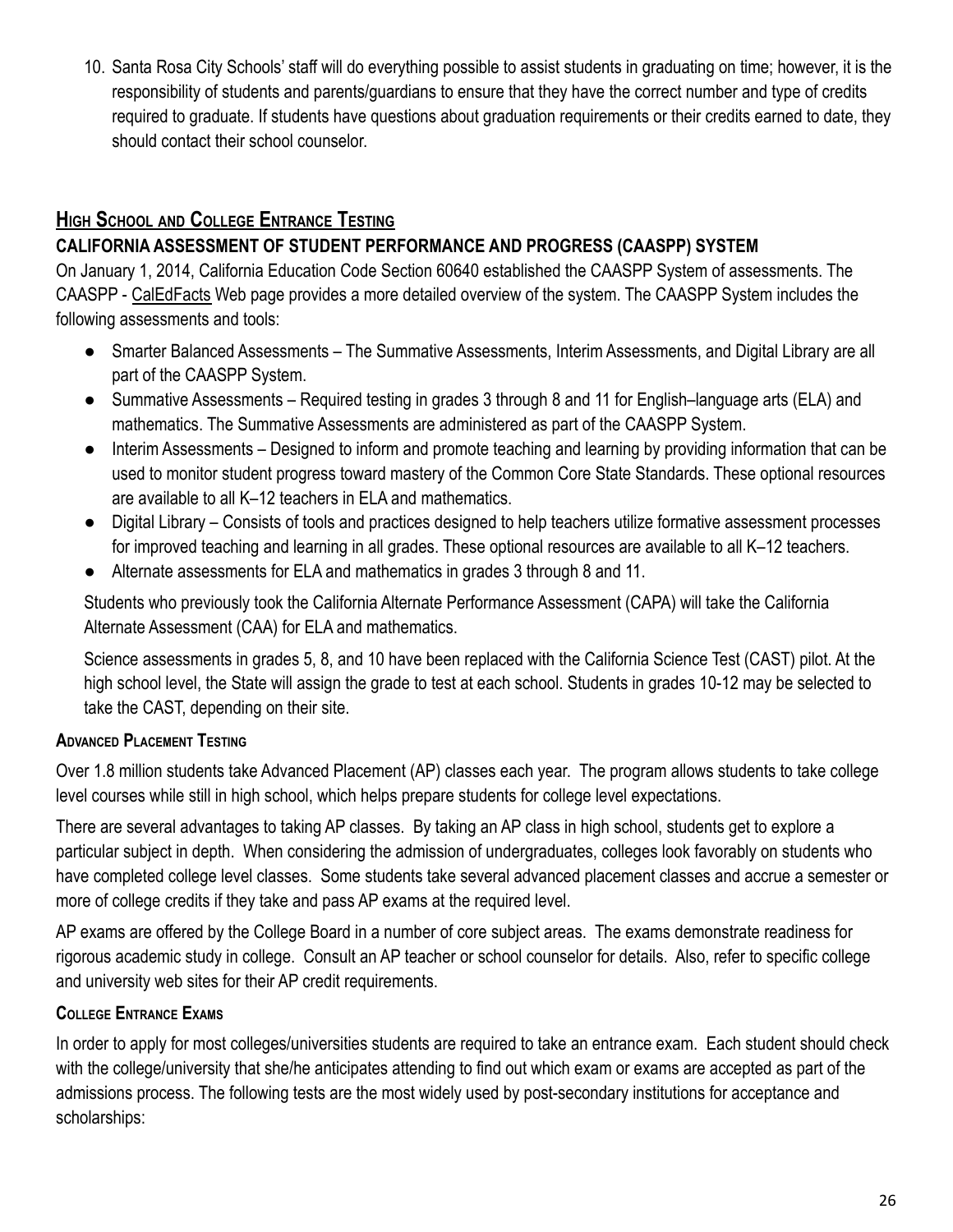#### **PRELIMINARY SCHOLASTIC APTITUDE TEST (PSAT)**

The PSAT measures three areas: critical reading skills, math problem solving skills, and writing skills. The PSAT provides students with practice for the Scholastic Aptitude Test (SAT) Reasoning Test. Students who participate will receive feedback on her/his strengths and weaknesses. This will provide a road map for additional study and preparation prior to taking the SAT. In addition, it will familiarize students with the types of questions and directions on the SAT.

It is recommended that students take a preliminary college test in October of both the sophomore and junior year. In the sophomore year, the students become familiar with the test. In the junior year the stakes are a bit higher as some students might qualify for participation in the National Merit Scholarship competition. Brochures and dates for this test are available in the counseling office of each high school in the district.

#### **SAT REASONING TEST**

The SAT Reasoning Test is taken during the junior and/or senior year. The SAT is made up of three sections: critical reading (reading comprehension and critical reading passages) mathematics (number and operations, algebra and functions, geometry, statistics, probability, and data analysis), and writing (both multiple-choice questions and short essay).

#### **SAT SUBJECT TESTS**

SAT Subject Tests should be taken at the conclusion of the junior year, the beginning of the senior year or when completing a specific subject. They are designed to measure knowledge, skills, and application in specific subjects such as English, history, math, science, and languages other than English.

Students should consult the web sites of the colleges they plan to attend in order to determine which SAT Subject Tests, if any, are required. For example, currently the UC system requires the SAT Reasoning Test and two SAT Subject Tests. The CSU system only requires the SAT Reasoning Test. Subject area tests will no longer be required for admission to the University of California system, beginning with the Class of 2012, however, they could be recommended for certain majors.

Pamphlets and materials describing each test are available in the high school counseling office, or online from the College Board. The College Board website ([www.collegeboard.com/testing\)](http://www.collegeboard.com/testing) provides test information and links to register online for the SAT, Subject Tests, and the PSAT.

#### **AMERICAN COLLEGE TESTING (ACT)**

All college and universities in the United States accept either the SAT or ACT for admission purposes. The ACT is divided into four required sections: English, mathematics, reading comprehension, and science. The optional Writing Test measures skills in high school English classes and entry-level college composition courses.

The UC system requires the ACT plus the Writing Test. The CSU system does not require scores from the Writing Test for admission. Materials regarding the ACT test are available from a school counselor or online at [www.act.org](http://www.act.org)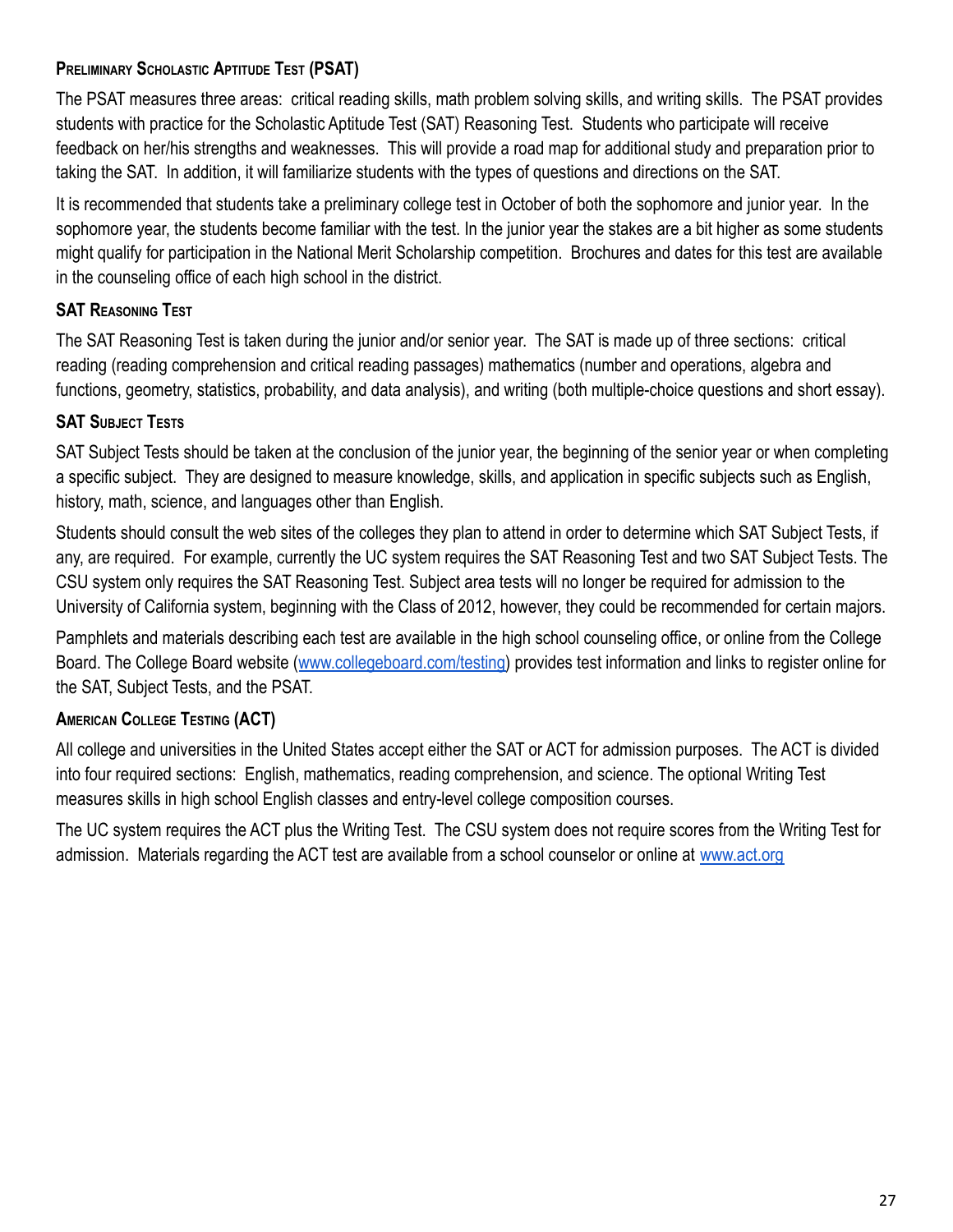## **CALIFORNIA COLLEGE ENTRANCE REQUIREMENTS**

The State of California maintains one of the most prestigious college and university systems consisting of ten University of California campuses, twenty-three California State University campuses and one hundred-thirteen California Community Colleges. We encourage all of our students to plan to attend college or enter a formal training program after high school graduation. Minimum entrance requirements vary, depending on the selected training program, college or university. Students are responsible for knowing the entrance requirements for the institutions to which they intend to apply. Please review the grid below for an overview of various systems.

| <b>University of CA (UC)</b>                                                                                                                                                                                                               | <b>California State University (CSU)</b>                                                                                                                                                                                           | <b>California Community College (CCC or JC)</b>                                                                                                        |
|--------------------------------------------------------------------------------------------------------------------------------------------------------------------------------------------------------------------------------------------|------------------------------------------------------------------------------------------------------------------------------------------------------------------------------------------------------------------------------------|--------------------------------------------------------------------------------------------------------------------------------------------------------|
| Programs: Undergraduate and<br>Graduate degree programs.                                                                                                                                                                                   | Programs: Undergraduate and<br>Graduate degree programs.                                                                                                                                                                           | Programs: Two-year associate<br>degree programs; vocational programs;<br>certificate programs; transfer<br>opportunities to UC or CSU campuses.        |
| <b>Selection:</b> Top 12% of high school<br>graduates.                                                                                                                                                                                     | <b>Selection:</b> Top 33% of high school<br>graduates.                                                                                                                                                                             | <b>Selection:</b> All high school graduates; adults<br>18 years of age or older.                                                                       |
| Campuses: 10                                                                                                                                                                                                                               | Campuses: 23                                                                                                                                                                                                                       | Campuses: 113                                                                                                                                          |
| <b>Estimated Costs: \$13,000 for</b><br>tuition and fees; \$13,500 for room<br>and board; \$1,500 for books and<br>supplies.                                                                                                               | <b>Estimated Costs: \$5,500 for tuition</b><br>and fees; \$8,000 to \$12,000 for room<br>and board; \$1,500 for books and<br>supplies.                                                                                             | <b>Estimated Costs: About \$750 for tuition and</b><br>fees; \$1,500 for books and supplies. This<br>assumes that a student lives at home.             |
| <b>Admission Eligibility</b><br><b>Requirement: A student must</b><br>earn a grade of "C" or better in all<br>A-G high school courses. Grades<br>earned in courses taken in<br>grades 10-11 are used to<br>complete the GPA for admission. | <b>Admission Eligibility</b><br>Requirement: A student must earn a<br>grade of "C" or better in all A-G high<br>school courses Grades earned in<br>courses taken in grades 10-11 are<br>used to complete the GPA for<br>admission. | <b>Admission Eligibility Requirements:</b><br>Open to all California residents 18 years<br>or older, including those without a high<br>school diploma. |
| <b>Website link:</b><br>www.universityofcalifornia.edu                                                                                                                                                                                     | <b>Website link:</b><br>www.csumentor.edu                                                                                                                                                                                          | <b>Website link:</b><br>www.cccco.edu                                                                                                                  |

#### *Two additional sites that provide information on colleges in California:*

[www.californiacolleges.edu](http://www.californiacolleges.edu/) provides information about all California colleges and universities including admission, financial aid, contact information and career opportunities.

[www.aiccu.edu](http://www.aiccu.edu/) is the website that links to all California independent colleges and universities.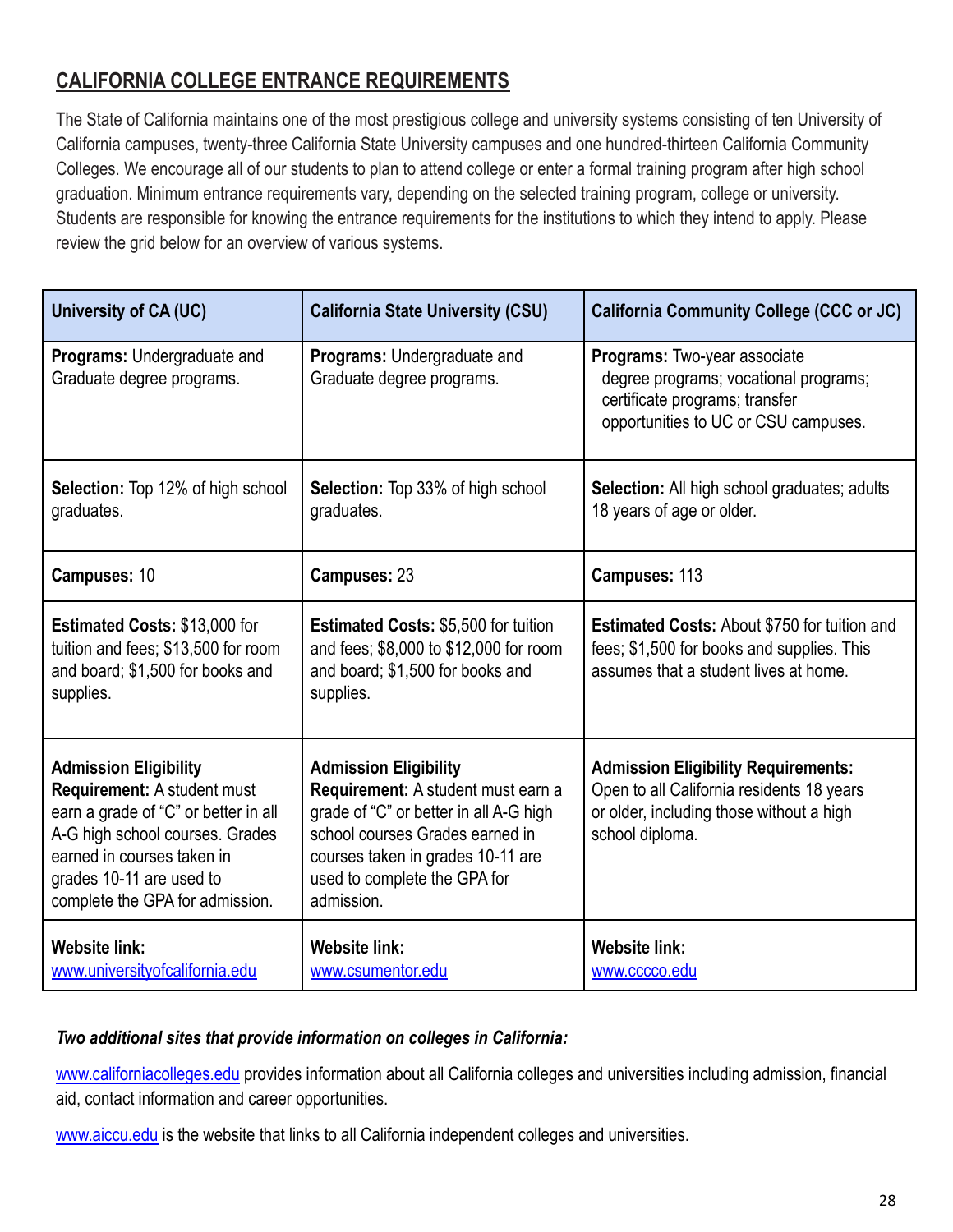## **FINANCIAL PLANNING FOR POST-SECONDARY GOALS**

Attending a college, university, career or technical school can be expensive. However, there are many financial aid resources available to achieve post-secondary goals. About three-quarters of all students get some type of financial assistance.

#### **FEDERAL GOVERNMENT GRANTS AND LOANS**

Federal student aid is designed to cover school expenses such as tuition, fees, room and board, books and supplies, and transportation. This financial assistance may be used to attend a four-year or two-year public or private educational institution, a career school, or a trade school.

In order to get information on federal grants and loans, go to [www.fafsa.ed.gov](http://www.fafsa.ed.gov). This web site provides assistance in filling out the Free Application for Federal Student Aid (FAFSA). It gives directions, deadlines, and discusses Federal student aid programs worth over \$33 billion a year.

#### **CALIFORNIA GRANTS**

In addition to Federal Student Aid, California also provides grants. Every high school senior who graduates, meets academic, financial and eligibility requirements, and applies on time, is guaranteed a Cal Grant award to attend college. In other words, this is free money. It costs nothing to apply and does not have to be repaid.

In order to get information on the California student aid program, go to [www.csac.ca.gov](http://www.csac.ca.gov), or contact the counseling department at the school site. This is the official California website outlining the Cal Grant Programs available free of charge.

#### **SCHOLARSHIPS**

Scholarships through parents' employers, religious groups, private clubs, lodges, businesses, foundations, unions, community groups, private individuals, and various other organizations are available. They can be based on such things as academic merit, SAT or ACT scores, competitive essay, field of study, special talent, ethnicity, leadership ability, community service activities, athletics and more!

It is never too early to explore the opportunities for financial aid while in high school. Getting these financial resources requires some research. Most financial aid is based on need, not on academic performance. See a high school guidance counselor for assistance or go to

[www.finaid.com](http://www.finaid.com) This is the most comprehensive "how to" site for getting financial assistance, including an Expected Family Contribution Calculator.

## **ATHLETIC ELIGIBILITY**

#### **RESIDENTIAL**

Students entering high school from the 8th grade are immediately residentially eligible for athletics. Once in high school, residential and academic eligibility (including those transferring from one high school to another) is governed by the rules of the California Interscholastic Federation (CIF). Any student who transfers is immediately ineligible at the next school until a CIF Transfer Eligibility Waiver is completed and approved by the local CIF Section Office.

#### **ACADEMIC**

California State Law and CIF rules and regulations govern the academic eligibility for students wish to participate in high school athletics. Students must adhere to the following standards every grading period:

**1.** Must be enrolled in a minimum of 20 semester credits of coursework;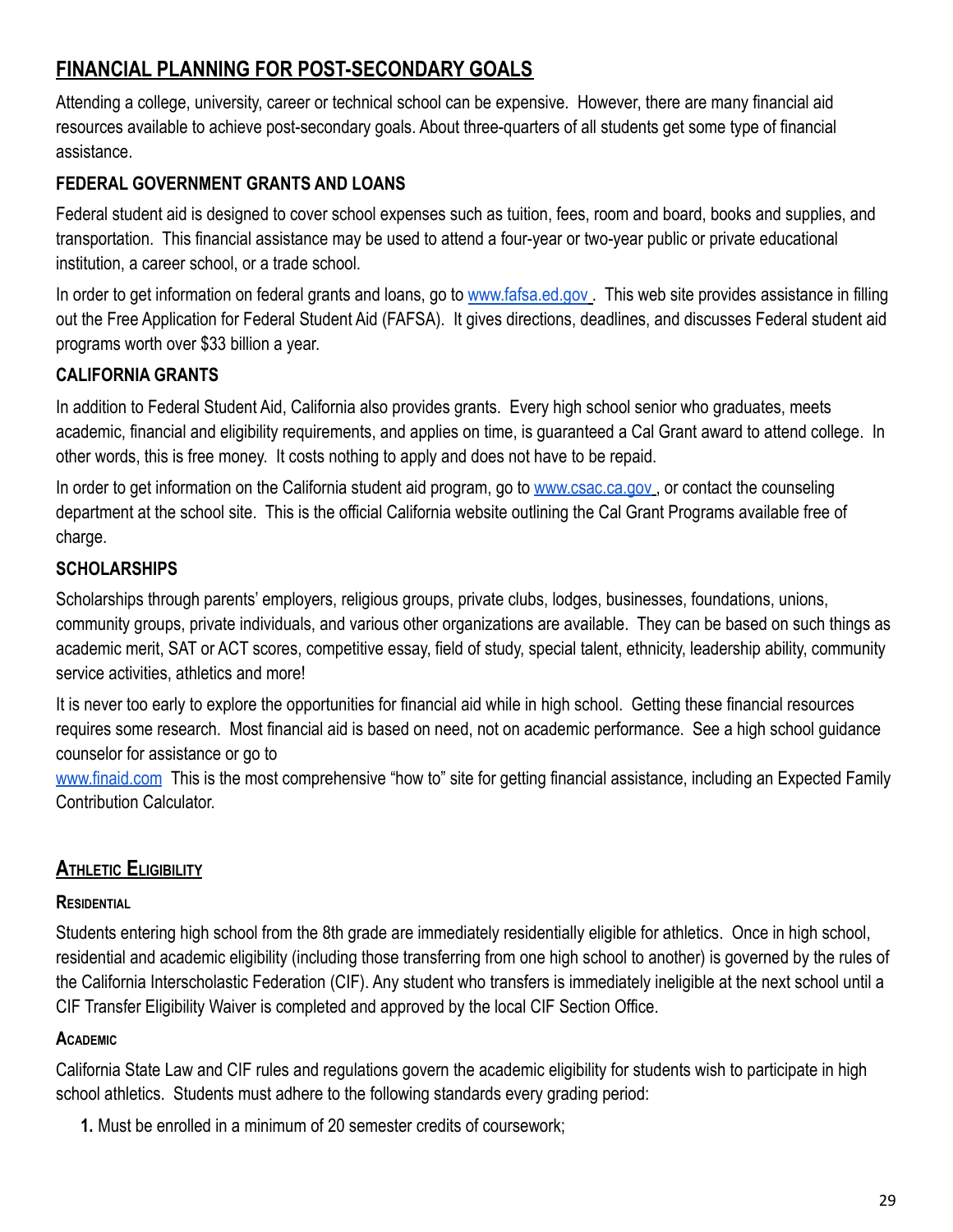- **2.** Must have passed a minimum of 20 semester credits of course work in the previous grading period;
- **3.** Must have achieved a minimum 2.00 grade point average in the previous grading period; and
- **4.** The student must be making progress towards graduation as defined by the local CIF Section Office.

#### **ACADEMIC REQUIREMENTS**

In order to be eligible, any student entering high school from the eighth grade must have achieved an unweighted 2.0 grade-point average, on a 4.0 scale, in enrolled courses at the conclusion of the previous grading period.

#### **MEDICAL EXAMINATION**

Athletes must have a physical dated June 1 or later of the current school year. If a student has already tried out for or played a sport in the current school year, there is no need to turn in another copy of the physical.

Low cost physical examinations are available at the Health Center located on the campus of Elsie Allen High School. For more information or to schedule an appointment call 707-583-8777.

#### **CONCUSSION BASELINE TESTING**

Prior to each sports season students planning to participate in impact related sports (Boys and Girls Soccer, Football, Volleyball, Wrestling, Basketball, Softball, Baseball, High Jump, Pole Vaulting and Diving) will receive concussion baseline testing by their school's Athletic Director and Athletic Trainer. Students must receive the concussion education presentation and be baseline tested before practice or tryouts begin. See the Athletic packet for details.

#### **AGE REQUIREMENT**

Any student, who turns 19 years of age prior to June 15, shall not be eligible to participate or practice on any school sports team in the following school year. A student whose 19th birthday is on or before June 15 is ineligible.

#### **INSURANCE INFORMATION**

Under state law, school districts are required to ensure that members of school athletic teams have accidental injury insurance that covers medical and hospital expenses. This insurance requirement can be met by the school district offering insurance or other health benefits that cover medical and hospital expenses. Some pupils may qualify to enroll in no-cost or low-cost local, state, or federally sponsored health insurance programs. Information about these programs may be obtained by calling 1-800-427-8982.

#### **NCAA**

Important information for high school athletes: if you plan on participating in Division I, or II athletics as a freshman, in college, you must first register and be certified by the NCAA Initial-Eligibility Clearinghouse. Register on line [www.eligibilitycenter.org](http://www.eligibilitycenter.org) No Athlete will be allowed to participate, practice, or receive a scholarship during their Freshman year in any Division I, or II University if they have not been cleared, prior, by the NCAA Clearinghouse. Division III athletics does not require NCAA eligibility.

#### *To play sports at an NCAA Division I or Division II institution, the student must:*

**I.** Complete a certain number of high school core courses (defined below):

To check on your high school accepted Core Courses go to <https://web1.ncaa.org/hsportal/exec/hsAction>

**Please note that high school level courses can be used to meet these core requirements. Please see the site counselor for more information.**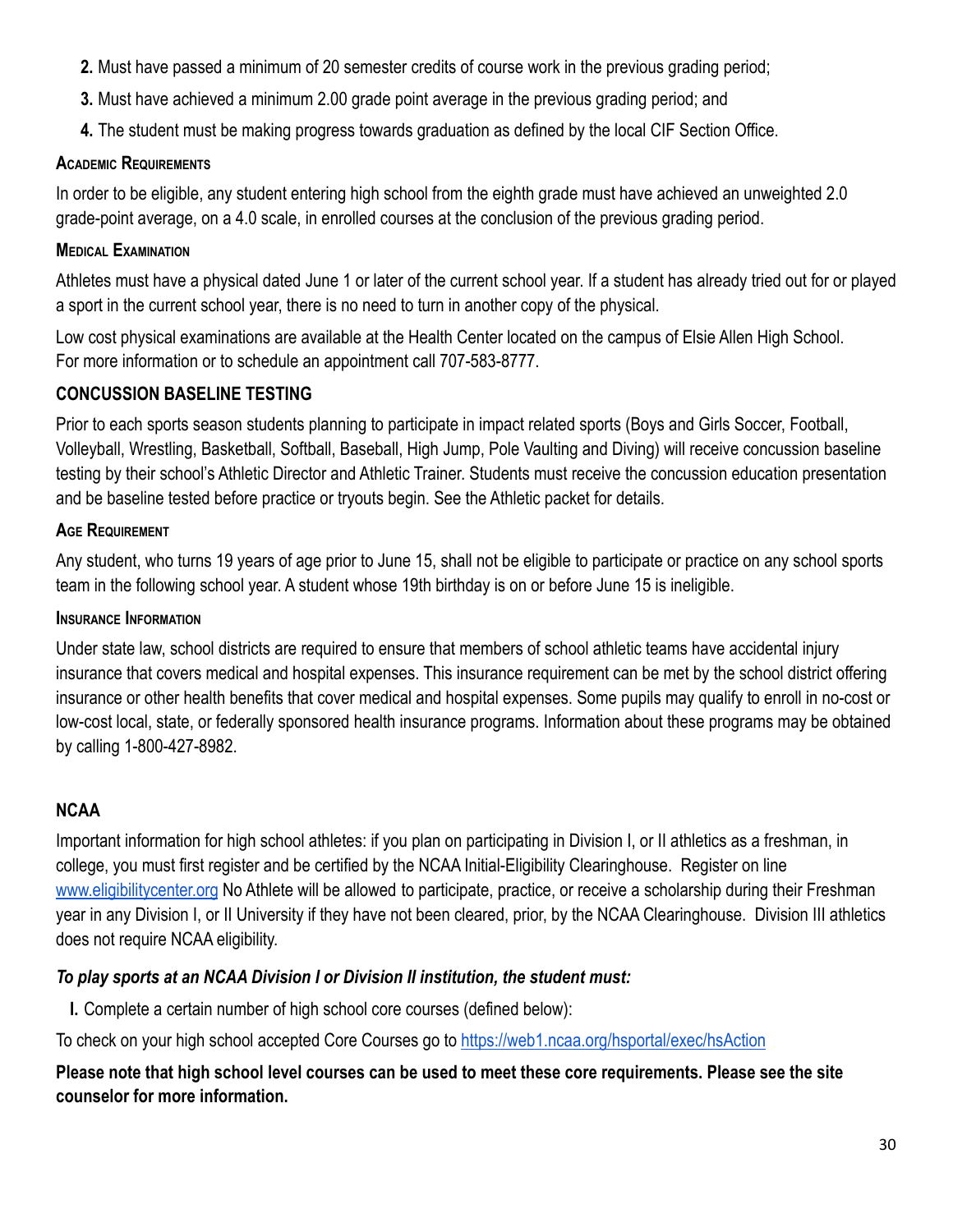#### **DIVISION I**

16 Core-Course Rule (Note: a Core Course = 2 semesters) Courses are all College Prep. (P)

- **–** 16 Core Courses must include the following:
- **–** 4 Courses of English.
- **–** 3 Courses of mathematics (Algebra I or higher).
- **–** 2 Courses of natural/physical science (1 year of lab if offered by high school).
- **–** 1 Course of additional English, mathematics or natural/physical science.
- **–** 2 Courses of social science.
- **–** 4 Additional Courses (from any area above, or foreign language)
- **–** Earn a core course GPA of at least 2.30
- **–** Earn a SAT combined score or ACT sum score matching the core course GPA on th eDivision I full qualifier sliding scale
- **–** To participate in a college sport and a 2.0 minimum to receive scholarships but this athlete will not be allowed to play during their first year. Students also must have 10 of the 16 core classes completed by the senior year.
- **–** Submit proof of graduation to the Eligibility Center

#### **DIVISION II**

- **–** 16 Core Courses must include the following:
- **–** 3 Courses of English.
- **–** 2 Courses of mathematics (Algebra I or higher).
- **–** 2 Courses of natural/physical science (1 year of lab if offered by high school).
- **–** 3 Course of additional English, mathematics or natural/physical science.
- **–** 2 Courses of social science.
- **–** 4 Additional Courses (from any area above, or foreign language)
- **–** Earn a core course GPA of at least 2.20
- **–** Earn a SAT combined score or ACT sum score matching the core course GPA on the Division II full qualifier sliding scale
- **–** Submit proof of graduation to the Eligibility Center
- **–** College-bound student-athletes that do not meet Division II full qualifier standards will be deemed a partial qualifier. All Division II partial qualifiers may receive an athletics scholarship and practice during their first year of full-time enrollment at a Division II school, but may NOT compete
- **IV.** Graduate from high school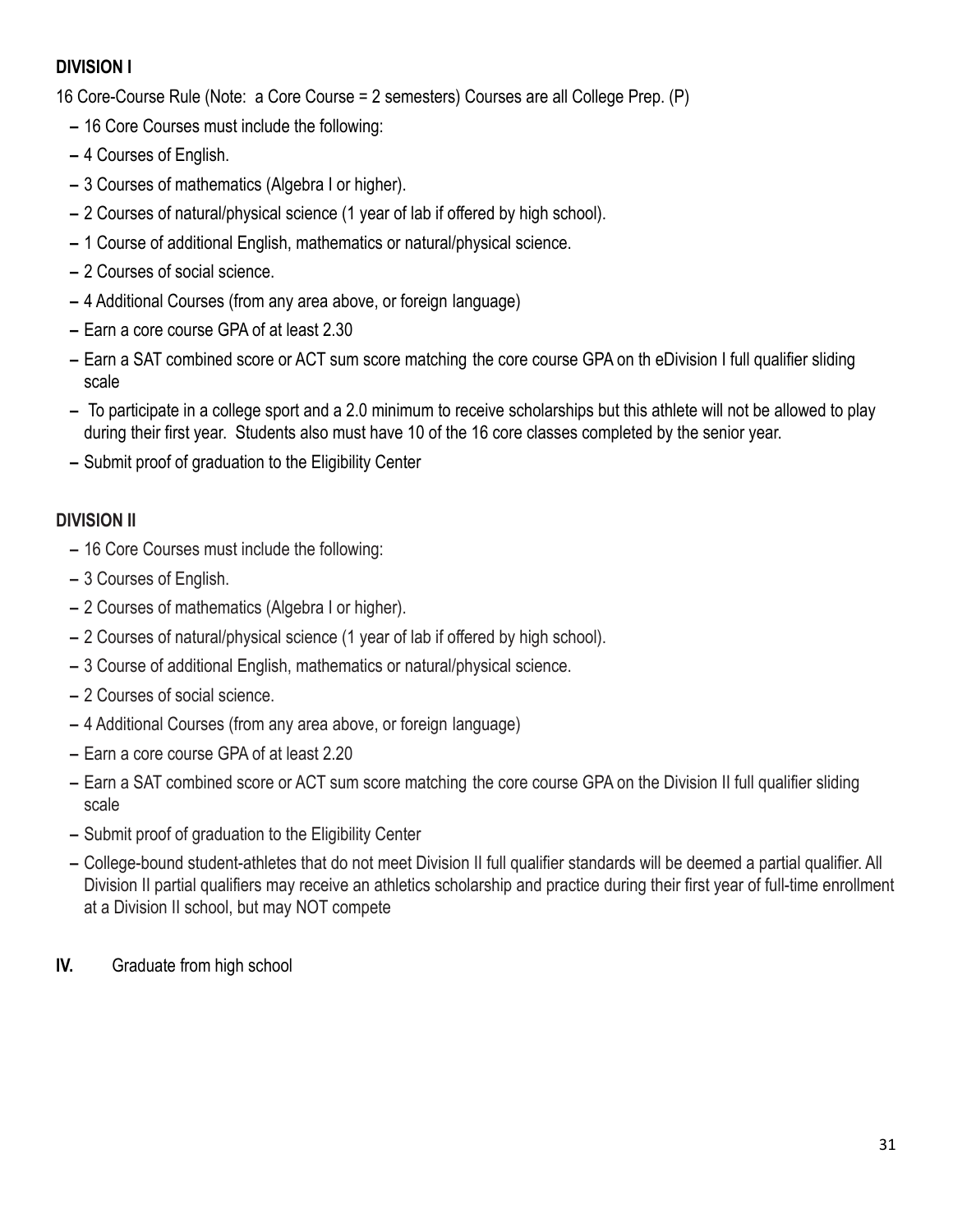## **COURSE CATALOG:**

*Please note, all courses are subject to availability based on enrollment and staffing. Classes are organized by Department. Each course is listed by title, grade level and number of credits. The following abbreviations are used to indicate where each course is taught: Elsie Allen HS (EA), Maria Carillo (MC), Montgomery (M), Piner (P), Santa Rosa (SR).*

## **ENGLISH**

## **EH009P English 1 P**

**10 credits Offered: EA, MC, M, P, SR Grade 9**

*Grad Req: English Prerequisite: None*

This college preparatory course prepares students to meet district and state standards in word analysis, vocabulary development, reading comprehension, literary response and analysis, written English language conventions, written and spoken communication and the writing process. Meets the "b" requirement for UC/CSU admissions.

| EHQ09P            | <b>ArtQuest English 1 P</b> |         |
|-------------------|-----------------------------|---------|
| 10 credits        | <b>Offered: SR</b>          | Grade 9 |
| Grad Req: English |                             |         |

## *Prerequisite: None*

Students in the ArtQuest program are placed in courses that focus on the ArtQuest annual inter-disciplinary theme to help address important ideas and understandings, and to connect core ideas, knowledge, skills and standards to the visual and performing arts disciplines. Art disciplines are integrated into the curriculum and instruction through various student projects and products. This college preparatory course prepares students to meet state and district standards in word analysis/vocabulary development, reading comprehension, literary response/analysis, written English language conventions, writing process, and written and spoken communication. Meets the "b" requirement for UC/CSU admissions.

| EH009H     | <b>Honors English 1 HP</b> |         |
|------------|----------------------------|---------|
| 10 credits | Offered: EA, MC, M, P, SR  | Grade 9 |

*Grad Req: English*

*Prerequisite: Must meet one of the following criteria: an "A" in English the previous semester, or a previous English teacher's recommendation.*

This college preparatory honors-level course is designed for highly proficient students engaged in meeting or exceeding district and state standards in word analysis, vocabulary development, reading comprehension, literary response and analysis, written English Language conventions, written and spoken communication and the writing process. Meets the "b" requirement for UC/CSU admissions.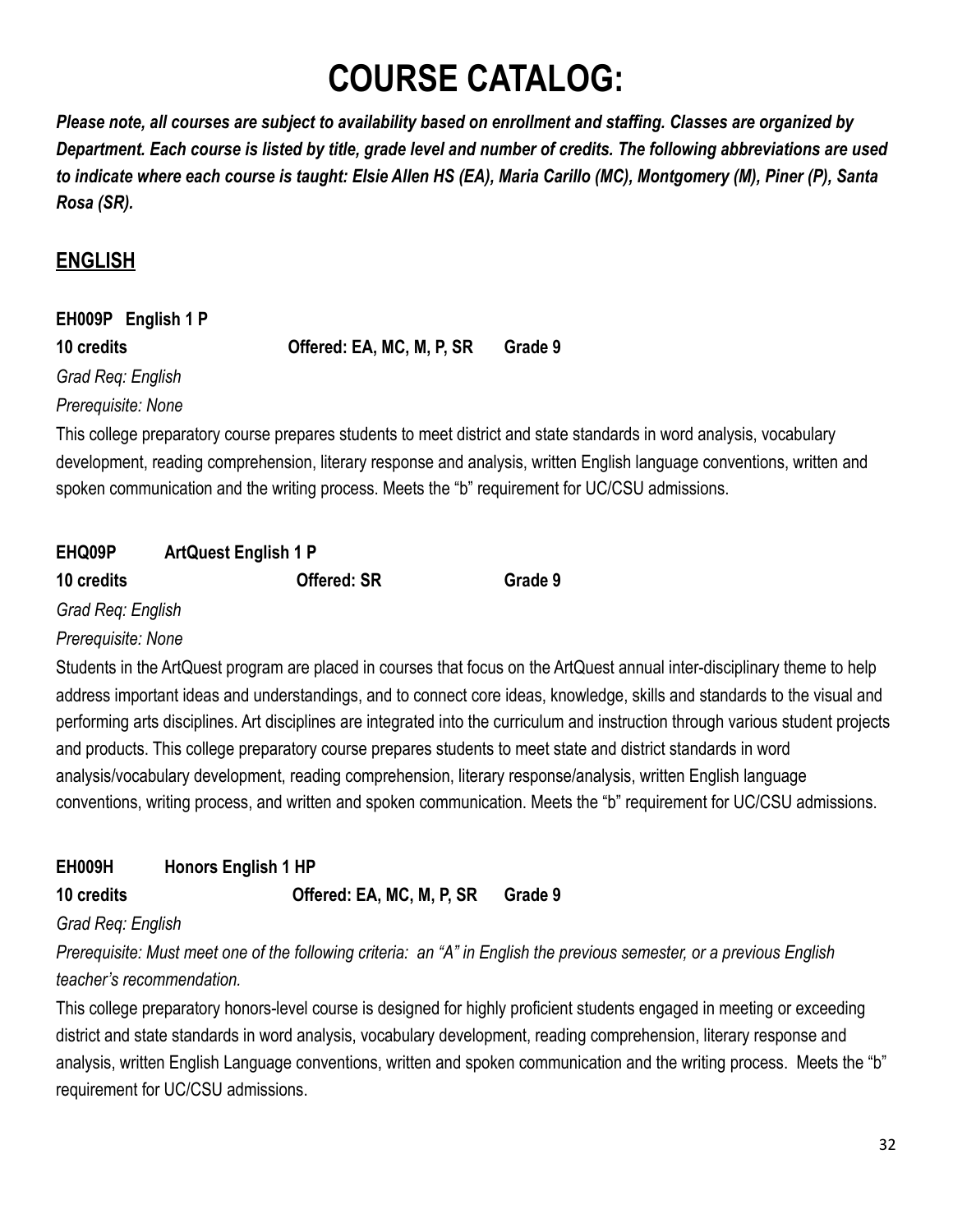| EHQ09H     | <b>ArtQuest Honors English 1 HP</b> |         |
|------------|-------------------------------------|---------|
| 10 credits | <b>Offered: SR</b>                  | Grade 9 |

*Grad Req: English*

*Prerequisite: Must meet one of the following criteria: an "A" in English the previous semester, or a previous English teacher's recommendation.*

Students in the ArtQuest program are placed in courses that focus on the annual ArtQuest inter-disciplinary theme to help address important ideas and understandings, and to connect core ideas, knowledge, skills and standards to the visual and performing arts disciplines. Art disciplines are integrated into the curriculum and instruction through various student projects and products. This college preparatory honors level course is designed for highly proficient students engaged in meeting and/or exceeding state standards in word analysis/vocabulary development, reading comprehension, literary response/analysis, written English language conventions, writing process, and written and spoken communication.

| EH010P             | English 2 P |                                                                                 |          |
|--------------------|-------------|---------------------------------------------------------------------------------|----------|
| 10 credits         |             | Offered: EA, MC, M, P, SR                                                       | Grade 10 |
| Grad Req: English  |             |                                                                                 |          |
| Prerequisite: None |             |                                                                                 |          |
|                    |             | . This college preparatory course prepares students to meet district and state. |          |

This college preparatory course prepares students to meet district and state standards in word analysis, vocabulary development, reading comprehension, literary response and analysis, written English Language conventions, written and spoken communication and the writing process. Meets the "b' requirement for UC/CSU admissions.

| EHQ10P     | <b>ArtQuest English 2 P</b> |          |
|------------|-----------------------------|----------|
| 10 credits | <b>Offered: SR</b>          | Grade 10 |

#### *Grad Req: English*

*Prerequisite: Successful completion of English 1P or previous English teacher's recommendation.*

Students in the ArtQuest program are placed in courses that focus on the ArtQuest annual inter-disciplinary theme to help address important ideas and understandings, and to connect core ideas, knowledge, skills and standards to the visual and performing arts disciplines. Art disciplines are integrated into the curriculum and instruction through various student projects and products. This college preparatory course assists students in meeting state standards in word analysis/vocabulary development, reading comprehension, literary response/analysis, written English language conventions, writing process, and written and spoken communication. Meets the "b" requirement for UC/CSU admissions.

#### **EH010H Honors English 2 HP**

#### **10 credits Offered: EA, MC, M, P, SR Grade 10**

#### *Grad Req: English*

*Prerequisite: Must meet one of the following criteria: an "A" in English 1P or "B" or better in H English 1 HP or a previous English teacher's recommendation.*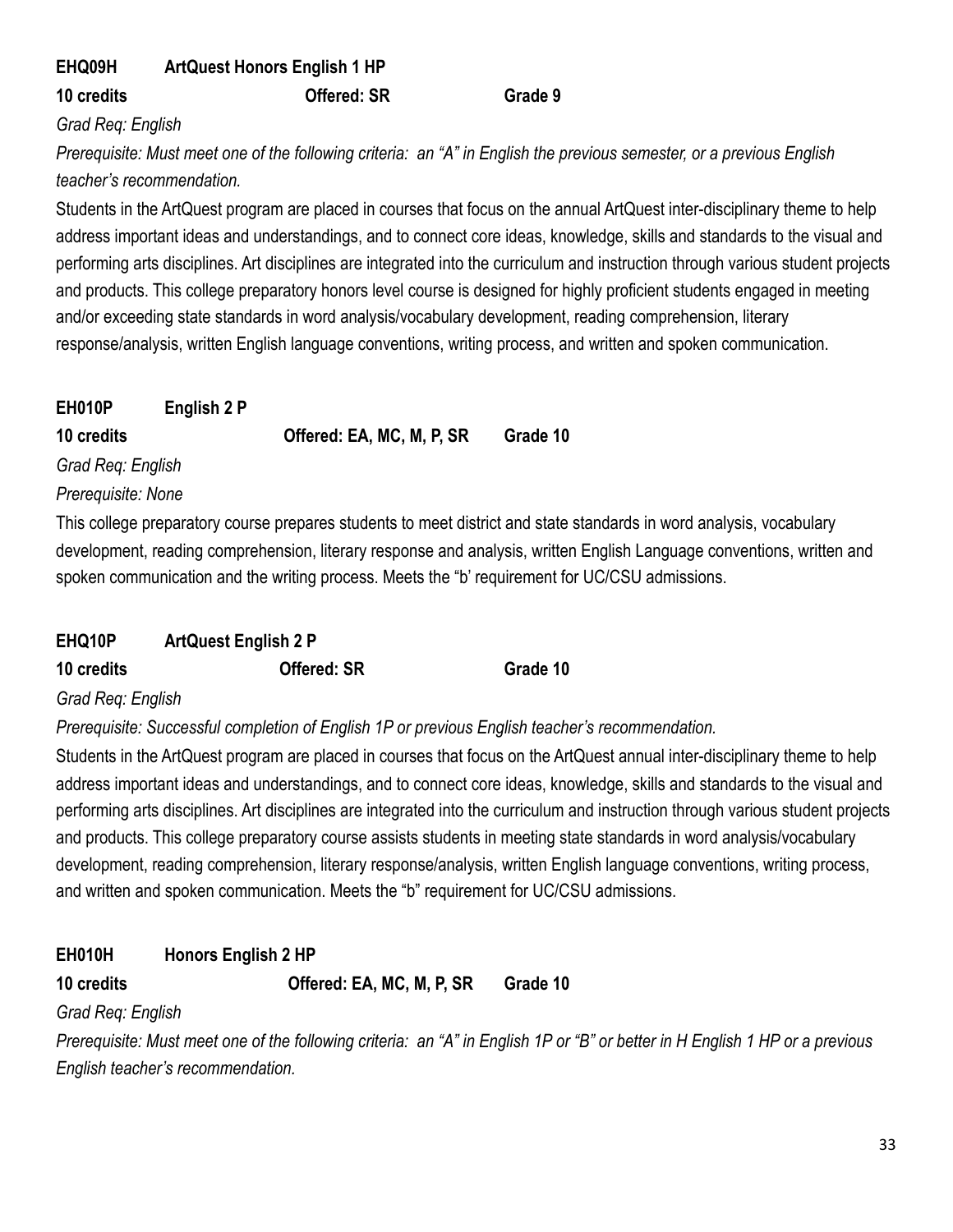This college preparatory honors-level course is designed for highly proficient students engaged in meeting or exceeding district and state standards in word analysis, vocabulary development, reading comprehension, literary response and analysis, written English Language conventions, written and spoken communication and the writing process. Meets the "b" requirement for UC/CSU admissions.

## **EHQ10H ArtQuest Honors English 2 HP**

**10 credits Offered: SR Grade 10**

#### *Grad Req: English*

*Prerequisite: Must meet one of the following criteria: an "A" in English 1 P, "B" or better in H English 1 HP, or a previous English teacher's recommendation.*

Students in the ArtQuest program are placed in courses that focus on the ArtQuest annual interdisciplinary theme to help address important ideas and understandings, and to connect core ideas, knowledge, skills and standards to the visual and performing arts disciplines. Art disciplines are integrated into the curriculum and instruction through various student projects and products. This college preparatory, honors level course is designed for highly proficient students engaged in meeting and/or exceeding state and district standards in word analysis/vocabulary development, reading comprehension, literary response/analysis, written English language conventions, writing process, and written and spoken communication. Meets the "b' requirement for UC/CSU admissions.

## **EH011P English 3 P**

**10 credits Offered: MC, M, P, SR Grade 11**

*Grad Req: English*

*Prerequisite: None*

This college preparatory course prepares students to meet district and state standards in word analysis, vocabulary development, reading comprehension, literary response and analysis, written English Language conventions, written and spoken communication and the writing process. Meets the "b' requirement for UC/CSU admissions.

#### **EH311P Ethnic Studies English 3 P 10 credits Offered: M, P, SR Grade 11**

*Grad Req: English*

*Prerequisite: None*

This college preparatory course prepares students to meet district and state standards with a focus on broadening students' understanding of literature and nonfiction pieces from different cultures and perspectives. Students will analyze cultural wealth, intersectionality, race, ethnicity, and identity in America all while achieving mastery of key California Common Core Standards for English Language Arts. This course will meet the 'b' requirement for UC/CSU admissions as well as the Ethnic Studies graduation requirement for the graduating class of 2024-2025 in Santa Rosa City Schools.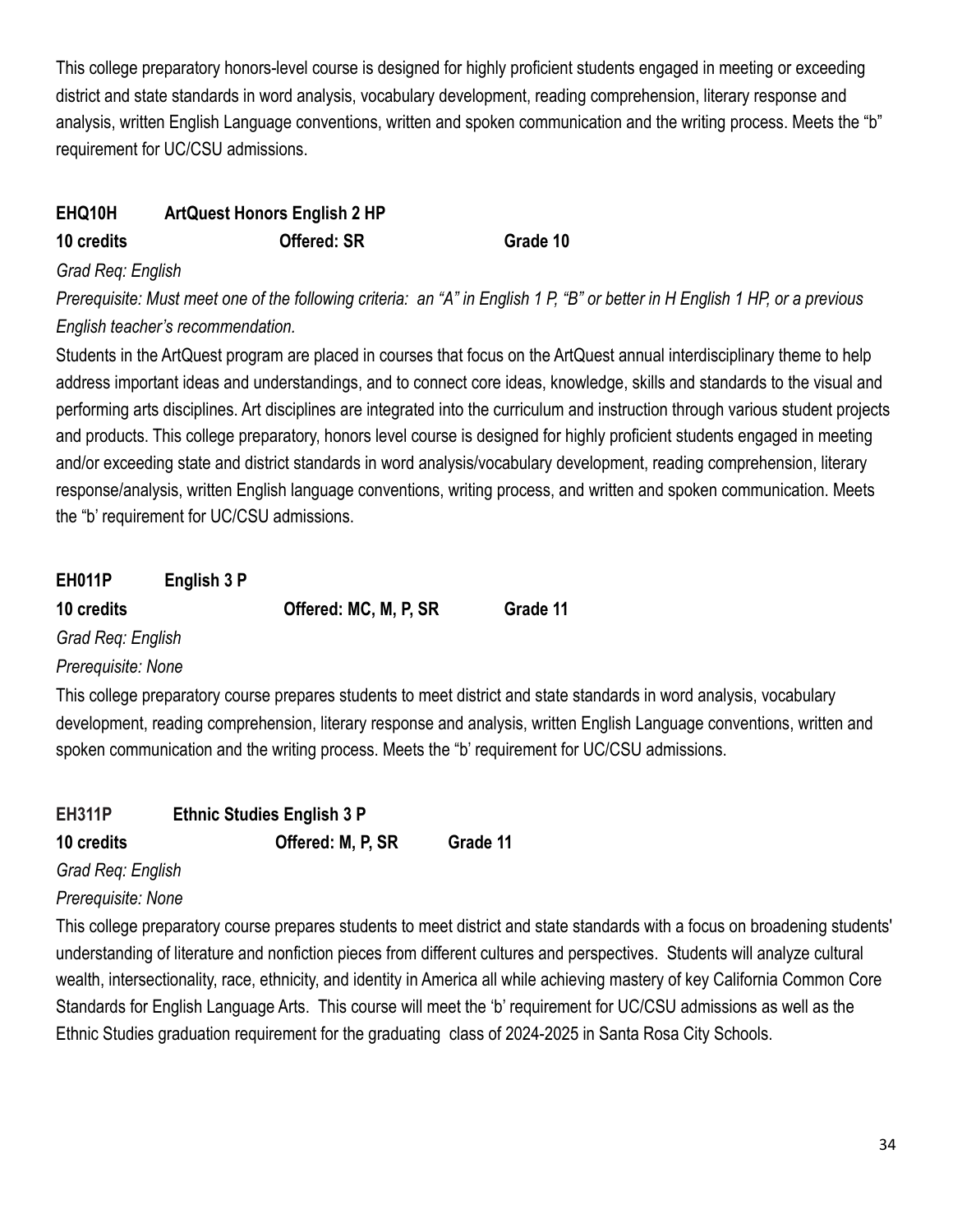#### **EHQ11P ArtQuest English 3 P**

**10 credits Offered: SR Grade 11**

#### *Grad Req: English*

*Prerequisite: Successful completion of English 2 P or previous English teacher's recommendation.*

Students in the ArtQuest program are placed in selected periods that focus on the annual inter-disciplinary theme to help address important ideas and understandings, and to connect core ideas, knowledge, skills and standards to the visual and performing arts disciplines. Art disciplines are integrated into the curriculum and instruction through various student projects and products. This college preparatory course assists students in meeting state standards in word analysis/vocabulary development, reading comprehension, literary response/analysis, written English language conventions, writing process, and written and spoken communication. Meets the "b' requirement for UC/CSU admissions.

| EH103P     | English 3 P: IB Language A: Literature SL |          |
|------------|-------------------------------------------|----------|
| 10 credits | <b>Offered: M</b>                         | Grade 11 |

*Grad Req: English*

*Prerequisite: successful completion of English 2 P or Honors English 2 HP*

First course of a 2-year English SL course progression that develops an understanding of the techniques involved in literary criticism and promotes the students ability to form independent literary conclusions. Students completing these courses (11th and 12th grade) will gain a thorough knowledge of a variety of texts and an understanding of other cultural perspectives. International Baccalaureate courses are open to any Montgomery High School student. Students enrolled in this two year course are prepared for and encouraged to sit for the external exams at the end of their senior year In May. Applicable IB exam and registration fees apply.

**EH011H Honors English 3 HP**

**10 credits Offered: SR Grade 11**

*Grad Req: English*

*Prerequisite: Must meet one of the following criteria: an "A" in English 2 or a previous English teacher's recommendation.* This college preparatory honors-level course is designed for highly proficient students engaged in meeting or exceeding district and state standards in word analysis, vocabulary development, reading comprehension, literary response and analysis, written English Language conventions, written and spoken communication and the writing process. This course provides for university eligibility directly from high school. Meets the "b' requirement for UC/CSU admissions.

| <b>EH202A</b> | AP Language and Composition HP |          |
|---------------|--------------------------------|----------|
| 10 credits    | Offered: EA, MC, P, SR         | Grade 11 |

#### *Grad Req: English*

*Prerequisite: Must meet one of the following criteria (and complete summer work if applicable): an "A" in English 2 P or "B" or better in Honors English 2 HP, or a previous English teacher's recommendation.*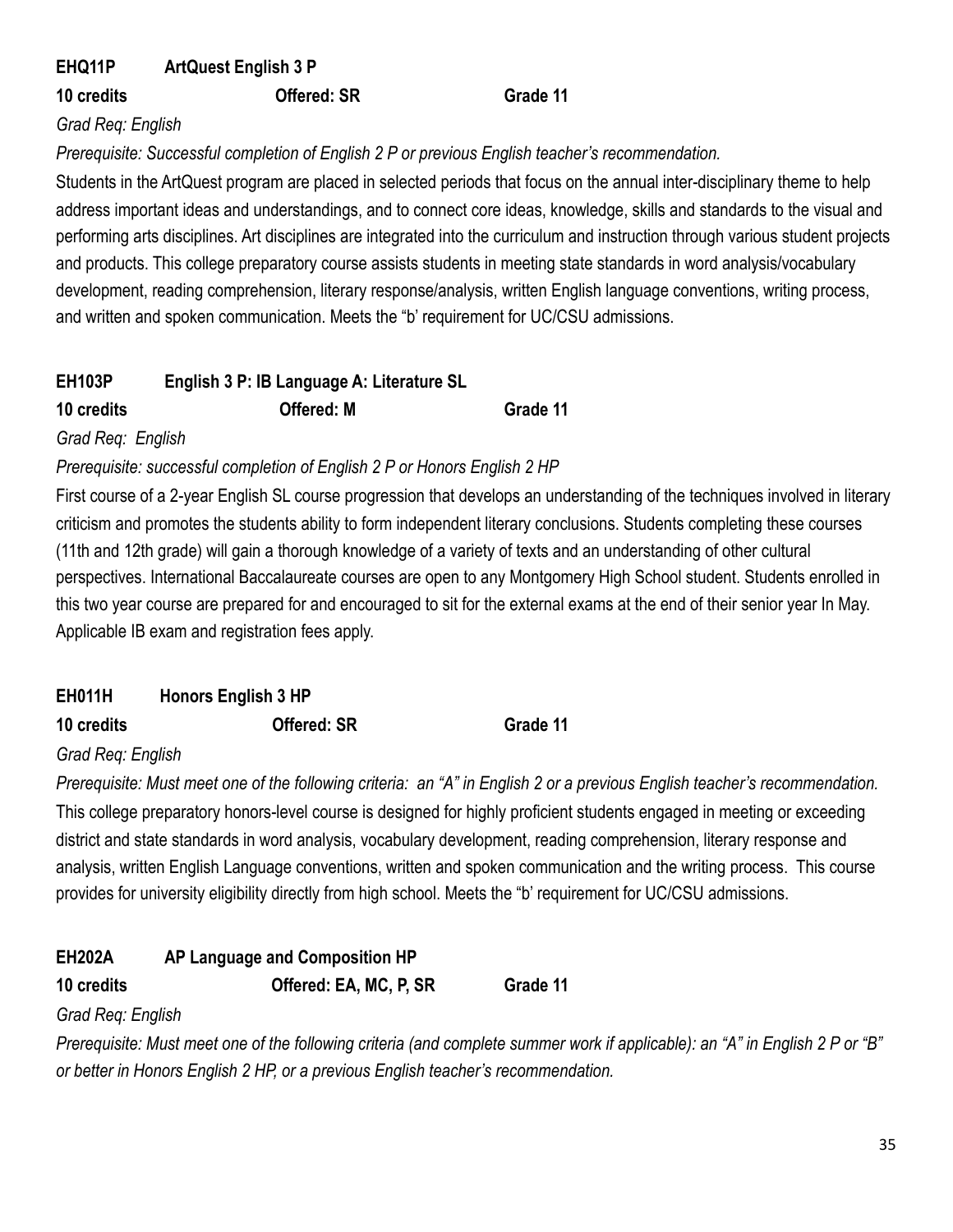The content of this college level course is defined by the College Board. Students take the Advanced Placement exam during the spring semester; a successful score on this exam is recognized by most colleges and universities as having earned college credit for this course. However, due to varying university policies, students should check with individual colleges to determine AP credit procedures and criteria.

#### **EH001I English IB HL1**

#### **10 credits Offered: M Grade 11**

*Grad Req: English*

*Prerequisite: Must meet one of the following criteria (and complete summer work if applicable): an "A" in English 2P or "B" or better in Honors English 2 HP, or, or a previous English teacher's recommendation.*

This college level course meets the same standards as English 3. The International Baccalaureate English I course is the first course in a specialized two-year English program for 11th and 12th grade students who are interested in pursuing literature and composition studies at the college level.

## **EH103P English 3P - Literature and Performance 10 credits Offered: M Grade 11** *Grad Req: English*

*Prerequisite: Successful completion of English 2P or previous English teacher's recommendation.*

This course is the first year of a two-year IB English course offering at the standard level for academically strong students who do not wish to complete the more rigorous higher level IB course. Completion of Year 2 will provide increased access to the IB Diploma Program, as students may use this course to meet Group 1 or Group 6 requirements. The two-year course will give students an innovative, creative, and physically active approach to the critical study of literature, and appeals to a student base that would otherwise not take an IB English course, or has an interest in the Performing Arts. Meets the "b' requirement for UC/CSU admissions.

**EH012P English 4 P 10 credits Offered: EA, MC, M, P, SR Grade 12** *Grad Req: English*

*Prerequisite: None*

This college preparatory course prepares students to meet district and state standards in word analysis, vocabulary development, reading comprehension, literary response and analysis, written English Language conventions, written and spoken communication and the writing process. This course provides for university eligibility directly from high school. Meets the "b' requirement for UC/CSU admissions.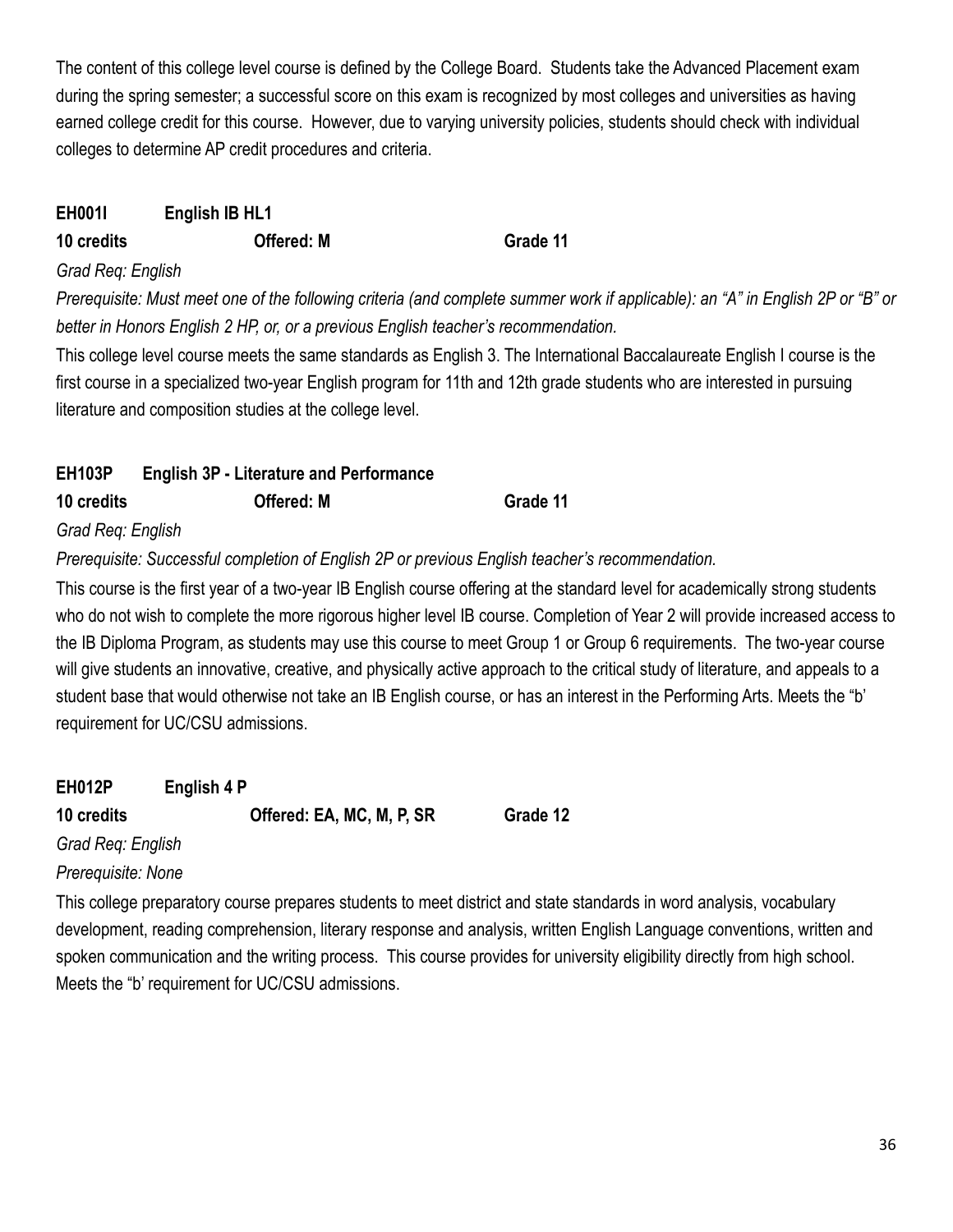**EH312P Ethnic Studies English 4 P**

**10 credits Offered: M, P, SR Grade 12**

*Grad Req: English Prerequisite: None*

This college preparatory course prepares students to meet district and state standards with a focus on broadening students' understanding of literature and nonfiction pieces from different cultures and perspectives. Students will analyze cultural wealth, intersectionality, race, ethnicity, and identity in America all while achieving mastery of key California Common Core Standards for English Language Arts. This course will meet the 'b' requirement for UC/CSU admissions as well as the Ethnic Studies graduation requirement for the graduating class of 2024-2025 in Santa Rosa City Schools.

# **EHQ12P ArtQuest English 4 P**

# **10 credits Offered: SR Grade 12**

## *Grad Req: English*

*Prerequisite: Successful completion of English 3 P or previous English teacher's recommendation.*

Students in the ArtQuest program are placed in selected periods that focus on the annual inter-disciplinary theme to help address important ideas and understandings, and to connect core ideas, knowledge, skills and standards to the visual and performing arts disciplines. Art disciplines are integrated into the curriculum and instruction through various student projects and products. This college preparatory course assists students in meeting state content standards in word analysis/vocabulary development, reading comprehension, literary response/analysis, written English language conventions, writing process, and written and spoken communication. Meets the "b' requirement for UC/CSU admissions.

| <b>EH201A</b> | AP English Literature and Composition HP |          |
|---------------|------------------------------------------|----------|
| 10 credits    | Offered: EA, MC, P, SR                   | Grade 12 |

## *Grad Req: English*

*Prerequisite: Must meet one of the following criteria (and complete summer work if applicable): an "A" in English 3 P or "B" or better in Honors English 3 HP, or a previous English teacher's recommendation.*

The content of this college level course is approved by the College Board. Students take the Advanced Placement exam during the spring semester; a successful score on this exam is recognized by most colleges and universities as having earned college credit for this course. However, due to varying university policies, students should check with individual colleges to determine AP credit procedures and criteria.

| <b>EH012P</b> | English 4 P: IB Language A: Literature SL |          |
|---------------|-------------------------------------------|----------|
| 10 credits    | <b>Offered: M</b>                         | Grade 11 |

## *Grad Req: English*

*Prerequisite: successful completion of English 3 P: IB Language A: Literature SL*

Second course of a 2 year English SL course progression that develops an understanding of the techniques involved in literary criticism and promotes the students ability to form independent literary conclusions. Students completing these courses (11th and 12th grade) will gain a thorough knowledge of a variety of texts and an understanding of other cultural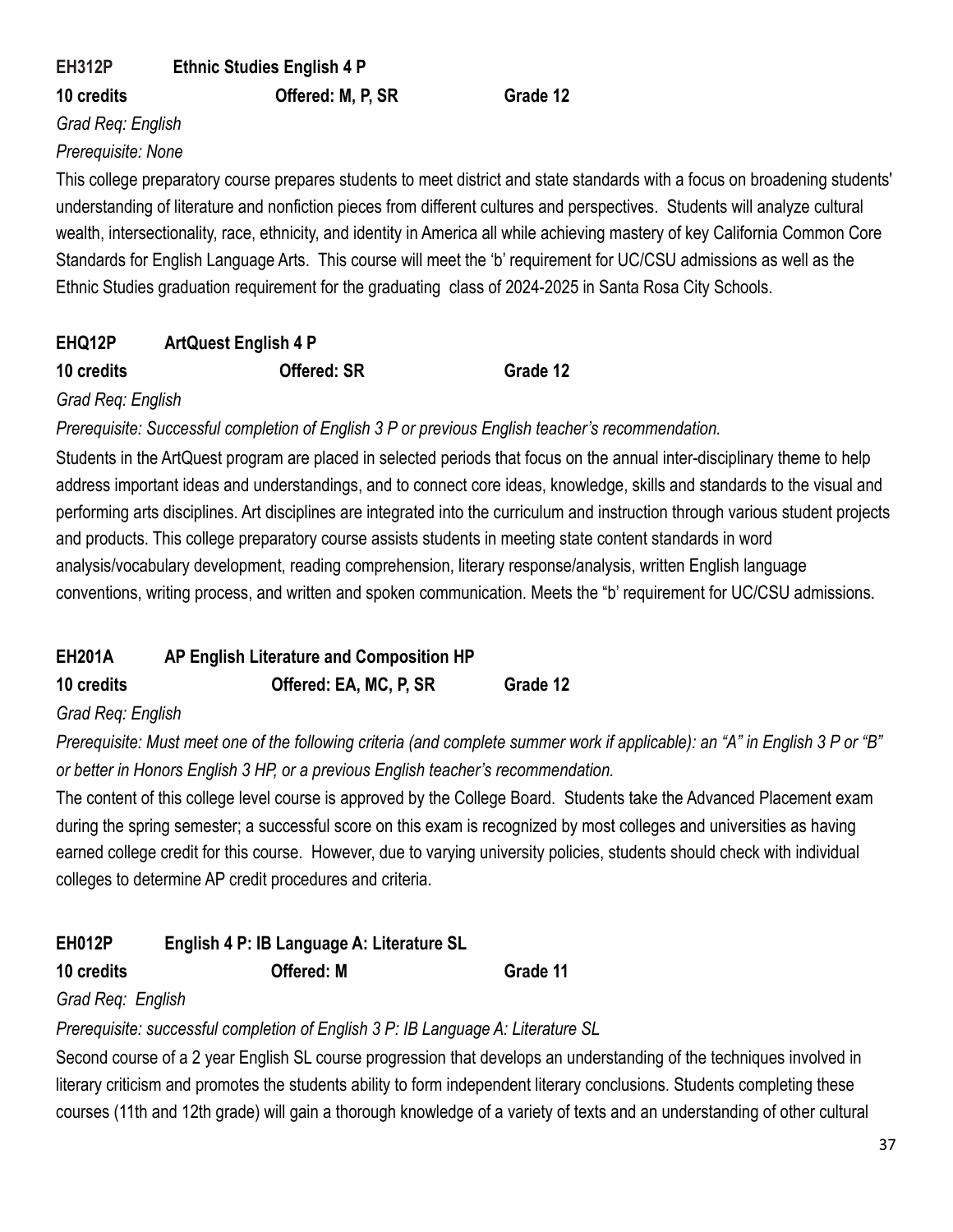perspectives. International Baccalaureate courses are open to any Montgomery High School Student. Students enrolled in this two year course are prepared for and encouraged to sit for the external exams at the end of their senior year In May. Applicable IB exam and registration fees apply.

## **EH002I English IB HL2 10 credits Offered: M Grade 12**

# *Grad Req: English*

*Prerequisite: Must meet one of the following criteria (and complete summer work if applicable): an "A" in English 3 P or "B" or better in English IB HL1, or a previous English teacher's recommendation.*

This college level course meets the same standards as English 4. The International Baccalaureate English II course is the second course in a specialized two-year English program for 11th and 12th grade students who are interested in pursuing literature and composition studies at the college level. Students completing this two-year IB curriculum will be eligible for the Higher Level IB certificate by successfully passing the IB Language A Literature exam in English.

## **EH003I Literature & Performance IB SL 10 Credits Offered: M Grade 12**

*Grad Req: English, Elective*

*Prerequisite: Successful completion of English 3P - Literature and Performance or previous English teacher's recommendation.*

This course is the second year of a two-year IB English course offering at the standard level for academically strong students who do not wish to complete the more rigorous higher level IB course. Completion of Year 2 will provide increased access to the IB Diploma Program, as students may use this course to meet Group 1 or Group 6 requirements. The two-year course will give students an innovative, creative, and physically active approach to the critical study of literature, and appeals to a student base that would otherwise not take an IB English course, or has an interest in the Performing Arts.

# **SPECIAL EDUCATION ENGLISH COURSES**

| EH0112 | English 3 Level 2 |
|--------|-------------------|
|        |                   |

**10 credits Offered: EA, MC, M, P, SR Grade 11**

*Grad Req: English*

*Prerequisite: Identified Special Needs student through her/his IEP*

This non-college preparatory course is designed for identified Resource Specialist Program [RSP] students who require a self-contained classroom in order to better support the development of their reading, writing, listening and speaking skills.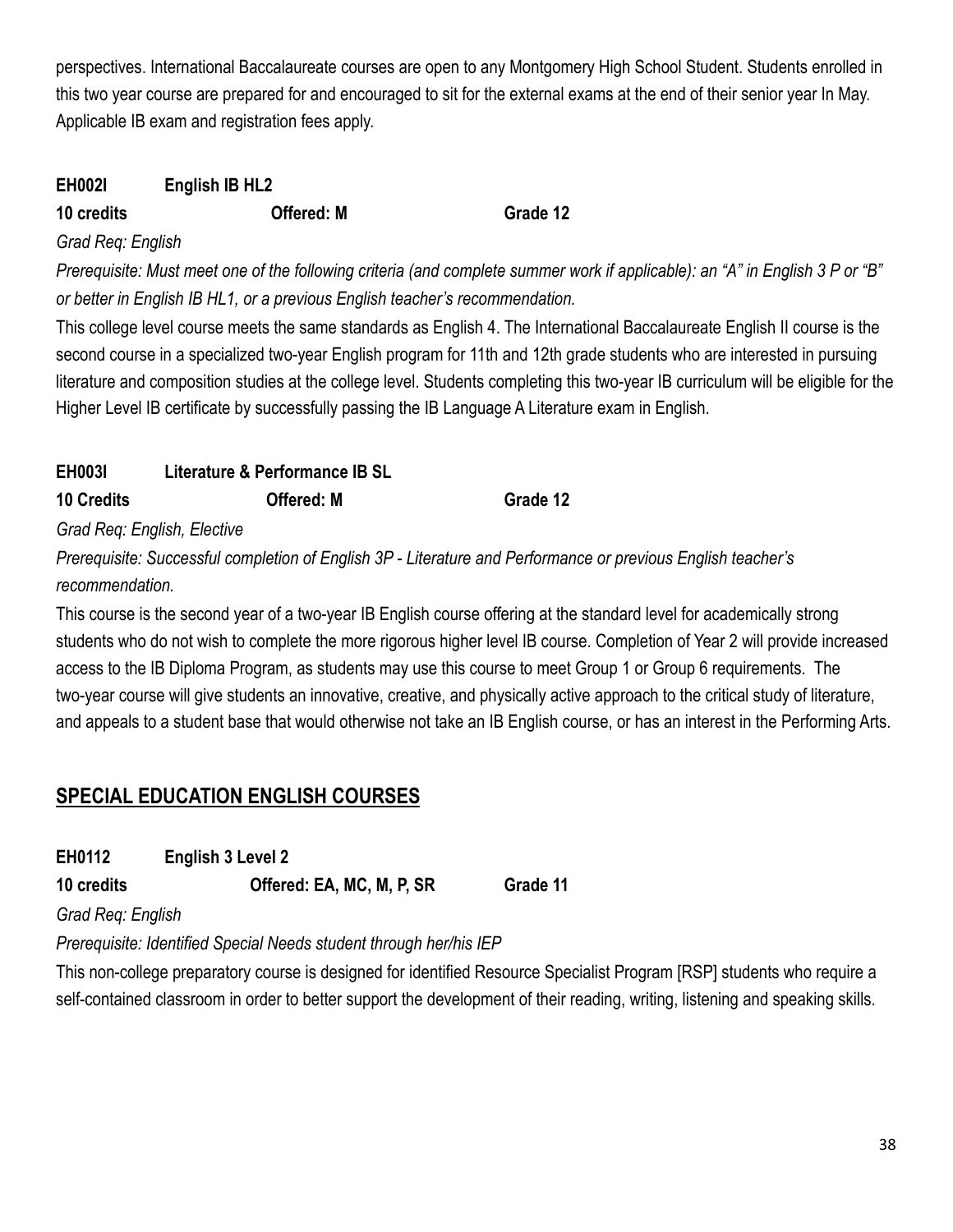### **EH0122 English 4 Level 2 10 credits Offered: EA, MC, M, P, SR Grade 12**

*Grad Req: English*

### *Prerequisite: Identified Special Needs student through her/his IEP*

This non-college preparatory course is designed for identified Resource Specialist Program (RSP) students who require a self-contained classroom in order to better support the development of their reading, writing, listening and speaking skills.

# **ENGLISH SUPPORT CORE COURSES:**

# **ACADEMIC LANGUAGE DEVELOPMENT (ALD) FOR ENGLISH LEARNERS:**

**NHALD ALD for Newcomers**

**10 credits Offered: EA, MC, M, P, SR Grade 9 - 12**

*Grad Req: Elective*

*Pre-Req: Score of 1 on ELPAC and in country less than one year.*

*Co-Req: This course must be taken with Foundational English for Newcomers*

This course is designed for English Learners at the ELPAC 1 level. This course will provide students with Designated English Language Development and Integrated English Language Development using the CA ELD Standards and the CA CCSS ELA standards appropriate to the grade level of the student, allowing them to build their social and academic language proficiency and support them in the core curriculum.

| <b>EH401</b>      | <b>Foundational English for Newcomers</b> |                     |
|-------------------|-------------------------------------------|---------------------|
| 10 credits        | Offered: EA, MC, M, P, SR                 | <b>Grade 9 - 12</b> |
| Grad Req: English |                                           |                     |

*Co-Req: Score of 1 on ELPAC and in country less than one year. This course must be taken with ALD for Newcomers* This course is designed for English Learners at the ELPAC 1 level. This course will provide students with Designated English Language Development and Integrated English Language Development using the CA ELD Standards and the CA CCSS ELA standards appropriate to the grade level of the student, allowing them to build their academic language proficiency and support them in the core curriculum.

**NH031 ALD 9-10**

**10 credits Offered: EA, MC, M, P, SR Grade 9 - 10**

*Grad Req: English*

*Pre-Req: Score of 1- 4 on ELPAC and yet to be reclassified*

*Co-Req: grade-level English course*

This course is designed for English Learners at the ELPAC 1- 4 level. This course must be taken with the appropriate grade-level English class. This course will provide students with Designated English Language Development and Integrated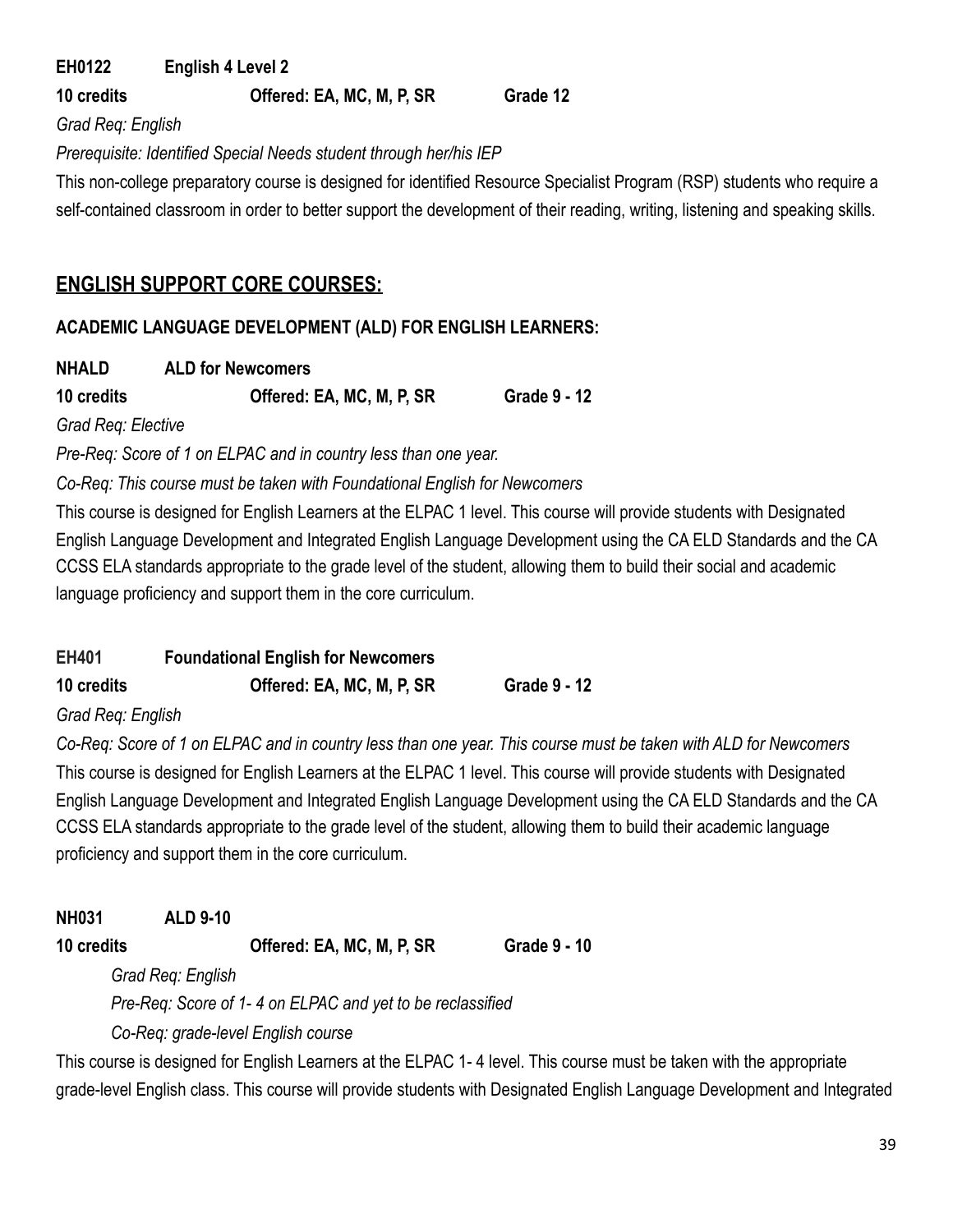English Language Development using the CA ELD Standards and the CA CCSS ELA standards appropriate to the grade level of the student, allowing them to build their academic language proficiency and support them in the core curriculum.

# **NH032 ALD 11-12**

**10 credits Offered: EA, MC, M, P, SR Grade 11 - 12**

*Grad Req: Elective*

*Pre-Req: Score of 1- 4 on ELPAC and yet to be reclassified*

*Co-Req: grade-level English course*

This course is designed for English Learners at the ELPAC 1 - 4 level. This course must be taken with the appropriate grade-level English class. This course will provide students with Designated English Language Development and Integrated English Language Development using the CA ELD Standards and the CA CCSS ELA standards appropriate to the grade level of the student, allowing them to build their academic language proficiency and support them in the core curriculum.

# **MATH**

# **MH033 Applied Math with Financial Implications P 10 Credits Offered: EA, MC, P Grade 10, 11, 12**

*Grad Req: College Preparatory Elective*

# *Prerequisite: Completion of Math 2 P, Math 2 or Trigonometry/Precalculus*

Business math focuses on mathematical skills used in everyday life with the goal of developing intelligent consumers. The practical applications of mathematics are studied using real world situations. Personal finances are emphasized through the study of personal earnings, the elements of business, credit and investments. Concepts such as compound interest and maximizing profit will connect to mathematical skills such as using exponents and analyzing quadratics*.*

# **NH200 Computing with Robotics**

**10 credits Offered: P Grade 10, 11, 12**

*Grad Req: College Preparatory Elective*

*Prerequisite: Concurrent enrollment in Math 2 P, Math 2 or Trigonometry/Precalculus*

This course introduces students to the working principles and foundational knowledge of robotics. Students learn to control a single robot and multiple robots by graphical user interface, and computer programs in C/C++. Students write robotics programs to perform various tasks based on the sensory information of robots. Robots are used as platforms to engage students in both personalized and collaborative learning computing, science, technology, engineering, and math concepts. This course emphasizes hands-on robotics activities with a concentration on mathematical modeling and computer programming for solving problems in math and science. As term projects, students will participate in regional and statewide C-STEM RoboPlay Video and/or RoboPlay Challenge Competitions, which not only enhance their learning of robotics, math, and engineering, but also allow them to explore their creativity in writing, art, music, choreography, design, video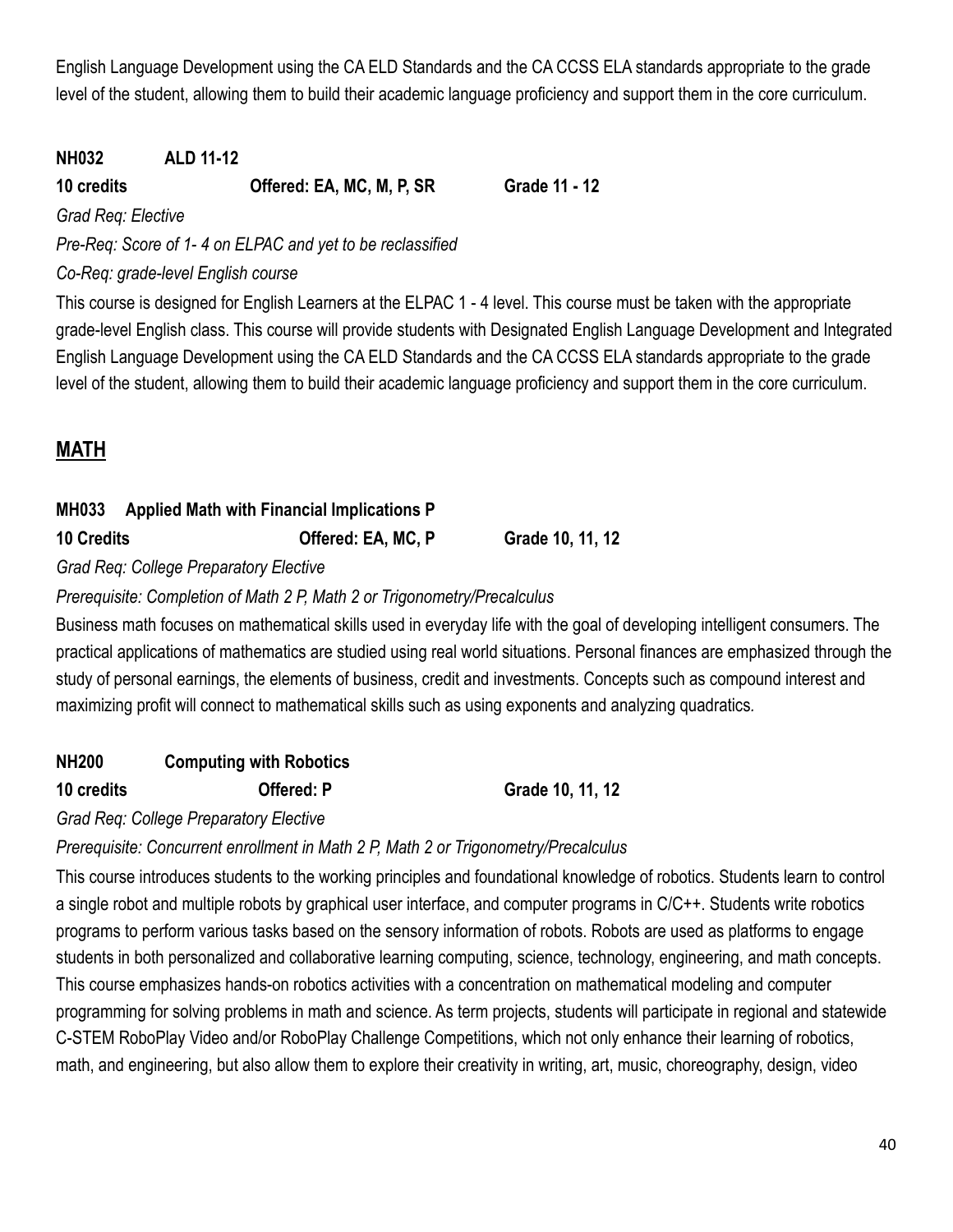editing, and film production. Through these project-based team activities, students develop critical thinking, problem solving, effective communication, and teamwork skills.

## **CH023 Computer Science Discoveries P**

**10 credits Offered: MC Grade 10, 11, 12**

*Grad Req: College Preparatory Elective*

*Prerequisite: Enrollment in Math 2 P, Math 2 or Trigonometry/Precalculus*

Computer Science Discoveries is a full-year survey course that takes a wide lens on computer science by covering topics such as programming, physical computing, HTML/CSS, user interface design, and data. Students are empowered to create authentic artifacts and engage with CS as a medium for creativity, communication, problem solving, and fun. By the end of the course, students will have used the software development process and fundamental programming constructs to design apps, create web pages, develop games, use data to solve problem, and program interactions with the physical world through a variety of sensors and hardware. Throughout interactions with the physical world through a variety of sensors and hardware. Throughout the course, students are encouraged to reflect on what they have learned about computer science and descriptions of digital and physical artifacts that they create.

# **CH024H Computer Science Principles HP 10 Credits Offered: MC Grade 11, 12**

*Grad Req: College Preparatory Elective*

## *Prerequisite: Enrollment in Math 2 P, Math 2 or Trigonometry/Precalculus*

Computer Science Principles introduces students to the foundational concepts and challenges them to explore how computing and technology can impact the world. More than a traditional introduction to programming, it is a rigorous, engaging, and approachable course that explores many of the foundational ideas of computing so all students understand how these concepts are transforming the world we live in. Topics include the internet, digital information, programming, big data, cryptography, app development, and the global impacts of computing. This course is identical to the AP computer Science principles curriculum offered by Code.org but for students who opt not to take the AP exam.

**MH001P Math 1 P 10 credits Offered: EA, MC, M, P, SR Grade 9,10,11,12**

## *Grad Req: Math*

The fundamental purpose of Mathematics 1 is to formalize and extend the mathematics that students learn in the middle grades. The critical areas, organized into units, deepen and extend the understanding of linear relationships, in part by contrasting them with exponential phenomena, and in part by applying linear models to data that exhibit a linear trend. Mathematics 1 uses properties and theorems involving congruent figures to deepen and extend understanding of geometric knowledge from prior grades. The final unit of the course ties together the algebraic and geometric ideas studied. The Mathematical standards, prescribe that students experience mathematics as a coherent, useful, and logical subject that makes use of their ability to make sense of the problem situations.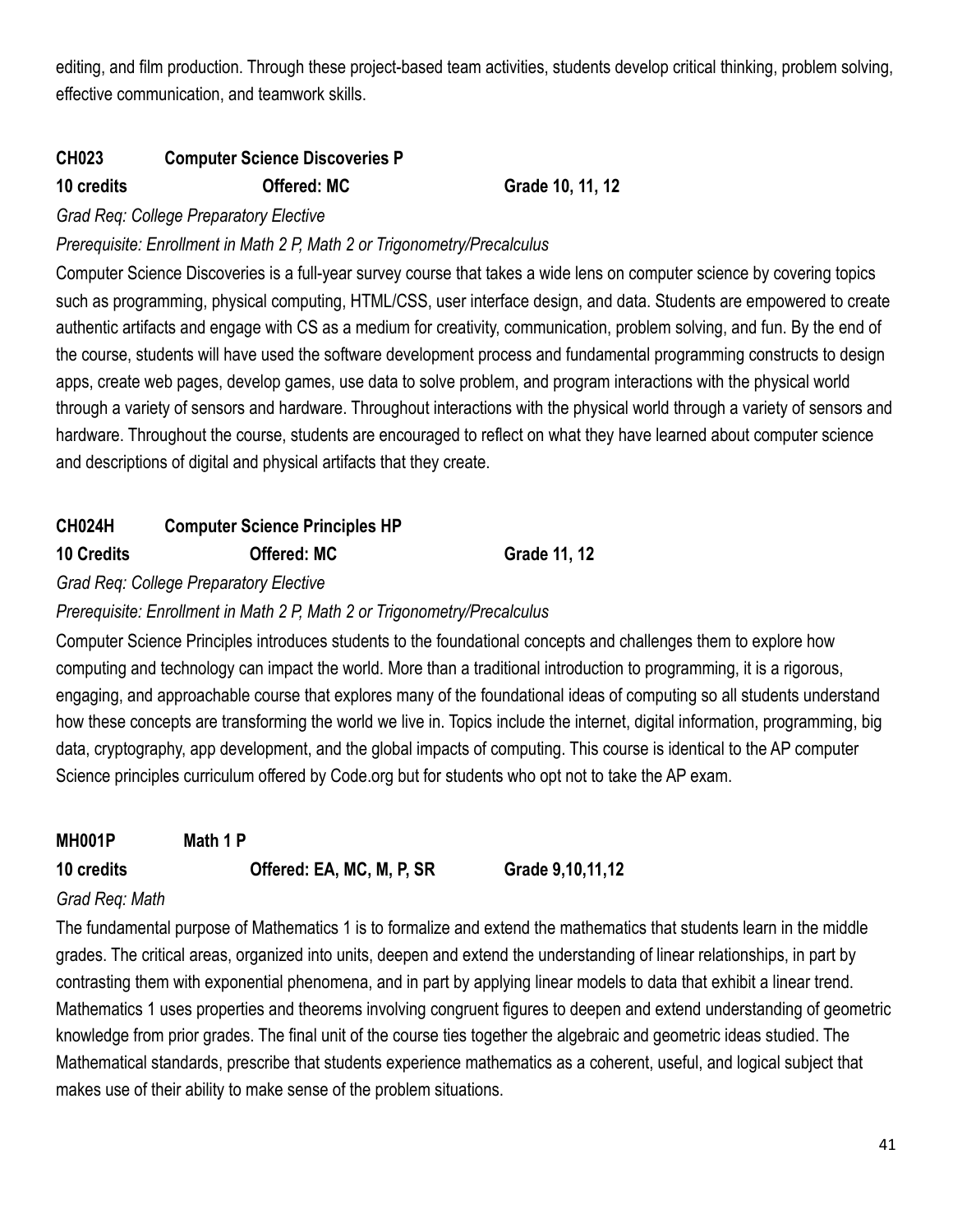# **MH002P Math 2 P**

**10 credits Offered: EA, MC, M, P, SR Grade 9,10,11,12**

*Grad Req: Math*

### *Prerequisite: Math 1*

The purpose of Integrated Math 2 is to strengthen students' ability to think mathematically and deepen their conceptual understanding of mathematics through a balance of procedural fluency and application. Integrated Math 2 will build upon the mathematics content students learned in prior grades and continue the development of concepts in Number and Quantity, Algebra, Functions, Modeling, Geometry, and Statistics and Probability needed to be successful in higher level mathematics courses. Use of models/real-world situations, manipulatives, graphs, and diagrams will help students connect different mathematical ideas which will promote students understanding that mathematics is a set of related concepts as opposed to a set of discrete topics. In addition, students will learn to solve problems in a variety of ways (graphically, numerically, algebraically, verbally) and make connections between these representations. Students in this course will learn to use mathematical models to understand real world events and situations, and use geometric and algebraic reasoning to manipulate these models for deeper learning.

**MH002H Honors Math 2 P**

**10 credits Offered: EA, MC, M, P, SR Grade 9,10,11,12**

*Grad Req: Math*

*Prerequisite: Math 1 and teacher recommendation*

Honors Mathematics 2 is the second course of a three-year sequence of mathematics classes, which satisfy college entrance requirements and prepares students for Honors Pre-Calculus and AP Calculus. Honors Math 2 is a one year course which satisfies the Common Core Standards (including + standards). It will strengthen and build on students' previous knowledge of Math 1

| <b>MH003P</b>  | Math 3 |                           |                  |
|----------------|--------|---------------------------|------------------|
| 10 credits     |        | Offered: EA, MC, M, P, SR | Grade 10, 11, 12 |
| Grad Req: Math |        |                           |                  |

*Prerequisite: Math 2*

Mathematics 3 is the third course of a three-year sequence of mathematics classes, which satisfy college entrance requirements and prepares students for Pre- Calculus, AP Calculus and AP Statistics. Math 3 is a one year course which satisfies the Common Core Standards. It will strengthen and build on students' previous knowledge of Math 1 and Math 2.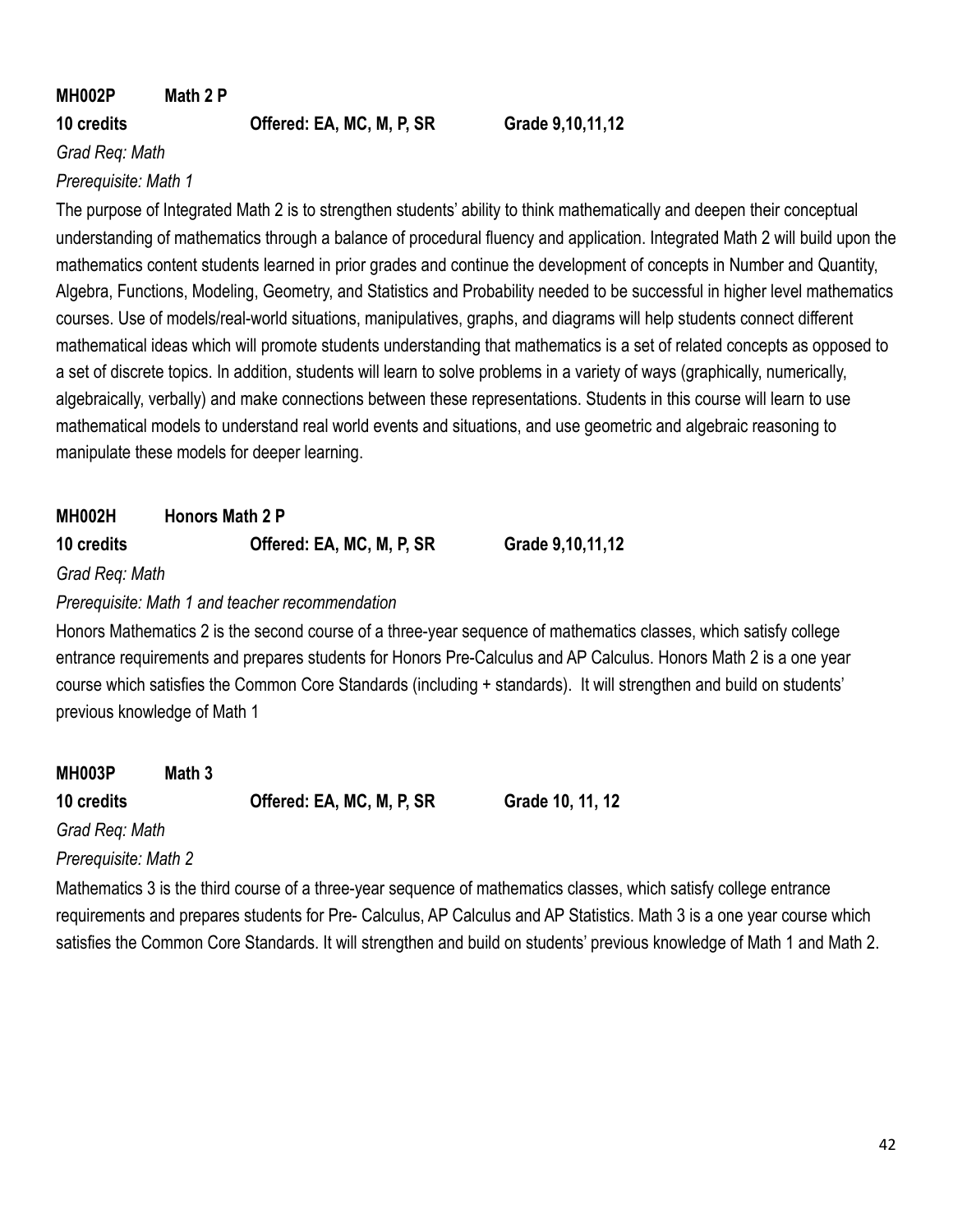| <b>MH003H</b>  | <b>Math 3 Honors</b>                             |                                                                                                                         |
|----------------|--------------------------------------------------|-------------------------------------------------------------------------------------------------------------------------|
| 10 credits     | Offered: EA, MC, M, P, SR                        | Grade 10, 11, 12                                                                                                        |
| Grad Reg: Math |                                                  |                                                                                                                         |
|                | Prerequisite: Math 2 and teacher recommendation. |                                                                                                                         |
|                |                                                  | Honors Mathematics 3 is the third course of a three-year of mathematics classes which satisfy college entrance          |
|                |                                                  | requirements and prepares students for Honors Pre-Calculus, AP Calculus, and AP Statistics. Honors Math 3 is a one year |
|                |                                                  | course which satisfies the Common Core Standards (including +standards). It will strengthen and build on students'      |

previous knowledge of Math 1 and Math 2.

| <b>MH005P</b> | Trigonometry P / Pre-Calculus P |                  |
|---------------|---------------------------------|------------------|
| 10 credits    | Offered: EA, MC, P, SR          | Grade 10, 11, 12 |

*Grad Req: Math*

*Prerequisite: Successful completion of Math 2 P or previous math teacher's recommendation*

This college preparatory course assists students in meeting state standards in Trigonometry and Pre-Calculus. This course meets the "g" requirement of the a-g requirements.

| <b>MH007H</b> | <b>Honors Trig/Pre-Calculus HP</b> |                 |
|---------------|------------------------------------|-----------------|
| $AD = 111$    | ALLJ. M. B. AB                     | <b>A</b> .,,,,, |

**10 credits Offered: M, P, SR Grade 11, 12**

*Grad Req: Math*

*Prerequisite: Must meet one of the following criteria: an "A" in Math 2 P or "B" or better in Honors Math 2 HP, or SBAC score of met standards or exceeded standards in math from the previous year, or previous math teacher's recommendation* This college preparatory course assists students in meeting state and district standards in Honors Trigonometry and Pre-Calculus. This course meets the "g" requirement of the "a-g" requirements.

# **MH101A AP Calculus AB HP**

**10 credits Offered: EA, MC, M, P, SR Grade 11, 12**

*Grad Req: Math*

*Prerequisite: Must meet one of the following: C or better in Academic Trig/PreCalc or A previous math teacher's recommendation*

This college level course is designed for highly proficient students. The course follows College Board guidelines, which include the study of beginning functions, limits, derivatives, differentials, and integrals. Students take the Advanced Placement exam during the spring semester; a successful score on this exam is recognized by most colleges and universities as having earned college credit for this course. However, due to varying university policies, students should check with individual colleges to determine AP credit procedures and criteria.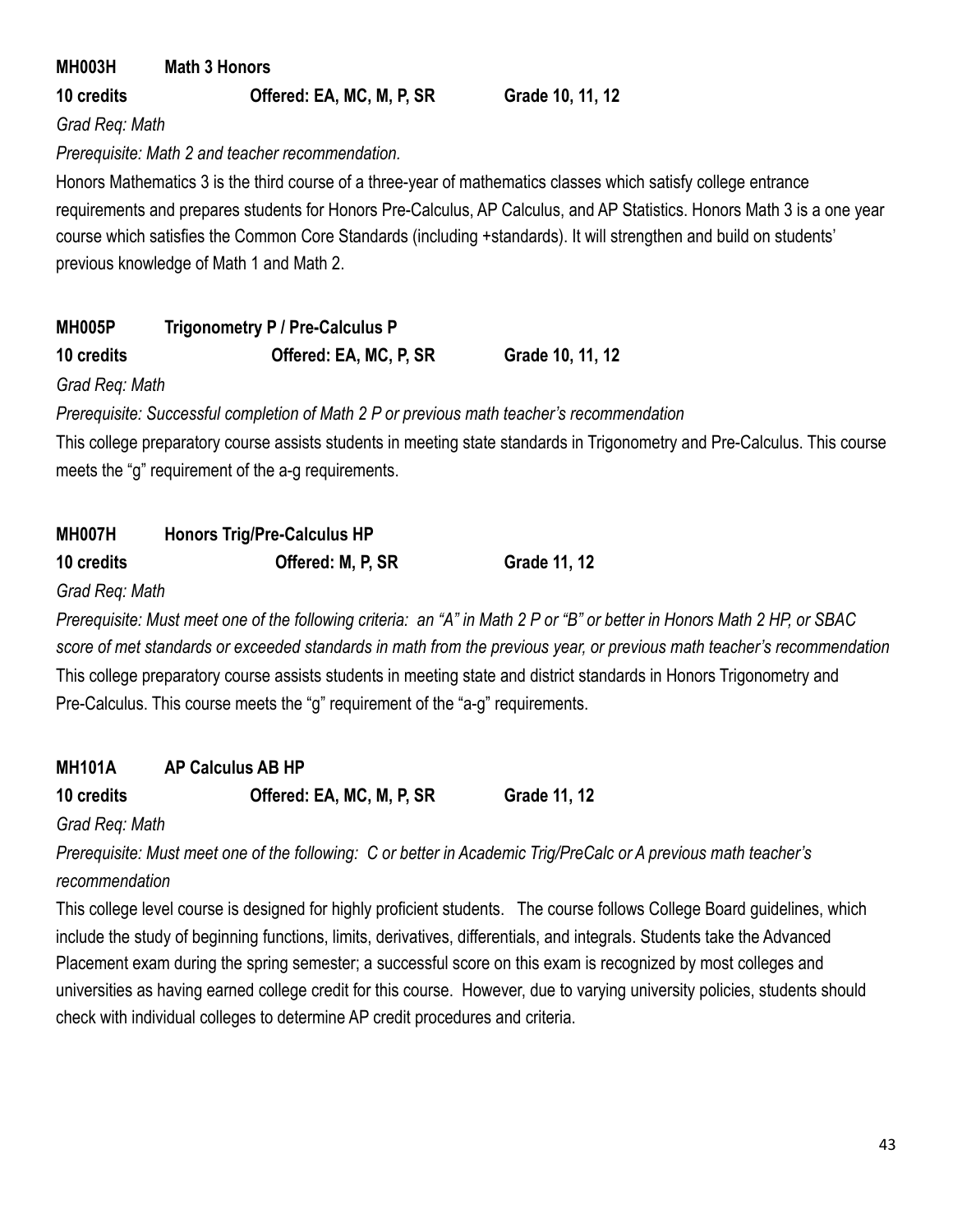# **MH104I Mathematical Studies IB SL**

**10 credits Offered: M Grade 11, 12**

*Grad Req: Math*

## *Prerequisite: Successful completion of Math 2 P.*

The Math Studies course is an introduction to college level math. The content covers a variety of topics, prescribed by IB, which may be helpful to students pursuing many different areas of study. The content includes: Algebra and Functions, Measurement, Sets, Probability, Statistics, Sequences and Series, Geometry, Trigonometry, Financial Mathematics, Logic, and Differential Calculus. Students are eligible to take Math Studies as a standard level (SL) course in order to satisfy full IB diploma or IB certificate requirements.

# **MH102I Mathematics IB HL 2**

**10 credits Offered M Grade 11, 12**

*Grad Req: Math*

# *Prerequisite: Successful completion of Math 2 P.*

The Math Studies course is a college level math course. The content covers a variety of topics, prescribed by IB, which may be helpful to students pursuing many different areas of study. The content includes a deeper coverage of Algebra and Functions, Measurement, Sets, Probability, Statistics, Sequences and Series, Geometry, Trigonometry, Financial Mathematics, Logic, and Differential Calculus. Students are eligible to take Math Studies as a standard level (HL) course in order to satisfy full IB diploma or IB certificate requirements.

| <b>MH035</b>   | <b>Statistical Reasoning in Sports</b> |                  |  |
|----------------|----------------------------------------|------------------|--|
| 10 credits     | Offered: EA, MC, M, P, SR              | Grade 10, 11, 12 |  |
| Grad Req: Math |                                        |                  |  |

*Prerequisite: Math 2*

This course introduces students to statistical process in the context of sports: ask questions, collect data, analyze data, and make conclusions. Each unit begins with a sports-related statistical question and then students will use this process to draw reasonable conclusions. Although the context is sports related, the primary focus of the class is to learn basic principles of statistical reasoning.

# **MH034 Statistics for Social Justice**

**10 Credits Offered: EA, M Grade 10, 11, 12**

*Grad Req: Math*

# *Prerequisite: Completion of Math 2*

This is a college level course designed to expose students to social issues through a mathematical lens. Students will be empowered to actively engage in the exploration of real data, use it to plan and conduct studies, and to anticipate patterns in the social context. Students will use all the statistical analysis learned in the course to analyze society and become critical about the injustice that certain individuals or groups face in their everyday lives.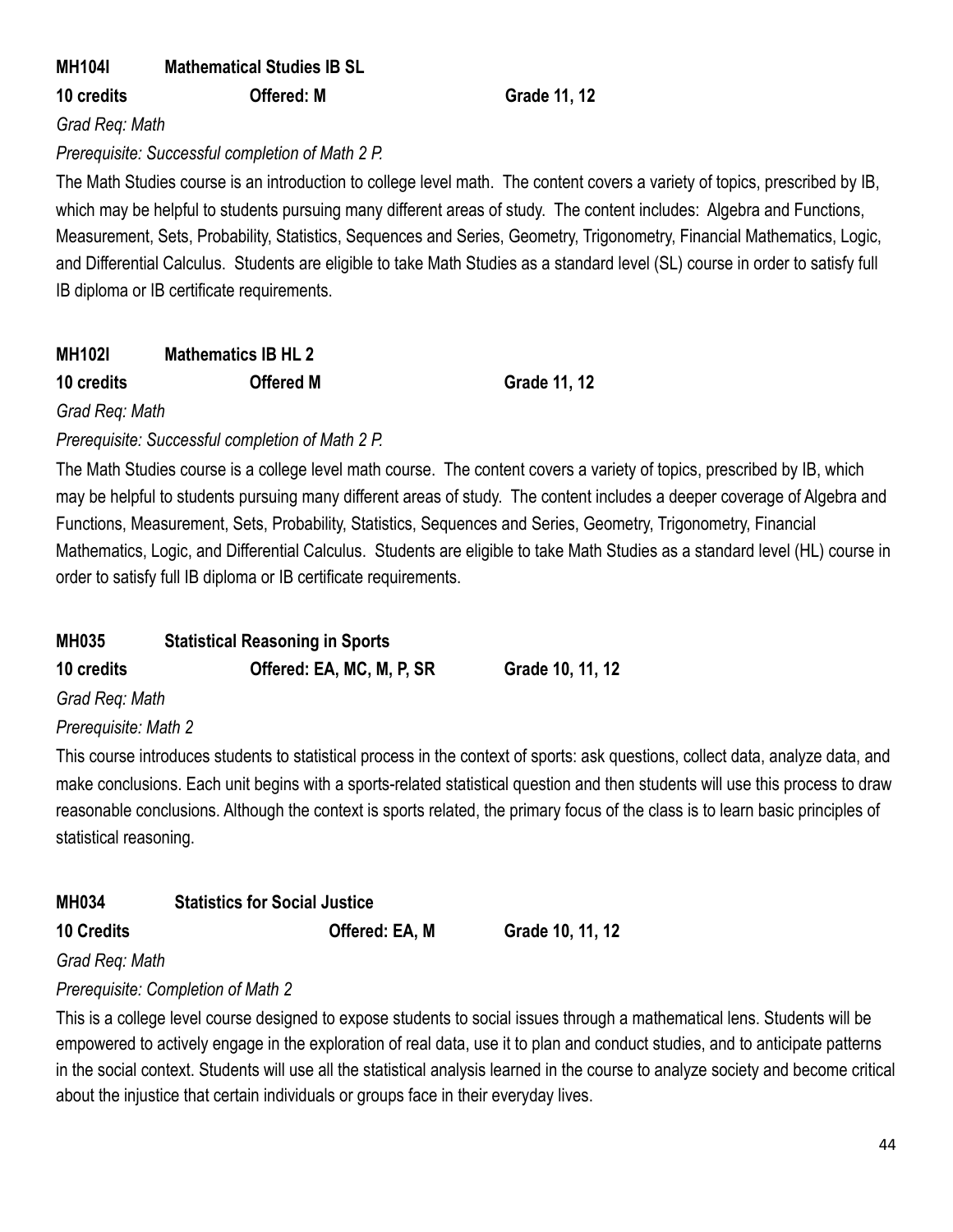# **MH103A AP Statistics HP**

## **10 credits Offered: EA, MC, M, P, SR Grade 10, 11, 12**

*Grad Req: Math*

*Prerequisite: Must meet one of the following criteria: successful completion in Math 2 P or a previous math teacher's recommendation*

This college level course is designed for highly proficient students. The course follows College Board guidelines, which include the study of exploring data, anticipating patterns, and statistical inference. Students take the Advanced Placement exam during the spring semester; a successful score on this exam is recognized by most colleges and universities as having earned college credit for this course. However, due to varying university policies, students should check with individual colleges to determine AP credit procedures and criteria.

## **TBD AP Computer Science A**

**10 Credits Offered: P Grade 11, 12**

*Grad Req: Math, Math A-G Elective*

*Prerequisite: Successful completion of Math 3*

AP Computer Science A is a college level course that introduces students to computer science through programming. The course follows the College Board guidelines which include the design of solutions to problems, the use of data structures to organize large sets of data, the development and implementation of algorithms to process data and discover new information, the analysis of potential solutions and the ethical and social implications of computing systems. The course emphasizes object-oriented programming and the design using Java programming language. Students take the Advanced Placement exam during the spring semester; a successful score on this exam is recognized by most colleges and universities as having earned college credit for this course. However, due to varying university policies, students should check with individual colleges to determine AP credit procedures and criteria.

# **SPECIAL EDUCATION MATH COURSES**

**MHH993 Math 1A P Level 3**

**10 Credits Offered: EA, MC, M, P, SR Grade 9, 10, 11, 12**

*Prerequisite Identified Special Needs student through his/her IEP*

Math 1A P is the first year of a two year Math 1P course. This course supports the three course sequence in an integrated pathway (Math 1, Math 2, Math 3). Math 1A P satisfies the Common Core Standards and will strengthen and build on students' previous knowledge of Math 8. Math 1A will focus on algebraic expressions, linear functions, basic exponential functions, geometric proof and construction methods, and descriptive statistics.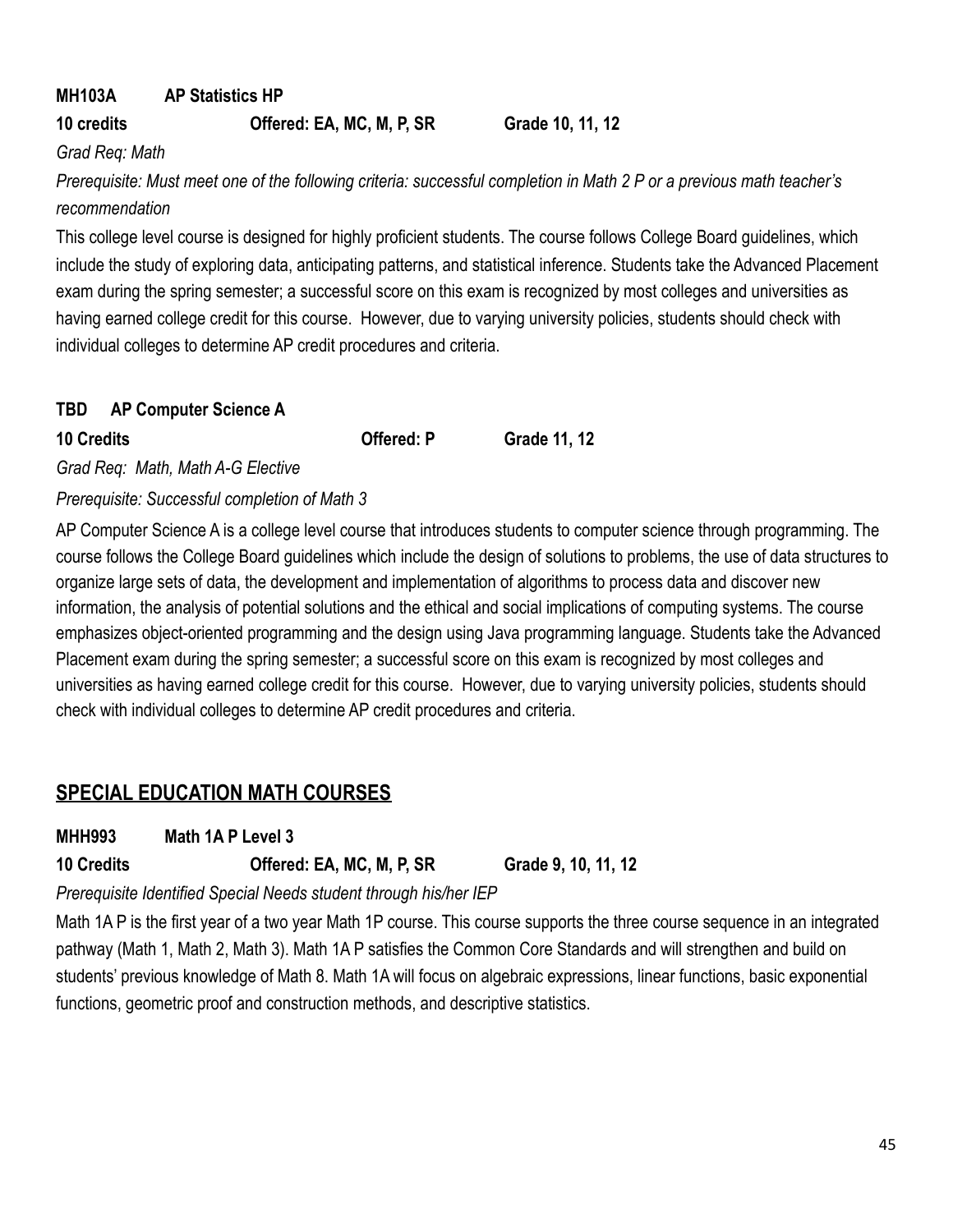# **MHHA23 Math 1B P Level 3**

# **10 Credits Offered: EA, MC, M, P, SR Grade 10, 11, 12**

*Prerequisite: Identified Special Needs student through her/his IEP*

Math 1B P is the second year of a two year Math 1P course. This course supports the three course sequence in an integrated pathway (Math 1, Math 2, Math 3). Math 1B P satisfies the Common Core Standards and will strengthen and build on students' previous knowledge of Math1A. Math 1A will focus on algebraic expressions, linear functions, basic exponential functions, geometric proof and construction methods, and descriptive statistics.

# **MHHB73 Algebra Readiness Level 3**

**10 credits Offered: EA, MC, M, P, SR Grade 9, 10, 11**

*Grad Req: Math*

*Prerequisite: Identified Special Needs student through his/her IEP.*

This non-college preparatory course is designed for identified Special Day class (SDC) student who need intensive intervention to support the development of basic foundational skills and concepts for success in Algebra.

\*\*\**For more information about the transition to common core math, please visit srcs.link/srcsmath.*

# **SCIENCE**

# **PH0013 Physical Science Level 3**

**10 credits Offered: EA Grade 9**

This *non-college preparatory course* is for students with an IEP. Throughout the course, the instructor employs various strategies to assist students in accessing course content. Students will gain an understanding of the physical and natural laws of science and an opportunity to explore themes in earth science, physics and chemistry. This course does not provide for University eligibility directly from high school. However, it does meet District graduation requirements.

# **CH014H Agriculture Soil Chemistry P 10 credits Offered: EA, SR Grade 11, 12**

*Grad Req: Science*

*Prerequisites: Successful completion of Agriculture Biology, Sustainable Agriculture Biology, or Biology P with a grade of C or better.*

This course explores the physical and chemical nature of soil as well as the relationships between soil, plants, animals and agricultural practices. Students will examine properties of soil and land and their connections to plant and animal production.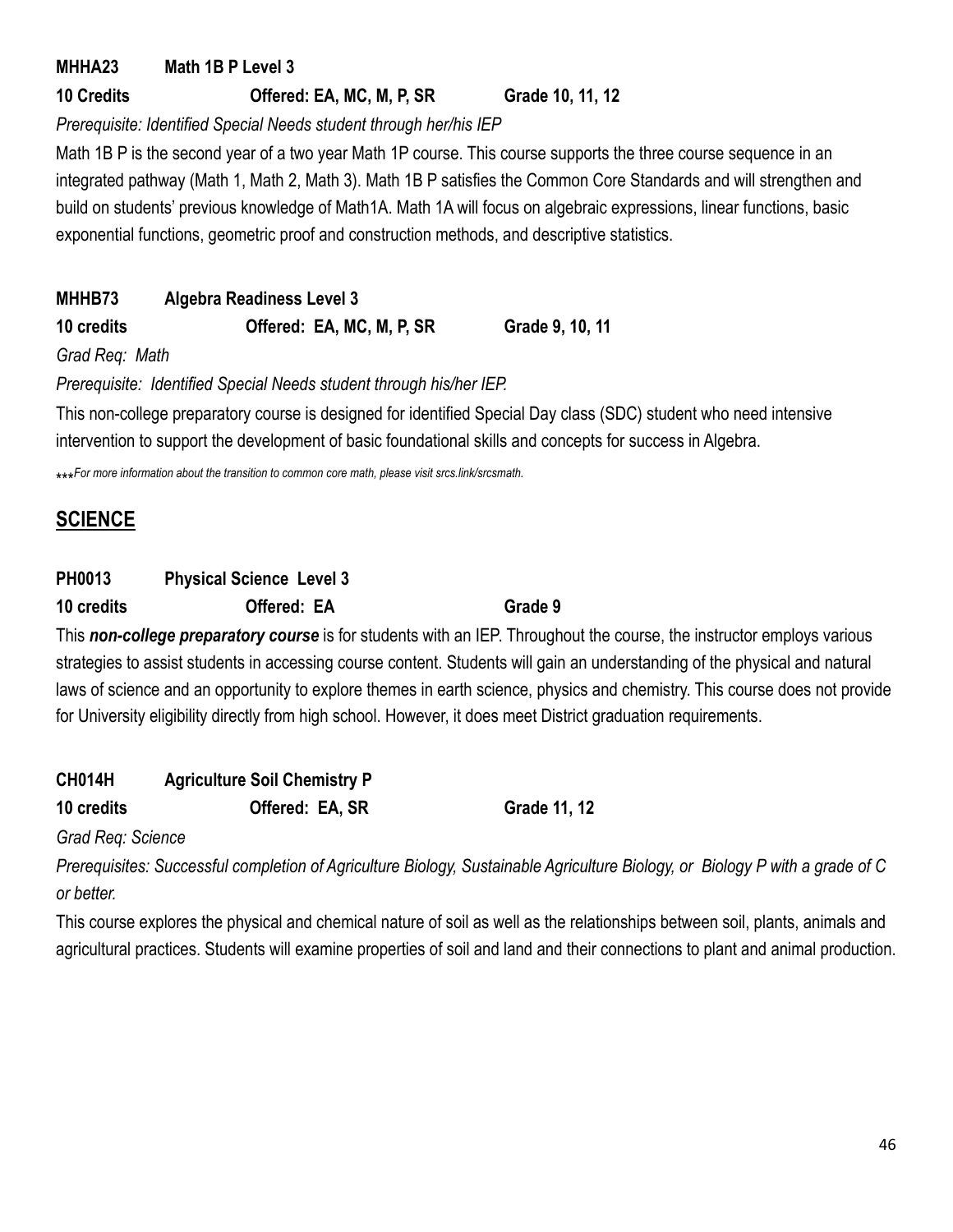**PH010P Earth Science P**

**10 credits Offered: MC, SR Grade 9, 10,11,12**

*Grad Req: Physical Science*

*Prerequisite: None*

This college preparatory course gives students an understanding of the physical and natural laws of science and an opportunity to explore themes in earth science, physics and chemistry. This course is not a UC approved Lab Science, but is approved for 'g' elective credit for UC entrance.

# **PH012P Earth Science in Agriculture P 10 credits Offered: EA, SR Grade 9, 10, 11, 12**

*Grad Req: Physical Science*

*Prerequisite: None*

Earth Science in Agriculture is the first course of a three-year Next Generation Science Standards (NGSS) course pathway designed for students with a career interest in agriculture. Using local and regional agriculture applications, students will learn about Earth's Place in the Universe, Earth's Systems, and the relationship between the Earth and Human Activity while gaining proficiency in using the NGSS science and engineering practices. This course meets 'd' lab science credits for UC/CSU entrance.

| <b>BH002</b> | Life Science in Agriculture |
|--------------|-----------------------------|
|--------------|-----------------------------|

**10 credits Offered: EA, SR, Grade 9, 10, 11, 12**

*Grad Req: Life Science*

*Prerequisite: None*

Life Science in Agriculture is the second course of a three-year Next Generation Science standards (NGSS) aligned course pathway designed for students with an interest in agriculture. Using agriculture as the learning vehicle, life science in Agriculture will build upon and deepen students K-8 knowledge and skills with NGSS life science disciplinary core ideas, cross-cutting concepts and science and engineering practices. Throughout the course, students will engage in local and regional agriculture applications to better understand life science content. This course meets "d" lab science credits for UC/CSU entrance.

**BH002P Life Science P**

**10 credits Offered: EA, MC, P, SR Grade 9, 10, 11, 12**

*Grad Req: Life Science*

*Prerequisite: None*

Life Science is the second course of a three-year Next Generation Science Standards (NGSS) course pathway (Earth Science, Life Science, and Physical Science). Life Science will build upon and deepen students' K-8 knowledge and skills with NGSS life science disciplinary core ideas, cross cutting concepts and science and engineering practices. This course meets "d" lab science credits for UC/CSU entrance.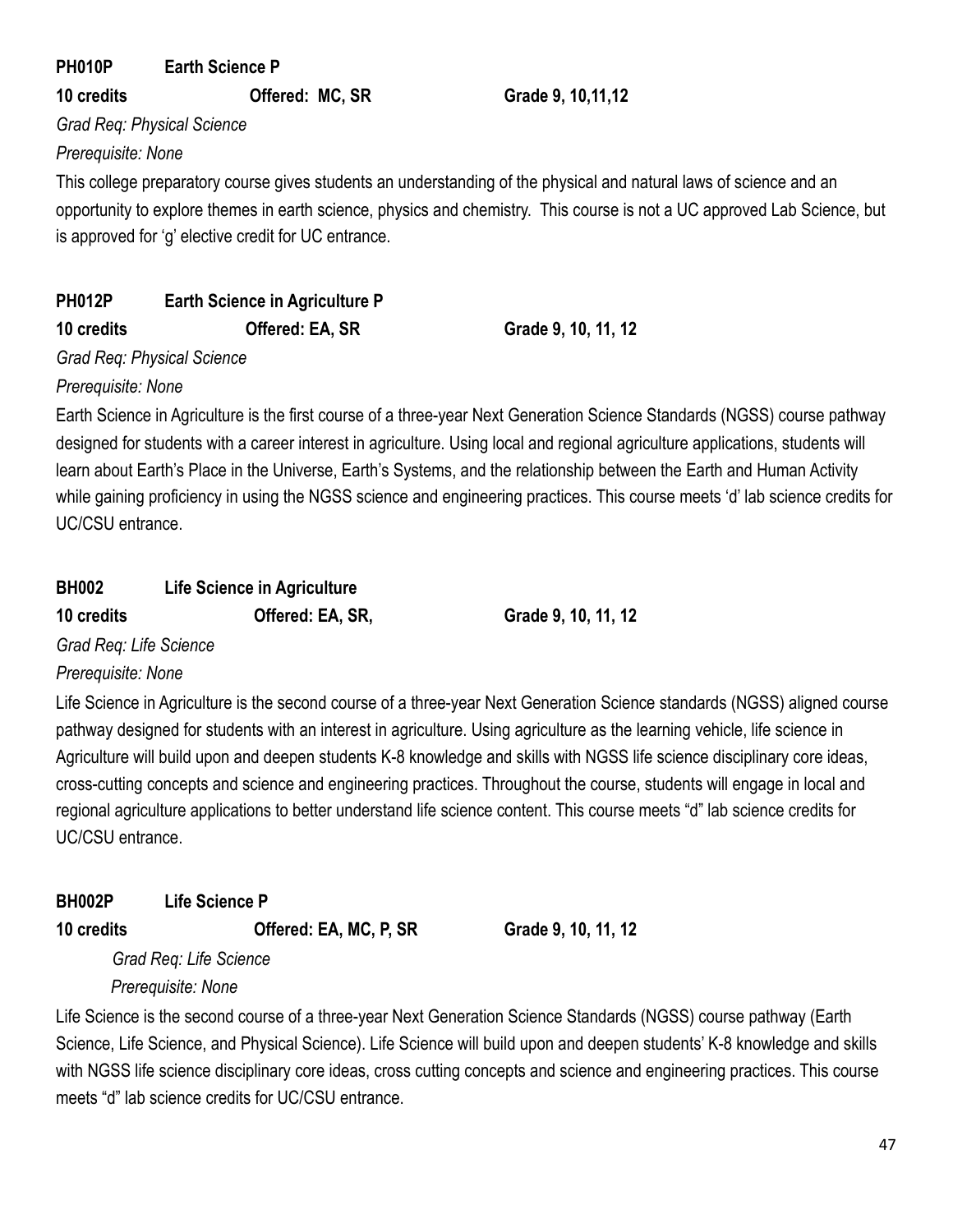# **BH002H Life Science Honors**

**10 credits Offered: EA, MC, P, SR Grade 9, 10, 11, 12**

*Grad Req: Life Science*

### *Prerequisite: Math 1*

Life Science Honors is the second course of a three-year Next Generation Science Standards (NGSS) course pathway (Earth Science, life Science, Physical Science). Life Science Honors will build upon and deepen students K-8 Knowledge and skills with NGSS life science disciplinary core ideas, cross- cutting concepts and science and engineering practices. Life Science Honors will engage students in increasingly advanced levels of analysis and research when studying life science phenomenon using the NGSS science and engineering practices. All students in honors science classes will complete comprehensive final exams. This course meets "d" lab science credits for UC/ CSU entrance.

| <b>BH003P</b>          | The Living Earth P        |                     |
|------------------------|---------------------------|---------------------|
| 10 credits             | Offered: EA, MC, M, P, SR | Grade 9, 10, 11, 12 |
| Grad Reg: Life Science |                           |                     |

### *Prerequisite: None*

Living Earth is the first course of a three-year Next Generation Science Standards (NGSS) course pathway. In the Living Earth, students will learn about organism structures and processes, ecosystems, inheritance and variation of traits, and biological evolution integrated with earth science core ideas. In addition, students will gain proficiency in using the NGSS science and engineering practices. This course meets 'd' lab science credits for UC/CSU entrance.

| <b>BH001P</b>                | <b>Biology P</b> |                           |                 |
|------------------------------|------------------|---------------------------|-----------------|
| 10 credits                   |                  | Offered: EA, MC, M, P, SR | Grade 9, 10, 11 |
| Grad Req: Biological Science |                  |                           |                 |

*Prerequisite: Successful completion of Physical Science P/Earth Science P or a previous science teacher's recommendation.*

This college preparatory, laboratory course provides students with an in-depth study of biological concepts and principles, such as molecular biologic processes, genetics, human systems, classification, ecology and evolution. This course qualifies for 'd' lab science credit for UC entrance.

# **BH010P Integrated Agricultural Biology P**

**10 credits Offered: EA, SR Grade 9, 10, 11, 12**

## *Grad Req: Biological Science*

*Prerequisite: Successful completion of Physical Science or Earth Science or Earth Science in Agriculture.*

This college preparatory laboratory science course is designed for students with educational and career interests in agriculture. It meets all of the state adopted standards for biology and receives 'd' lab science credit for UC entrance.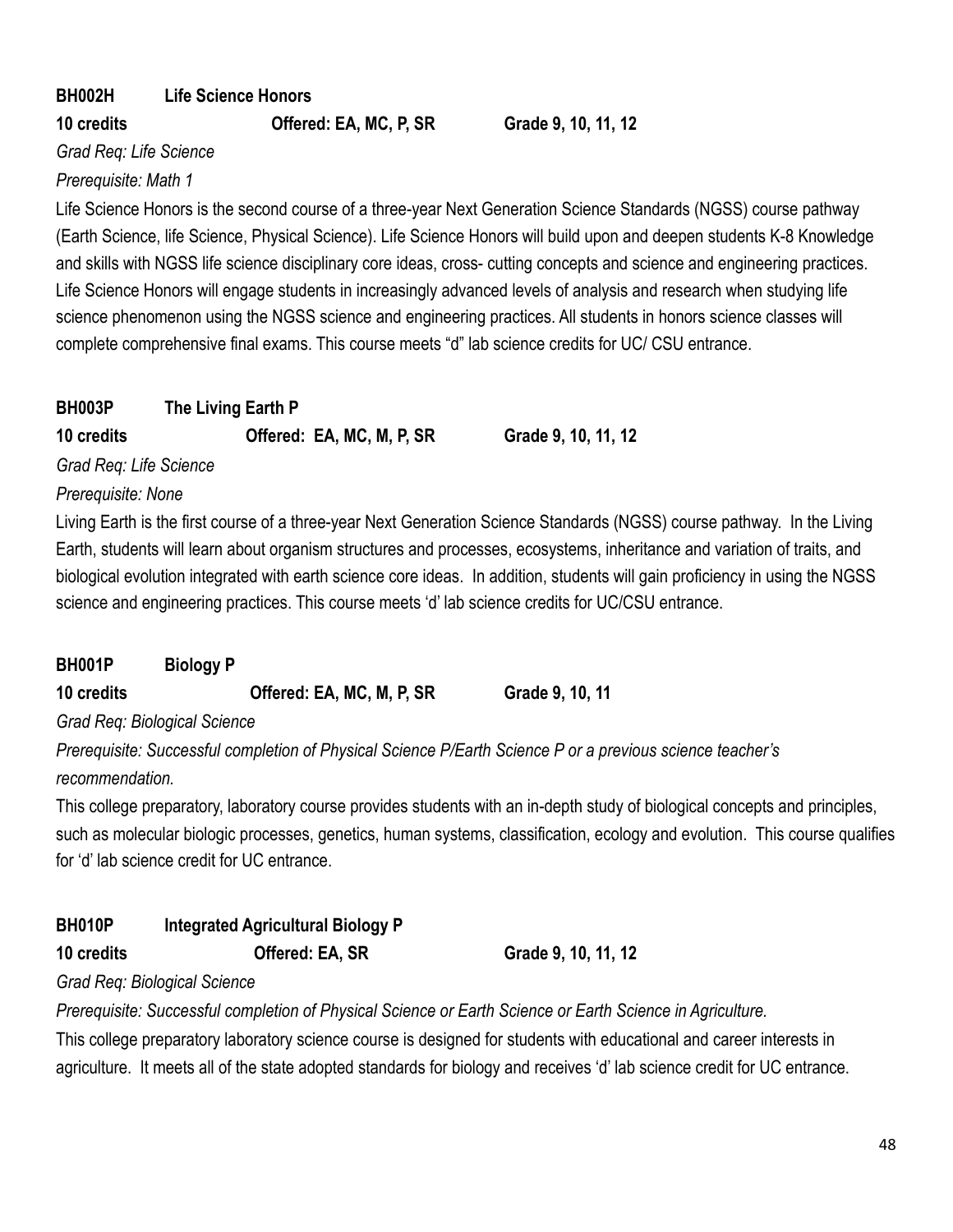# **BH001H Honors Biology HP 10 credits Offered: EA, MC, P, SR Grade 9, 10, 11 At M, only for 9th and 10th and IB Biology for 11 and 12**

*Grad Req: Biological Science*

*Prerequisite: Must meet one the following criteria and be concurrently enrolled in CS Geometry or higher level math course: an "A" in Physical Science P; or "B" or better in H Physical Science HP, or a previous science teacher's recommendation.* This course is designed for highly proficient students engaged in meeting and/or exceeding state standards for Biology. This course meets 'd' lab science credits for UC entrance.

# **BH101A AP Biology HP**

# **10 credits Offered: EA, MC, P, SR Grade 10, 11, 12**

## *Grad Req: Biological Science*

*Prerequisite: Must meet one of the following criteria and be concurrently enrolled in Math 2 P or higher level math class: an "A" in previous Biology P or Chemistry P or "B" or better in H Biology or H Chemistry, or a previous science teacher's recommendation. Please check with specific site for enrollment information.*

This college level course is designed for highly proficient students. The course follows College Board guidelines, which include the study of biochemistry, energy systems, genetics, evolution, classification systems, botany, animal anatomy, physiology, and ecology. This course meets 'd' lab science credit for UC entrance. Students take the Advanced Placement exam during the spring semester; a successful score on this exam is recognized by most colleges and universities as having earned college credit for this course. However, due to varying university policies, students should check with individual colleges to determine AP credit procedures and criteria.

**BH201I Biology IB HL1**

**10 credits Offered: M Grade 11, 12**

*Grad Req: Biological Science*

*Prerequisite: Must meet one of the following criteria: successful completion of Honors/IB Chemistry with a grade of "B" or better.*

Juniors completing this course and IB Biology as seniors will be eligible for the higher-level IB certificate in Biology by successfully passing the IB Higher-Level Biology Exam. This college preparatory course provides students with an in-depth study of biological concepts and principles. Year I will include biochemistry, cell biology, classic genetics, molecular genetics, biotechnology, and evolution. This course meets the 'd' lab science credit for UC entrance.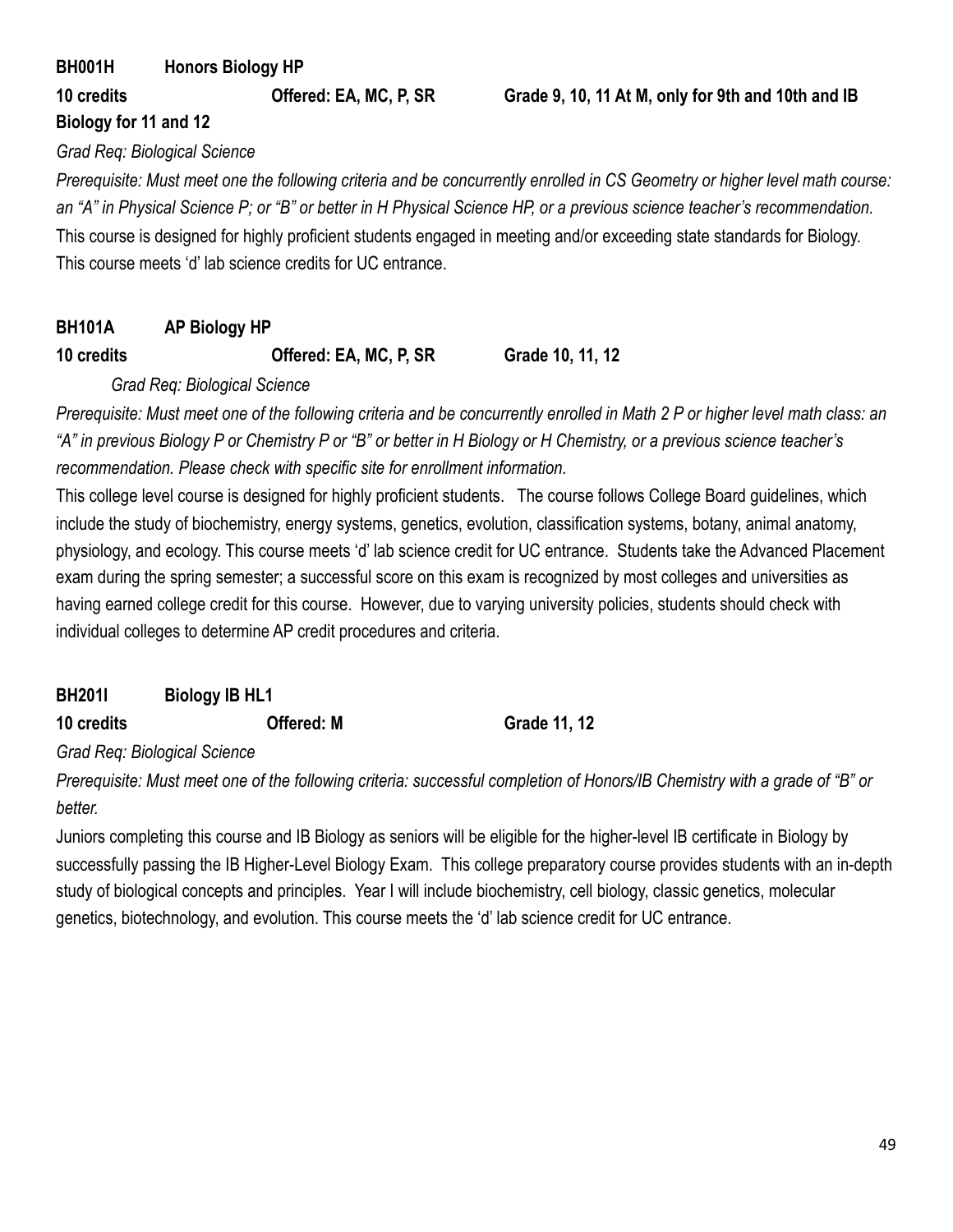# **BH202I Biology IB HL2**

### **10 credits Offered: M Grade 12**

*Grad Req: Biological Science*

*Prerequisite: Successful completion of IB Biology I and previous science teacher's recommendation.*

Curriculum for the second year course will include an in-depth study of plants and animals, including evolutionary relationships, anatomy and physiology, and the principles of ecology. An Internal Assessment project/lab will be required to complete this course. A required group project will be completed. This course meets the 'd' lab science credit for UC entrance.

**PHH08P Chemistry P**

**10 credits Offered: EA, MC, M, P, SR Grade 10, 11, 12**

*Grad Req: Physical Science*

*Prerequisite: Must meet one of the following criteria and be concurrently enrolled in CS Geometry or higher level math class: successful completion of Biology P or Physics P or Physical Science P with a grade of C or better, demonstrated proficiency in Algebra I and/or previous science teacher's recommendation.*

This college preparatory course provides students with a study of general chemistry. This course meets the 'd' lab science credit for UC entrance.

# **PHH06H Honors Chemistry HP**

**10 credits Offered: EA, M, P, SR Grade 10, 11, 12**

*Grad Req: Physical Science*

*Prerequisite: Must meet one of the following criteria and be concurrently enrolled in Math 3 or higher level math class: an "A" in Biology P or Physics P; "B" or better in H Biology HP or AP Physics , Physics IB SL or previous science teacher's recommendation.*

This college preparatory course is designed for highly proficient students who plan to enroll in science classes at the university or college level in the future. This course will emphasize theoretical chemistry, analytical skills and problem solving. Extensive work will be accomplished in stoichiometry, matter and energy, gas laws, thermodynamics, equilibrium, acid/base solutions, and oxidation-reduction. This course meets the 'd' lab science credit for UC entrance.

# **PHH07I Chemistry IB SL**

**10 credits Offered: M Grade 10, 11, 12**

*Grad Req: Physical Science*

*Prerequisite: Must meet one of the following criteria and be concurrently enrolled in Math 3 or higher level math class: an "A" in Biology P or Physics P; "B" or better in H Biology HP or AP Physics , Physics IB SL or previous science teacher's recommendation.*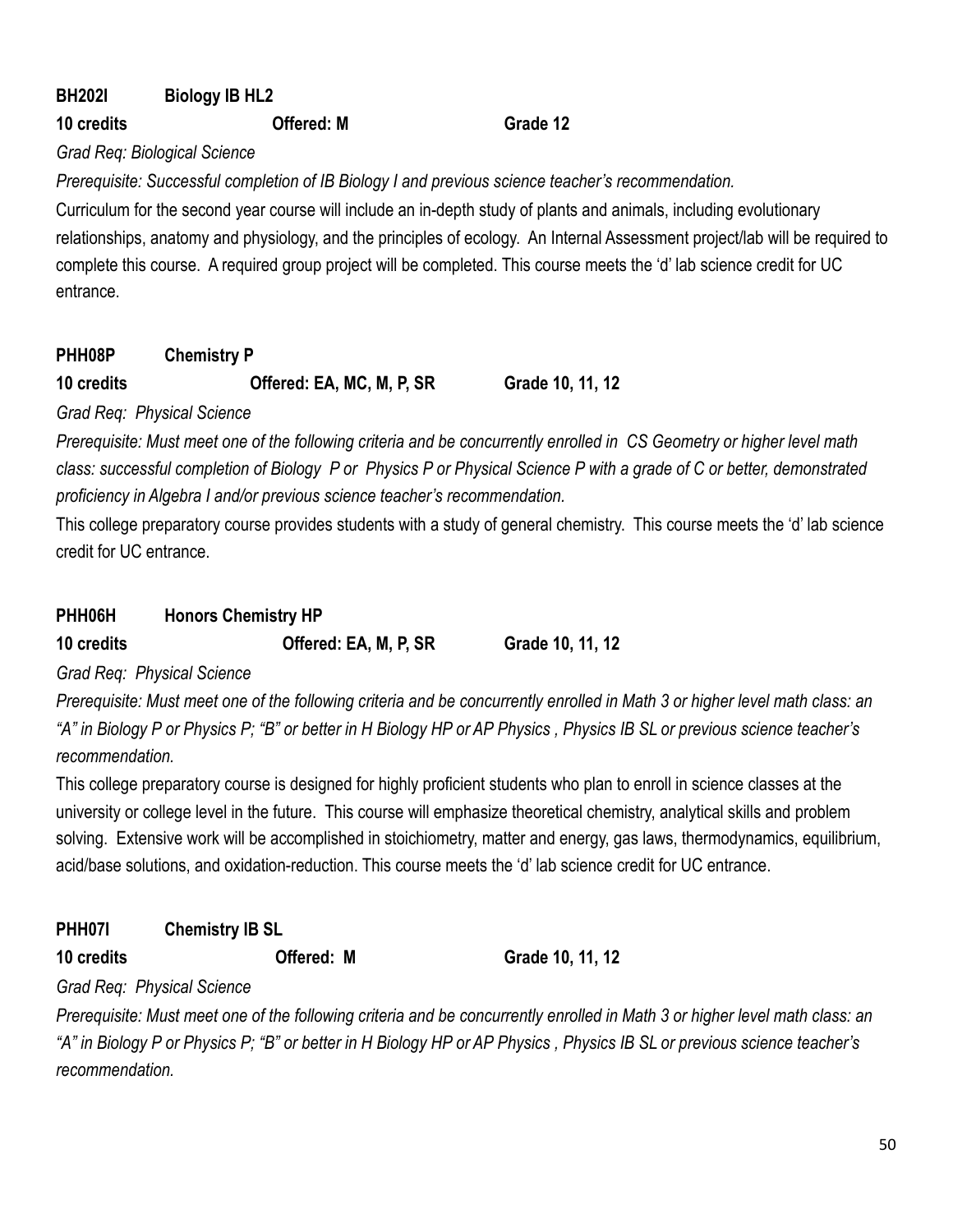This college preparatory course is designed for highly proficient students who plan to enroll in science classes at the university or college level in the future. This course will emphasize theoretical chemistry, analytical skills and problem solving. Extensive work will be accomplished in stoichiometry, matter and energy, gas laws, thermodynamics, equilibrium, acid/base solutions, and oxidation-reduction. This course meets the 'd' lab science credit for UC entrance.

## **PH031A AP Chemistry HP**

**10 credits Offered: MC, P Grade 10, 11, 12**

### *Grad Req: Physical Science*

*Prerequisite: Must meet one of the following criteria and be concurrently enrolled in Math 2 P or higher level math class: an "A" in Biology P or Physics P; or "B" or better in H Biology HP or AP Physics or H Physical Science HP; or previous science teacher's recommendation*

The content of this college level course is defined by the College Board. This course will emphasize theoretical chemistry, analytical skills and problem solving. Extensive work will be accomplished in stoichiometry, matter and energy, gas laws, thermodynamics, equilibrium, acid/base solutions, and oxidation-reduction. Lab work is completed in weekly 2-hour blocks of time, extending beyond the school day. Lab work is a mandatory and essential component of the course. This course meets 'd' lab science credit for UC entrance. Students take the Advanced Placement exam during the spring semester; a successful score on this exam is recognized by most colleges and universities as having earned college credit for this course. However, due to varying university policies, students should check with individual colleges to determine AP credit procedures and criteria.

# **PH031P Chemistry in the Earth P**

**10 credits Offered: EA, MC, M, P, SR Grade 10, 11, 12**

*Grad Req: Physical Science*

## *Prerequisite: Math 1*

Chemistry in the Earth is the second course of a three-year Next Generation Science Standards (NGSS) course pathway (Living Earth, Chemistry in the Earth, and Physic in the Universe). Chemistry in the Earth will build upon and deepen students K-8 knowledge and skills with NGSS physical science disciplinary core ideas while integrating earth science core ideas, cross-cutting concepts and science and engineering practices. This course meets "d" lab science credits for UC/CSU entrance.

# **PH031H Chemistry in the Earth Honors**

**10 credits Offered: EA, MC, M, P, SR Grade 10, 11, 12**

*Grad Req: Physical Science*

*Prerequisite: Math 1*

Chemistry in the Earth Honors is the second course of a three-year Next Generation Science Standards (NGSS) course pathway. Chemistry in the Earth Honors will build upon student's k-8 knowledge and skills with NGSS physical science disciplinary core ideas while integrating earth science core ideas, cross-cutting concepts and science and engineering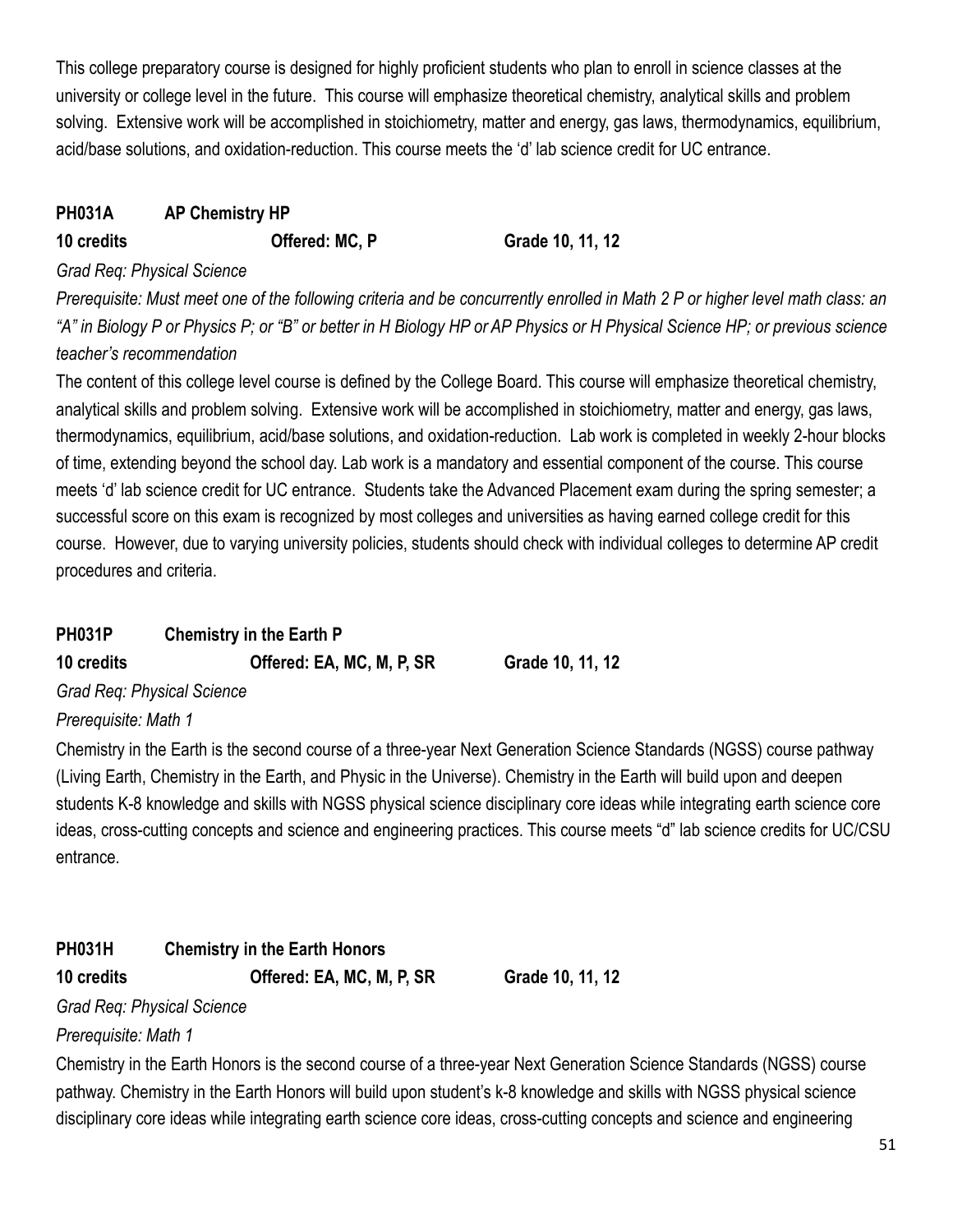practices. Chemistry in the Earth Honors will engage students in the increasingly advanced levels of analysis and research when studying physical and earth science phenomenon using the NGSS science and engineering practices. All students in honors science classes will complete comprehensive final exams. This course meets "d" lab science credits for UC/CSU entrance.

# **PH040P Physics of the Universe P**

**10 credits Offered: EA, MC, M, P, SR Grade 10, 11, 12**

# *Grad Req: Physical Science*

Prerequisite: Must meet one of the following criteria and be concurrently enrolled in Math 2 P or higher level math class: successful completion of Biology P or Chemistry P or previous science teacher's recommendation.

This college preparatory course provides students with a study of general physics. This course meets the 'd' lab science credit for UC entrance.

# **PH041I Physics IB HL1 10 credits Offered: M Grade 10, 11, 12**

*Grad Req: Physical Science*

*Prerequisite: Must meet the following criteria and have completed Math 2 Ps or higher level math class: "A" in Biology P or Chemistry P or "B" or better in H Biology or H Chemistry or previous science teacher's recommendation.*

This college preparatory course is designed for highly proficient students who plan to enroll in science classes at the university or college level in the future. This course meets the 'd' lab science credit for UC entrance. This course is the first year of potentially a two year IB Physics program.

| <b>PH042I</b> | <b>Physics IB HL2</b> |
|---------------|-----------------------|
|               |                       |

**10 credits Offered: M Grade 10, 11, 12**

*Grad Req: Physical Science*

*Prerequisite: Must meet the following criteria and have completed Math 2 P or higher level math class: "A" in Biology P or Chemistry P or "B" or better in H Biology or H Chemistry or, previous science teacher's recommendation.*

This college preparatory course is designed for highly proficient students who plan to enroll in science classes at the university or college level in the future. This course meets the 'd' lab science credit for UC entrance. This course is the second year of potentially a two year IB Physics program.

# **PH041A AP Physics 1 HP**

**10 credits Offered: EA, MC, P, SR Grade 11, 12**

*Grad Req: Physical Science*

*Prerequisite: Must meet the following criteria and have completed Math 2 P or higher level math class: "A" in Biology P or Chemistry P; or "B" or better in H Biology or AP Chemistry; or previous science teacher's recommendation.*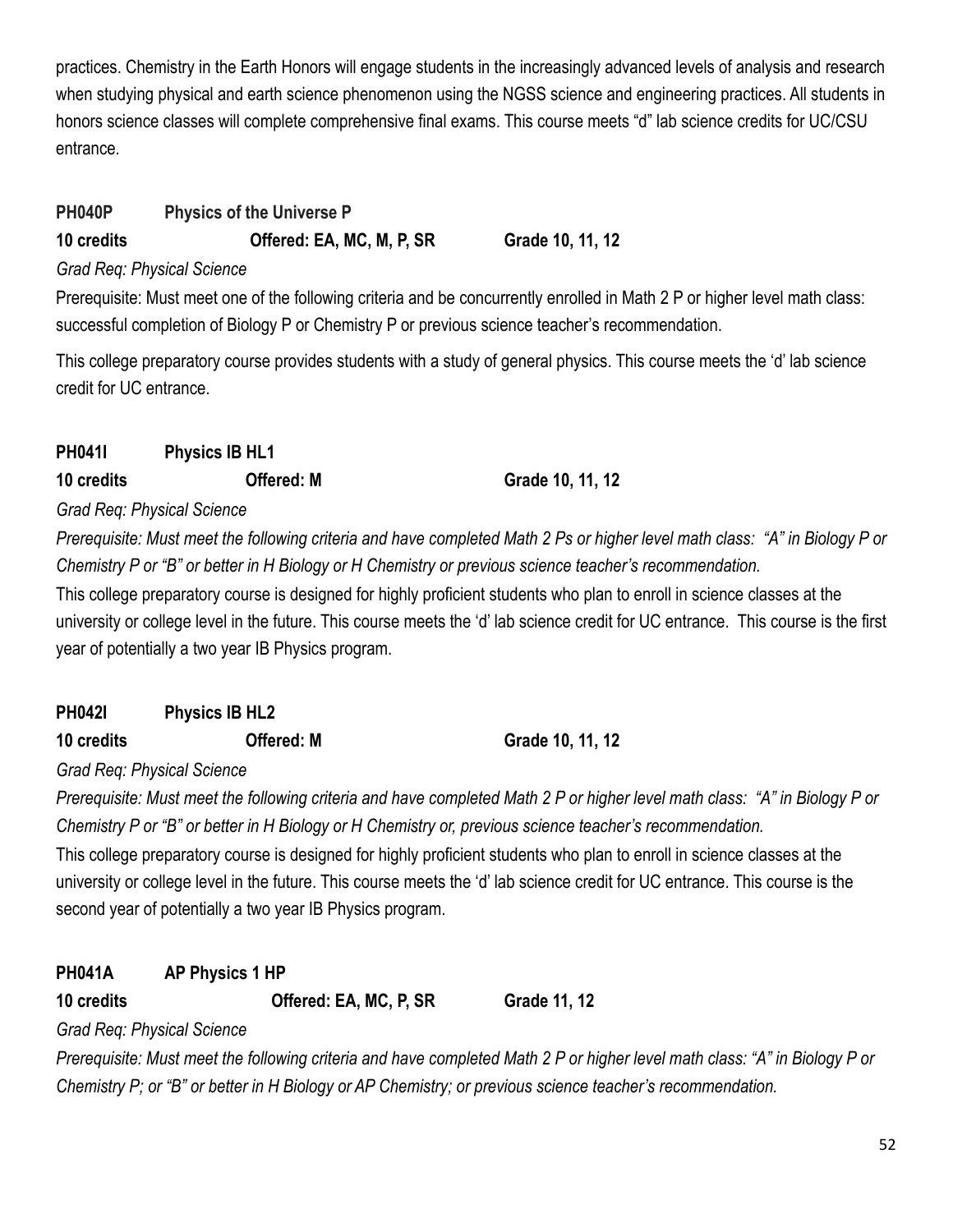This college level course is the first year of a two year course designed for highly proficient students engaged in the study of math-based physics. The course follows College Board guidelines, which include the rigorous study of mechanics, dynamics, waves, light, electricity, heat and nuclear processes. Problem solving using algebra, geometry and trigonometry is included. This course meets 'd' lab science credit for UC entrance. Students take the Advanced Placement exam during the spring semester; a successful score on this exam is recognized by most colleges and universities as having earned college credit for this course. However, due to varying university policies, students should check with individual colleges to determine AP credit procedures and criteria.

# **PH042A AP Physics 2 HP 10 credits Offered: MC, P, SR Grade 12**

### *Grad Req: Physical Science*

*Prerequisite: Must have successfully completed AP Physics 1 or previous AP science teacher's recommendation.*

This college level course is the second year of a two year course designed for highly proficient students engaged in the study of math-based physics. The course follows College Board guidelines, which include the rigorous study of mechanics, dynamics, waves, light, electricity, heat and nuclear processes. Problem solving using algebra, geometry and trigonometry is included. This course meets 'd' lab science credit for UC entrance. Students take the Advanced Placement exam during the spring semester; a successful score on this exam is recognized by most colleges and universities as having earned college credit for this course. However, due to varying university policies, students should check with individual colleges to determine AP credit procedures and criteria.

| <b>BH050</b> | Human Anatomy and Physiology P |              |
|--------------|--------------------------------|--------------|
| 10 credits   | Offered: EA, MC                | Grade 11, 12 |

*Grad Req: Biological Science or Elective*

*Prerequisite: Must meet one of the following criteria: successful completion of one year of Biology or Chemistry, or previous Science teacher's recommendation*

This college preparatory course provides students with theories and principles related to Human Anatomy and Physiology. Academic units focus on medical terminology, basic chemistry, cell and tissue structure, and the 11 systems of the human body (integumentary, skeletal, muscular, nervous, endocrine, circulatory, lymphatic, digestive, respiratory, urinary and reproductive). Laboratory work will include comparative anatomy dissection. This course is intended for students interested in careers that focus on Human Anatomy, Health Sciences, or Biological Sciences and qualifies for 'd' lab science credit for UC entrance.

## **BH005H Honors Human Anatomy and Physiology HP**

**10 credits Offered: EA Grade 11, 12**

*Grad Req: Biological Science or Elective*

*Prerequisite: Must meet one of the following criteria: successful completion of one year of Biology or Chemistry, or previous Science teacher's recommendation*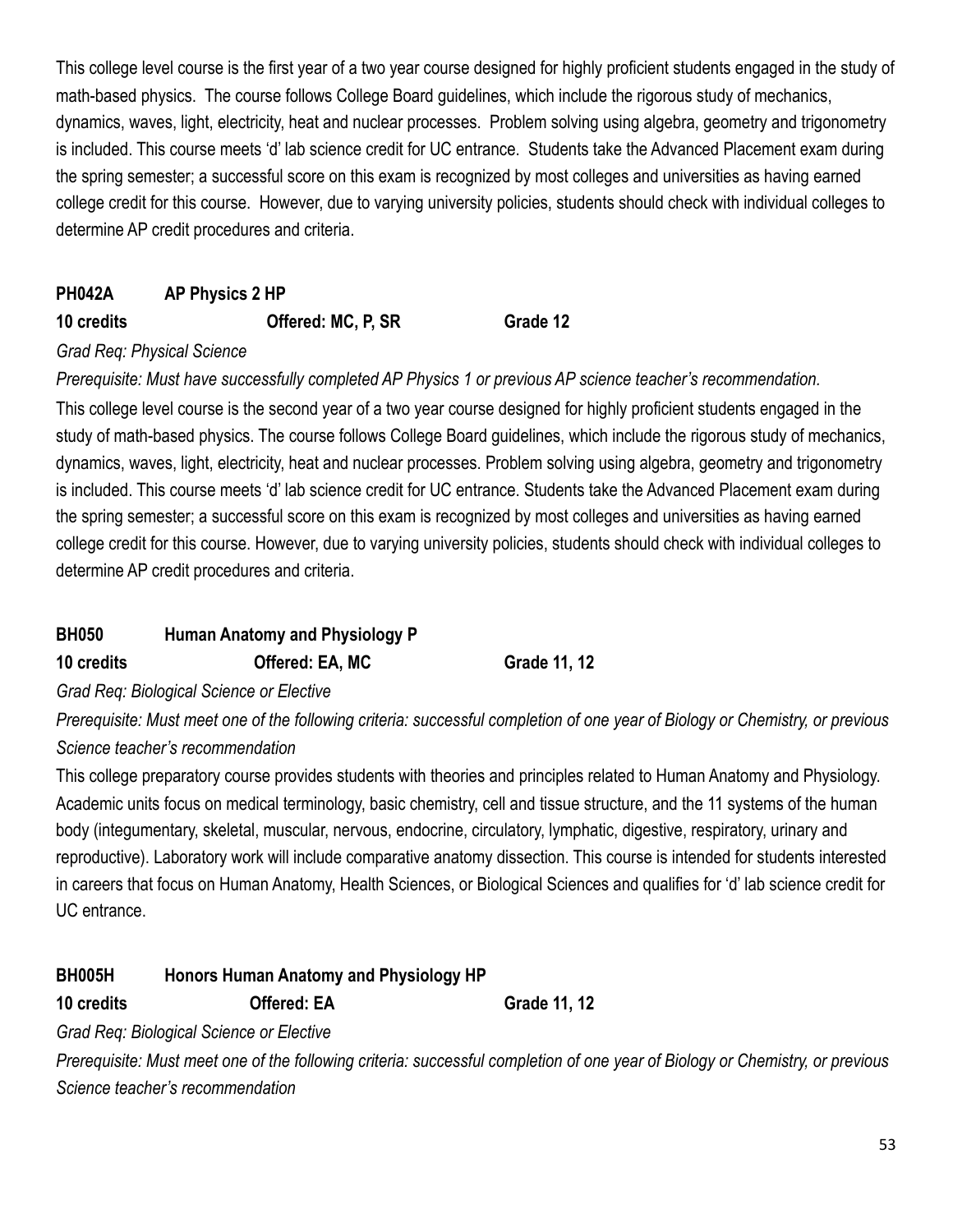This course curriculum proceeds at a quicker pace allowing students to cover more material and requires an increased demonstration of student proficiency as compared to the Academic Human Anatomy and Physiology course. This college preparatory course provides students with theories and principles related to Human Anatomy and Physiology. Academic units focus on medical terminology, basic chemistry, cell and tissue structure, and the 11 systems of the human body (integumentary, skeletal, muscular, nervous, endocrine, circulatory, lymphatic, digestive, respiratory, urinary and reproductive). Laboratory work will include comparative anatomy dissection. This course is intended for students interested in careers that focus on Human Anatomy, Health Sciences, or Biological Sciences and is pending UC approval for 'd' lab science credit for UC entrance.

# **PH013A AP Environmental Science 10 credits Offered: MC Grade 11, 12**

*Grad Req: Biological Science or Elective*

### *Prerequisite: Life Science*

AP Environmental is a one-year course. Unlike most other college-introductory courses, environmental science is offered from a wide variety of sciences including geology, biology, environmental studies, environmental sciences, chemistry, and geography. The AP Environmental course has been developed to be a rigorous, science course that stresses scientific principles and analysis. The course provides students with the scientific principles required to understand the interrelationships of the natural world and draws upon various scientific disciplines. In both breadth and level of detail, the content of the course reflects what is found in many college introductory courses. The goal of this course is to provide students with the scientific principles, concepts, and methodologies required to understand the interrelationships of the natural world, to identify and analyze environmental problems both natural and human-made, to evaluate the relative risks associated with these problems, to examine alternative solutions for resolving and/ or preventing them, and to develop and focus their own political perspective.

# **PH050I IB Environmental Systems and Societies SL**

## **10 credits Offered: M Grade 11, 12**

*Grade Req: Physical Science*

## *Prerequisite: Must have successfully completed one year of Biology.*

Environmental Systems & Societies approaches environmental studies from a global perspective, using a systems methodology to examine economic, historical, cultural, socio political and scientific sources to promote understanding of environmental issues at a variety of scales. Students will learn about the Earth, its systems, and how human society impacts the environment. They will also learn to appreciate the impact of politics and policies on the environment which will teach them the value of local and international collaboration in resolving environmental problems around the world.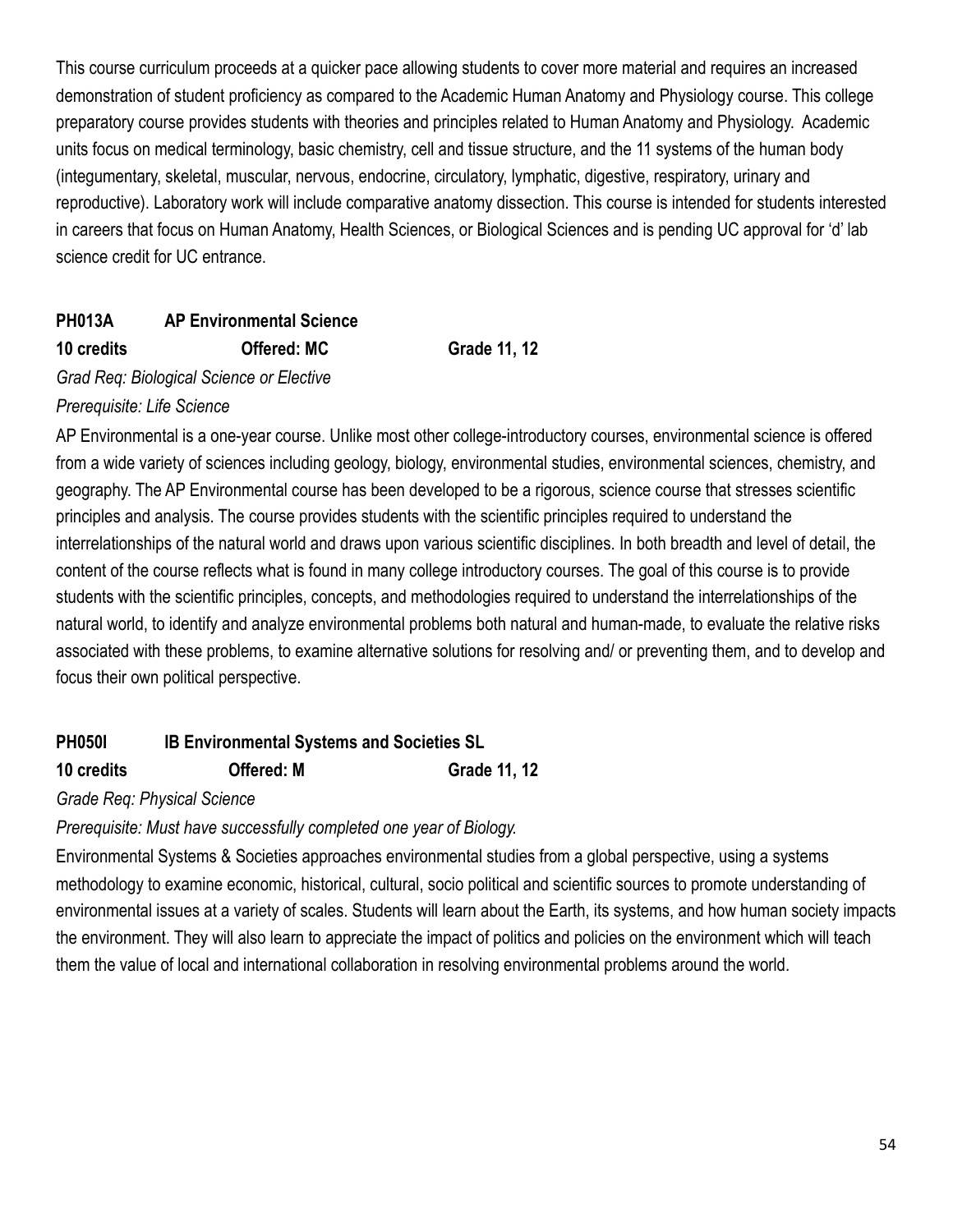# **SOCIAL SCIENCE**

# **HH001P World History P**

### **10 credits Offered: EA, MC, M, P, SR Grade 9, 10**

*Grad Req: Social Science*

*Prerequisite: Previous social science or English teacher's recommendation.*

This college preparatory course engages students in the study of the modern world from the late 18th century to the present. Current world issues and a focus on the growing interdependence of people and cultures throughout the world are central to the course. Key concepts include social contract, democratic ideas, revolution, social reform, isolationism and imperialism.

| <b>HH001H</b> | <b>Honors World History HP</b> |                    |
|---------------|--------------------------------|--------------------|
| 10 credits    | Offered: EA, MC, M, SR         | <b>Grade 9, 10</b> |

*Grad Req: Social Science*

*Prerequisite: Must meet one of the following criteria: an "A" in Social Science or "B" or better in an accelerated Social Science course or a previous social science or English teacher's recommendation.*

This college preparatory honors level course is designed for highly proficient students engaged in meeting and/or exceeding state standards regarding the study of the modern world from the late 18th century to the present. Current world issues and a focus on the growing interdependence of people and cultures throughout the world are central to the course. Key concepts include social contract, democratic ideas, revolution, social reform, isolationism and imperialism.

| <b>HH050A</b> | <b>AP European History HP</b> |
|---------------|-------------------------------|
|               |                               |

**10 credits Offered: P, MC Grade 9, 10**

*Grad Req: Social Science*

*Prerequisite: Must meet one of the following criteria: an "A" in Social Science or "B" or better in an accelerated Social Science course or a previous social science or English teacher's recommendation.*

AP European History focuses on developing students' abilities to think conceptually about European history from approximately 1450 to the present and apply historical thinking skills as they learn about the past. Five themes of equal importance — interaction of Europe and the world, poverty and prosperity, objective knowledge and subjective visions, states and other institutions of power, and individual and society — provide areas of historical inquiry for investigation throughout the course. These require students to reason historically about continuity and change over time and make comparisons among various historical developments in different times and places. The course also allows teachers flexibility to teach certain topics of their choice in depth.

**HH010 United States History 10 credits Offered: EA, MC, M, SR Grade 11** *Grad Req: Social Science*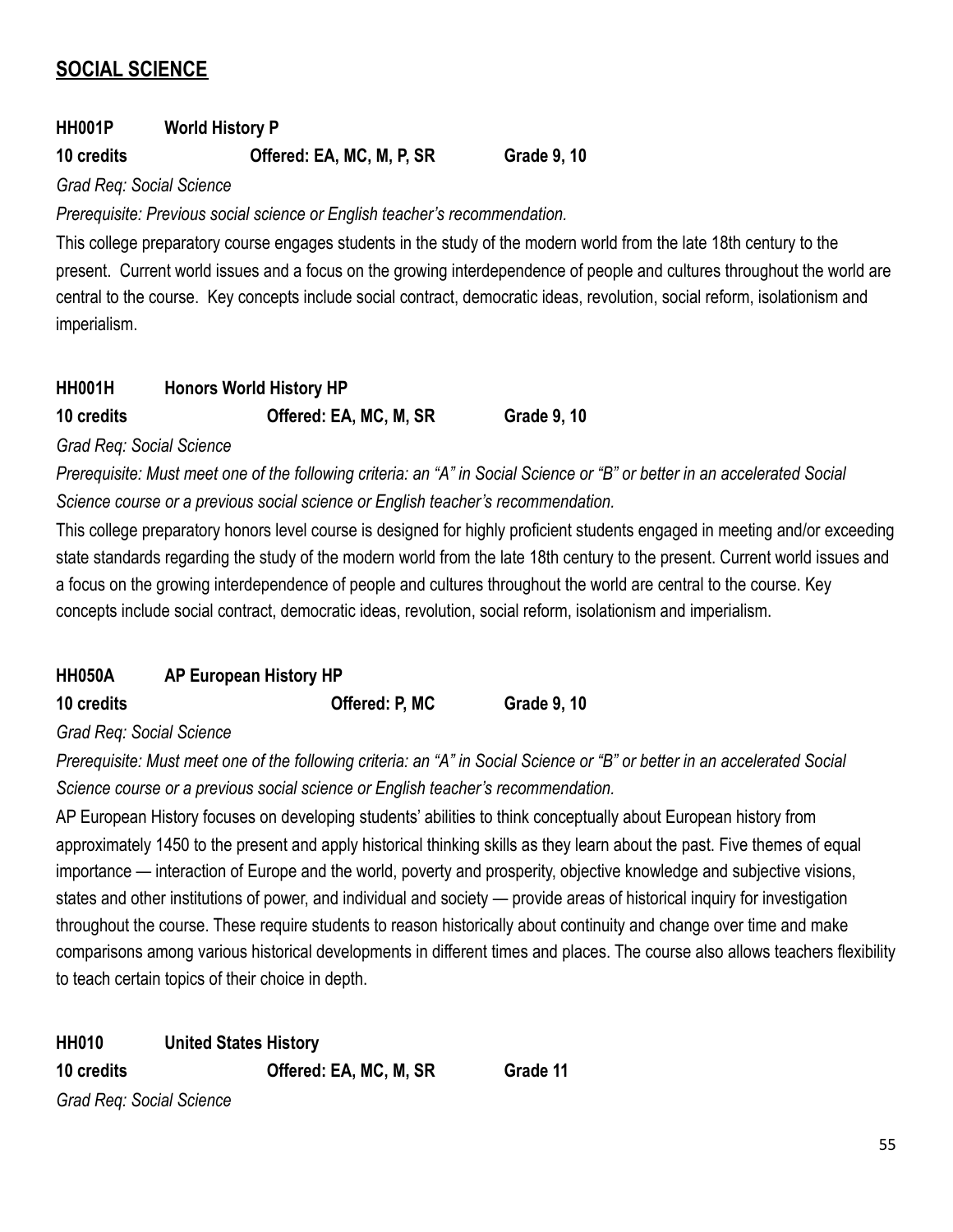### *Prerequisite: Previous social science teacher's recommendation.*

This non-college preparatory course engages students in the examination of major issues that have defined the history of the United States. This course does not provide for University eligibility directly from high school. However, it does meet District graduation requirements.

# **HH010P United States History P**

**10 credits Offered: EA, MC, M, P, SR Grade 11**

*Grad Req: Social Science*

*Prerequisite: Previous social science teacher's recommendation.*

This college preparatory course engages students in the examination of major issues that have defined the history of the United States. Students will continue to develop skills learned in previous social science offerings including growth in critical thinking, independent learning, oral presentations, historical interpretation, information technology and research, fine arts, content area reading, note taking and outlining skills.

# **HH010A AP United States History 10 credits Offered: EA, MC, P, SR Grade 11**

*Grad Req: Social Science*

*Prerequisite: Must meet one of the following criteria (and complete summer work if applicable): an "A" in World History, "B" or better in H World History, or a previous social science teacher's recommendation.*

The content of this college level course is defined by the College Board. This course is designed for highly proficient students engaged in meeting and/or exceeding state standards regarding the major issues that have defined the history of the United States. Students take the Advanced Placement exam during the spring semester; a successful score on this exam is recognized by most colleges and universities as having earned college credit for this course. However, due to varying university policies, students should check with individual colleges to determine AP credit procedures and criteria.

# **HH011A IB/AP United States History HP**

**10 credits Offered: M Grade 11**

*Grad Req: Social Science*

*Prerequisite: Must meet one of the following criteria (and complete summer work if applicable): an "A" in World History P, "B" or better in H World History, or a previous social science teacher's recommendation.*

The content of this college level course is defined by the International Baccalaureate Program and the College Board. This course is designed for highly proficient students engaged in meeting and/or exceeding state standards regarding the major issues, which have defined the history of the Americas. Students take the Advanced Placement exam during the spring semester; a successful score on this exam is recognized by most colleges and universities as having earned college credit for this course. However, due to varying university policies, students should check with individual colleges to determine AP credit procedures and criteria.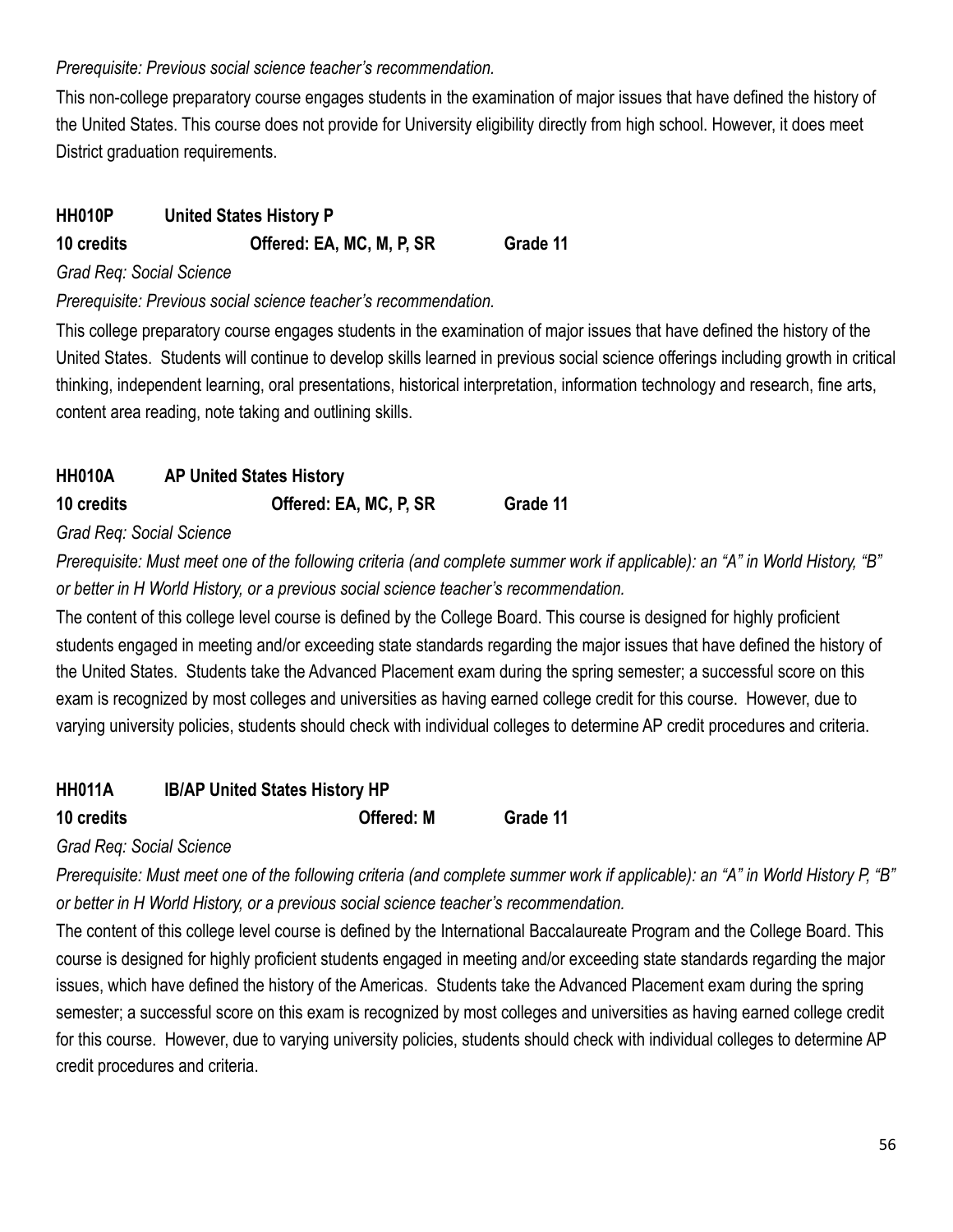| <b>HH040</b> | <b>Economics</b> |
|--------------|------------------|
|--------------|------------------|

**5 credits Offered: MC, M, SR Grade 12**

*Grad Req: Social Science*

*Prerequisite: Previous social science teacher's recommendation.*

This is a one-semester senior non-college preparatory economics course taken in connection with a semester of American Government. This course does not provide for University eligibility directly from high school. However, it does meet District graduation requirements.

| <b>HH040P</b> | <b>Economics P</b>        |          |
|---------------|---------------------------|----------|
| 5 credits     | Offered: EA, MC, M, P, SR | Grade 12 |

*Grad Req: Social Science*

*Prerequisite: Previous social science teacher's recommendation.*

This one semester college preparatory senior course, taken in connection with a semester of American Government, engages students in the examination of key economic concepts of choices, resources, opportunity, costs, products and services, competition, supply and demand, equilibrium, macroeconomics, business cycle, fiscal and monetary policy, taxes, economic indices, debt and deficit, specialization, labor unions and employment issues, interest rates, inflation, stock market, comparative and absolute advantage, and issues of international trade.

# **HH040A AP Macro-Economics HP**

**5 credits Offered: EA, MC, P, SR Grade 12**

*Grad Req: Social Science*

*Prerequisite: Must meet one of the following criteria (and complete summer work if applicable): an "A" in US History, "B" or better in Honors/AP US History, or a previous social science teacher's recommendation.*

The content of this college level course is defined by the College Board. This college level course, which precedes or follows a course in American Government, is designed for highly proficient students. Students take the Advanced Placement exam during the spring semester; a successful score on this exam is recognized by most colleges and universities as having earned college credit for this course. However, due to varying university policies, students should check with individual colleges to determine AP credit procedures and criteria.

**HH030P American Government P**

**5 credits Offered: EA, MC, M, P, SR Grade 12**

*Grad Req: Social Science*

*Prerequisite: Previous social science teacher's recommendation.*

This college preparatory course explores the history and ideas that led to the creation of the Constitution and Bill of Rights and then focuses on the institutions and process of national, state, and local governments. Emphasis is placed on the rights and responsibilities of citizenship.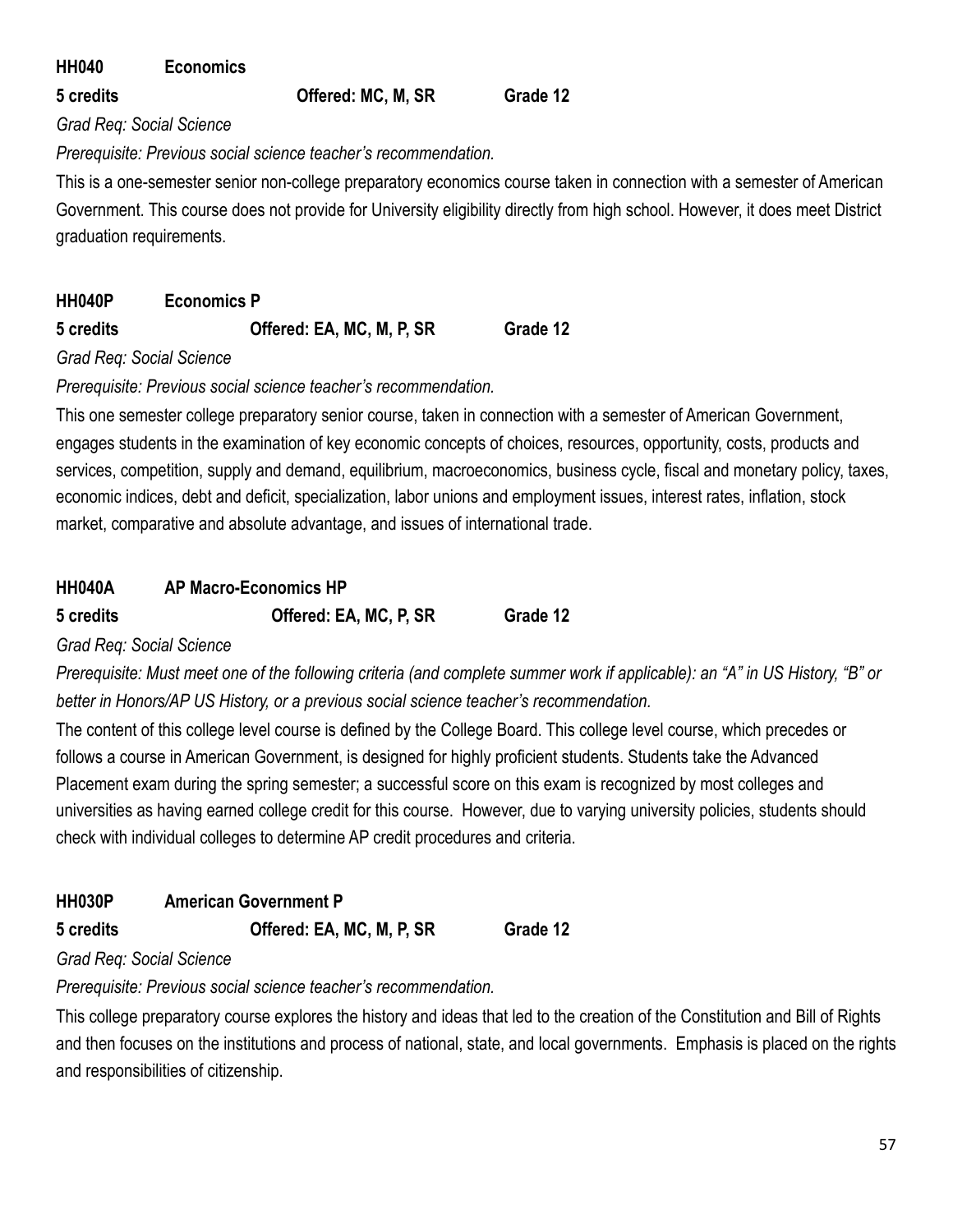# **HH030A AP United States Government and Politics HP 5 credits Offered: EA, MC, SR Grade 12**

*Grad Req: Social Science*

*Prerequisite: Must meet one of the following criteria (and complete summer work if applicable): an "A" in US History P, "B" or better in H/AP US History, or a previous social science teacher's recommendation.*

The content of this college level course is defined by the College Board. This college level course, which precedes or follows a course in Economics, is designed for highly proficient students engaged in meeting and/or exceeding state and district standards regarding the study of American Government. Students take the Advanced Placement exam during the spring semester; a successful score on this exam is recognized by most colleges and universities as having earned college credit for this course. However, due to varying university policies, students should check with individual colleges to determine AP credit procedures and criteria.

| <b>HH061P</b>      | <b>Humanities P</b>      |                                                                               |         |
|--------------------|--------------------------|-------------------------------------------------------------------------------|---------|
| 10 credits         |                          | <b>Offered: MC</b>                                                            | Grade 9 |
|                    | Grad Reg: Social Science |                                                                               |         |
| Prerequisite: None |                          |                                                                               |         |
|                    |                          | This college preparatory course is designed to engage students in the study   |         |
|                    |                          | Ctudente eddress the bioterical cooperate ertistic linquistic religious coice |         |

y of Asia, Middle East, Latin America, and Africa. Students address the historical, economic, artistic, linguistic, religious, scientific, and technological aspects of each region. Students will analyze nationalism, imperialism, and colonialism while comparing unique and similar systems of politics, aims, problems and regional geography. They will also analyze current events and conflicts pertaining to these regions. Note: This course is MCHS' designated Specialized Course, and is required for graduation.

| <b>HH061H</b> | <b>Honors Humanities HP</b> |                    |         |
|---------------|-----------------------------|--------------------|---------|
| 10 credits    |                             | <b>Offered: MC</b> | Grade 9 |

## *Grad Req: Social Science*

*Prerequisite: Must meet one of the following criteria (and complete any summer work if assigned): an "A" in Social Science, "B" or better in 8th grade accelerated Social Science or a previous social science or English teacher's recommendation.* This college preparatory honors level course is designed for highly proficient students engaged in the intensive study of Asia, Middle East, Latin America, and Africa. See course content for Academic Humanities 1-2 P above. Note: This course is MCHS' designated Specialized Course, and is required for graduation.

| <b>HH012I</b>            | History of the Americas IB HL2 |                   |          |
|--------------------------|--------------------------------|-------------------|----------|
| 10 credits               |                                | <b>Offered: M</b> | Grade 12 |
| Grad Req: Social Science |                                |                   |          |
| Prerequisite: None       |                                |                   |          |

This course is a study of major topics, trends and patterns shaping the 20th century. Themes will include causes, practices, and effects of war, the cold war, democratic states-challenges and responses, nationalist and independence movements in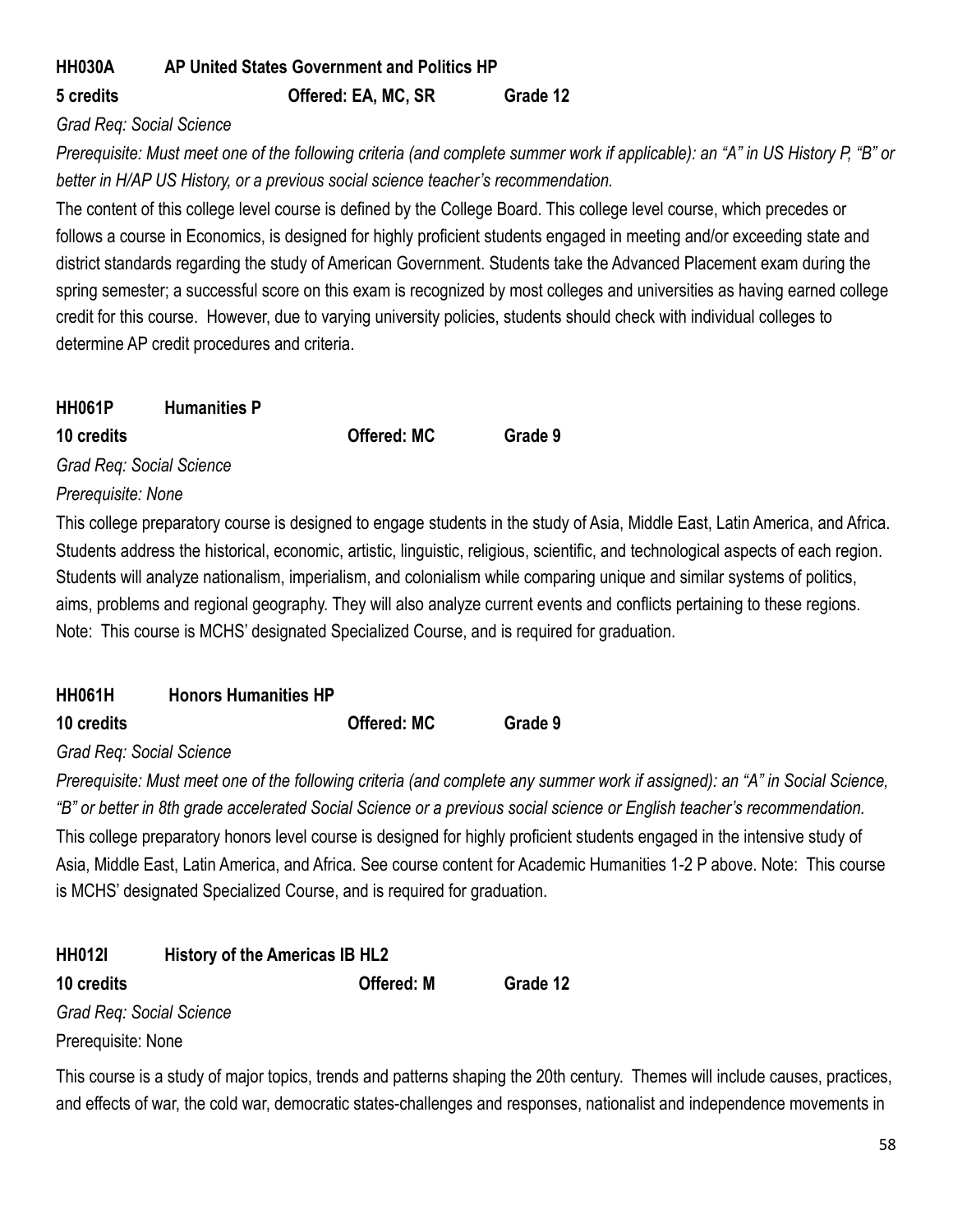Asia and Africa, and the Middle East. Students who successfully complete both IB History of Americas 1 and 2 receive a waiver for the graduation requirements in Government and Economics. Students completing the two-year IB curriculum will be eligible for the higher-level IB certificate in History by successfully passing the IB History HL exam. Students who do not complete both IB classes will receive elective credit. Students who do not complete IB History of the Americas I may enroll in year 2 for elective credit and are eligible to take the IB History Standard Level exam.

| <b>HH060P</b>      | <b>General Psychology P</b> |                        |                                                                                                                                                                                                                                                                                                                                                                  |
|--------------------|-----------------------------|------------------------|------------------------------------------------------------------------------------------------------------------------------------------------------------------------------------------------------------------------------------------------------------------------------------------------------------------------------------------------------------------|
| 10 credits         |                             | Offered: EA, MC, M, SR | Grade 11, 12                                                                                                                                                                                                                                                                                                                                                     |
| Grad Req: Elective |                             |                        |                                                                                                                                                                                                                                                                                                                                                                  |
| Prerequisite: None |                             |                        |                                                                                                                                                                                                                                                                                                                                                                  |
| <b>HH015P</b>      | <b>California History P</b> |                        | This college preparatory course is designed to introduce students to psychology. It will focus on the background of<br>psychology, neurophysiology and neuroanatomical concepts, sensory systems, developmental psychology, biological<br>rhythms, hormones, behavior, learning and memory, thinking and intelligence, personality, and psychological disorders. |
| <b>10 Credits</b>  |                             | <b>Offered: SR</b>     | Grade 10, 11, 12                                                                                                                                                                                                                                                                                                                                                 |
| Grad Req: Elective |                             |                        |                                                                                                                                                                                                                                                                                                                                                                  |
| Prerequisite: None |                             |                        |                                                                                                                                                                                                                                                                                                                                                                  |
|                    |                             |                        | Our goal for this class is to explore the history literature, culture, politics, and economics of California. We will examine                                                                                                                                                                                                                                    |

Our goal for this class is to explore the history, literature, culture, politics, and economics of California. We will examine a variety of historical and literary sources to understand the unique perspectives of the various groups that make up California. We will analyze the allure of the "Golden State" and the shifting definition of attaining the "California Dream." This course will prepare you to critically think, write, and speak in preparation for college and career readiness.

# **WORLD LANGUAGE**

**WH001P Spanish 1 P**

**10 credits Offered: EA, MC, M, P, SR Grade 9, 10, 11, 12**

*Grad Req: World Language*

*Prerequisite: None*

This college preparatory course is the first in a series of Spanish courses offered in Santa Rosa City Schools. It emphasizes the development of basic language and comprehension skills in listening, reading, writing and speaking Spanish. Students will study both the vocabulary and grammar structures of the language as well as the cultures of Spanish-speaking people throughout the world.

**WH031P Spanish for Spanish Speakers 1 P 10 credits Offered: EA, MC, P, SR Grade 9, 10, 11, 12**

*Grad Req: World Language*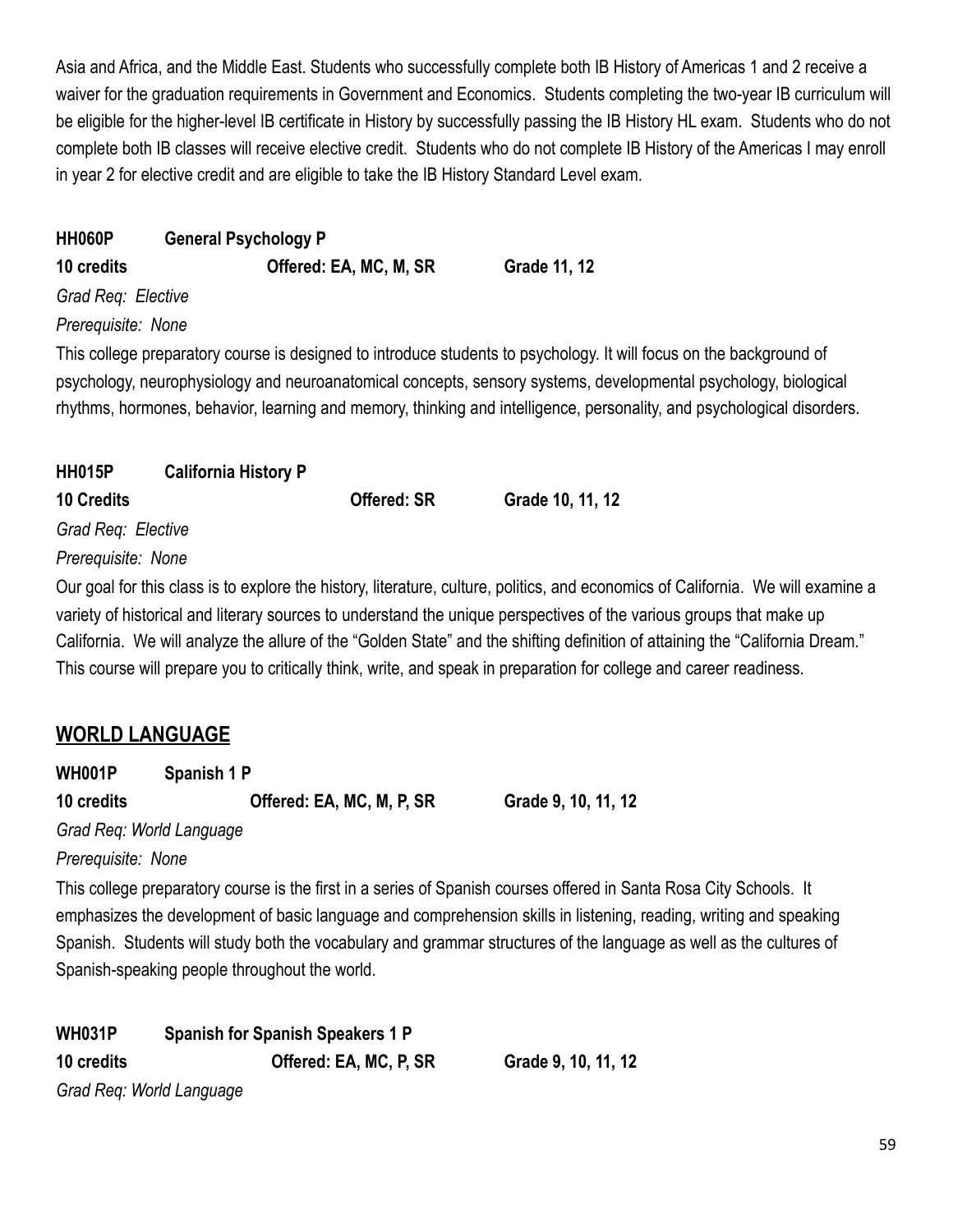## *Prerequisite: Spanish speaker with limited Spanish reading and writing skills.*

This course is offered only to native speakers with limited writing skills. This class will specifically extend and refine students' writing of paragraphs and compositions in Spanish. The class will focus on reading and writing in the speaker's native language. According to the Model Curriculum Standards, the students will gain a greater insight into the structure, history and vocabulary of their own language. They will read a variety of Spanish and Hispanic authors, discuss and write essays, and share the cultural differences and similarities.

**WH002P Spanish 2 P 10 credits Offered: EA, MC, M, P, SR Grade 9, 10, 11, 12**

*Grad Req: World Language*

*Prerequisite: Successful completion of Spanish1 P or a previous Spanish P 1 or a previous Spanish teacher's recommendation.*

This college preparatory course is a continuation of the skills learned in Spanish 1 P. Through communicative activities in the target language, language skills and content will be expanded and refined. This course emphasizes meaningful communication in Spanish and students continue to study both the vocabulary and grammar structures of the language. To meet this goal, readings become progressively longer and more time is allocated to written composition.

| <b>WH032P</b> | <b>Spanish for Spanish Speakers 2 P</b> |                                                                                                                        |
|---------------|-----------------------------------------|------------------------------------------------------------------------------------------------------------------------|
| 10 credits    | Offered: EA, MC, P, SR                  | Grade 10, 11, 12                                                                                                       |
|               | Grad Reg: World Language                |                                                                                                                        |
|               |                                         | Prerequisite: Successful completion of Spanish for Spanish Speakers 1 or a previous Spanish teacher's recommendation.  |
|               |                                         | This college preparatory course is offered to native Spanish speakers who wish to enhance their bilingual proficiency. |

| <b>WH002H</b> | <b>Honors Spanish 2 HP</b> |  |
|---------------|----------------------------|--|
|               |                            |  |

**10 credits Offered: EA, MC, P, SR Grade 9, 10, 11, 12**

*Grad Req: World Language*

*Prerequisite: Must meet one of the following criteria: an "A" in Spanish P 1 or a previous Spanish teacher's recommendation.*

This college preparatory honors level course is a continuation of the skills learned in Spanish 1 P. Through communicative activities in the target language, language skills and content will be expanded and refined. This course emphasizes meaningful communication in Spanish. To meet this goal, readings become progressively longer and more time is allocated to essay writing.

**WH003P Spanish 3 P 10 credits Offered: EA, MC, M, P, SR Grade 10, 11, 12** *Grad Req: World Language*

*Prerequisite: Successful completion of Spanish 2 P or a previous Spanish teacher's recommendation.*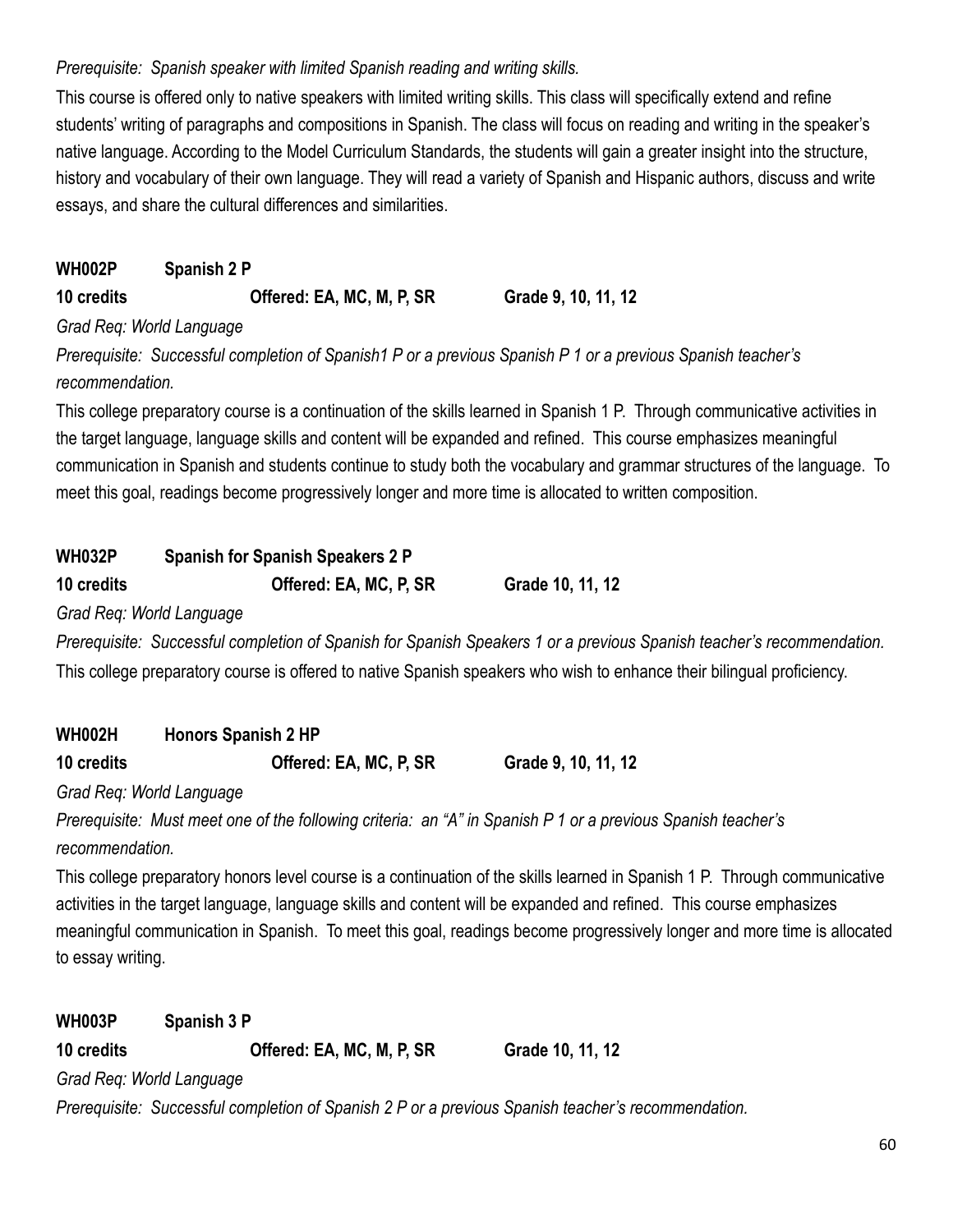This college preparatory course is a continuation of the skills learned in Spanish 2 P.

| <b>WH033P</b>            | <b>Spanish for Spanish Speakers 3 P</b>                                                                                                                     |                                                                                                                                |
|--------------------------|-------------------------------------------------------------------------------------------------------------------------------------------------------------|--------------------------------------------------------------------------------------------------------------------------------|
| 10 credits               | Offered: EA, P, SR                                                                                                                                          | Grade 10, 11, 12                                                                                                               |
| Grad Req: World Language |                                                                                                                                                             |                                                                                                                                |
|                          |                                                                                                                                                             | Prerequisite: Successful completion of Spanish for Spanish Speakers 2 or a previous Spanish teacher's recommendation.          |
|                          |                                                                                                                                                             | This college preparatory course is offered to native Spanish speakers who wish to enhance their bilingual proficiency.         |
| <b>WH003H</b>            | <b>Honors Spanish 3 HP</b>                                                                                                                                  |                                                                                                                                |
| 10 credits               | Offered: M, MC, P, SR                                                                                                                                       | Grade 10, 11, 12                                                                                                               |
| Grad Req: World Language |                                                                                                                                                             |                                                                                                                                |
|                          | Prerequisite: Must meet one of the following criteria: an "A" in Spanish 2, "B" or better in H Spanish 2, or a previous<br>Spanish teacher's recommendation |                                                                                                                                |
|                          |                                                                                                                                                             | This college preparatory honors level course is a continuation of the advanced skills learned in Honors Spanish 2 HP.          |
| <b>WH004P</b>            | Spanish 4 P                                                                                                                                                 |                                                                                                                                |
| 10 credits               | Offered: EA, MC, M, P, SR                                                                                                                                   | Grade 11, 12                                                                                                                   |
| Grad Req: World Language |                                                                                                                                                             |                                                                                                                                |
|                          | Prerequisite: Successful completion of Spanish 3 P or a previous Spanish teacher's recommendation                                                           |                                                                                                                                |
|                          |                                                                                                                                                             | This college preparatory course refines the reading, writing, listening and speaking skills learned in Academic Spanish 3 P.   |
| <b>WH005P</b>            | Spanish 5 P                                                                                                                                                 |                                                                                                                                |
| 10 credits               | Offered: P                                                                                                                                                  | Grade 11, 12                                                                                                                   |
| Grad Req: World Language |                                                                                                                                                             |                                                                                                                                |
|                          | Prerequisite: Successful completion of Spanish 4 P or a previous Spanish teacher's recommendation                                                           |                                                                                                                                |
|                          |                                                                                                                                                             | This college preparatory course continues to refine the reading, writing, listening and speaking. Culture, literature, current |
|                          | events and special projects are a major focus for this advanced class.                                                                                      |                                                                                                                                |
| <b>WH000A</b>            | AP Spanish Language and Culture HP                                                                                                                          |                                                                                                                                |
| 10 credits               | Offered: MC, P, SR                                                                                                                                          | <b>Grade 11, 12</b>                                                                                                            |
| Grad Req: World Language |                                                                                                                                                             |                                                                                                                                |
|                          | previous Spanish teacher's recommendation.                                                                                                                  | Prerequisite: Must meet one of the following criteria: an "A" in Spanish 3 P "B" or better in Honors Spanish 3 HP, or a        |
|                          |                                                                                                                                                             | The content of this college level course is defined by the College Board. This college level course is designed for highly     |
|                          |                                                                                                                                                             | proficient language students to develop a level of mastery that includes authentic written and oral communication. Students    |
|                          |                                                                                                                                                             | may take the Advanced Placement exam during the spring semester; a successful score on this exam is recognized by              |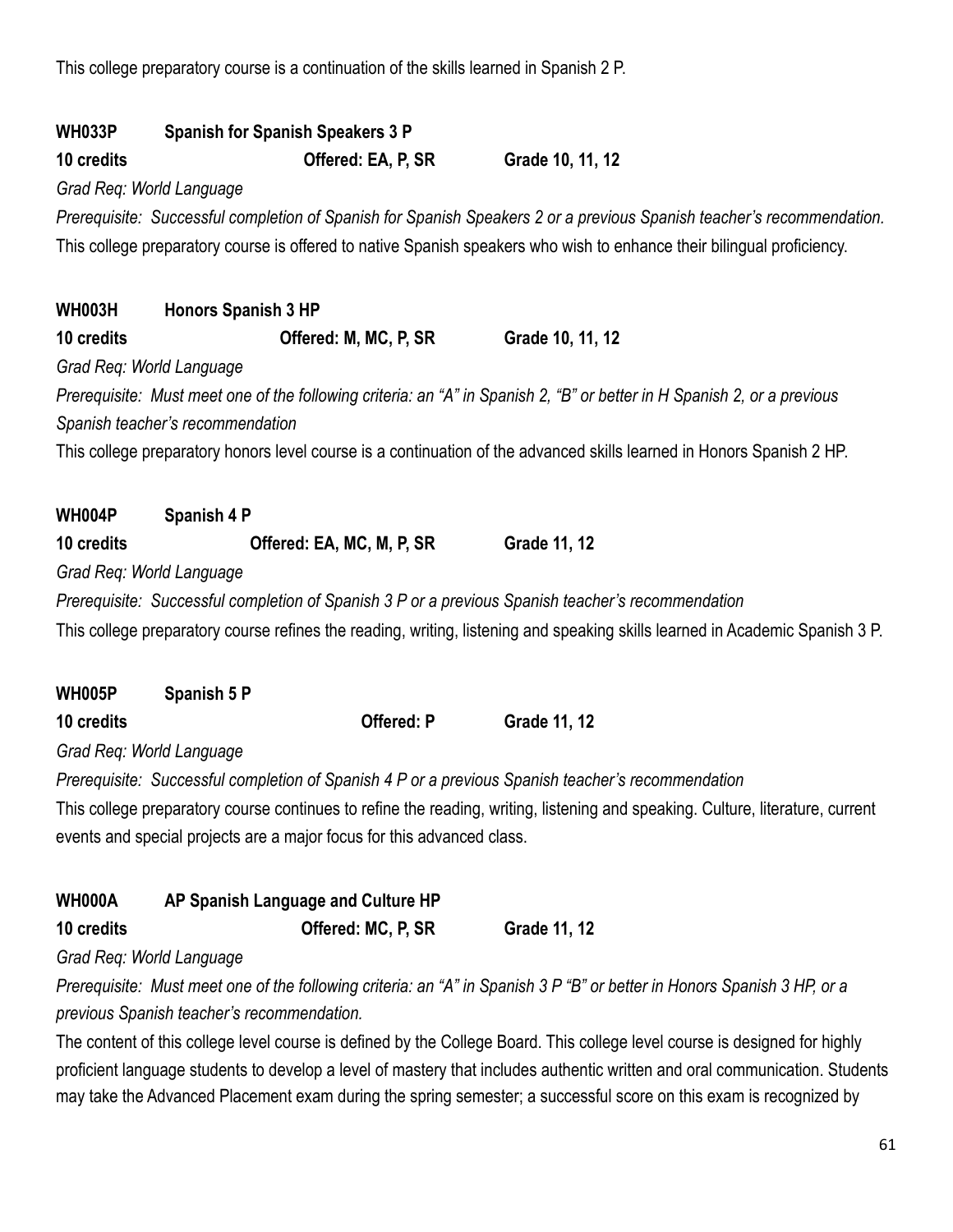most colleges and universities as having earned college credit for this course. However, due to varying university policies, students should check with individual colleges to determine AP credit procedures and criteria.

# **WH001I Spanish IB SL**

**10 credits Offered: M Grade 11, 12**

*Grad Req: World Language*

*Prerequisite: Must meet one of the following criteria: an "A" in Spanish 3, "B" or better in Honors Spanish 3 HP, or a previous Spanish teacher's recommendation.*

This college level course is designed for highly proficient language students to develop a level of mastery that includes authentic written and oral communication. Students completing this course will be eligible for the standard-level IB certificate in Spanish by successfully passing the IB Spanish B SL exam, OR students may take the Advanced Placement exam during the spring semester; a successful score on this exam is recognized by most colleges and universities as having earned college credit for this course. However, due to varying university policies, students should check with individual colleges to determine AP/IB credit procedures and criteria.

| WH002I     | Spanish IB HL 2 |                   |                    |
|------------|-----------------|-------------------|--------------------|
| 10 credits |                 | <b>Offered: M</b> | <b>Grade 11/12</b> |

*Grad Req: World Language*

*Prerequisite: Successful completion of Spanish IB SL (or equivalent) and previous teacher's recommendation.* This college level course is designed for highly proficient language students to develop a level of mastery that includes authentic written and oral communication. Students completing the two-year IB curriculum will be eligible for the higher-level IB certificate in Spanish by successfully passing the IB Spanish B HL exam.

| WHH06A     | AP Spanish Literature and Culture HP |                     |
|------------|--------------------------------------|---------------------|
| 10 credits | <b>Offered: EA</b>                   | <b>Grade 11, 12</b> |

*Grad Req: World Language*

*Prerequisite: Must meet one of the following criteria: an "A" in Spanish 3 P, "B" or better in Honors Spanish 3 HP, or a previous Spanish teacher's recommendation.*

The content of this college level course is defined by the College Board. This college level course is designed for highly proficient language students to engage in the study of Spanish Literature. Students take the Advanced Placement exam during the spring semester; a successful score on this exam is recognized by most colleges and universities as having earned college credit for this course. However, due to varying university policies, students should check with individual colleges to determine AP credit procedures and criteria.

**10 credits Offered: MC, M, P, SR Grade 9, 10, 11, 12**

| <b>WH011P</b>            | French 1 P |                       |  |
|--------------------------|------------|-----------------------|--|
| 10 credits               |            | Offered: MC, M, P, SR |  |
| Grad Req: World Language |            |                       |  |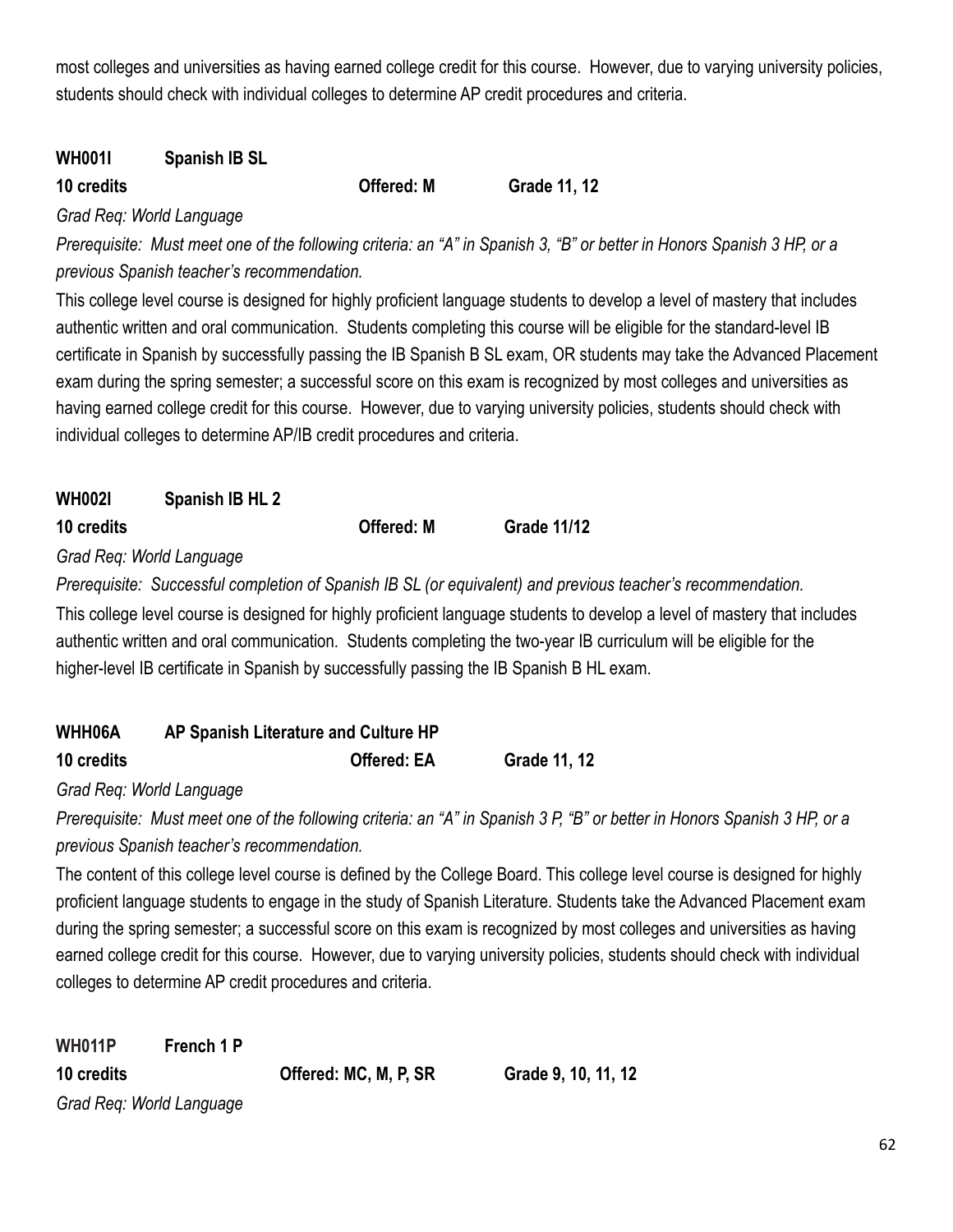## *Prerequisite: None*

This course is the first in a series of French courses offered in Santa Rosa City Schools. It emphasizes the development of basic language and comprehension skills in listening, reading, writing and speaking French. Students will study both the vocabulary and grammar structures of the language as well as the cultures of French-speaking people throughout the world.

## **WH012P French 2 P**

# **10 credits Offered: MC, M, P, SR Grade 9, 10, 11, 12**

### *Grad Req: World Language*

### *Prerequisite: Successful completion of French 1 P or a previous French teacher's recommendation.*

This college preparatory course is a continuation of the skills learned in French 1 P. Through communicative activities in the target language, language skills and content will be expanded and refined. This course emphasizes meaningful communication in French. To meet this goal, readings become progressively longer and more time is allocated to written composition.

# **WH012H Honors French 2 HP 10 credits Offered: MC, P, SR Grade 9, 10, 11, 12**

## *Grad Req: World Language*

*Prerequisite: Must meet one of the following criteria: an "A" in French 1 P or a previous French teacher's recommendation.* This college preparatory honors level course is a continuation of the skills learned in French 1 P. Through communicative activities in the target language, language skills and content will be expanded and refined. This course emphasizes meaningful communication in French. To meet this goal, readings become progressively longer and more time is allocated to essay writing. Designed for highly proficient students engaged in the study of a second language, it begins the intense preparation necessary for later AP French classes. The course is conducted solely in the target language.

# **WH013P French 3 P**

| 10 credits | Offered: MC, M, P, SR | Grade 9, 10, 11, 12 |
|------------|-----------------------|---------------------|
|            |                       |                     |

## *Grad Req: World Language*

*Prerequisite: Successful completion of French 2 P or a previous French teacher's recommendation*

This college preparatory course is a continuation of the skills learned in French 2 P.

Through communicative activities in the target language, language skills and content will be expanded and further refined. This course emphasizes meaningful and fluent communication in French. To meet this goal, readings become progressively longer and more time is allocated to creative writing and research projects conducted in the target language. Cultural emphasis is continued and the course is taught solely in French.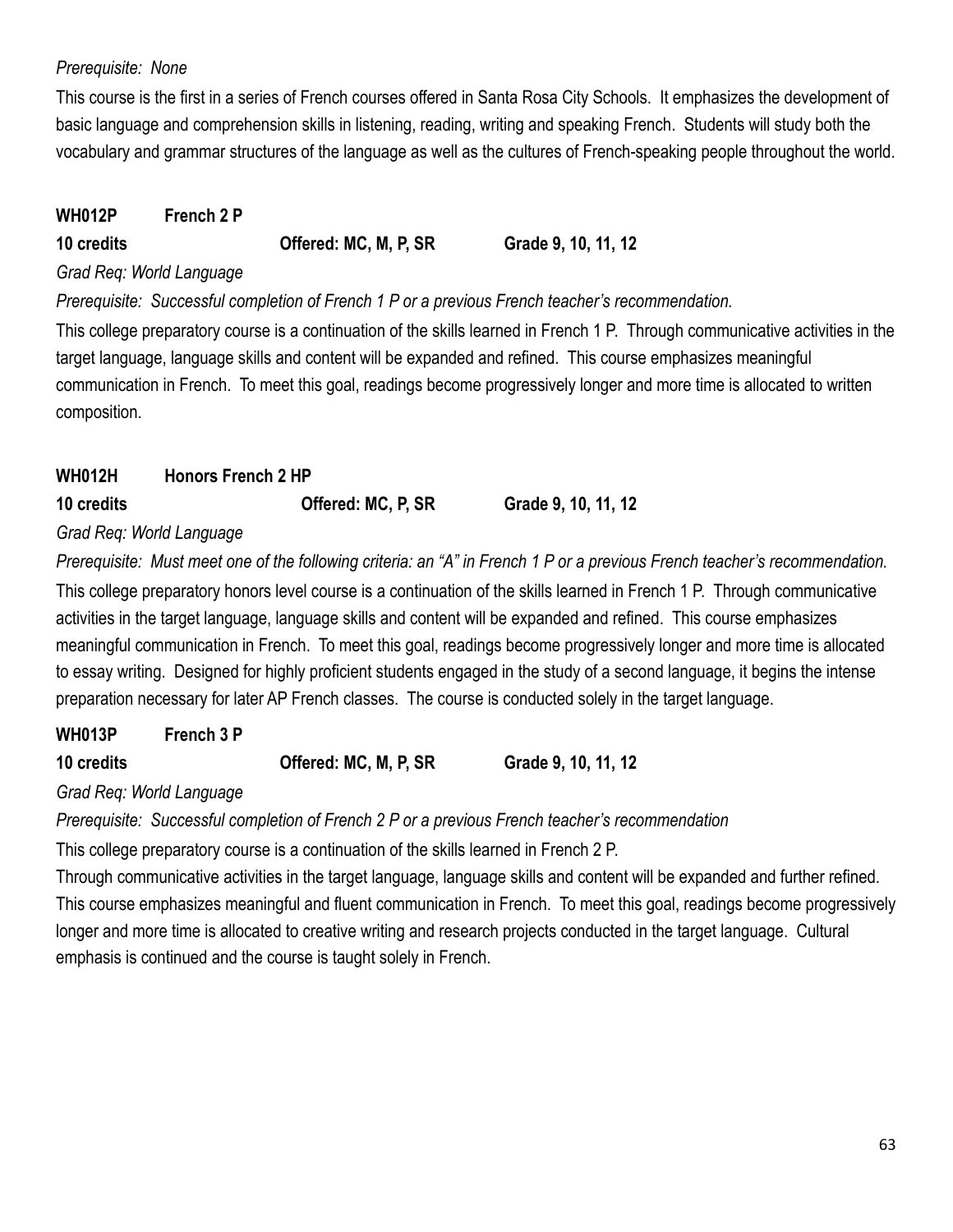# **WH013H Honors French 3 HP**

**10 credits Offered: MC, M, P, SR Grade 9, 10, 11, 12**

*Grad Req: World Language*

*Prerequisite: Must meet one of the following criteria: an "A" in French 2 P or "B" or better in Honors French 2 HP or a previous French teacher's recommendation.*

This college preparatory honors level course is a continuation of the advanced skills learned in French 2 P. Through communicative activities in the target language, language skills and content will be expanded and refined. This course emphasizes meaningful communication in French. To meet this goal, readings become progressively longer and require analysis by the student, and more time is allocated to creative writing and research projects conducted in the target language. Designed for highly proficient students engaged in the study of a second language, it continues the intense preparation necessary for later AP French classes. The course is conducted solely in the target language.

| <b>WH014P</b>            | French 4 P |                       |              |
|--------------------------|------------|-----------------------|--------------|
| 10 credits               |            | Offered: MC, M, P, SR | Grade 11, 12 |
| Grad Req: World Language |            |                       |              |

*Prerequisite: Successful completion of French 3 P or a previous French teacher's recommendation.*

This college preparatory course refines the reading, writing, listening and speaking skills learned in French 3 P. Through the study of such areas as literature, geography, current events and culture of French-speaking people, students will enrich their vocabulary, and hone their linguistic skills, pronunciation, and fluency. Cultural emphasis is continued and the course is taught solely in French.

| <b>WH010A</b> | AP French Language and Culture HP |              |
|---------------|-----------------------------------|--------------|
| 10 credits    | Offered: MC, P, SR                | Grade 11, 12 |

## *Grad Req: World Language*

*Prerequisite: Must meet one of two criteria: an "A" in French 3 P or 4 P, a "B" or better in Honors French 3 P or 4 P, or a previous French teacher's recommendation.*

The content of this college level course is defined by the College Board. This college level course is designed for highly proficient language students to develop a level of mastery that includes authentic written and oral communication. Students take the Advanced Placement exam during the spring semester; a successful score on this exam is recognized by most colleges and universities as having earned college credit for this course. However, due to varying university policies, students should check with individual colleges to determine AP credit procedures and criteria.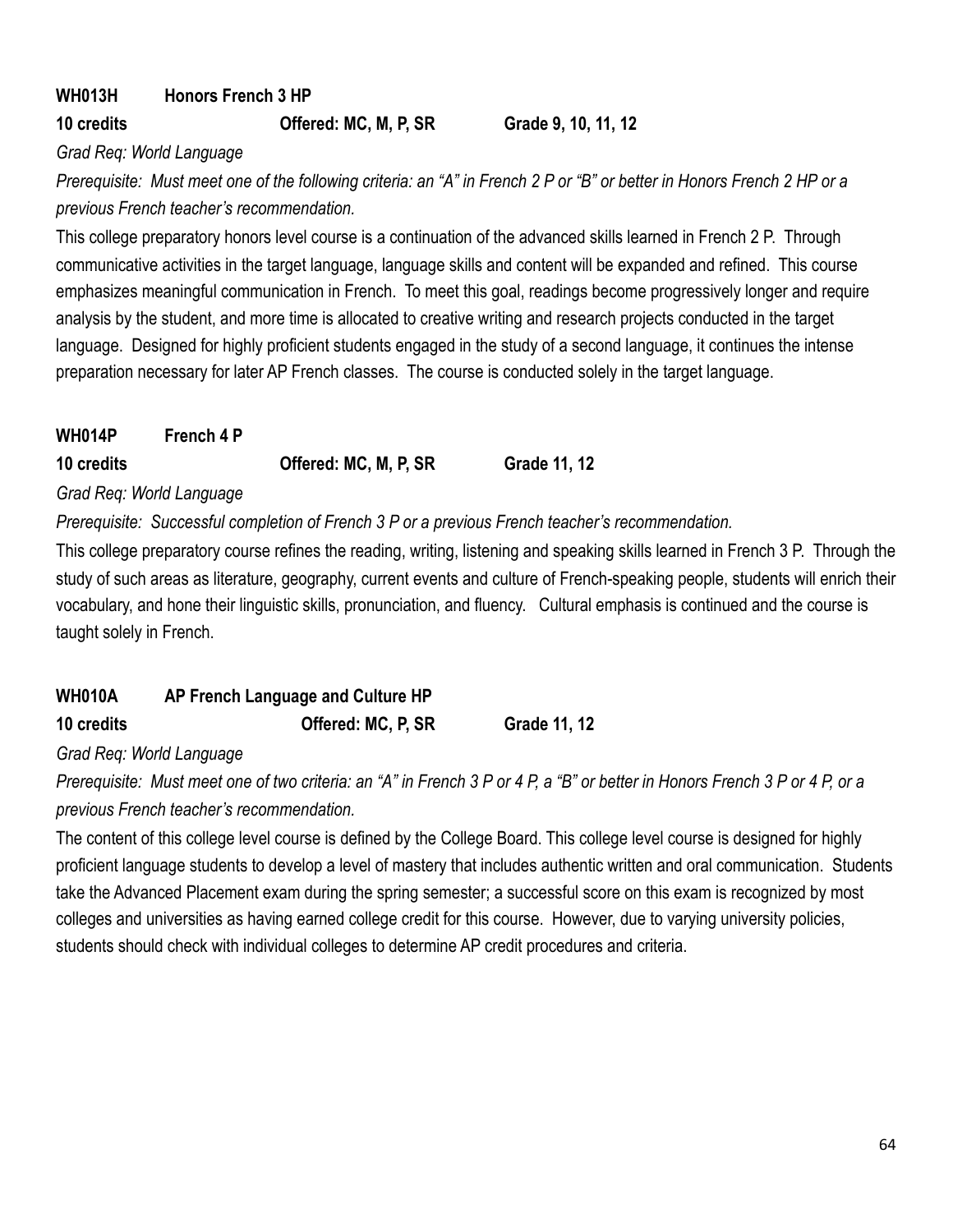# **WH011I French IB SL**

**10 credits Offered: M Grade 11, 12**

*Grad Req: World Language*

*Prerequisite: Must meet one of two criteria: an "A" in French 3 P or 4 P, a "B" or better in Honors French 3 P or 4 P, or a previous French teacher's recommendation.*

This college level course is designed for highly proficient language students to develop a level of mastery that includes authentic written and oral communication. Students completing this course will be eligible for the standard-level IB certificate in French by successfully passing the IB French B SL exam, or students may take the Advanced Placement exam during the spring semester; a successful score on this exam is recognized by most colleges and universities as having earned college credit for this course. However, due to varying university policies, students should check with individual colleges to determine AP/IB credit procedures and criteria.

| <b>WHH12I</b> | French IB HL <sub>2</sub> |
|---------------|---------------------------|
|               |                           |

**10 credits Offered: M Grade 11/12**

*Grad Req: World Language*

*Prerequisite: Successful completion of French IB SL (or equivalent) and previous teacher's recommendation.*

This college level course is designed for highly proficient language students to develop a level of mastery that includes authentic written and oral communication. Students completing the two-year IB curriculum will be eligible for the higher-level IB certificate in French by successfully passing the French IB HL2 exam.

| <b>WH041P</b><br>Latin 1 P |                   |                     |
|----------------------------|-------------------|---------------------|
| 10 credits                 | <b>Offered: M</b> | Grade 9, 10, 11, 12 |
| Grad Req: World Language   |                   |                     |
| Prerequisite: None         |                   |                     |

This college preparatory course is the first in a series of Latin courses. It emphasizes the development of basic language and comprehension skills in listening, reading, writing and speaking Latin. Students will study both the vocabulary and grammar structures of the language as well as Roman contributions to today's world. Knowledge of Latin enables students to better understand English vocabulary and grammatical structures.

**WH042P Latin 2 P**

**10 credits Offered: M Grade 10, 11, 12**

*Grad Req: World Language*

*Prerequisite: Successful completion of - Latin 1 P or a previous Latin teacher's recommendation.*

This college preparatory course is a continuation of the skills learned - Latin 1- P. Through communicative activities in the target language, language skills and content will be expanded and refined. Students will be exposed to a variety of Latin readings, which include selections of biography, narrative poetry, comedy, history and philosophy.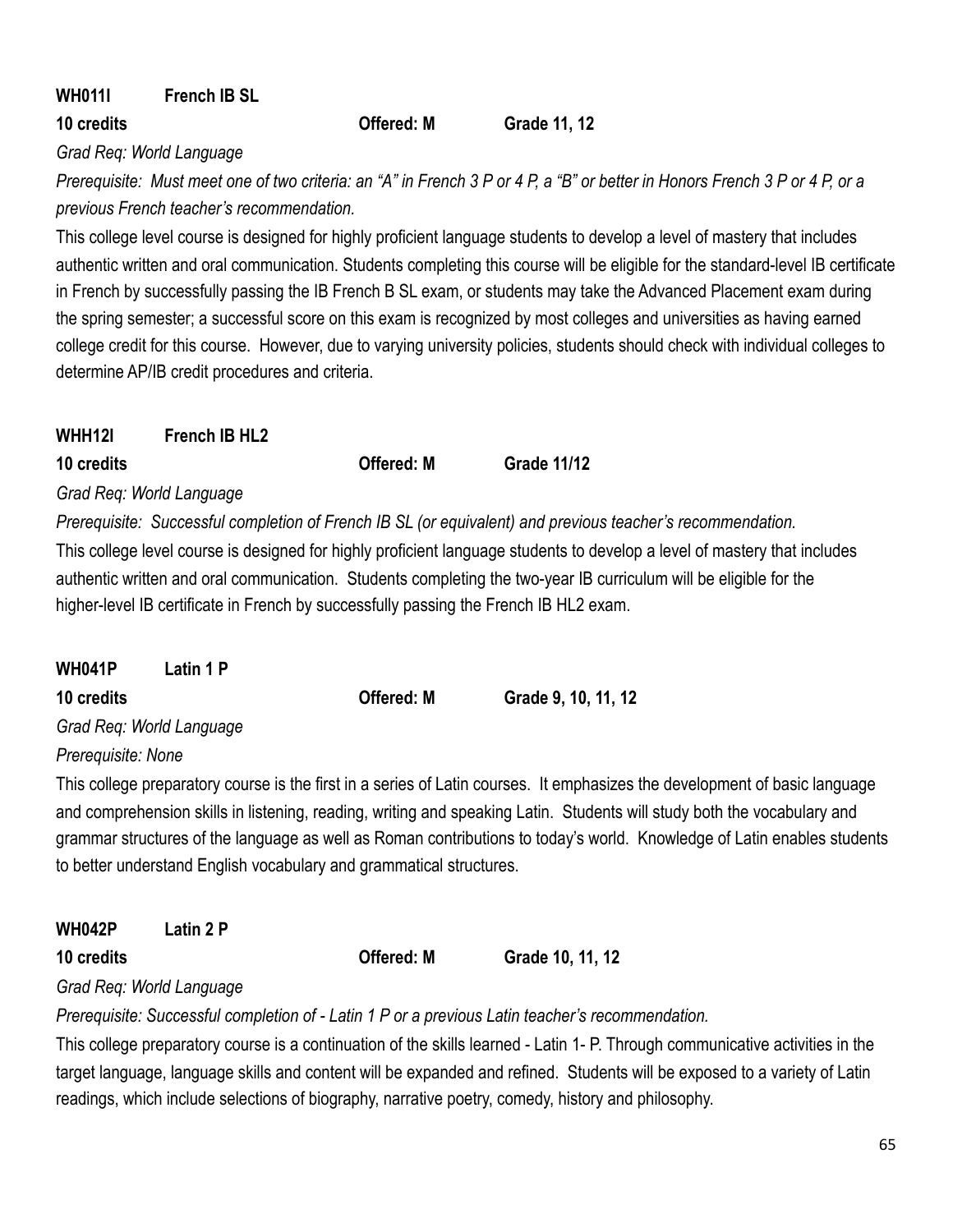| Latin 3 P<br><b>WH043P</b>                                                                     |            |                                                                                                                                 |
|------------------------------------------------------------------------------------------------|------------|---------------------------------------------------------------------------------------------------------------------------------|
| 10 credits                                                                                     | Offered: M | <b>Grade 11, 12</b>                                                                                                             |
| Grad Req: World Language                                                                       |            |                                                                                                                                 |
| Prerequisite: Successful completion of Latin 2 P or a previous Latin teacher's recommendation. |            |                                                                                                                                 |
| This college preparatory course is a continuation of skills learned in Latin 2 P.              |            |                                                                                                                                 |
| <b>Honors Latin 3 HP</b><br><b>WH043H</b>                                                      |            |                                                                                                                                 |
| 10 credits                                                                                     | Offered: M | Grade 11, 12                                                                                                                    |
| Grad Req: World Language                                                                       |            |                                                                                                                                 |
|                                                                                                |            | Prerequisite: Must meet one of the following criteria: an "A" in Latin 2 P or "B" or better in Honors Latin 2 HP or a previous  |
| Latin teacher's recommendation.                                                                |            |                                                                                                                                 |
| This Honors course is a continuation of skills learned in Latin 2 P.                           |            |                                                                                                                                 |
| <b>WH041I</b><br>Latin IB HL1                                                                  |            |                                                                                                                                 |
| 10 credits                                                                                     | Offered: M | Grade 11, 12                                                                                                                    |
| Grad Req: World Language                                                                       |            |                                                                                                                                 |
| Prerequisite: Must meet one of the following criteria: an "A" in Latin 3 P                     |            |                                                                                                                                 |
| or a previous Latin teacher's recommendation.                                                  |            |                                                                                                                                 |
|                                                                                                |            | This course prepares students to take the Standard Level IB exam through providing a review of grammar and vocabulary,          |
|                                                                                                |            | and a thorough study of the set of texts, including Ovid, Vergil's "Aeneid", and Tacitus. The course will also cover Roman      |
| mythology, history, and influence on the western world.                                        |            |                                                                                                                                 |
|                                                                                                |            |                                                                                                                                 |
| Latin IB HL2<br><b>WH0421</b>                                                                  |            |                                                                                                                                 |
| 10 credits                                                                                     | Offered: M | Grade 11, 12                                                                                                                    |
| Grad Req: World Language                                                                       |            |                                                                                                                                 |
|                                                                                                |            | Prerequisite: Must meet one of the following criteria: an "A" in Latin 3 P or "B" or better in -Latin IB SL or a previous Latin |
| teacher's recommendation.                                                                      |            |                                                                                                                                 |
|                                                                                                |            | Students will continue their IB Latin studies with a thorough reading of the historian Livy, more Vergil and Ovid, as well as   |
|                                                                                                |            | Tacitus or Cicero. Students will do independent work in some aspect of Roman culture, history, or literature that is of         |

interest to them. Students completing the two year IB curriculum will be eligible for the higher-level IB certificate in Latin by successfully passing the Latin HL exam.

| <b>WH021P</b>      | Mandarin 1 P             |                   |                     |
|--------------------|--------------------------|-------------------|---------------------|
| 10 credits         |                          | <b>Offered: M</b> | Grade 9, 10, 11, 12 |
|                    | Grad Reg: World Language |                   |                     |
| Prerequisite: None |                          |                   |                     |
|                    |                          |                   |                     |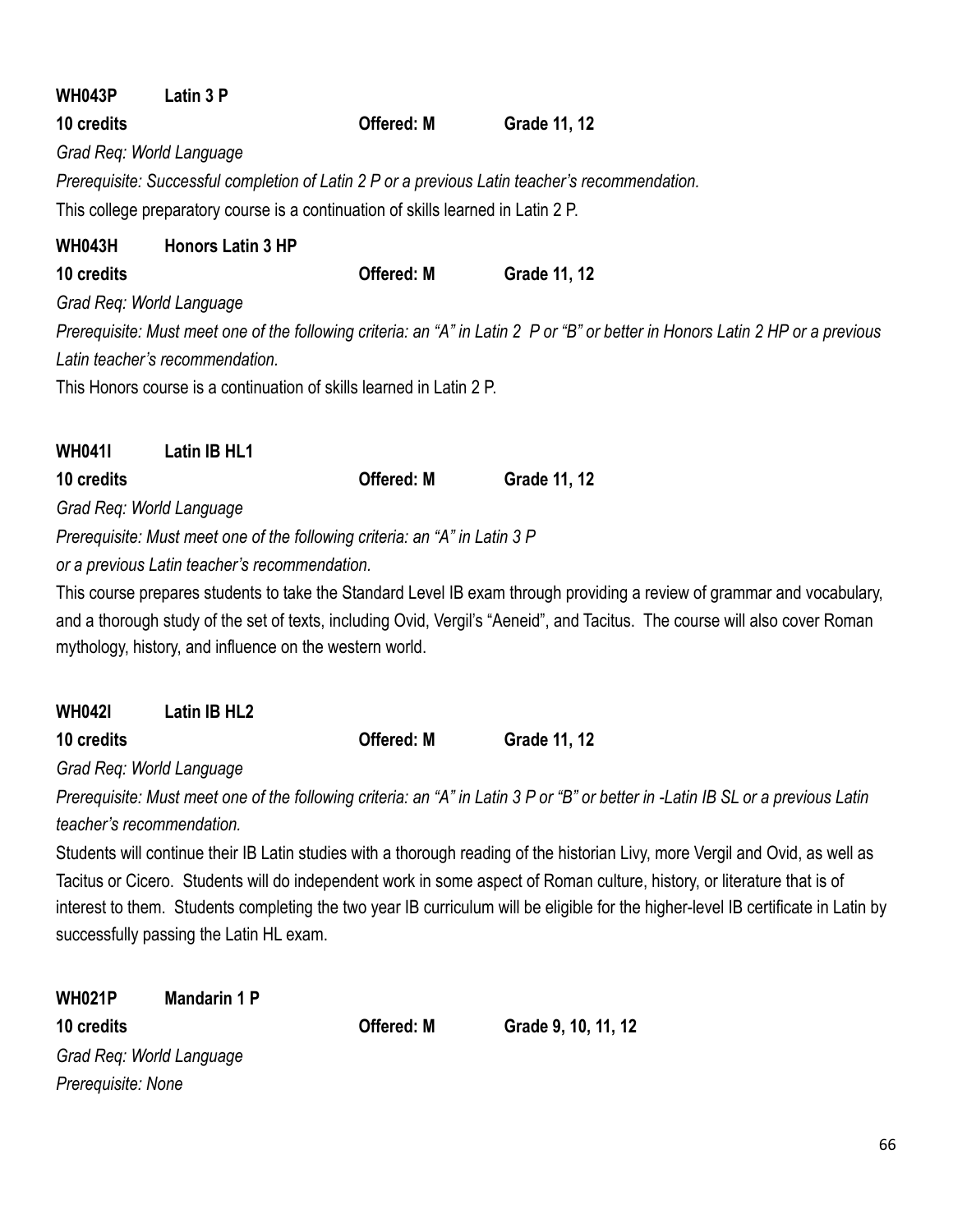This course introduces the student to the language of Mandarin as used in present-day greater China. It is intended for students who have never encountered the language and wish to acquire it on a proficient level in order to interact with native Mandarin speakers.

| <b>WH022P</b> | <b>Mandarin 2 P</b>         |                   |                                                                                                    |  |
|---------------|-----------------------------|-------------------|----------------------------------------------------------------------------------------------------|--|
| 10 credits    |                             | <b>Offered: M</b> | Grade 10, 11, 12                                                                                   |  |
|               | Grad Req: World Language    |                   |                                                                                                    |  |
|               |                             |                   | Prerequisite: Successful completion of Mandarin 1 P or previous Mandarin teacher's recommendation  |  |
|               |                             |                   | This course is a continuation of reading, writing and conversational skills learned in Mandarin 1P |  |
| <b>WH023</b>  | <b>Honors Mandarin 3 HP</b> |                   |                                                                                                    |  |

| Grade 10, 11, 12<br>Offered: M<br>10 credits |  |
|----------------------------------------------|--|

*Grad Req: World Language*

*Prerequisite: Successful completion of Mandarin 2 or previous Mandarin teacher's recommendation.*

This college preparatory course is a continuation of the advanced skills learned in Mandarin 2. Through communicative activities in the target language, language skills and content will be expanded and refined. This course emphasizes meaningful communication in Mandarin. To meet this goal, readings become progressively longer and require analysis by the student, and more time is allocated to creative writing and research projects conducted in the target language. Designed for highly proficient students engaged in the study of a second language,

| <b>WH0201</b> | <b>Mandarin IB SL</b> |                   |                     |
|---------------|-----------------------|-------------------|---------------------|
| 10 credits    |                       | <b>Offered: M</b> | <b>Grade 11, 12</b> |

*Grad Req: World Language*

*Prerequisite: Must meet one of the following criteria: an "A" in Mandarin 3 P or a previous Mandarin teacher's recommendation.*

This college level course is designed for highly proficient language students to develop a level of mastery that includes authentic written and oral communication. Students take the Standard Level IB exam during the spring semester.

| WHH15I                   | <b>Mandarin IB HL2</b> |                   |              |
|--------------------------|------------------------|-------------------|--------------|
| 10 credits               |                        | <b>Offered: M</b> | Grade 11, 12 |
| Grad Reg: World Language |                        |                   |              |

*Prerequisite: Must meet one of the following criteria: a "B" in Mandarin IB SL or a previous Mandarin teacher's recommendation.*

This college level course is designed for highly proficient language students to develop a level of mastery that includes authentic written and oral communication. Students completing the two-year IB curriculum will be eligible for the higher-level IB certificate in Mandarin by successfully passing the Mandarin IB HL2 exam.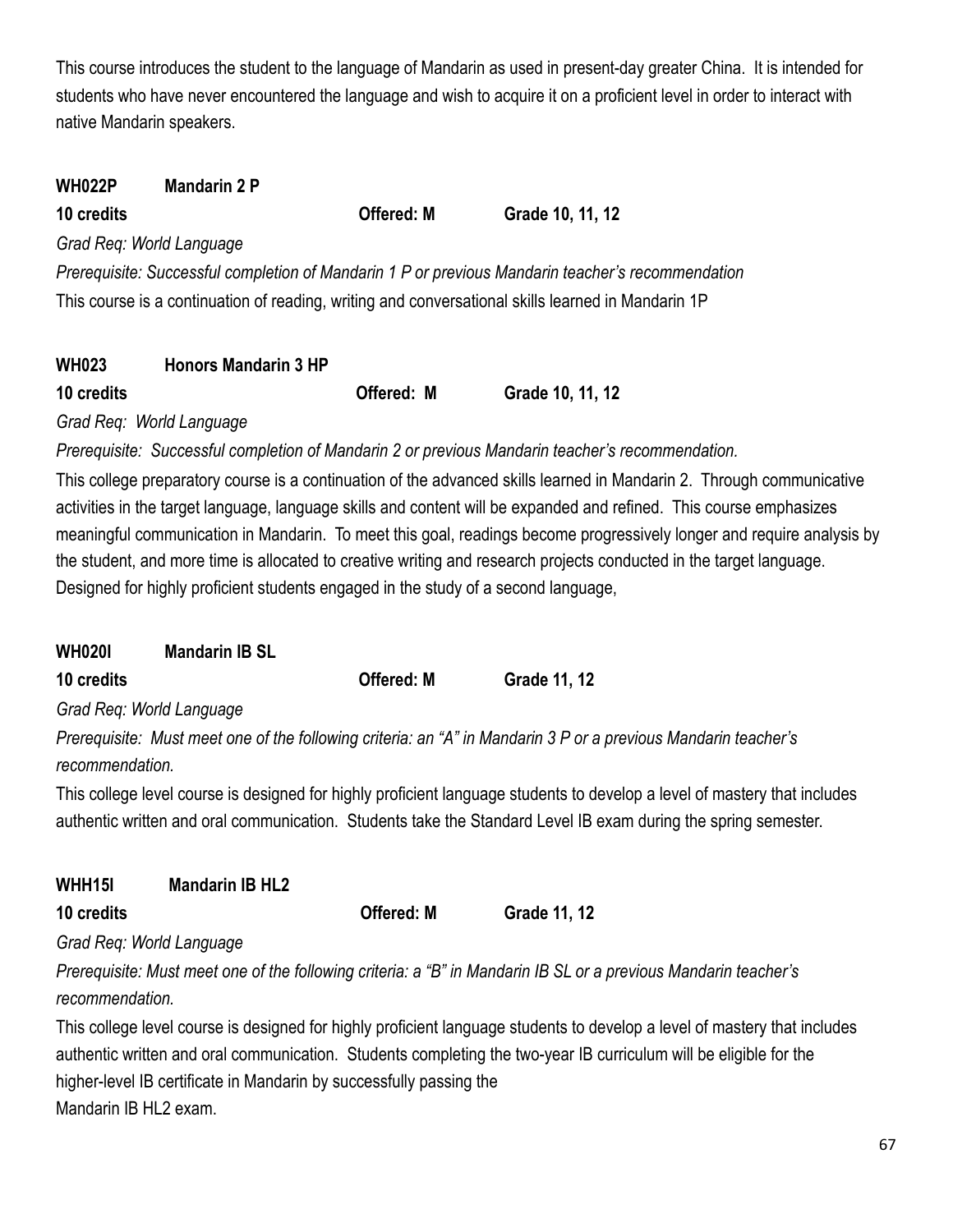# **AGRICULTURE**

## **PH012P Earth Science in Agriculture P**

**10 credits Offered: EA, SR Grade 9, 10, 11, 12**

*Grad Req: Physical Science*

*Prerequisite: None*

Earth Science in Agriculture is a one-year, science course, designed for the college bound student with career interests in Agriculture. Using agriculture as a learning vehicle, the course emphasizes the principles and practices of Earth Science as a way to demonstrate the relevance of Earth Science in Agriculture to each student's life and environment. This course is not UC approved as a Lab Science course but qualifies for 'g' elective credit for UC entrance.

| <b>BH010P</b><br>10 credits | <b>Integrated Agricultural Biology P</b><br>Offered: EA, SR | Grade 9, 10, 11, 12                                                                                                                                                                                                                               |
|-----------------------------|-------------------------------------------------------------|---------------------------------------------------------------------------------------------------------------------------------------------------------------------------------------------------------------------------------------------------|
|                             | Grad Req: Biological Science                                |                                                                                                                                                                                                                                                   |
|                             |                                                             | Prerequisite: Successful completion of Physical Science or Earth Science or Earth Science in Agriculture.                                                                                                                                         |
|                             |                                                             | This college preparatory laboratory science course is designed for students with educational and career interests in<br>agriculture. It meets all of the state adopted standards for biology and receives 'd' lab science credit for UC entrance. |
| <b>CH014H</b>               | <b>Agriculture Soil Chemistry P</b>                         |                                                                                                                                                                                                                                                   |
| 10 credits                  | Offered: EA, SR                                             | Grade 11, 12                                                                                                                                                                                                                                      |
| Grad Req: Science           |                                                             |                                                                                                                                                                                                                                                   |
| better.                     |                                                             | Prerequisite: Successful completion of Agriculture Biology, Sustainable Agriculture Biology, or Biology P with a grade of C or                                                                                                                    |
|                             |                                                             | This course explores the physical and chemical nature of soil as well as the relationships between soil, plants, animals and                                                                                                                      |
|                             |                                                             | agricultural practices. Students will examine properties of soil and land and their connections to plant and animal production.                                                                                                                   |
| CHH <sub>25</sub>           | <b>Food Science and Nutrition P</b>                         |                                                                                                                                                                                                                                                   |
| 10 credits                  | <b>Offered: SR</b>                                          | Grade 10, 11, 12                                                                                                                                                                                                                                  |
| Grad Req: Elective          |                                                             |                                                                                                                                                                                                                                                   |
| recommendation.             |                                                             | Prerequisite: Successful completion of any Agriculture course and actively involved in FFA or Ag teacher's                                                                                                                                        |
|                             |                                                             | Students will develop an understanding of the chemical content of foods and the science of how they are transformed                                                                                                                               |
|                             |                                                             | through the preparation processes. Units of study include food chemistry, microbiology of food, and the nutrition of food.                                                                                                                        |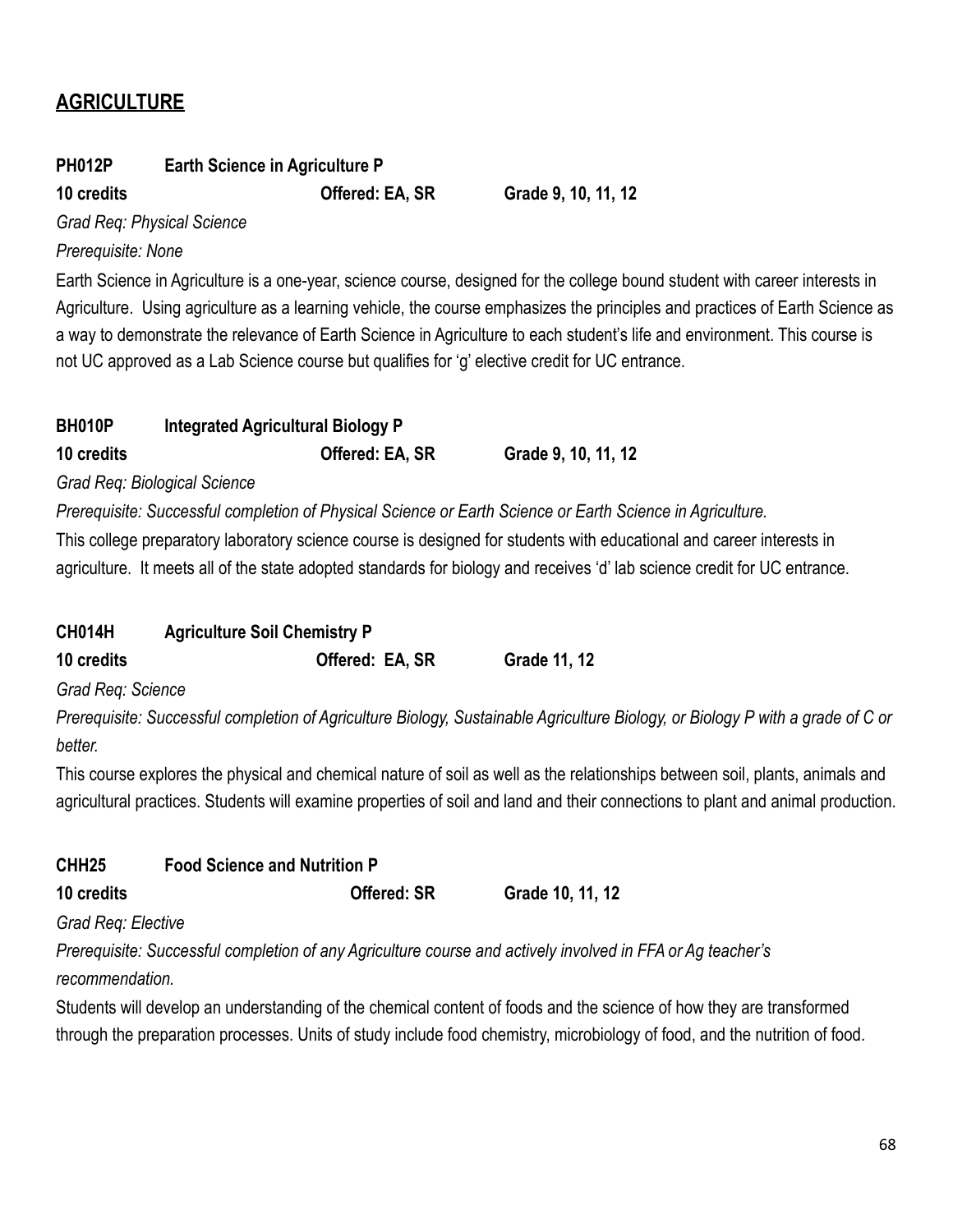# **CH080P Environmental Horticulture P**

### **10 credits Offered: SR Grade 11, 12**

### *Grad Req: Elective*

*Prerequisite: Successful completion of Introduction to Agriculture or Integrated Ag. Biology P is suggested or Ag teacher's recommendation.*

This course is intended to successfully prepare students who plan to major in agricultural sciences in college or pursue a career in agriculture. Students will learn about the agricultural effects of environmental ecology, plant reproduction, plant physiology and growth, plant pathology and entomology, viticulture, biotechnology applications in agriculture, soil structure and function, plant nutrients, plant names and classifications, seed plants, flowering plants, fruit-bearing plants, and the history of plants through civilizations. Students will conduct a plant research project.

| <b>CH011</b> | <b>Agriculture Mechanics 1</b> |                    |                  |  |
|--------------|--------------------------------|--------------------|------------------|--|
| 10 credits   |                                | <b>Offered: EA</b> | Grade 10, 11, 12 |  |

### *Grad Req: Elective*

*Prerequisite: Successful completion of any Agriculture course and Ag Mechanics teacher's recommendation.*

This introductory course in Agriculture Mechanics develops knowledge and technical skills in the broad field of agriculture machinery, equipment, and structures. The topics of this course include: agricultural mechanics safety, hand/power tool use and selection, electrical wiring, metal working, plumbing, concrete, carpentry, welding, and small gas engines. Students will work on a variety of projects in the shop facility. Grade 10 students are by permission of instructor only.

| <b>CH012</b> | <b>Agriculture Mechanics 2</b> |                     |
|--------------|--------------------------------|---------------------|
| 10 credits   | <b>Offered: EA</b>             | <b>Grade 11, 12</b> |

### *Grad Req: Elective*

*Prerequisite: Completion of Agriculture Mechanics 1 with C or better, or teacher recommendation.*

This second year course advances skills learned in Agriculture Mechanics 1. It is designed to prepare students for entry-level employment in the field of agriculture mechanics, welding, and fabrication. Students will be instructed in safety and metal fabrication and learn specialized welding skills and practices including the nature and identification of metals, concentration on out-of-position Shielded Metal Arc Welding (SMAW, GMAW (MIG) with micro and core wire, GTAW (TIG) of non-ferrous metals (aluminum & stainless steel), cast iron welding, hard surfacing, plasma arc cutting, and freehand and automatic shape burning.

| <b>CH013</b>       | <b>Agriculture Power Technology</b> |                    |                                                                                                  |  |
|--------------------|-------------------------------------|--------------------|--------------------------------------------------------------------------------------------------|--|
| 10 credits         |                                     | <b>Offered: EA</b> | Grade 10, 11, 12                                                                                 |  |
| Grad Reg: Elective |                                     |                    |                                                                                                  |  |
|                    |                                     |                    | Prerequisite: Completion of Agriculture Mechanics 2 with C or better, or teacher recommendation. |  |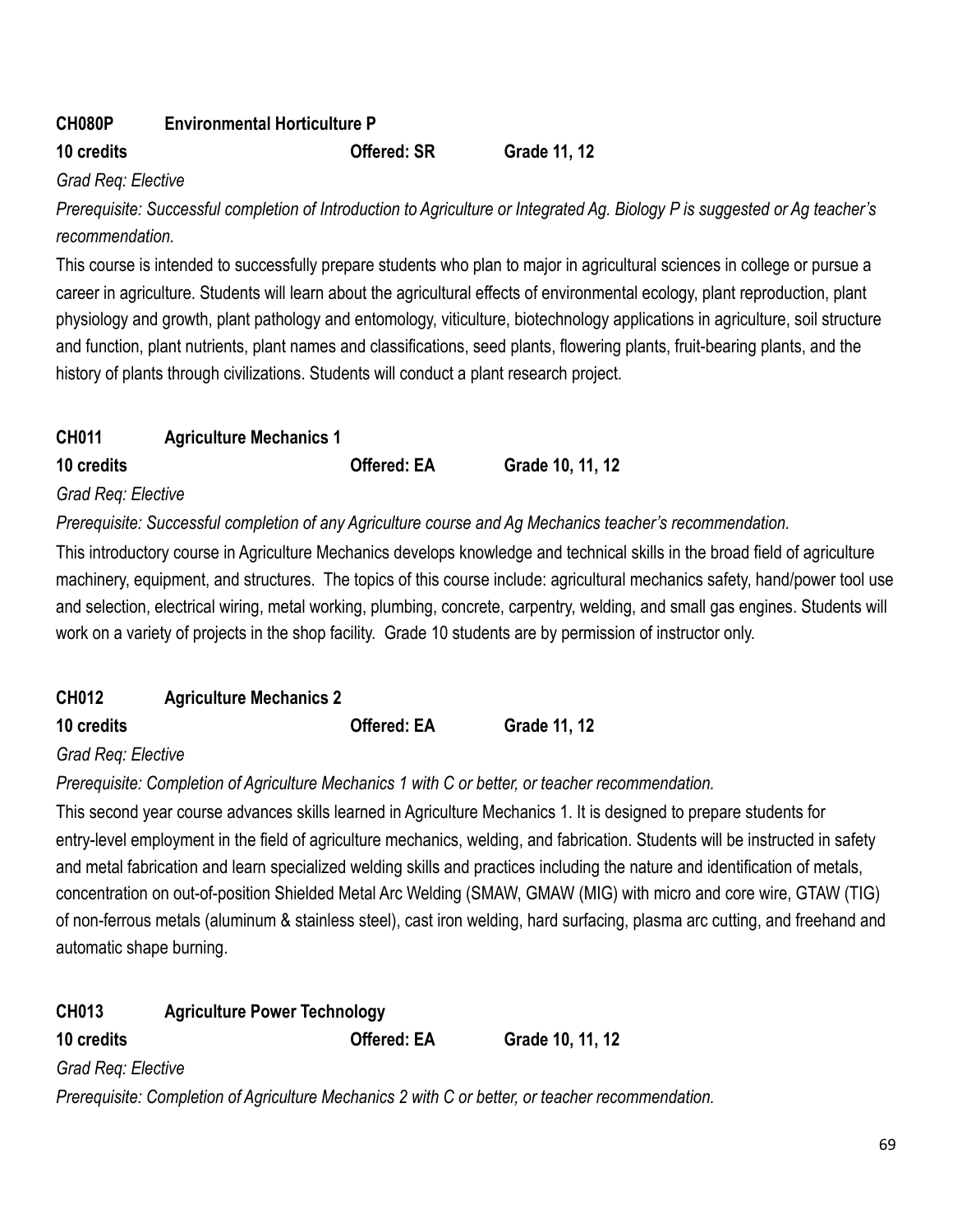Students will examine, diagnose, and repair internal combustion engines utilizing standard industry tools and equipment. They will implement safety techniques with every curricular unit in the most applicable ways to advance themselves towards industry certification. Curriculum from Briggs and Stratton Master Service Technician training will be supplemented by industry partners, and build a student's abilities to enter the field as an intern. Students will combine coursework with associated projects to integrate Agriculture Education's 3-Ring Model (Class – Supervised Agriculture Experience Projects (SAE) – FFA) in the most effective learning environments.

| <b>CH015P</b>            | <b>Animal Anatomy and Physiology P</b>                         |                    |                                                                                                                                                                                                                                                                   |
|--------------------------|----------------------------------------------------------------|--------------------|-------------------------------------------------------------------------------------------------------------------------------------------------------------------------------------------------------------------------------------------------------------------|
| 10 credits               |                                                                | <b>Offered: SR</b> | Grade 10, 11, 12                                                                                                                                                                                                                                                  |
| Grad Req: Elective       |                                                                |                    |                                                                                                                                                                                                                                                                   |
|                          |                                                                |                    | Prerequisite: Successful completion of Algebra 1P, and one of the following: Introduction to Agriculture, Integrated Ag                                                                                                                                           |
|                          | Biology P or Ag teacher's recommendation.                      |                    |                                                                                                                                                                                                                                                                   |
|                          |                                                                |                    | This college preparatory course focuses on mammalian production, anatomy, physiology, reproduction, nutrition, respiration,                                                                                                                                       |
| and genetics of animals. |                                                                |                    |                                                                                                                                                                                                                                                                   |
| <b>CH017P</b>            | <b>Veterinary Science P</b>                                    |                    |                                                                                                                                                                                                                                                                   |
| 10 credits               |                                                                | Offered: EA, SR    | Grade 10, 11, 12                                                                                                                                                                                                                                                  |
| Grad Req: Elective       |                                                                |                    |                                                                                                                                                                                                                                                                   |
|                          |                                                                |                    | Prerequisite: Successful completion of one of the following: Intro. to Agriculture, Animal Anatomy & Physiology P, Earth                                                                                                                                          |
|                          | Science in Agriculture P or Integrated Agricultural Biology P. |                    |                                                                                                                                                                                                                                                                   |
|                          |                                                                |                    | This college preparatory course provides an in depth study of the anatomy and physiology of a variety of animal species,                                                                                                                                          |
|                          |                                                                |                    | causes and prevention of common diseases of both small and large animals, and provides students with knowledge of                                                                                                                                                 |
|                          |                                                                |                    | advanced animal principles in the field of Veterinary Science. This course qualifies for "g" elective credit for UC entrance.                                                                                                                                     |
| <b>CH081P</b>            | <b>Floriculture 1 P</b>                                        |                    |                                                                                                                                                                                                                                                                   |
| 10 credits               |                                                                | Offered: EA, SR    | Grade 9, 10, 11, 12                                                                                                                                                                                                                                               |
| Grad Req: Elective       |                                                                |                    |                                                                                                                                                                                                                                                                   |
| Prerequisite: None       |                                                                |                    |                                                                                                                                                                                                                                                                   |
|                          | design to other visual art forms.                              |                    | This course focuses on the floral design industry. Students will learn the historical and cultural contributions to floral art,<br>current floral arrangement styles and originations, the principles of design, aesthetic valuing, and the connections of floral |

| <b>CH082P</b>      | <b>Floriculture 2 P</b>                                                              |                 |                  |  |  |  |
|--------------------|--------------------------------------------------------------------------------------|-----------------|------------------|--|--|--|
| 10 credits         |                                                                                      | Offered: EA, SR | Grade 10, 11, 12 |  |  |  |
| Grad Reg: Elective |                                                                                      |                 |                  |  |  |  |
|                    | Prerequisite: Completion of Floriculture 1 with a C or better, or teacher's approval |                 |                  |  |  |  |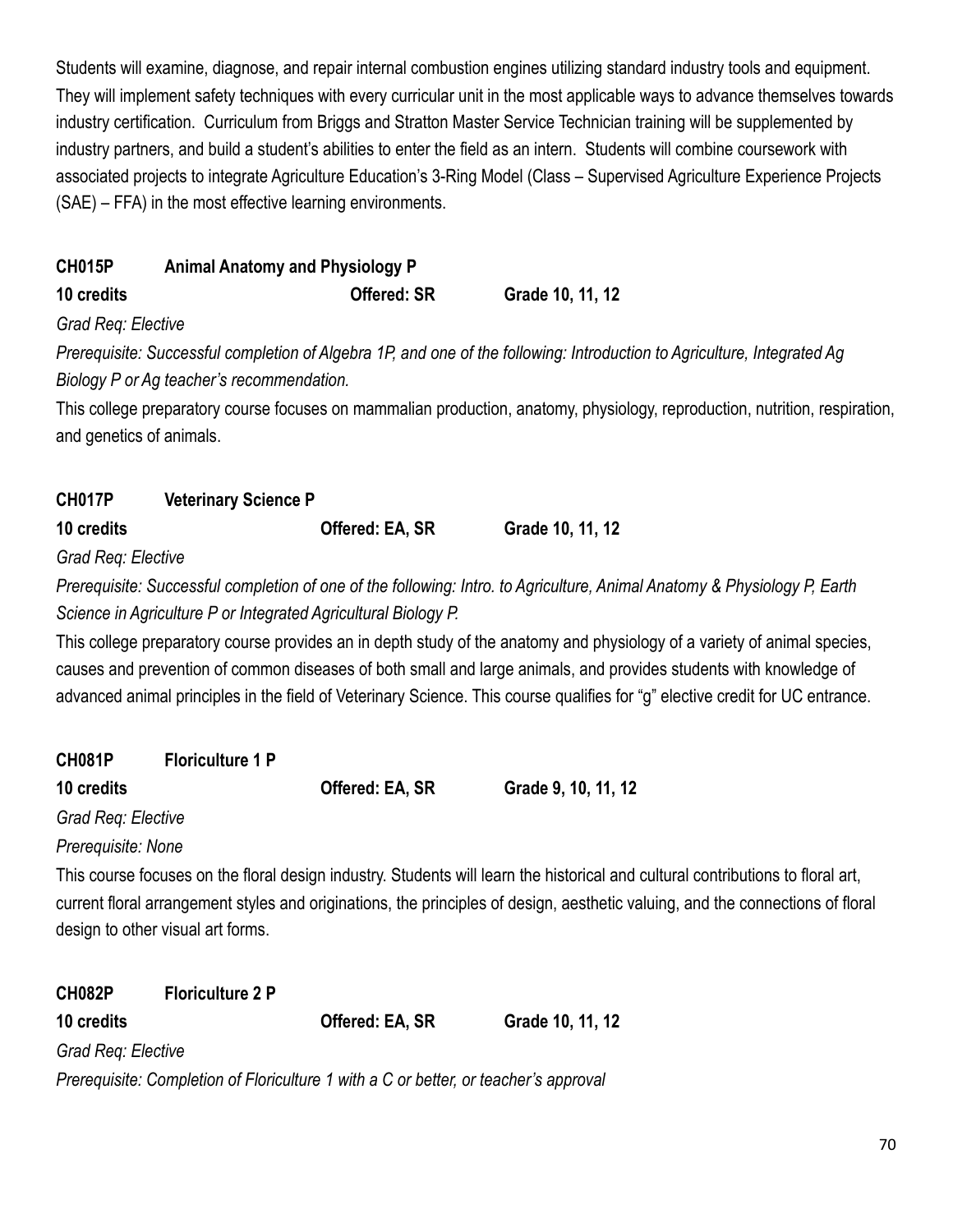This course furthers the basic skills learned in Floriculture 1 and has students develop their artistic approach to floral design. Students will expand their understanding of the cultural contributions to floral art, current floral arrangement styles and originations, and the connections of floral design to other visual art forms.

**10, 11, 12** 

| CHH33              | <b>Landscape Design</b> |                    |       |
|--------------------|-------------------------|--------------------|-------|
| 10 credits         |                         | <b>Offered: EA</b> | Grade |
| Grad Reg: Elective |                         |                    |       |

### *Prerequisite: None*

Through this course, students will engage in hands-on projects in landscape design, plant propagation, and greenhouse practices. Students will learn about native and non-native plant species, irrigation methods, landscape design aesthetics, and garden structures. Students will also design, assemble, and plant landscape areas and assist with enhancing and maintaining the school's landscape.

# **CH016 Applied Agriculture Lab**

**10 credits Offered: EA, SR Grade 9, 10, 11, 12**

*Grad Req: Elective*

*Prerequisite: Must be concurrently enrolled in another agriculture course and have a project approved by an agriculture advisor.*

This class involves Supervised Agricultural Experiences and projects. Meetings with the instructor are by appointment and take place at the student's project location.

| <b>CH083</b>       | <b>Farm to Table P</b> |                 |                  |
|--------------------|------------------------|-----------------|------------------|
| 10 credits         |                        | Offered: EA, SR | Grade 10, 11, 12 |
| Grad Req: Elective |                        |                 |                  |
| Prerequisite: None |                        |                 |                  |

The Farm to Table course provides students the opportunity to make connections between local food systems and the culinary industry through project-based learning experiences in food production, processing, marketing, distribution, and consumption. This course is a blend of the Agriculture and Natural Resources and the Hospitality, Tourism, and Recreation industries, and students completing this course can earn food handler industry certification.

# **BUSINESS AND INFORMATION TECHNOLOGY**

| <b>CH026</b>       | <b>Computers for College and Careers</b> |  |  |  |
|--------------------|------------------------------------------|--|--|--|
| 10 credits         | Offered: MHS, P<br>Grade 9               |  |  |  |
| Grad Req: Elective |                                          |  |  |  |
| Prerequisite: None |                                          |  |  |  |
|                    |                                          |  |  |  |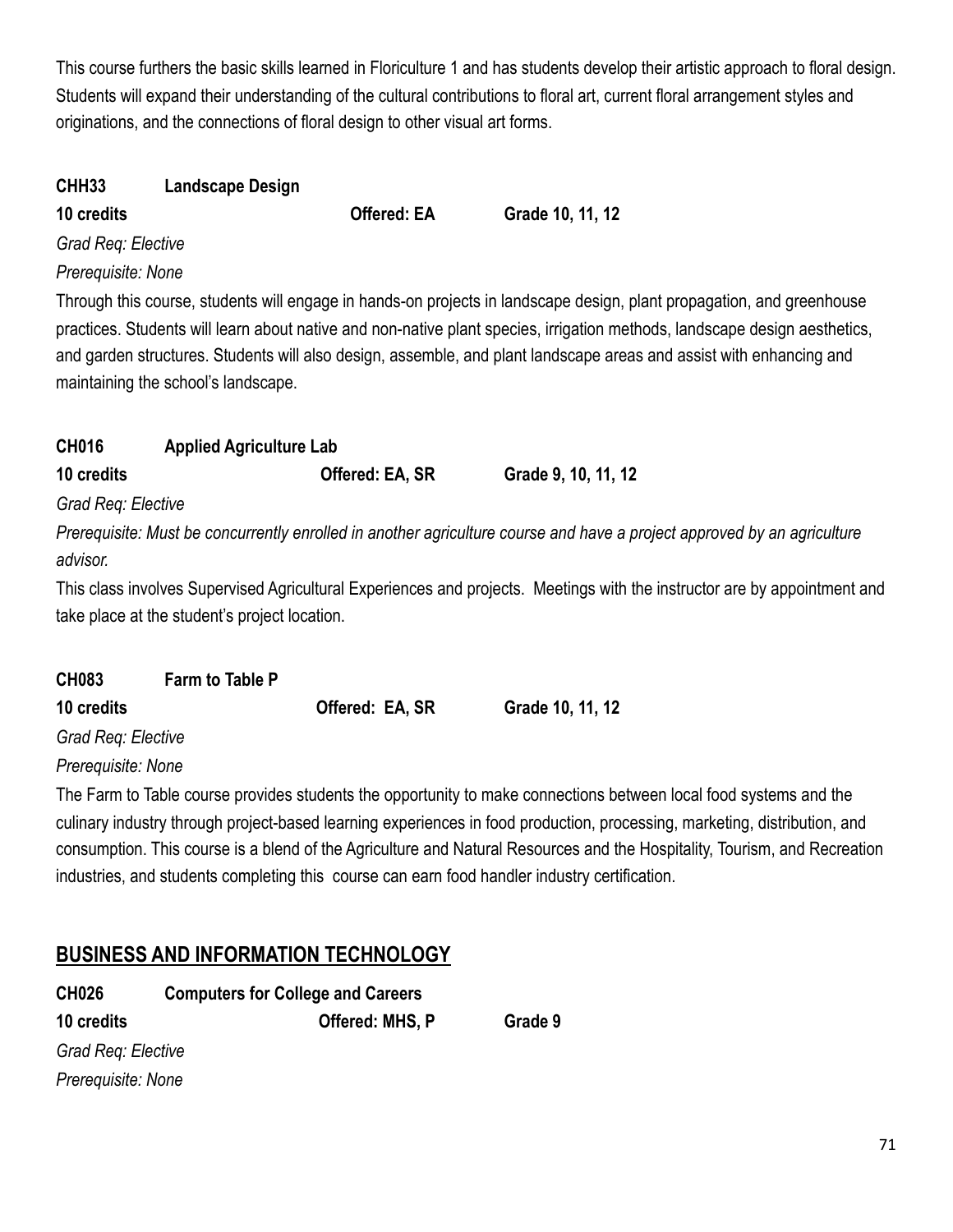This course is designed to aid students as they transition from middle school to high school. The class is computer-based and will emphasize correct keyboarding technique and the use of Microsoft Office Programs (word, PowerPoint, excel, access, and publisher), while also introducing students to basic html and introductory coding. The class will also focus on effective study techniques, presentation and communication skills, and exploring post high school opportunities through college and career research. Further, it is a required 9th grade class, and important general information regarding student academic and personal support will be regularly disseminated by a myriad of different educators.

# **CH051P Business Management P**

**10 credits Offered: M, SR Grade 10, 11, 12**

## *Grad Req: Elective*

*Prerequisite: Completion of Computer Foundations or Computers for College and Careers with a C or better, or consent of teacher.*

This highly interactive course walks students through the foundations of personal financial proficiency and business management. Students are asked to develop and demonstrate an awareness of current economic, environmental and political issues internationally. Topics include financial responsibility and decision making, planning and money management, credit and debt, risk management and insurance, saving and investing, and personal income. Students will create and follow a budget, understand and be able to use services offered through banks and credit unions, learn how to read financial documents related to the workplace, such as paycheck stubs, and understand the impact of financial decision making on their future. Students will also learn about careers in the banking and finance industry.

| <b>CH029</b> | <b>Multimedia / Desktop Publishing</b> |                     |
|--------------|----------------------------------------|---------------------|
| 10 credits   | <b>Offered: M</b>                      | <b>Grade 11, 12</b> |

### *Grad Req: Elective*

*Prerequisite: Successful completion of Computer Foundations or teacher's recommendation.*

This is a yearlong course that teaches students how to develop graphic design publications for print. Students will learn to use Adobe InDesign and Adobe Photoshop to create print publications. That includes: Flyers, Yellow Page Ads, Newsletters, Logos, Magazine Ads, and Magazine Covers. Students will also be exposed to career resources while completing career related assignments. Students will also gain better organization, communication, and problem solving skills through completion of course requirements. Students interested in careers in business, marketing, or advertisement could benefit from this course.

# **CHV50 Business COOP**

**10 credits Offered: M Grade 11, 12**

*Grad Req: Elective*

*Prerequisite: Completion of Computer Foundations or Computers for College and Careers and Entrepreneurship or Business Management.*

This advanced course teaches students desirable work habits, attitudes and skills needed in real jobs, a strong understanding of work ethics, recognize and act appropriately in response to problem solving and the problem solving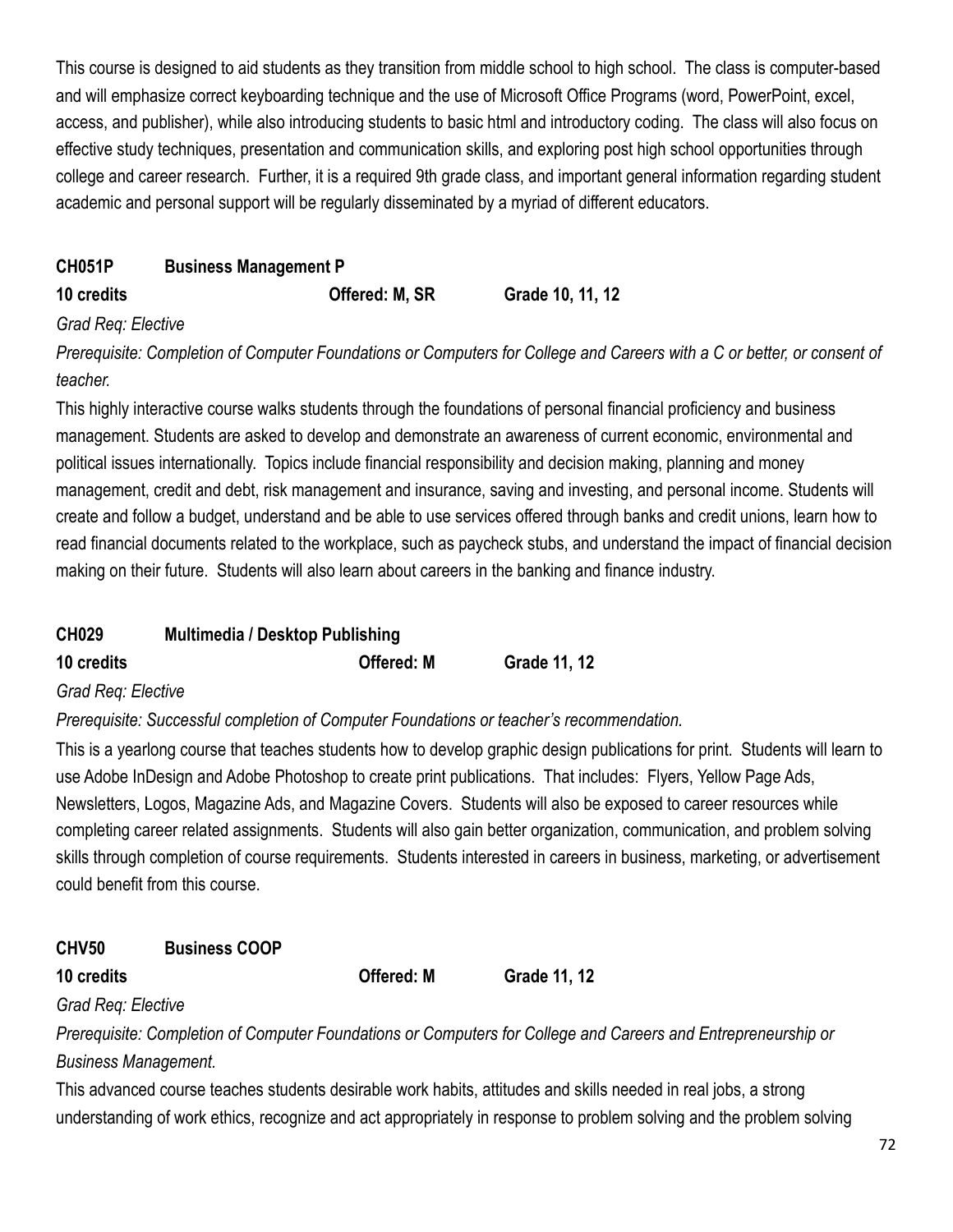process, and develop effective customer service skills. The course meets once a week for instruction and students work at their jobs the remainder of the week. Students will be issued a Work Permit, be required to track hours and wages both weekly and cumulatively, complete a Training Plan and Agreement, and receive Job Performance Evaluations. Students must get teacher approval to take this course and must be currently employed.

## **CHH03A AP Computer Science Principles**

**10 credits Offered: P Grade 10, 11, 12**

#### *Grad Req: Elective*

#### *Prerequisite: Completion of Computer Foundations or Computers for College and Careers*

AP Computer Science Principles offers a multidisciplinary approach to teaching the underlying principles of computation. The course will introduce students to the creative aspects of programming, abstractions, algorithms, large data sets, the Internet, cybersecurity concerns, and computing impacts. AP Computer Science Principles also gives students the opportunity to use current technologies to create computational artifacts for both self-expression and problem solving. Together, these aspects of the course make up a rigorous and rich curriculum that aims to broaden participation in computer science.

## **CONSTRUCTION TECHNOLOGY AND ENGINEERING**

| <b>CH063</b>       | <b>Introduction to Green Construction</b> |                   |                    |
|--------------------|-------------------------------------------|-------------------|--------------------|
| 10 credits         |                                           | <b>Offered: M</b> | <b>Grade 9, 10</b> |
| Grad Req: Elective |                                           |                   |                    |

*Prerequisite: None*

Students will be introduced to green concepts and terminology, as well as hand and machine tool identification. Additionally, students will learn to use hand and power tools safely. Students will understand the basics of energy sources, resource conservation and construction practices. No prior knowledge of construction is required.

## **CHO064 Advanced Green Construction 10 credits Offered: M Grade 10, 11, 12**

#### *Grad Req: Elective*

### *Prerequisite: Successful completion of Introduction to Green Construction*

Students will learn advanced green construction concepts, such as energy conservation, energy efficiency and renewable energy resources as they apply to framing, insulation, windows, appliances, water usage, lighting and HVAC systems. Participants will understand the difference between green materials and traditional materials, and their application in LEED certification, which is the recognized standard for measuring building sustainability. Students will also learn how to reduce job site waste and proper recycling practices, and have the opportunity to earn industry recognized certifications from National Center for Construction Education and Research.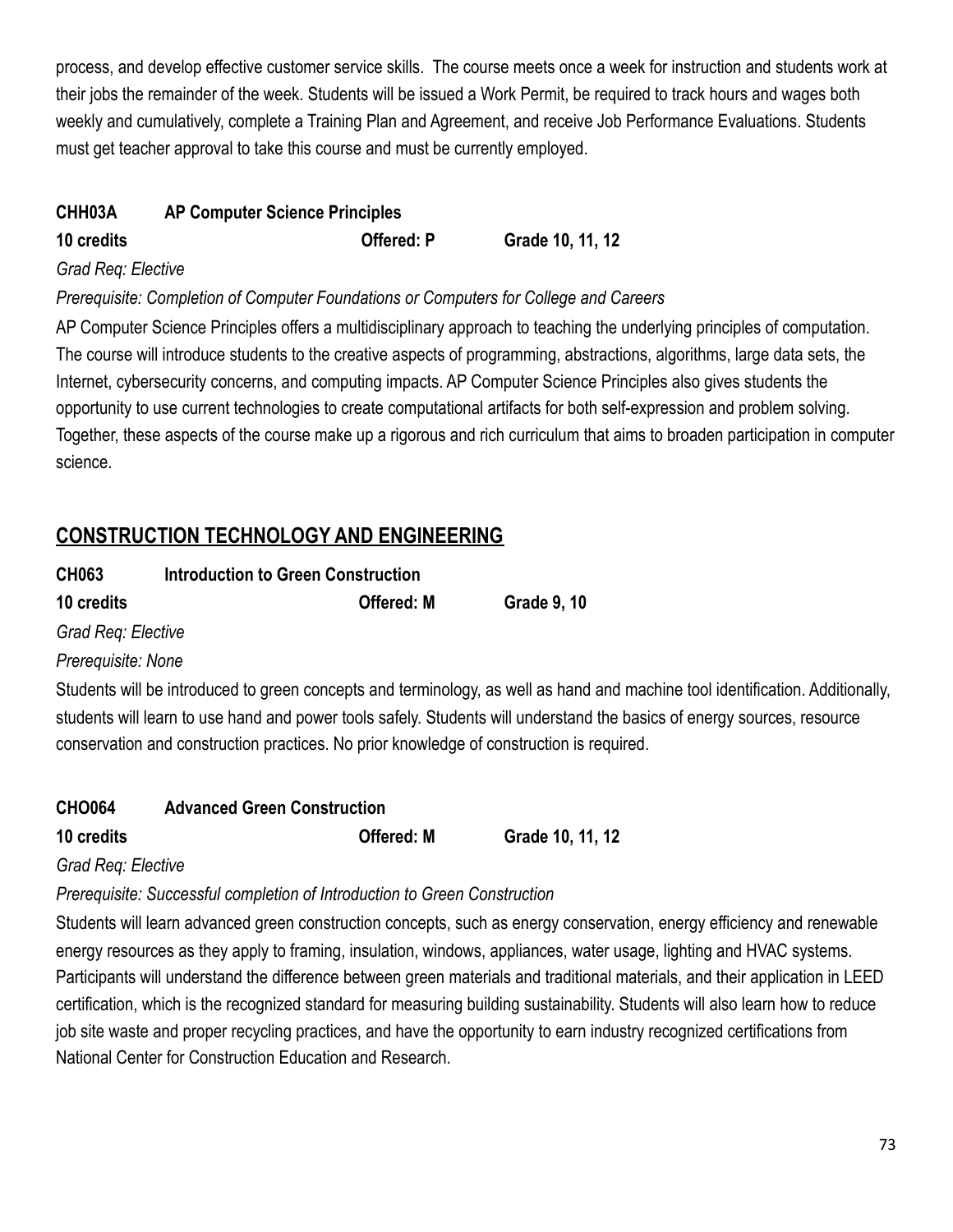| <b>CH061</b>       | <b>Cabinetry and Wood Products 1</b> |                                                                                                                              |
|--------------------|--------------------------------------|------------------------------------------------------------------------------------------------------------------------------|
| 10 credits         | <b>Offered: SR</b>                   | Grade 9, 10, 11, 12                                                                                                          |
| Grad Req: Elective |                                      |                                                                                                                              |
| Prerequisite: None |                                      |                                                                                                                              |
|                    |                                      | This beginning level course teaches and applies fundamental skills commonly required of individuals seeking employment in    |
|                    |                                      | a wide variety of construction trades. Skill sets include: shop safety, drawing/drafting, shop mathematics, hand tool        |
|                    |                                      | identification/use, machine tool identification and safety, power hand tool identification and safety, basic wood work, wood |
|                    | finishing and career planning.       |                                                                                                                              |

| <b>CH062</b> | <b>Cabinetry and Wood Products 2</b> |
|--------------|--------------------------------------|
|--------------|--------------------------------------|

**10 credits Offered: SR Grade 10, 11, 12**

*Grad Req: Elective*

*Prerequisite: Successful completion of Cabinetry and Wood Products 1*

This intermediate level course teaches and applies fundamental skills commonly required of individuals seeking employment in a wide variety of construction trades. Skill sets include: shop safety, drawing/drafting, shop mathematics, hand tool use, advanced machine tool use and safety, power hand tool use and safety, structural fabrication, advanced wood work, wood finishing and career planning.

| <b>CH060</b> | <b>Cabinetry and Furniture Making</b> |              |  |
|--------------|---------------------------------------|--------------|--|
| 10 credits   | <b>Offered: SR</b>                    | Grade 11, 12 |  |

*Grad Req: Elective*

*Prerequisite: Successful completion of Cabinetry and Wood Products 2*

Cabinetry and Furniture Making further develops basic and advanced skills required in the construction trades. Skill sets include: safety, advanced drawing/drafting, wood work, sheet goods, tool use and safety, structural fabrication and career planning. Students will design, manufacture and market a product that incorporates and applies the skills and knowledge learned in the first two years of the pathway. Students will also study and take OSHA 10 certification.

| <b>CH091P</b> | <b>GIS I: Maps and Spatial Information P</b> |                     |
|---------------|----------------------------------------------|---------------------|
| 10 credits    | <b>Offered: P</b>                            | Grade 9, 10, 11, 12 |

## *Grad Req: Elective*

*Prerequisite: Successful completion of Computer Foundations 1 or teacher's recommendation*

GIS I will provide an introduction to cartographic principles needed to understand Geographic Information Systems and Spatial Science. The course will explore global reference and coordinate systems, types of maps (topographic, thematic, etc.) remote sensing and GIS (Geographic Information Systems). Students will learn navigation, compass and bearing, GPS technology, data collection with Trimble Juno's, geo caching, and ArcGIS mapping software. This is a hands-on introductory course giving students the important skill set of data visualization (think Google Earth) and GIS which is useful and employable in virtually all career fields.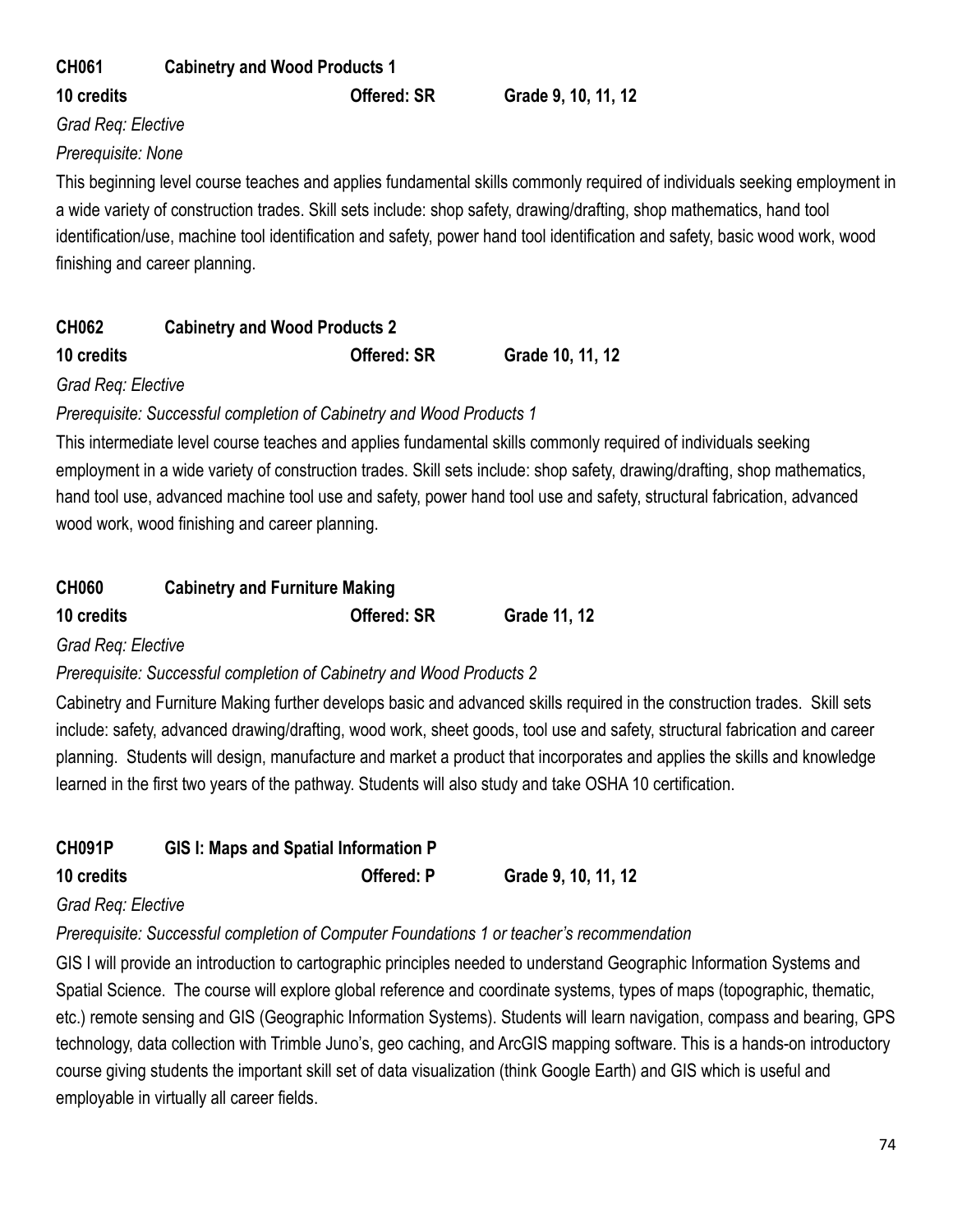## **CH092P GIS II: Principles of GIS P**

### **10 credits Offered: P Grade 10, 11, 12**

#### *Grad Req: Elective*

*Prerequisite: Successful completion of GIS I with a grade of 'C' or better, or teacher's recommendation*

GIS II will focus on the development of skills and techniques used to create, analyze, and display spatial data in a Geographic Information System. Students will use ArcGIS software to explore and answer a variety of real world spatial issues. They will learn spatial analysis tools to increase their skill sets using ArcMap. Students will use their skill sets in creek and community projects including GIS Day participation.

## **CH093P GIS III: Applications in GIS P 10 credits Offered: P Grade 11, 12**

*Grad Req: Elective*

*Prerequisite: Successful completion of GIS II with a grade of 'C' or better, or teacher's recommendation*

GIS III will focus on the application of skills and techniques developed in GIS I and GIS II. Students will create, analyze, and display spatial data in a geographic information system to solve local, authentic problems and issues. This course will provide a practical, hands-on approach to spatial database design and data analysis with Geographic Information Systems (GIS) as applied to the natural and physical sciences. Students will work in the field with local agencies to map real world projects in our community. GIS III includes internship opportunities in GIS and Survey environments and the unique opportunity to earn 3 SRJC credits (UC transferable) through Credit by Exam for the SRJC GIS 40 Introductory GIS course.

| <b>Space Science P</b> |                   |                     |
|------------------------|-------------------|---------------------|
|                        | <b>Offered: P</b> | <b>Grade 11, 12</b> |
|                        |                   |                     |

*Grad Req: Elective*

*Prerequisite: Successful completion of Physical Science P and Biology P, or previous science teacher's recommendation.* Space Science is a college preparatory course in astronomy and space exploration. Units include developing perspective, key concepts for astronomy, learning from other worlds, a deeper look at nature, stellar alchemy, galaxies and beyond, and space exploration. Space science lab activities include the use of the SPARQ Planetarium and hands-on telescope observing labs using the SPARQ Observatory and Science Center. Space Science may be taken concurrently with GIS 1-2 or 3-4 for Geo-spatial Technology Pathway credit. This course qualifies for 'g' elective credit for UC entrance.

| <b>TBD</b>         | Introduction to Engineering, Construction, & Design P |                                                                                                                                                                                                                                                  |
|--------------------|-------------------------------------------------------|--------------------------------------------------------------------------------------------------------------------------------------------------------------------------------------------------------------------------------------------------|
| 10 credits         | Offered: P                                            | Grade 9, 10, 11, 12                                                                                                                                                                                                                              |
| Grad Reg: Elective |                                                       |                                                                                                                                                                                                                                                  |
| Prerequisite: None |                                                       |                                                                                                                                                                                                                                                  |
|                    |                                                       | Introduction to Engineering, Construction, and Design (ECD) is a full year course that teaches and explores engineering,<br>construction, and design concepts through a series of projects in order to encourage students to consider careers in |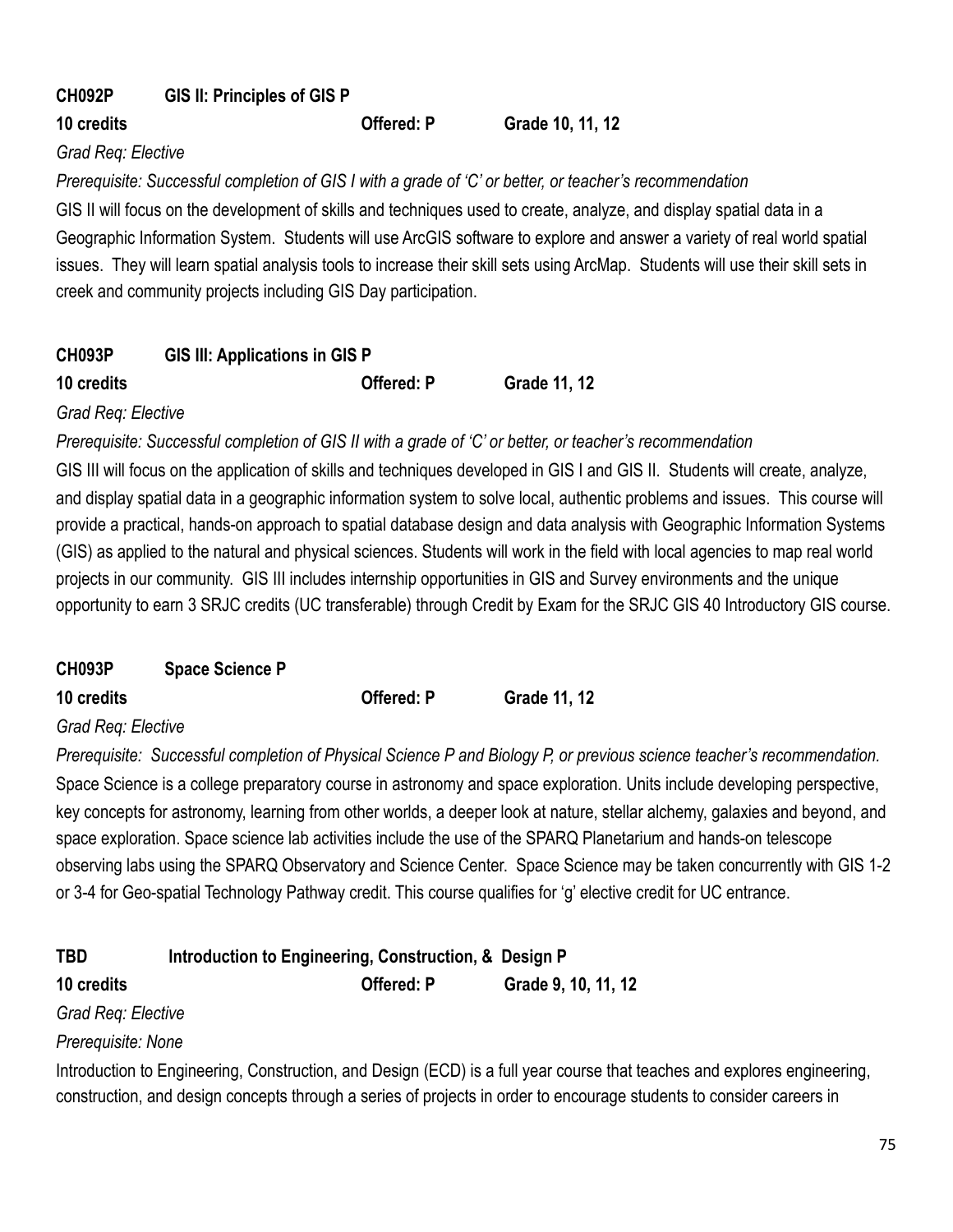Engineering, Construction, and Design fields. Students are introduced to the design process and industry standards while developing their problem solving skills, professionalism, career exploration, and necessary skills needed in ECD and STEM related fields. Units will cover a variety of engineering, from civil to mechanical, and a brief history of engineering, as well as construction safety education, and introductory drafting and CAD programs. Presentation skills are further developed as is technical writing and reporting.

## **TBD Advanced Building Trades P**

**10 credits Offered: P Grade 10, 11, 12**

## *Grad Req: Elective*

*Prerequisite: Successful completion of Introduction to Engineering, Construction , and Design P or teacher's recommendation.*

Advanced Building Trades P, is the capstone course of the construction trades of framing and cabinetry, with introductions into roofing, plumbing, electrical, HVAC, masonry, finish work, and design and blueprinting. Students master measurement systems, safe use of hand and power tools, calculation and characteristics of materials, carpentry, framing, basic electrical wiring, plumbing, and cabinetry. Students learn about Construction and construction careers. Coursework is project- based, developing teamwork and project management skills. The culminating capstone project is a design project that will include: concrete/masonry, framing, electrical, plumbing, and finish work. Students demonstrate responsibility for personal, occupational safety on the job site.

## **SPECIAL EDUCATION**

**10 credits Offered: EA, MC, M, P, SR Grade 9**

*Grad Req: Elective*

*Prerequisite: Recommendation by the IEP Team*

This course is designed for Resource Specialist Program (RSP) students to support them in their regular education classes by providing assistance with homework, assignments and projects. Directed Studies is not primarily intended to be a place for students to work on homework, nor is it meant to replace other opportunities students have for receiving help in the core curriculum, such as after school tutorial. Directed Studies is not meant to replace the instructional content of core curriculum courses in either the special education education classes or general education setting.

**NHD102 Directed Studies 10**

**10 credits Offered: EA, MC, M, P, SR Grade 10**

## *Grad Req: Elective*

## *Prerequisite: Recommendation by the IEP Team*

This course is designed for Resource Specialist Program (RSP) students to support them in their regular education classes by providing assistance with homework, assignments and projects. Directed Studies is not primarily intended to be a place for students to work on homework, nor is it meant to replace other opportunities students have for receiving help in the core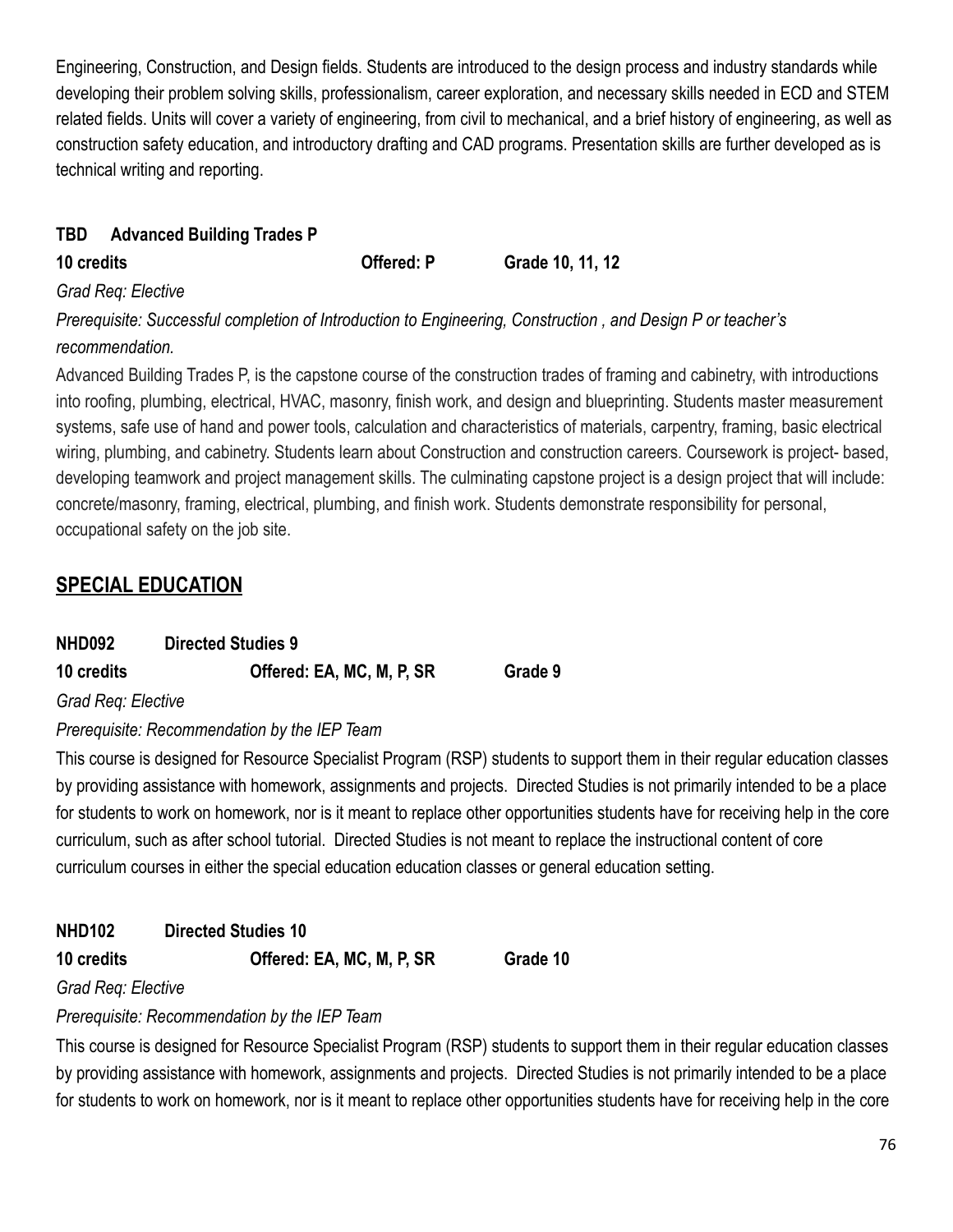curriculum, such as Advocacy, Guided Study or after school tutorial. Directed Studies is not meant to replace the instructional content of core curriculum courses in either the special education or general education setting.

## **NHD112 Directed Studies 11**

## **10 credits Offered: EA, MC, M, P, SR Grade 11**

*Grad Req: Elective*

## *Prerequisite: Recommendation by the IEP Team*

This course is designed especially for Resource Specialist Program (RSP) students to support them in their regular education classes by providing assistance with homework, assignments and projects. Directed Studies is not primarily intended to be a place for students to work on homework, nor is it meant to replace other opportunities students have for receiving help in the core curriculum, such as Advocacy, Guided Study or after school tutorial. Directed Studies is not meant to replace the instructional content of core curriculum courses in either the special education or general education setting.

| <b>NHD122</b>        | <b>Directed Studies 12</b> |          |
|----------------------|----------------------------|----------|
| 10 credits           | Offered: EA, MC, M, P, SR  | Grade 12 |
| Cread Dear Floothing |                            |          |

*Grad Req: Elective*

*Prerequisite: Recommendation by the IEP Team*

This course is designed especially for Resource Specialist Program (RSP) students to support them in their regular education classes by providing assistance with homework, assignments and projects. Directed Studies is not primarily intended to be a place for students to work on homework, nor is it meant to replace other opportunities students have for receiving help in the core curriculum, such as Advocacy, Guided Study or after school tutorial. Directed Studies is not meant to replace the instructional content of core curriculum courses in either the special education or general education setting.

## **NHPWA RSP Project Workability Credits awarded based on number of hours worked Offered: EA, MC, M, P, SR Grade 10, 11, 12**

### *Grad Req: Elective*

## *Prerequisite: Active IEP, age 16 or older, valid work permit*

The Workability program assists students with obtaining work experience credits that count toward graduation, finding a job and exploring post-secondary opportunities and options. In order to participate in the workability program, the student must have an active IEP, be employed in a job in which the employer pays worker's comp, be age 16 or over, and have an active work permit.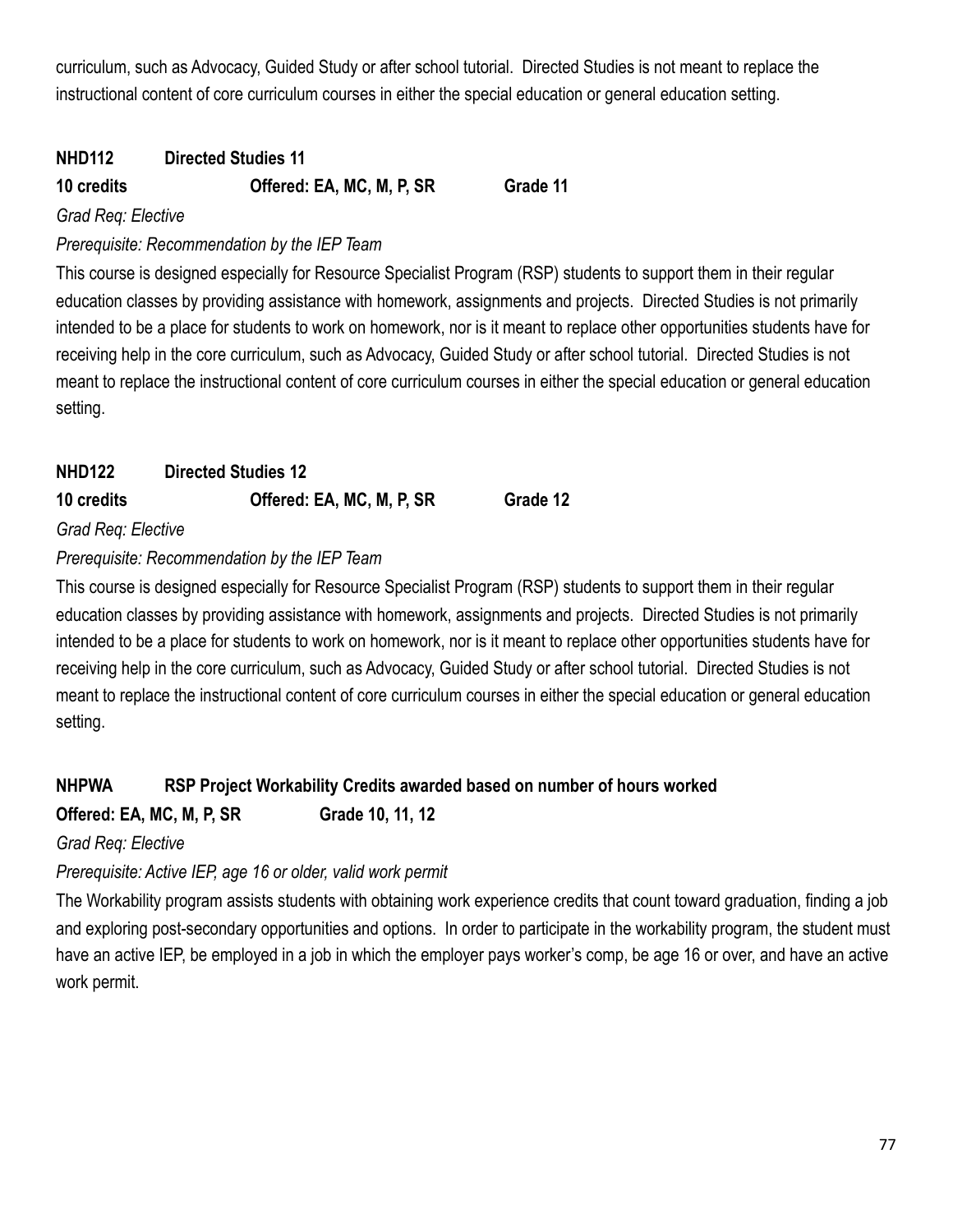# **NH0503 Career Awareness (SDC)**

## **10 credits Offered: EA, MC, M, P, SR Grade 9**

*Grad Req: Elective*

*Prerequisite: Recommendation by the Individualized Education Program (IEP) Team*

This course is designed to develop a breadth of knowledge regarding work and careers. Students must complete a significant amount of coursework in vocational settings in the school and in the community. Graded or Credit/No Credit to be determined by IEP.

## **NH0513 Career Exploration (SDC)**

**10 credits Offered: EA, MC, M, P, SR Grade 10**

*Grad Req: Elective*

*Prerequisite: Successful completion of Career Awareness and recommendation by the IEP Team*

This course is designed to help students identify their interests, abilities and personal values, as well as begin to master job specific vocational skills that generalize across various industry work environments. Graded or Credit/No Credit to be determined by IEP.

## **NH0523 Career Preparation (SDC)**

| 10 credits | Offered: EA, MC, M, P, SR | Grade 11 |
|------------|---------------------------|----------|
|            |                           |          |

*Grad Req: Elective*

*Prerequisite: Successful completion of Career Exploration and recommendation by the IEP Team*

This course will provide more intensive instruction in specific occupations and career pathways based on individual student aptitudes and preferences, with a goal of development of independent work skills. Graded or Credit/No Credit to be determined by IEP.

| <b>SH0013</b> | <b>Personal Management I (SDC)</b> |         |
|---------------|------------------------------------|---------|
| 10 credits    | Offered: EA, MC, M, P, SR          | Grade 9 |

*Grad Req: Elective*

*Prerequisite: Recommendation by the IEP Team*

Students develop basic knowledge related to personal health, goal setting, time management and organization; and adult life in the community.

| <b>SH0023</b>      | <b>Personal Management II (SDC)</b> |          |
|--------------------|-------------------------------------|----------|
| 10 credits         | Offered: EA, MC, M, P, SR           | Grade 10 |
| Grad Req: Elective |                                     |          |

*Prerequisite: Successful completion of Personal Management 1 and recommendation by the IEP Team*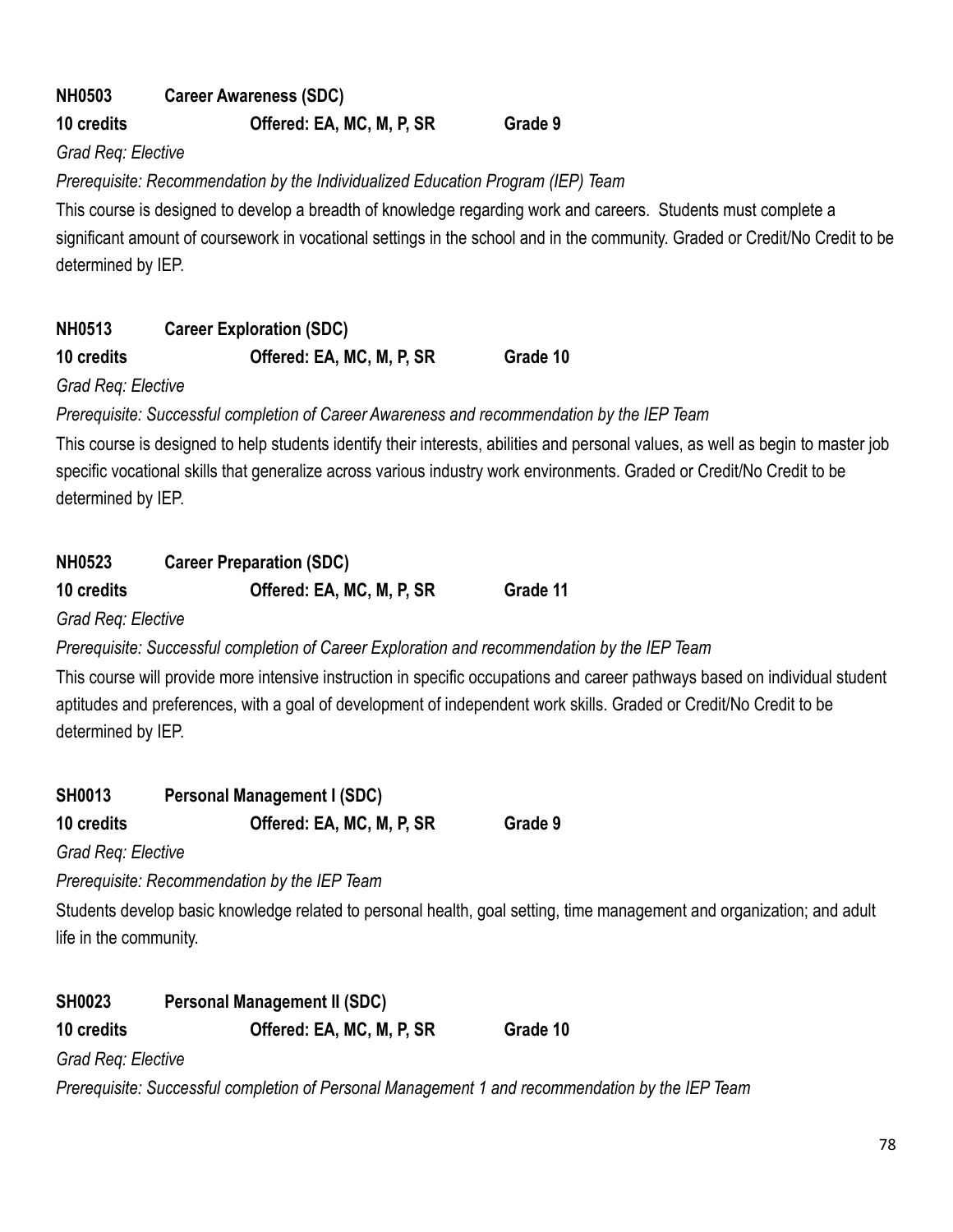This course is intended for those students who can be successfully employed citizens upon completion of their secondary program, but may be unable to complete all of the diploma requirements. The student population for this course may require direct instruction in life skills and in community settings in order to master knowledge in a way that will be applied successfully upon completion. This course is needed as part of a sequential and complete curriculum leading to a Certificate of Vocational Completion.

## **SH0033 Personal Management III (SDC) 10 credits Offered: EA, MC, M, P, SR Grade 11**

#### *Grad Req: Elective*

*Prerequisite: Successful completion of Personal Management 2 and recommendation by the IEP Team*

The course addresses major areas of life skills including self-advocacy, complex social interaction skills such as conflict resolution, child development, independent health maintenance, management of the home including responses to emergencies, the rights and responsibilities of citizenship and community access and services.

| <b>SH0043</b> | <b>Personal Management IV (SDC)</b> |          |  |
|---------------|-------------------------------------|----------|--|
| 10 credits    | Offered: EA, MC, M, P, SR           | Grade 12 |  |

#### *Grad Req: Elective*

*Prerequisite: Successful completion of Personal Management 3 and recommendation by the IEP Team*

This course is for Special Day Class Students only and is a senior level course. This course is for students working for the Certificate of Vocational Education Achievement. Students will demonstrate good coping, anger management, and conflict resolution skills.

| EH0013            | <b>Functional Reading</b>                                          |                |                                                                                       |
|-------------------|--------------------------------------------------------------------|----------------|---------------------------------------------------------------------------------------|
| 10 credits        |                                                                    | Offered: EA, M | Grade 9, 10, 11, 12                                                                   |
| Grad Reg: English |                                                                    |                |                                                                                       |
|                   | Prerequisite: Identified Special Needs student through her/his IEP |                |                                                                                       |
|                   |                                                                    |                | This course is designed for identified Special Day Class (SDC) students who require a |

self-contained classroom in order to better support the development of their reading, writing, listening and speaking skills.

| <b>MH000</b>   | <b>Functional Math</b> |                |                     |
|----------------|------------------------|----------------|---------------------|
| 10 credits     |                        | Offered: EA, M | Grade 9, 10, 11, 12 |
| Grad Reg: Math |                        |                |                     |

*Prerequisite: Identified Special Needs student through her/his IEP*

This course is designed for identified Special Day Class (SDC) students who require a self-contained classroom in order to better support the development of their math skills.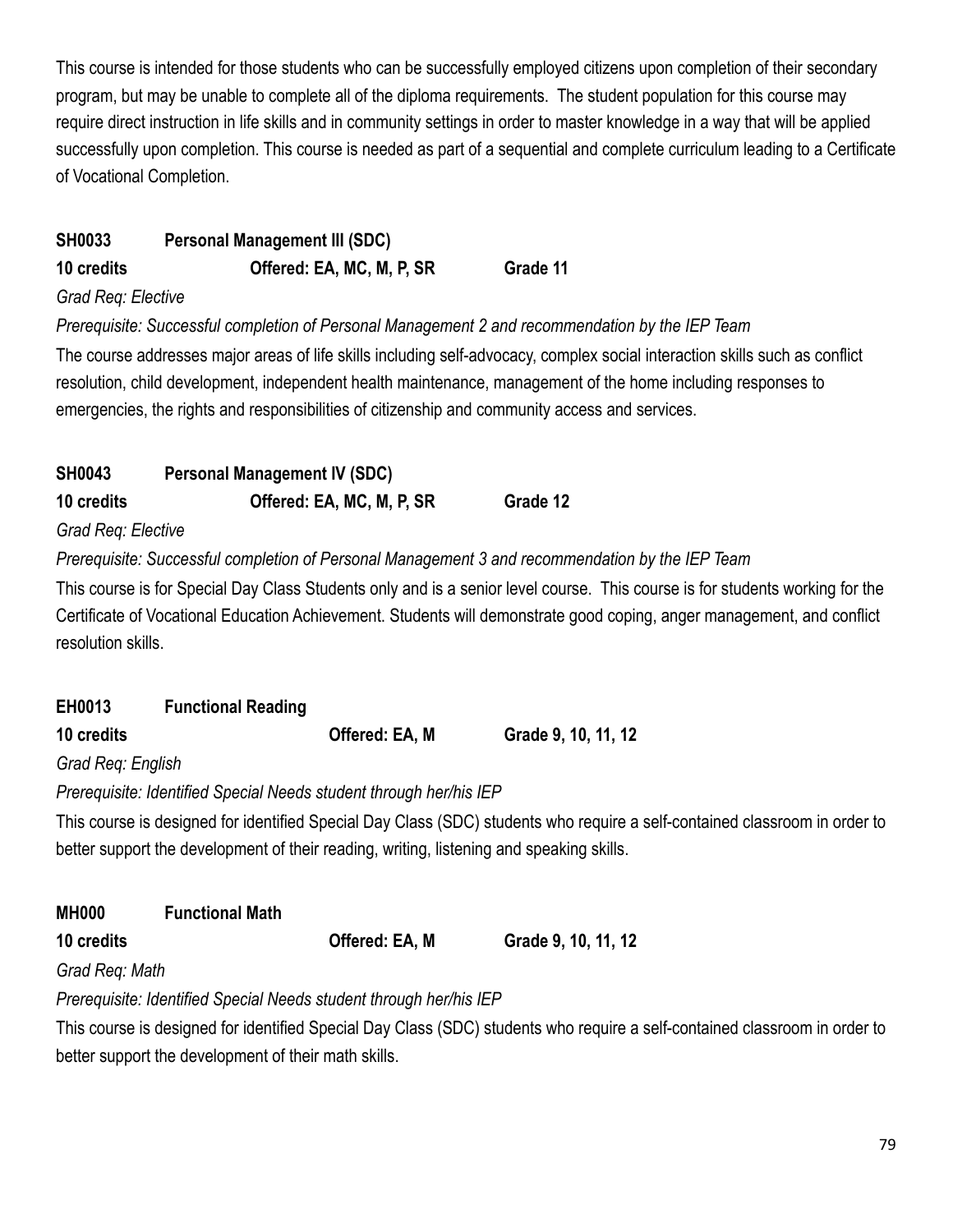| <b>NHFSH</b>       | <b>Functional Self-Help</b>                                        |                |                                                                                                                          |
|--------------------|--------------------------------------------------------------------|----------------|--------------------------------------------------------------------------------------------------------------------------|
| 10 credits         |                                                                    | Offered: EA, M | Grade 9, 10, 11, 12                                                                                                      |
| Grad Req: Elective |                                                                    |                |                                                                                                                          |
|                    | Prerequisite: Recommendation by the IEP Team                       |                |                                                                                                                          |
|                    | Graded or Credit/No Credit to be determined by the IEP Team        |                |                                                                                                                          |
| <b>NHFSS</b>       | <b>Functional Social Skills</b>                                    |                |                                                                                                                          |
| 10 credits         |                                                                    | Offered: EA, M | Grade 9, 10, 11, 12                                                                                                      |
| Grad Req: Elective |                                                                    |                |                                                                                                                          |
|                    | Prerequisite: Recommendation by the IEP Team                       |                |                                                                                                                          |
|                    | Graded or Credit/No Credit to be determined by the IEP Team        |                |                                                                                                                          |
|                    |                                                                    |                |                                                                                                                          |
| <b>NHFVC</b>       | <b>Functional Vocational</b>                                       |                |                                                                                                                          |
| 10 credits         |                                                                    | Offered: EA, M | Grade 9, 10, 11, 12                                                                                                      |
| Grad Req: Elective |                                                                    |                |                                                                                                                          |
|                    | Prerequisite: Recommendation by the IEP Team                       |                |                                                                                                                          |
|                    | Graded or Credit/No Credit to be determined by the IEP Team        |                |                                                                                                                          |
|                    |                                                                    |                |                                                                                                                          |
| GH050              | <b>Functional Physical Education</b>                               |                |                                                                                                                          |
| 10 credits         |                                                                    | Offered: EA, M | Grade 9, 10, 11, 12                                                                                                      |
|                    | Grad Req: Physical Education                                       |                |                                                                                                                          |
|                    | Prerequisite: Recommendation by the IEP Team                       |                |                                                                                                                          |
|                    | Graded or Credit/No Credit to be determined by the IEP Team        |                |                                                                                                                          |
|                    |                                                                    |                |                                                                                                                          |
| EH0112             | <b>English 3 Level 2</b>                                           |                |                                                                                                                          |
| 10 credits         | Offered: EA, MC, M, P, SR                                          |                | Grade 11                                                                                                                 |
| Grad Req: English  |                                                                    |                |                                                                                                                          |
|                    | Prerequisite: Identified Special Needs student through her/his IEP |                |                                                                                                                          |
|                    |                                                                    |                | This non-college preparatory course is designed for students as in Mild to Moderate Program who require a self-contained |
|                    |                                                                    |                | classroom in order to better support the development of their reading, writing, listening and speaking skills.           |
|                    |                                                                    |                |                                                                                                                          |
| EH0122             | <b>English 4 Level 2</b>                                           |                |                                                                                                                          |
| 10 credits         | Offered: EA, MC, M, P, SR                                          |                | Grade 12                                                                                                                 |

*Grad Req: English*

*Prerequisite: Identified Special Needs student through her/his IEP*

This non-college preparatory course is designed for students as in Mild to Moderate Program who require a self-contained classroom in order to better support the development of their reading, writing, listening and speaking skills.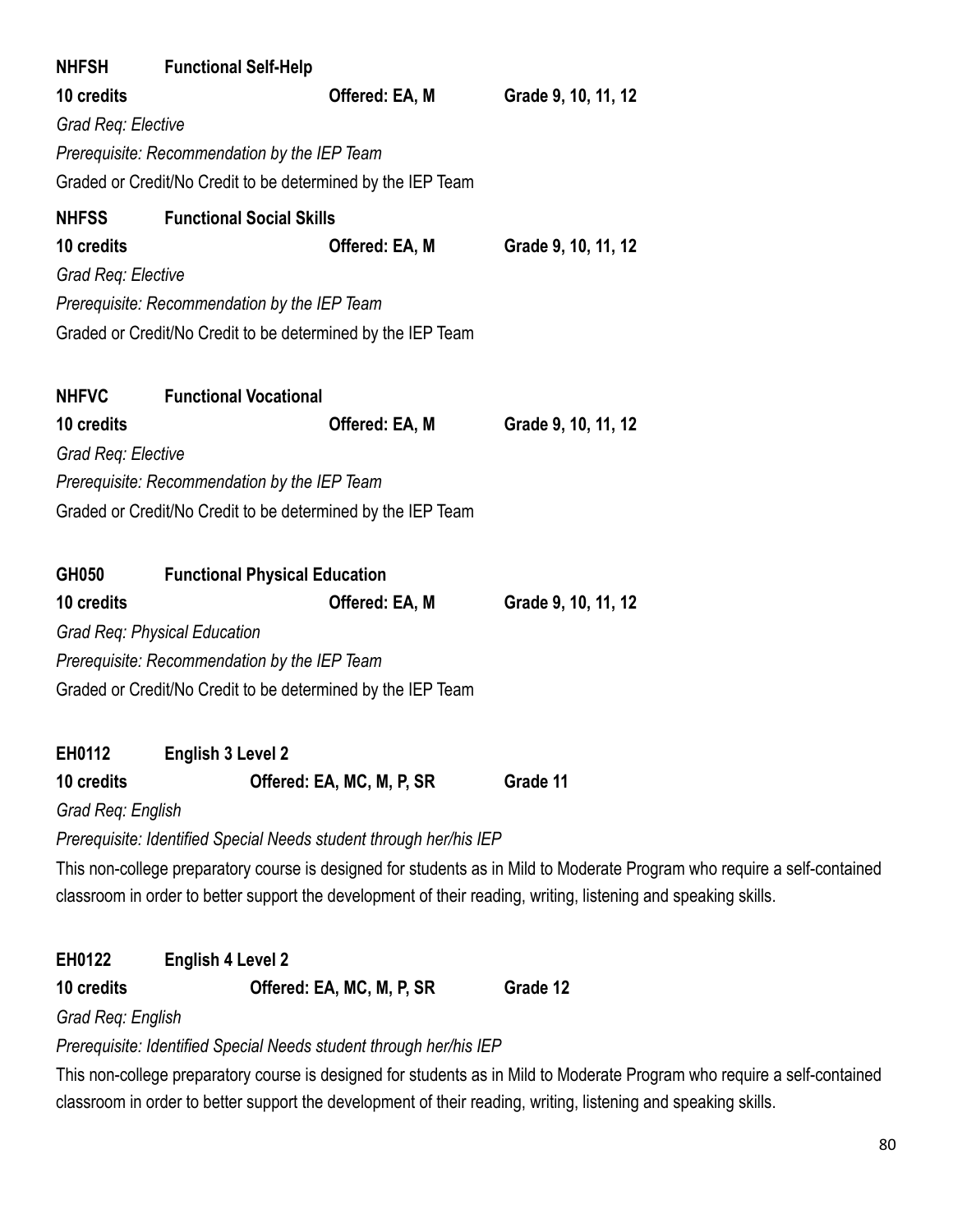**MHH993 Math 1A P Level 3**

## **10 credits Offered: EA, MC, M, P, SR Grade 9,10,11,12**

*Grad Req: Math*

*Prerequisite: Identified Special Needs student through his/her IEP*

Math 1A P is the first year of a two year Math 1P course. This course supports the three course sequence in an integrated pathway (Math 1, Math 2, Math 3). Math 1A P satisfies the Common Core Standards and will strengthen and build on students' previous knowledge of Math 8. Math 1A will focus on algebraic expressions, linear functions, basic exponential functions, geometric proof and construction methods, and descriptive statistics.

## **MHHA23 Math 1B P Level 3**

## **10 credits Offered: EA, MC, M, P, SR Grade 10,11,12**

*Grad Req: Physical Education*

*Prerequisite: Recommendation by the IEP Team*

Math 1B P is the second year of a two year Math 1P course. This course supports the three course sequence in an integrated pathway (Math 1, Math 2, Math 3). Math 1B P satisfies the Common Core Standards and will strengthen and build on students' previous knowledge of Math1A. Math 1A will focus on algebraic expressions, linear functions, basic exponential functions, geometric proof and construction methods, and descriptive statistics.

## **MHHB73 Algebra Readiness Level 3**

**10 credits Offered: EA, MC, M, P, SR Grade 9, 10,11**

*Grad Req: Math*

*Prerequisite: Identified Special Needs student through his/her IEP.*

This non-college preparatory course is designed for identified Special Day class (SDC) student who need intensive intervention to support the development of basic foundational skills and concepts for success in Algebra.

## **PHYSICAL EDUCATION**

**GH001 Physical Education 1**

**10 credits Offered: EA, MC, M, P, SR Grade 9, 10, 11, 12**

*Grad Req: Physical Education*

*Prerequisite: None*

Required: Uniform. This course helps students to develop a personalized fitness program for a healthy lifestyle. California State Physical Education fitness tests will be done in the second semester. Activities will consist of individual and dual sports as well as rhythms and dance as well as non-traditional activities.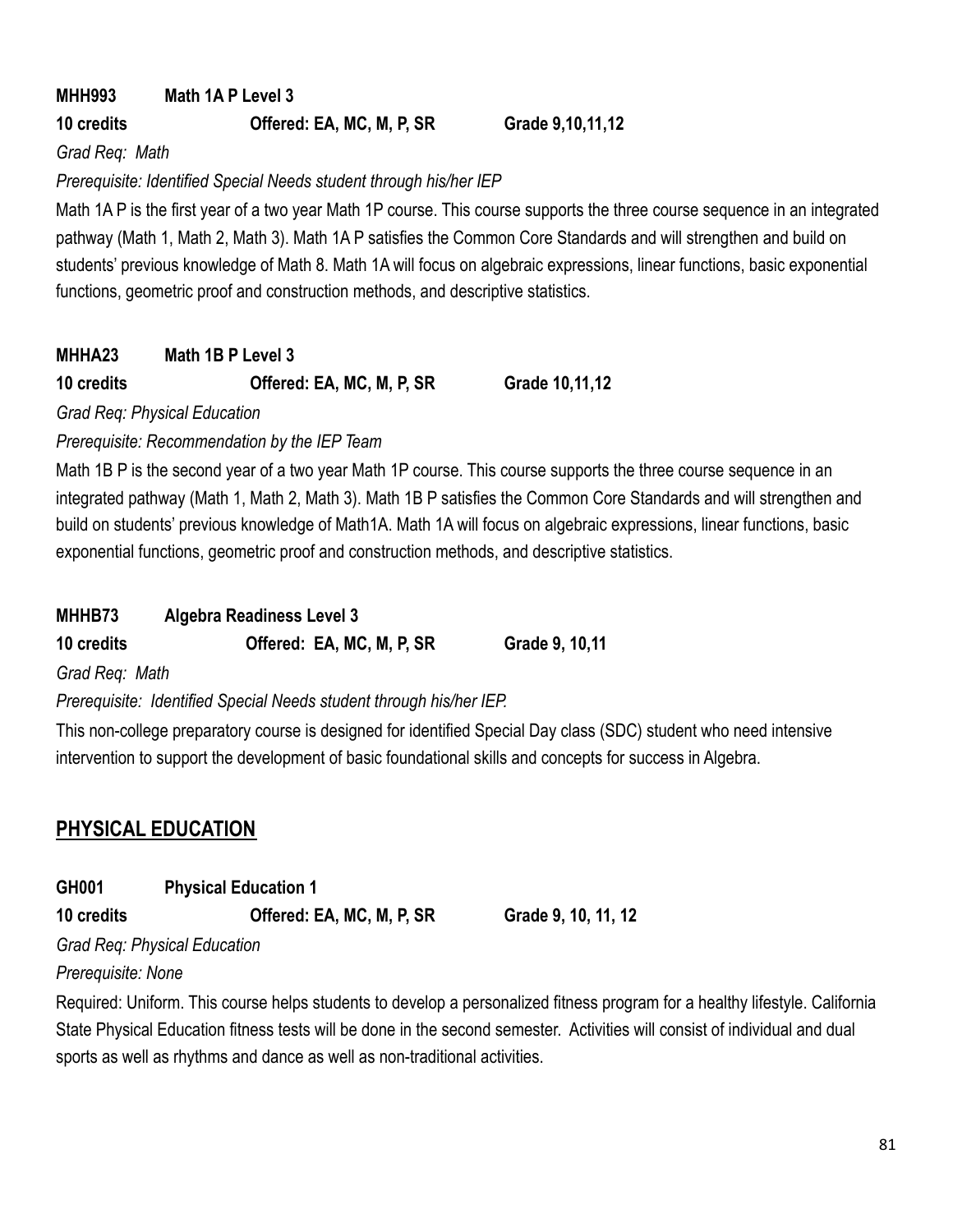# **GH002 Physical Education 2**

**10 credits Offered: EA, MC, M, P, SR Grade 10, 11, 12**

*Grad Req: Physical Education*

*Prerequisite: Successful completion of PE 1*

Required: Uniform. This course assists students in analyzing skills for effective movement through the study of combative, team activities, non-traditional activities and analysis of movement.

| GH011         | <b>Advanced Basketball Training</b> |                   |                  |
|---------------|-------------------------------------|-------------------|------------------|
| 5 credits     |                                     | <b>Offered: P</b> | Grade 10, 11, 12 |
| $\sim$ $\sim$ |                                     |                   |                  |

*Grad Req: Physical Education*

*Prerequisite: Successful completion of two years of PE 1and PE 2.*

Required: Uniform. This class is designed to enhance and develop sports specific skills and strategies related to basketball. After a semester/year of a class, students will have created a conditioning program that will increase fitness for basketball and increase overall fitness.

| GH012<br><b>Advanced Soccer Training</b> |  |                   |              |
|------------------------------------------|--|-------------------|--------------|
| 5 credits                                |  | <b>Offered: P</b> | Grade 11, 12 |
| $\sim$                                   |  |                   |              |

*Grad Req: Physical Education*

*Prerequisite: Successful completion of two years of PE 1 and PE 2*

Required: Uniform. This class is designed to enhance and develop sports specific skills and strategies related to soccer. After a semester/year of a class, students will have created a conditioning program that will increase fitness for soccer and increase overall fitness.

| GH014 | <b>Personal Fitness Training</b> |
|-------|----------------------------------|
|       |                                  |

**10 credits Offered: MC Grade 11, 12**

*Grad Req: Physical Education*

*Prerequisite: Successful completion of Sports Medicine*

Personal Fitness Trainers are responsible for applying fundamental exercise science and fitness program design principles for the achievement of health and fitness goals of clients and fitness enthusiasts in a public or private setting. Personal trainers implement and promote the use of safe and effective exercise prescription through appropriate client screening, consultation, and evaluation. Personal trainers motivate and educate their clients, and other fitness enthusiasts, in an effort to improve levels of fitness and maintain enhanced health and well-being. The information covered by this class will help students learn how to facilitate rapport, adherence, self-efficiency and behavior change in clients, as well as design programs that help clients to improve posture, movement, flexibility, balance, core function, cardiorespiratory fitness, and muscular endurance and strength.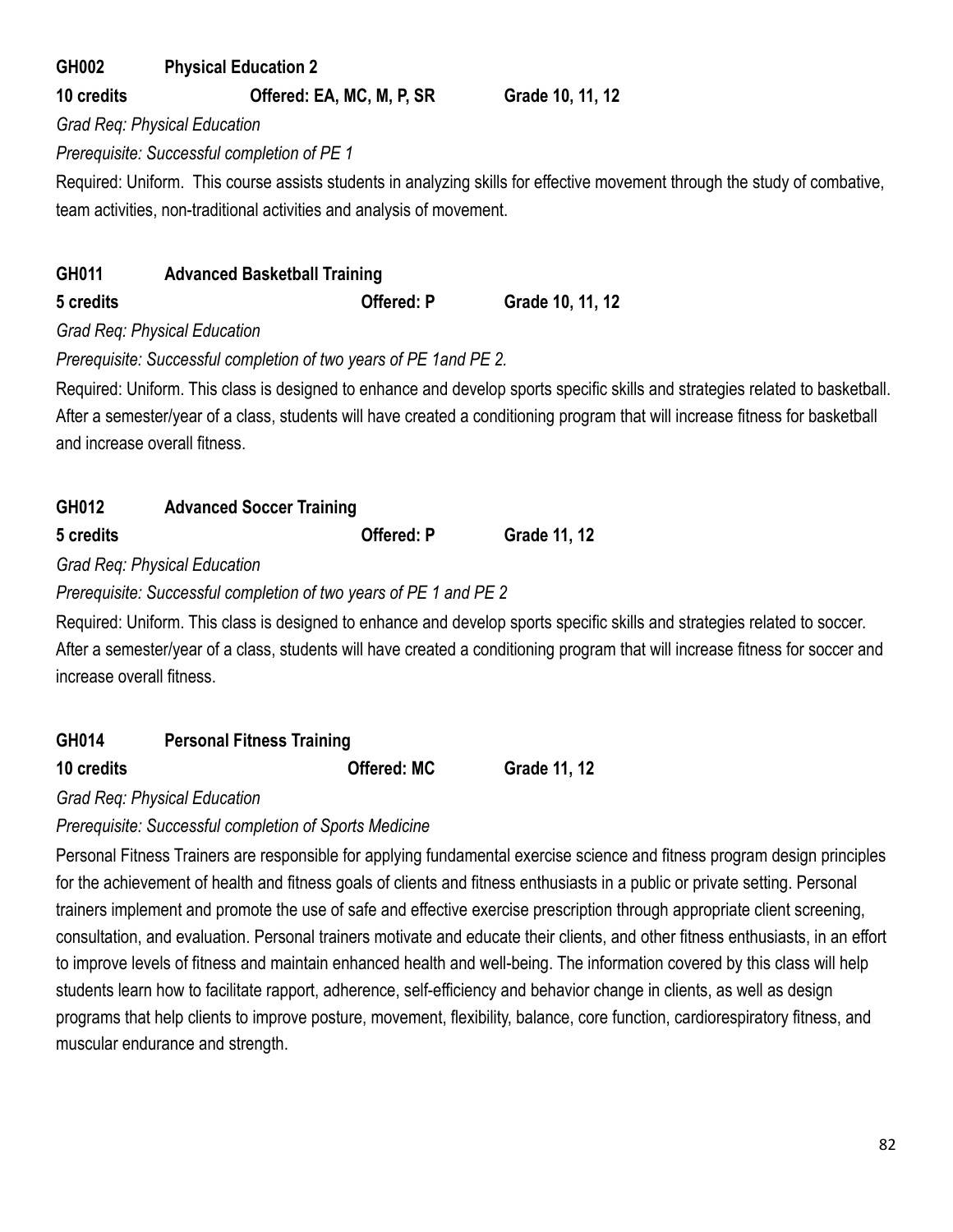## **Physical Education Special Activity**

#### **10 credits Offered: MC, M, P Grade 11, 12**

*Grad Req: Physical Education*

*Prerequisite: Successful completion of 20 credits of PE and / or Dance*

Required: Uniform. This course emphasizes assisting students in selecting activities for the pursuit of lifetime fitness. Through varied activities of student interest including and not limited to individual and dual as well as team sport activities, students will hone skills and apply their knowledge of movement in planning and pursuing a lifestyle conducive to maintaining optimum health.

## **GH015 Weight Training 1**

## **10 credits Offered: EA, MC, M, P, SR Grade 11, 12**

*Grad Req: Physical Education*

*Prerequisite: Successful completion of two years of PE. PE 1 and PE 2*

Required: Uniform. This course assists students in selecting activities for the pursuit of lifetime fitness. Students, who are interested specifically in body conditioning, will hone skills and apply their knowledge of exercise physiology in planning and pursuing a lifestyle conducive to maintaining optimum health.

## **GH040 Independent Study Physical Education**

**5 credits per semester Offered: EA, MC, M, P, SR Grade 10, 11, 12**

*Grad Req: Physical Education*

*Prerequisite: Successful completion of one year of PE 1, State, regional, or national competition in a physical activity* This course is intended for high school students who are currently involved in state, regional or national level competition in dance, or individual/ team sports, and is taken in lieu of enrolling in Physical Education classes. In order to qualify, a student must meet several requirements including minimum of ten hours per week training throughout the entire semester or school year under the direct supervision of an authorized coach, and satisfactory completion of all regularly assigned ISPE written reports. A student must also pass 5 out of the 6 California State Physical Fitness Tests that are administered during the spring semester of first year physical education classes. Students may only apply after successfully completing one year of physical education PE 1.

## **GH013 Advanced Yoga Training Yoga and Mindfulness Training**

**10 credits Offered: MC, M Grade 10, 11, 12**

*Grad Req: Physical Education*

*Prerequisite: Successful completion of one year of PE 1*

Required: Uniform. This class is designed to introduce, develop, and involve students in the universal practice of Hatha Yoga. This lifetime activity is partnered with a mindfulness curriculum designed to encourage self-awareness, and promote skills and techniques for wellness (anti-stress and anxiety).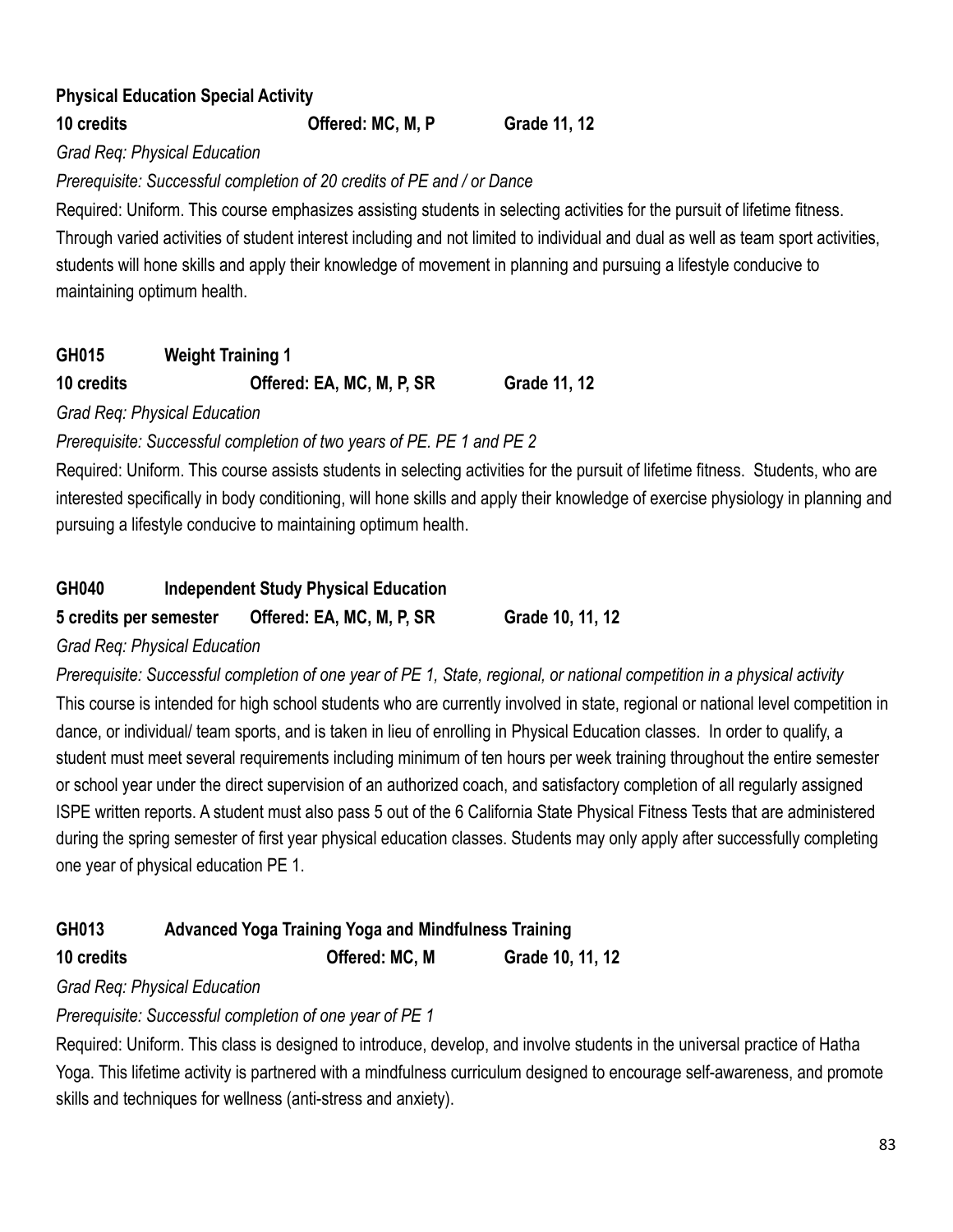## **GHH05 Interscholastic Athletics**

**5 credits per sport** *(10 credits maximum)* **Offered: EA, MC, M, P, SR Grade 10, 11, 12**

*Grad Req: Physical Education*

*Prerequisite: Successful completion of one year of PE 1*

Student must actively participate and complete a season in a CIF sanctioned Interscholastic athletic sport (one full season equates to 5 units). Student must have 10 or less absences from practice and competition, there is no retroactive credit allowed and all paperwork must be complete by the season deadline posted on the District and/or school site website. See the main office for a detailed instruction sheet.

**GH021 Dance 1**

**10 credits Offered: MC, M, P, SR Grade 10, 11, 12**

*Grad Req: Elective Physical Education*

*Prerequisite: Successful completion of one year of PE 1*

Required: Uniform. This course teaches students introductory techniques of modern dance, ballet, jazz, hip hop, cultural and a broad range of other dance forms using a creative approach through improvisation and composition. Emphasis is placed on stretching, flexibility, coordination, fitness and nutrition, and locomotive and rhythmic analysis.

**GH022 Dance 2**

**10 credits Offered: MC, M Grade 10, 11, 12**

*Grad Req: Elective or Physical Education*

*Prerequisite: Audition and / or consent of instructor*

Required: Uniform. In this intermediate course, students will continue their study of the standards outlined in Dance 1 above

## **VISUAL ARTS**

| VH002A       | AP Studio Art: 3D Design HP |      |
|--------------|-----------------------------|------|
| $10$ aradita | Offered, MC CD D            | C.o. |

**10 credits Offered: MC, SR, P Grade 12**

*Grad Req: Fine Arts or Elective*

*Prerequisite: Successful completion of Three Dimensional Design 3 P or AQ Visual Fine Arts 3, and/or art teacher's recommendation.*

The content of this college level course is primarily defined by the College Board. Students will address sculptural and/or three-dimensional design issues, with ancient to contemporary historical and cultural connections, and demonstrate evidence of accomplishment in three different areas. The three portfolio areas are identified as Range of Approaches, Sustained Investigation, and Selected Works. Students document and prepare work for the Portfolio to submit to the College Board. A successful score is recognized by many colleges and universities as having earned college credit for this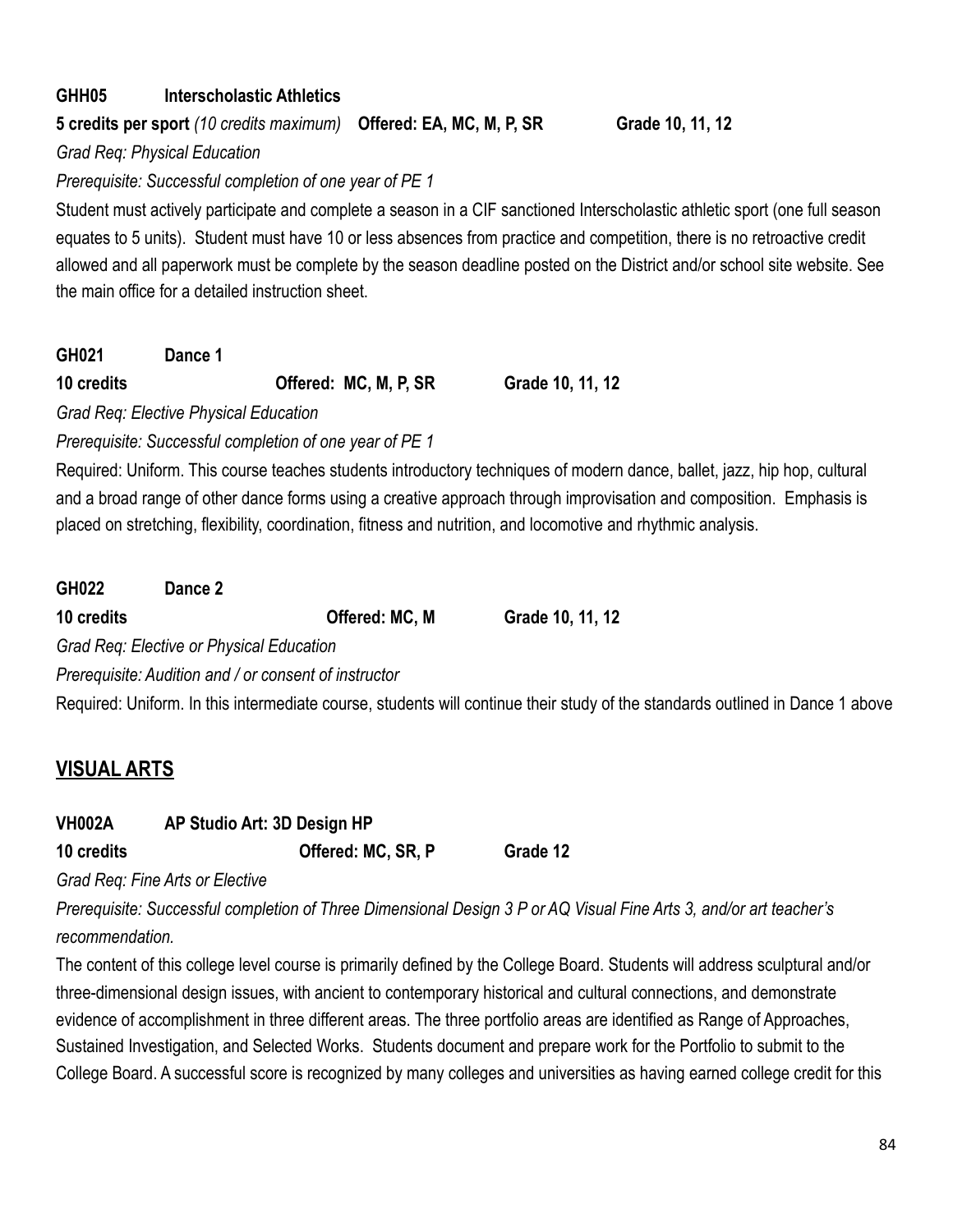course and/or as a waiver for introductory course requirements. However, due to varying university policies, students should check with individual colleges to determine AP credit procedures and criteria.

## **VH003A AP Studio Art: 2D Design and Drawing HP**

**10 credits Offered: EA, P, MC, SR Grade 10, 11, 12**

#### *Grad Req: Fine Arts or Elective*

*Prerequisite: Successful completion of Art 3 P, AQ Visual Fine Arts 3, AQ Digital Arts 3, AQ Photography 3, and/or art teacher's recommendation.*

The content of this college level course is primarily defined by the College Board. This course emphasizes drawing, painting, collage, mixed media, digital arts, photography or any other 2-D media, with ancient to contemporary historical and cultural connections. Students will demonstrate evidence of accomplishment in three different areas. The three portfolio areas are identified as Range of Approaches, Sustained Investigation, and Selected Works. Students document and prepare work for the Portfolio to submit to the College Board. A successful score is recognized by many colleges and universities as having earned college credit for this course and/or as a waiver for introductory course requirements. However, due to varying university policies, students should check with individual colleges to determine AP credit procedures and criteria.

## **VH020P Appreciation of the Arts P**

**10 credits Offered: M Grade 9, 10, 11, 12**

*Grad Req: Fine Arts or Elective*

### *Prerequisite: None*

This college preparatory course is designed to introduce all the arts to students through units on film, studies of the influence of art, architecture, and music in the Western world, including a unit on jazz and rock, and through drama, musical theater, and various forms of dance. Students will have the opportunity to attend plays, musicals, museums, concerts, and dance performances outside of class, and opportunities to participate in these disciplines in an introductory manner. This course prepares students for other art classes, especially IB art, IB music, IB film, and IB literature and acting, and meets the "f" requirement for entry into the UC college system.

| <b>VH001P</b> | Art 1 P |                           |
|---------------|---------|---------------------------|
| 10 credits    |         | Offered: EA, MC, M, P, SR |

**10 credits Offered: EA, MC, M, P, SR Grade 9, 10, 11, 12**

## *Grad Req: Fine Arts or Elective*

## *Prerequisite: None*

This course focuses on the production of art and the development of two dimensional techniques through experimentation with a variety of media. Quality of design and personal expression are stressed. Students will be studying artists, cultures, and artworks from art history as well as the contemporary art world. They will explore concepts and vocabulary, learn techniques, and participate in class discussions and critiques aimed at building knowledge and appreciation of art. Throughout the duration of this course, students will learn fundamental skills and concepts that support the five components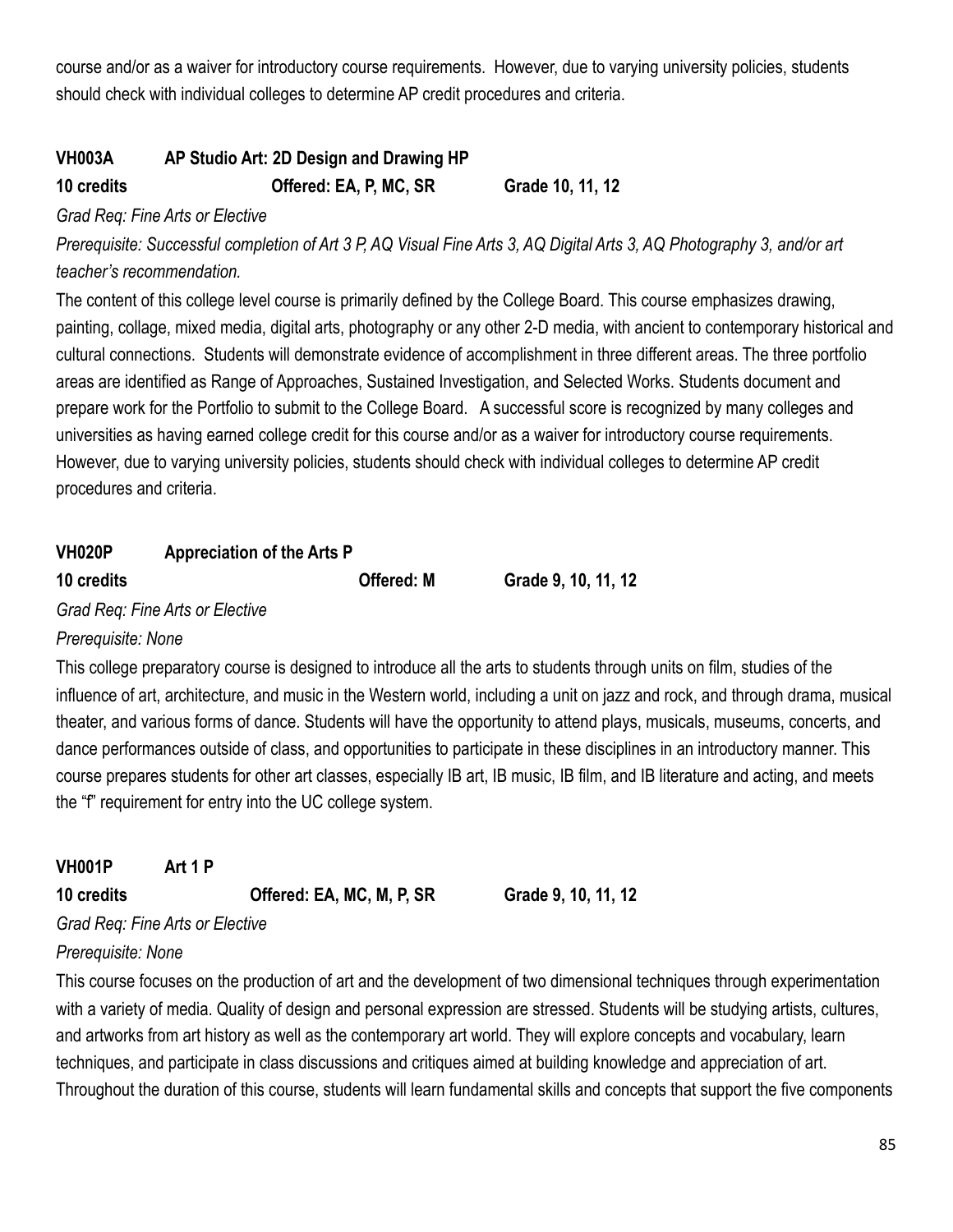of art education. They will do so through the elements and principles of art, which will be explored and referred to throughout the year.

## **VH002P Art 2 P**

**10 credits Offered: EA, MC, M, P, SR Grade 10, 11, 12**

*Grad Req: Fine Arts or Elective*

*Prerequisite: Successful completion of Art 1P or Art teacher's recommendation.*

In this intermediate course, students continue their study of the visual arts outlined in Art 1 P. More emphasis is placed on the development of portfolios and art criticism. Students will begin to pursue independent projects and investigations. Students will participate in critiques and will be assigned sketchbook assignments.

| <b>VH003P</b> | Art 3 P |                        |                  |
|---------------|---------|------------------------|------------------|
| 10 credits    |         | Offered: EA, MC, P, SR | Grade 10, 11, 12 |

*Grad Req: Fine Arts or Elective*

*Prerequisite: Successful completion of Art 2 P or Art teacher's recommendation.*

In this advanced course, students will prepare for Advanced Placement by creating a body of work in specific media categories, work independently on a mini-portfolio, and complete in-depth units of study in color and design theory, and life drawing.

| VHH47      | <b>ArtQuest Artists' Exchange Internship</b> |                                              |
|------------|----------------------------------------------|----------------------------------------------|
| 10 credits | <b>Offered: SR</b>                           | Grade 11, 12 (10 with instructor permission) |

*Grad Req: Elective*

*Prerequisite: Must be an ArtQuest or Fine Arts Pathway student; teacher recommendation may be required.2.5 GPA or above highly recommended.*

The Artists Exchange Internship focuses on Visual, Performing and Technical Arts professions, practices and related experiences, primarily through internships at a variety of relevant sites. Students must have the ability to fulfill requirements, including transportation to and from internship placement and written parental permission. Students also meet as a class at pre-scheduled times, keep detailed record of their hours, activities and learning progress at the internship site, and work with a supervisor who communicates with the teacher about the intern's performance.

## **VHQ61P ArtQuest Photography 1 P**

**20 credits Offered: SR Grade 9, 10, 11, 12**

*Grad Req: Fine Arts*

*Prerequisite:Acceptance into ArtQuest program. Students should have their own film camera.*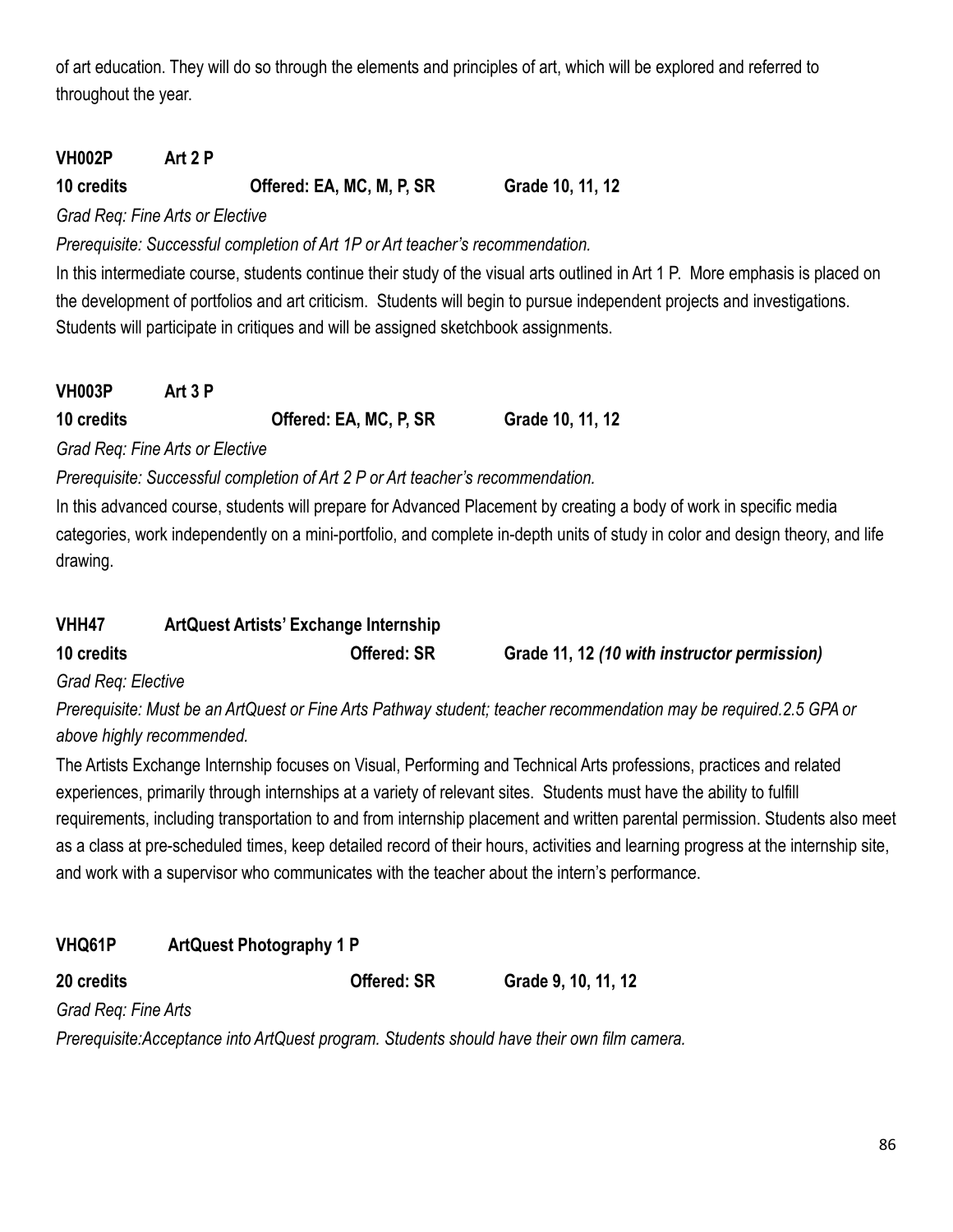ArtQuest Photography 1 P introduces students to the basic art elements and principles and to photographic composition, technique, and conceptual concerns. Students will work in black and white, traditional darkroom medium and begin to explore the history/heritage of photography while engaging in critique and artistic reflection.

#### **VH060 Digital Photography 1 P**

**10 credits Offered: P Grade 9, 10, 11, 12**

*Grad Req: Fine Arts*

*Prerequisite: Students should have their own camera.*

Digital Photography 1 P introduces students to the basic art elements and principles and to photographic composition, technique, and conceptual concerns. Students will work in black and white, traditional darkroom medium and begin to explore the history/heritage of photography while engaging in critique and artistic reflection.

## **VHQ62P ArtQuest Photography 2 P**

**20 credits Offered: SR Grade 10, 11, 12**

*Grad Req: Fine Arts*

*Prerequisite: Acceptance into the ArtQuest program, successful completion of ArtQuest Photography 1 P and AQ teacher's recommendation.*

ArtQuest Photography 2 continues to provide in-depth training and experiences in photography. Students will expand their knowledge of darkroom techniques, various photographic papers, films, filters, alternative processes and some digital photography. They will continue to learn about photographic history and cultural context and develop the "photographer's eye." Critique will become more sophisticated and students will further explore personal conceptual approaches and ideas.

## **VHQ63P ArtQuest Photography 3 P**

**20 credits Offered: SR Grade 11, 12**

*Grad Req: Fine Arts*

*Prerequisite: Acceptance into the ArtQuest program, successful completion of ArtQuest Photography 3 P and/or AQ teacher's recommendation.*

ArtQuest Photography 3 P has students work independently and in groups on more complex and involved photographic projects. Greater emphasis is placed on using alternative processes. Students expand their learning with more readings, field trips, gallery reviews, guest artist visits, research papers, in-depth critiques and mentoring less experienced students. Related careers and higher education opportunities in photography are explored.

| VHQ11P              | <b>ArtQuest Visual Fine Arts 1 P</b> |                    |              |
|---------------------|--------------------------------------|--------------------|--------------|
| 20 credits          |                                      | <b>Offered: SR</b> | Grade 11, 12 |
| Grad Reg: Fine Arts |                                      |                    |              |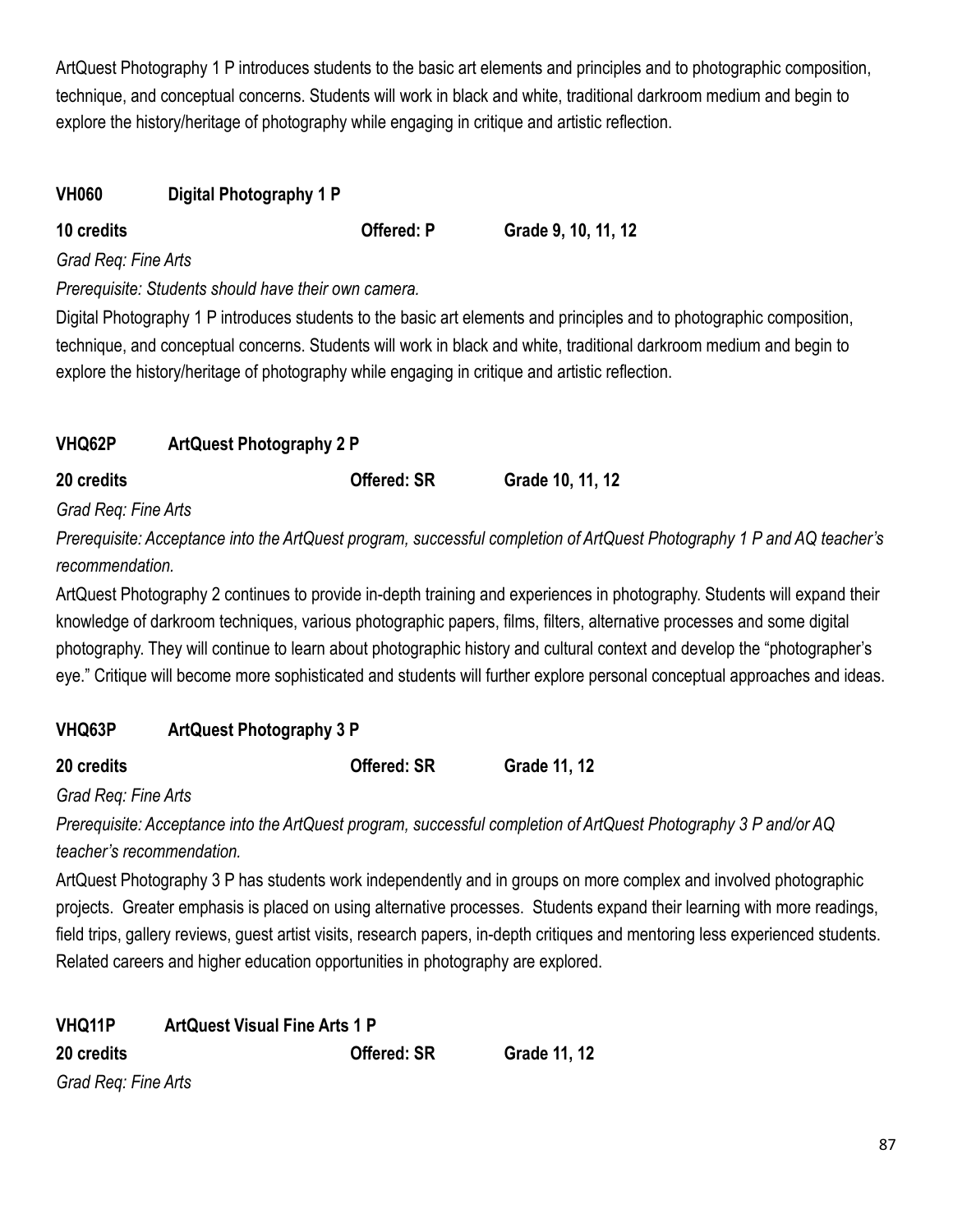*Prerequisite: Acceptance into ArtQuest program, successful completion of ArtQuest Visual Fine Arts 2 P and/or AQ teacher's recommendation.*

ArtQuest Visual Fine Arts 3 P students refine their skills and continue their in-depth training and exploration, using the annual ArtQuest theme and other cultural and personal concerns to investigate, inform, and inspire works of art. Students will learn about a wide range of arts-related career and higher education opportunities through guest artists and presenters. The contemporary art world is further addressed and critique is vital, embedded with sophisticated art vocabulary and understandings.

| <b>VHQ12P</b> | <b>ArtQuest Visual Fine Arts 2 P</b> |              |
|---------------|--------------------------------------|--------------|
| 20 credits    | <b>Offered: SR</b>                   | Grade 11, 12 |

*Grad Req: Fine Arts*

*Prerequisite: Acceptance into ArtQuest program, successful completion of ArtQuest Visual Fine Arts 2 P and/or AQ teacher's recommendation.*

ArtQuest Visual Fine Arts 3 P students refine their skills and continue their in-depth training and exploration, using the annual ArtQuest theme and other cultural and personal concerns to investigate, inform, and inspire works of art. Students will learn about a wide range of arts-related career and higher education opportunities through guest artists and presenters. The contemporary art world is further addressed and critique is vital, embedded with sophisticated art vocabulary and understandings.

| VHQ13P | <b>ArtQuest Visual Fine Arts 3 P</b> |  |
|--------|--------------------------------------|--|
|        |                                      |  |

**20 credits Offered: SR Grade 11, 12**

*Grad Req: Fine Arts*

*Prerequisite: Acceptance into ArtQuest program, successful completion of ArtQuest Visual Fine Arts 2 P and/or AQ teacher's recommendation.*

ArtQuest Visual Fine Arts 3 P students refine their skills and continue their in-depth training and exploration, using the annual ArtQuest theme and other cultural and personal concerns to investigate, inform, and inspire works of art. Students will learn about a wide range of arts-related career and higher education opportunities through guest artists and presenters. The contemporary art world is further addressed and critique is vital, embedded with sophisticated art vocabulary and understandings.

## **VH131P Ceramics / Sculpture 1 P**

**10 credits Offered: EA, MC, M, P, SR Grade 9, 10, 11, 12**

*Grad Req: Fine Arts or Elective*

*Prerequisite: None*

This course is designed to help students understand the basic hand building skills of working with clay. Through this course students will come to understand how a ceramics studio works, and how an art studio can act as a community for sharing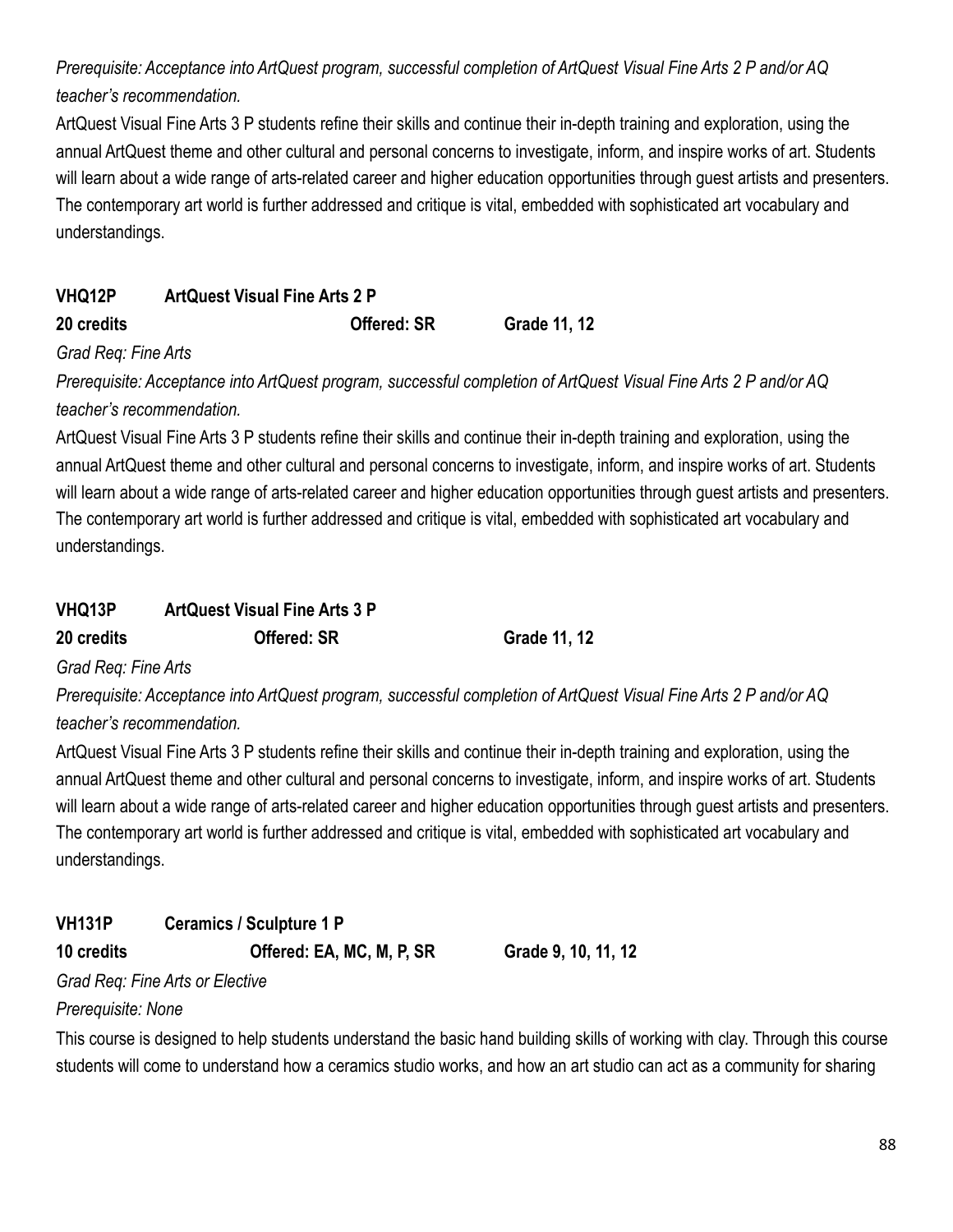ideas. We will explore concepts and vocabulary, learn techniques, and participate in class discussions and critiques aimed at building their knowledge of how one can express ideas through the medium of clay.

## **VH132P Ceramics / Sculpture 2 P**

**10 credits Offered: EA, MC, P, SR Grade 10, 11, 12**

#### *Grad Req: Fine Arts or Elective*

*Prerequisite: Successful completion of Ceramics/Sculpture 1P or art teacher's recommendation.*

In this intermediate course students will have new and greater responsibilities in running the studio. Students will be asked to participate in class discussions and critiques of professional artworks as well as those of their fellow classmates.

This is a sequential program in which new skills and concepts build on those that have been previously learned. During the first semester, students will be asked to recall the hand building techniques they learned the previous year and apply them in sophisticated, professional ways. These techniques will be utilized throughout the year to create original works of art. Students will also develop their skills on the potter's wheel, which was introduced during the first year.

**VH133P Ceramics / Sculpture 3 P 10 credits Offered: EA, MC, P, SR Grade 10, 11, 12** *Grad Req: Fine Arts or Elective Prerequisite: Successful completion of Ceramics/Sculpture 2 P or art teacher's recommendation.*

In this advanced course, students will study in greater depth the standards outlined in Ceramics/Sculpture 2 P.

| <b>VH200</b> | <b>Commercial Art and Design P</b> |              |
|--------------|------------------------------------|--------------|
| 10 credits   | Offered: EA, P                     | Grade 11, 12 |

*Grad Req: Local VAPA, or Elective*

### *Prerequisite: Successful completion of Art 1 P or consent of teacher*

This course will introduce students to basic principles of graphic design emphasizing concepts and imagery for commercial art. Projects will incorporate the development of ideas and creative themes using symbolic representation, image-based logos, branding and corporate identity, multi-media advertising campaigns and commercial images for products. Students will also learn about silk screening and other processes for garment imagery. Traditional and modern techniques will be used to produce the artwork.

**VHH72I Visual Arts IB HL1 10 credits Offered: M Grade 11, 12** *Grad Req: Fine Arts or Elective*

*Recommended Prerequisites: Successful completion of Art 1P, Appreciation of the Arts or art teacher's recommendation.*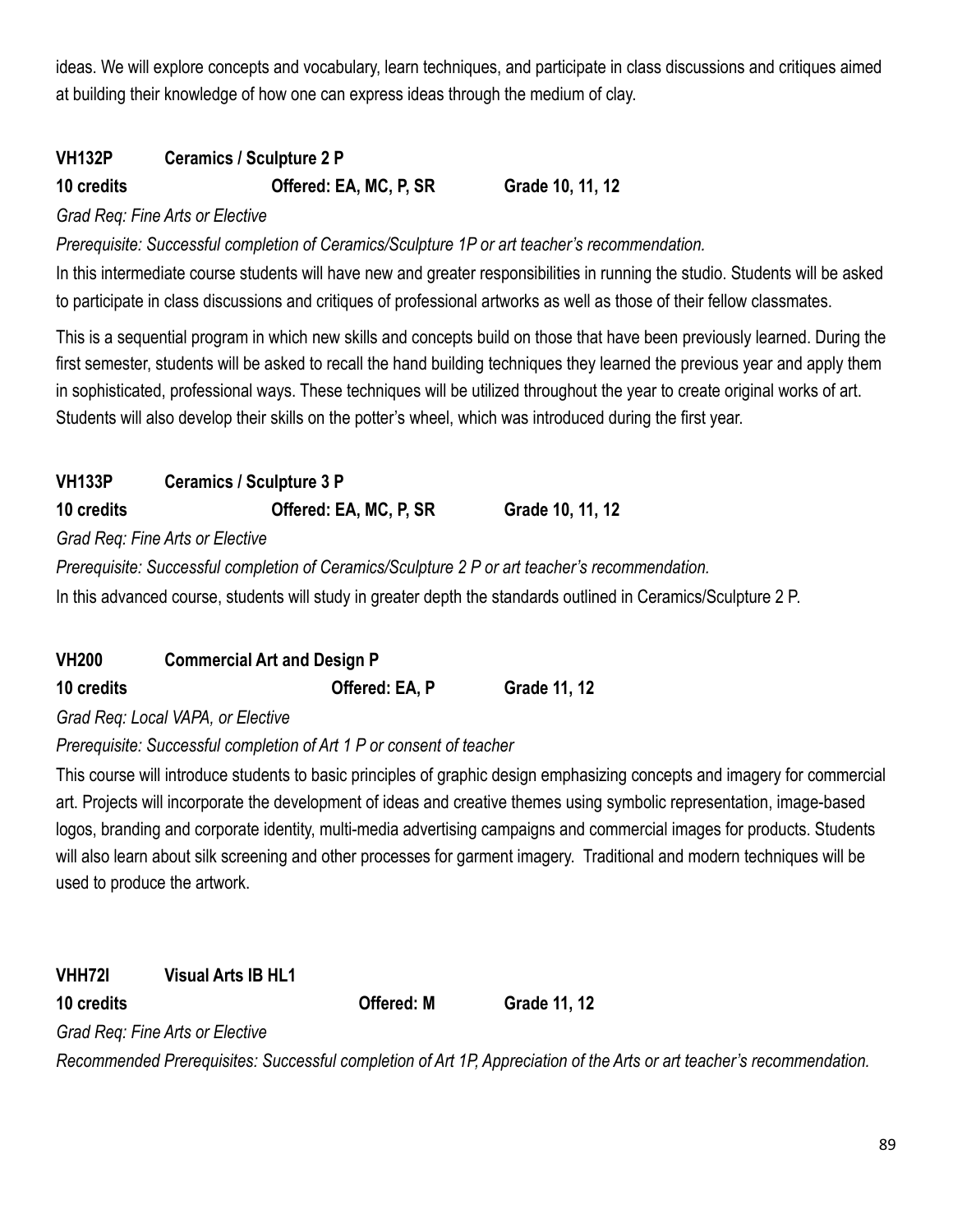The first year of a two year IB Art program which teaches students to explore and investigate subjects of personal interest. Emphasis is placed on gaining the broad range of skills, knowledge and experience needed to express original and creative ideas. The students will be trained to imagine, investigate, construct and reflect.

## **VH010I Visual Arts IB HL2**

**10 credits Offered: M Grade 11, 12**

### *Grad Req: Fine Arts or Elective*

*Prerequisite: Successful completion of Art 1 P or art teacher's recommendation.*

The second year of a two year IB Art program. Students will continue to use an investigative approach to develop a focus for their studies. Students may elect to participate in the exam process which will require them to turn in photographs of Investigation Workbook Pages and the related Studio Works. These same students will also have a one person show and produce a video of themselves discussing the work

## **VH071P Film Study 1 P**

**10 credits Offered: MC, P, M, SR Grade 9, 10, 11, 12**

*Grad Req: Fine Arts or Elective*

*Prerequisite: Students must submit to the instructor a parent-signed permission slip for viewing selected "R" rated" films before enrolling in this course.*

Film Studies is a comprehensive and in-depth study of the art, history, language, and techniques of cinema that filmmakers use to entertain, enlighten, instruct, and manipulate viewers. Students explore the art of filmmaking and the elements of cinematic composition including arrangement within the frame (mise en scene), sound, camera movement, lighting and color. Students will learn to perceive and respond to films using the vocabulary of the industry to express their observations. Consult with a counselor to make sure that the course is part of a Pathway sequence. Student must submit to the instructor a parent-signed permission slip for viewing selected "R" rated" films before enrolling in this course.

**VH072P Film Study 2 P**

**10 credits Offered: MC Grade 10, 11, 12**

*Grad Req: Fine Arts or Elective*

*Prerequisite: Successful completion of Film Study 1 P or consent of teacher.*

This intermediate course continues the study of the standards outlined in Film Study 1 P above. Student must submit to the instructor a parent-signed permission slip for viewing selected "R" rated" films before enrolling in this course.

**VH071I IB Film Study 1HP**

**10 credits Offered: M Grade 11, 12**

*Grad Req: Fine Arts or Elective*

This course emphasizes the skills necessary to achieve creative independence in students' knowledge, experience, and enjoyment of film. Through viewing, discussing, and making films, this course develops critical analytical and creative skills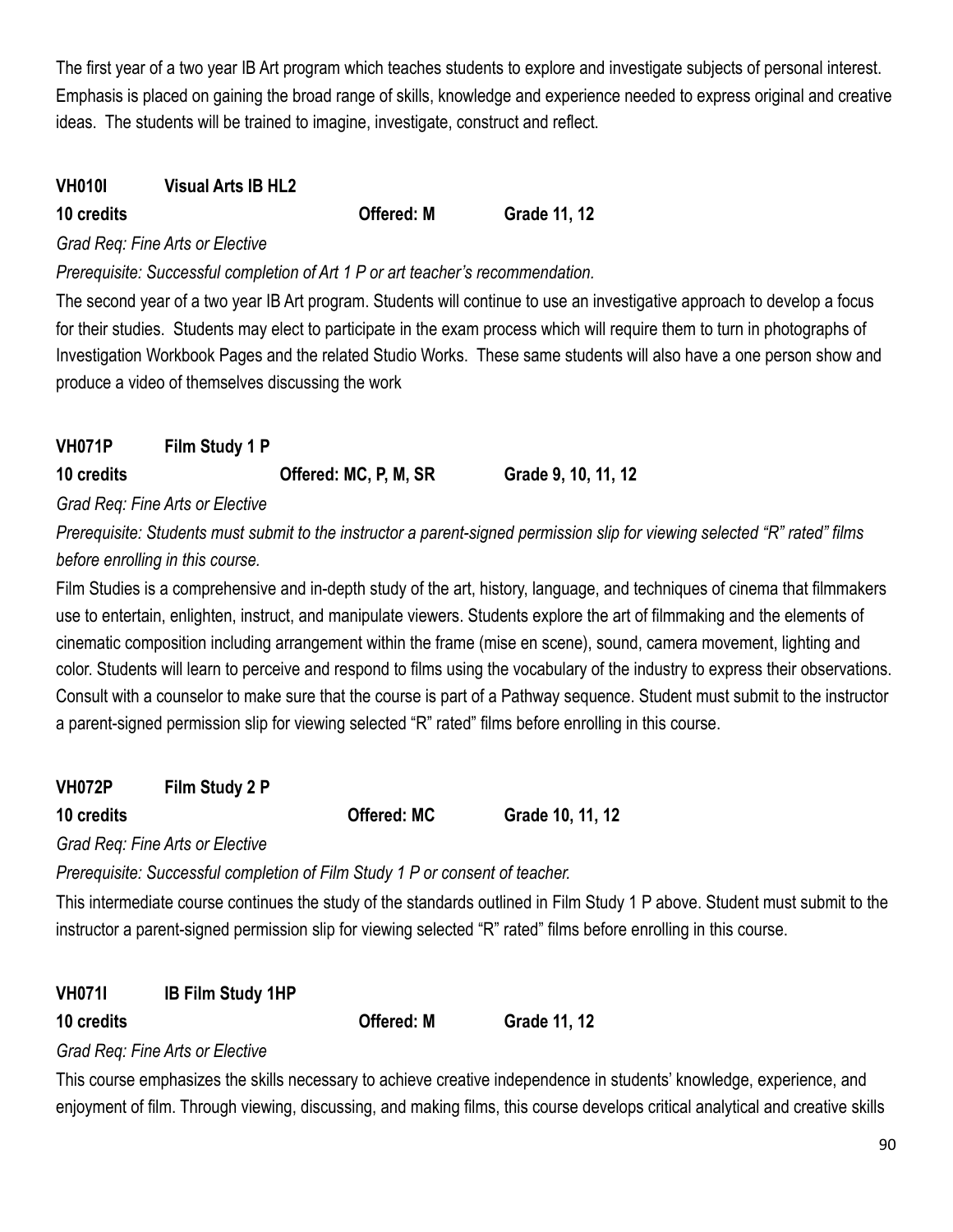and knowledge, and applies them to the understanding and enjoyment of film. International films, shorts, and documentaries from all eras serve as the primary focus of study. The full curriculum is taught over a two year cycle, but students can take it for a single year. Core projects to satisfy IB requirements include an oral presentation on a selected film, an independent study presented in the form of a documentary script, and a student-produced film with accompanying written commentary. Other projects, reading assignments, and class work are focused on preparing students for these core IB assignments. Students must submit to the instructor a parent-signed permission slip for viewing selected "R" rated" films before enrolling in this course.

| <b>VH0/21</b> | Film IB HL 2 |                   |          |
|---------------|--------------|-------------------|----------|
| 10 credits    |              | <b>Offered: M</b> | Grade 12 |

*Grad Req: Fine Arts or Elective*

**VH072I Film IB HL 2**

*Prerequisite: Successful completion of IB HL1 or consent of teacher.*

This is the second year of a two-year program. The curriculum is essentially the same as for Film IB HL1 (see above), but the material is pursued at a deeper level, with more extensive projects and products expected. Students must submit to the instructor a parent-signed permission slip for viewing selected "R" rated" films before enrolling in this course.

| <b>VH102P</b>      | Oral Interpretation 1 P |                    |                     |
|--------------------|-------------------------|--------------------|---------------------|
| 10 credits         |                         | <b>Offered: MC</b> | <b>Grade 11, 12</b> |
| Grad Reg: Elective |                         |                    |                     |
| Prerequisite: None |                         |                    |                     |

Oral Interpretation is a performance-based course designed to develop the public speaking skills of students interested in debate, oration, dramatic and humorous interpretation, and spontaneous speaking. This course offers students opportunities to interpret published works as well as study rhetoric in order to create and enhance their own works created for performance. Students will critically analyze oral interpretations by amateur and professional performers and speakers. In addition, the course requires students to perform outside of the classroom setting, in community and competitive arenas.

| <b>VH006P</b>      | <b>Three Dimensional Design P</b>                                                       |                    |                     |
|--------------------|-----------------------------------------------------------------------------------------|--------------------|---------------------|
| 10 credits         |                                                                                         | <b>Offered: SR</b> | Grade 9, 10, 11, 12 |
|                    | Grad Reg: Fine Arts or Elective                                                         |                    |                     |
| Prerequisite: None |                                                                                         |                    |                     |
|                    | This is a heginning level studio art course with emphasis on evologition and production |                    |                     |

is a beginning level studio art course with emphasis on exploration and production of 3-D art. Some power tools will be used. Mixed media will be explored and emphasis will be placed on art criticism and art history, as well as, art production. Gallery responses will be assigned each semester.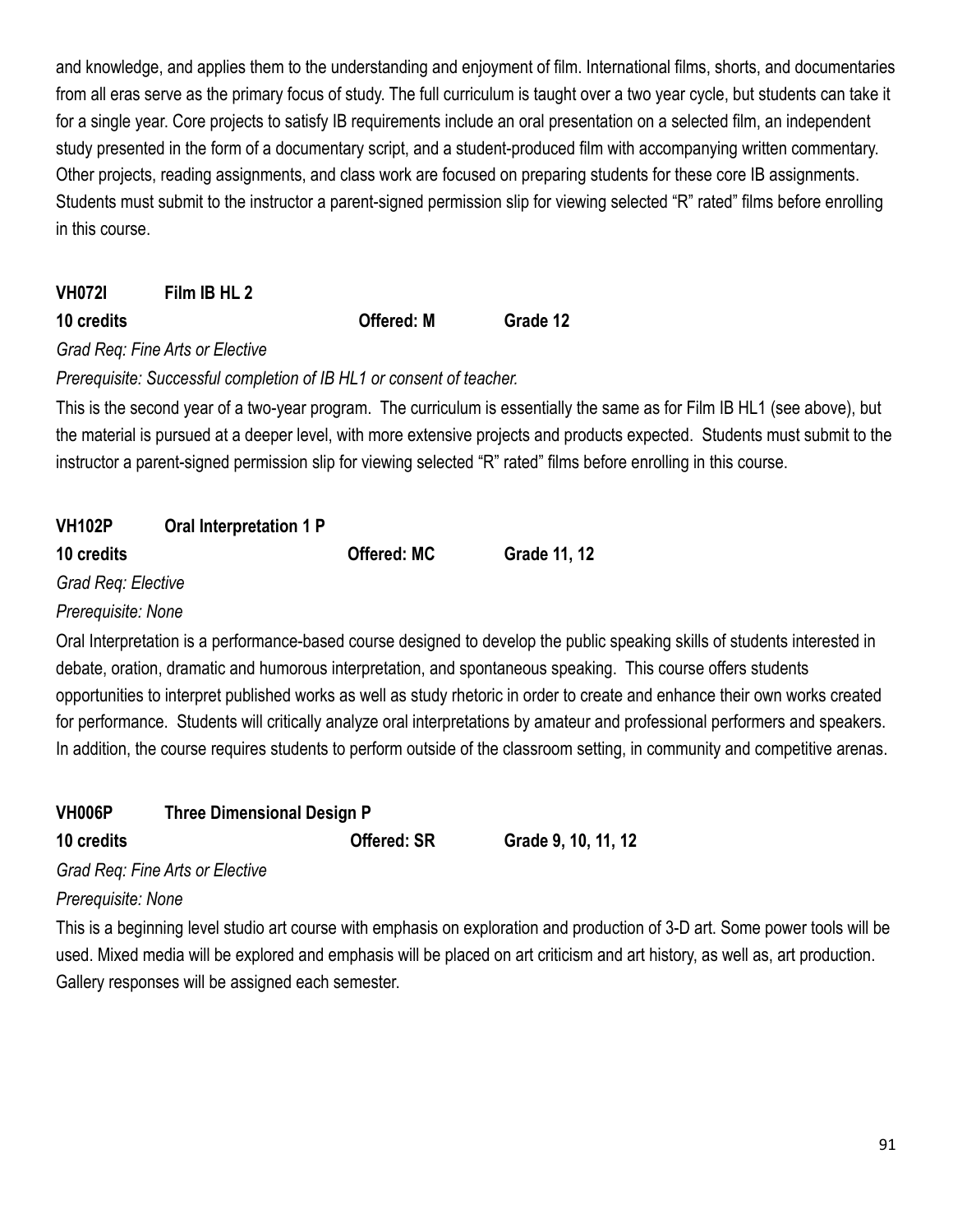## **PERFORMING ARTS**

## **VH058P A Cappella Choir P**

### **10 credits Offered: EA, MC, SR Grade 9, 10, 11, 12**

*Grad Req: Fine Arts*

*Prerequisite: Audition or Choral Music teacher's recommendation.*

Requirement: Performance attire. This course emphasizes developing individual voice and musicianship skills through learning as a performing group. The group is involved in performances throughout the year, which include winter and spring concerts, and State Festival. This class prepares students for Concert Choir/Chamber Singers.

| VHH47              | <b>ArtQuest Artists' Exchange Internship</b> |           |  |                    |                                              |  |   |
|--------------------|----------------------------------------------|-----------|--|--------------------|----------------------------------------------|--|---|
| 10 credits         |                                              |           |  | <b>Offered: SR</b> | Grade 11, 12 (10 with instructor permission) |  |   |
| Grad Reg: Elective |                                              |           |  |                    |                                              |  |   |
|                    |                                              | $\lambda$ |  |                    |                                              |  | , |

*Prerequisite: Must be an ArtQuest or Fine Arts Pathway student; teacher recommendation may be required.2.5 GPA or above highly recommended.*

The Artists Exchange Internship focuses on Visual, Performing and Technical Arts professions, practices and related experiences, primarily through internships at a variety of relevant sites. Students must have the ability to fulfill requirements, including transportation to and from internship placement and written parental permission. Students also meet as a class at pre-scheduled times, keep detailed record of their hours, activities and learning progress at the internship site, and work with a supervisor who communicates with the teacher about the intern's performance and provides assessment input.

| VHQ31P | <b>ArtQuest Dance 1 P</b> |
|--------|---------------------------|
|        |                           |

**20 credits Offered: SR Grade 9, 10, 11, 12**

*Grad Req: Fine Arts*

*Prerequisite: Acceptance into ArtQuest program and previous dance training and/or skill in ballet, modern, jazz, tap, hip hop or other dance forms. Some performance experience is preferred.*

ArtQuest Dance 1 focuses on the development of technical and conceptual skills in the expressive language of dance. A blend of contemporary and more traditional strategies are used to create and respond to artistic works. Students will participate in both individual and group performances in a wide variety of settings.

**VHQ32P ArtQuest Dance 2 P**

**20 credits Offered: SR Grade 10, 11, 12**

*Grad Req: Fine Arts*

*Prerequisite: Successful completion of ArtQuest Dance 1 P and/or ArtQuest dance teacher's recommendation.*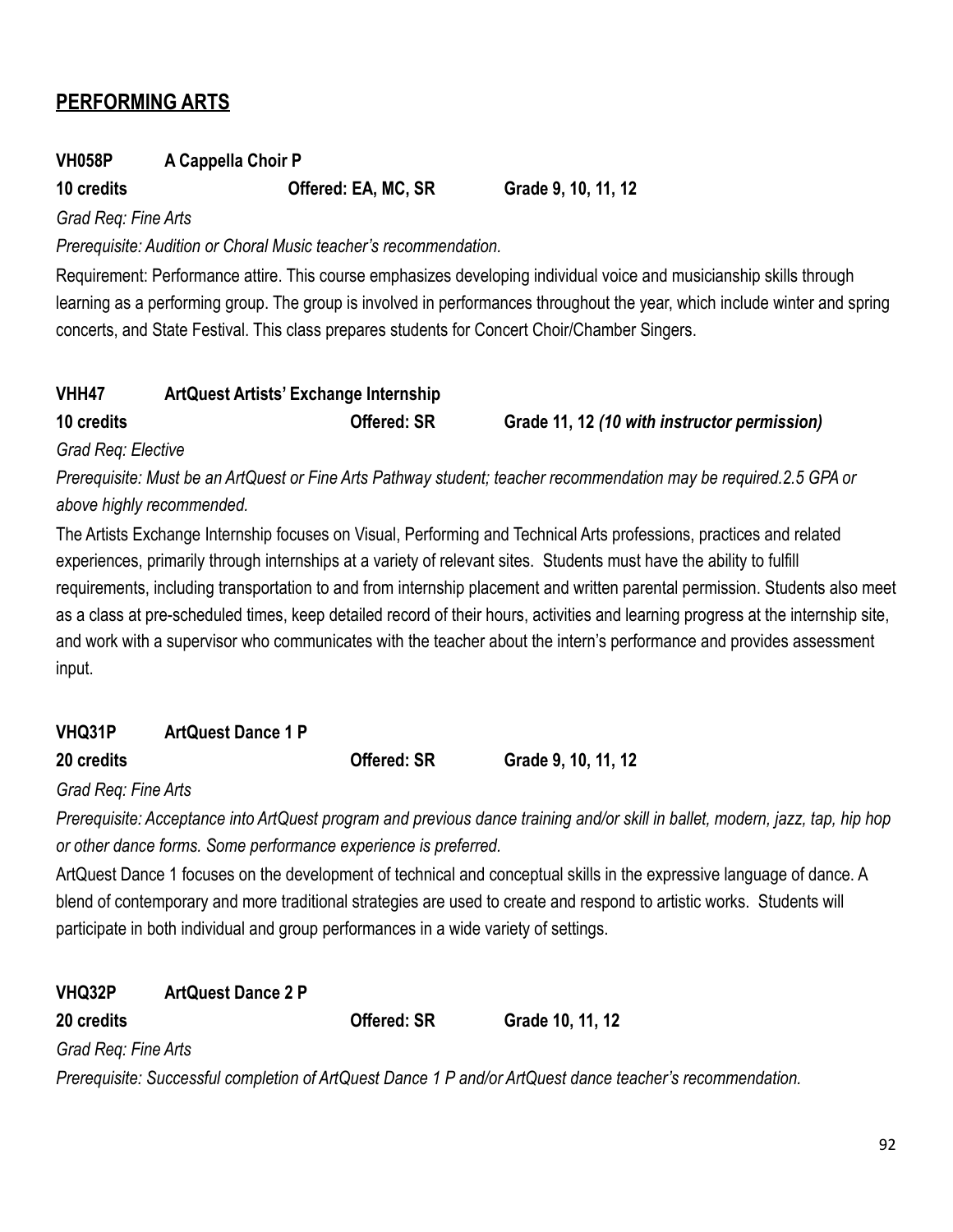ArtQuest Dance 2 has students continue to explore artistic perception and the creative process by solving problems in choreography and performance. Students begin to learn about diverse historical and cultural perspectives of dance and different dance styles and genres. Critique and reflection are emphasized and technique is increasingly developed, paired with conceptual integrity and interest.

## **VHQ33P ArtQuest Dance 3 P**

**20 credits Offered: SR Grade 11, 12**

#### *Grad Req: Fine Arts*

*Prerequisite: Successful completion of AQ Dance 2 P and acceptance by audition into ArtQuest Dance Company.* The purpose of ArtQuest Dance Company (Dance 3) is to build on the work of the previous years with greater depth and intensity. The majority of class time will be spent in developing choreographic ideas, performance and dance productions. Intense personal focus, as well as full collaboration and camaraderie is required. In-depth critique and reflection is emphasized and a professional approach and commitment to creating and performing dance is a necessity.

| <b>VHQ41P</b>      | <b>ArtQuest Theatre Arts 1 P</b> |                     |  |
|--------------------|----------------------------------|---------------------|--|
| <b>20 credits</b>  | <b>Offered: SR</b>               | Grade 9, 10, 11, 12 |  |
| Grad Req: Fine Art |                                  |                     |  |
| $\blacksquare$     |                                  |                     |  |

*Prerequisite: Acceptance into ArtQuest program.*

This is the introductory course to intensive actor training in the ArtQuest Drama Conservatory. It is designed for a select group of talented and motivated students who have designated drama as their special interest or major. Theatre Arts approaches and concerns will be explored in depth. Group and individual work are required.

| VHQ42P     | <b>ArtQuest Theatre Arts 2 P</b> |                     |
|------------|----------------------------------|---------------------|
| 20 credits | <b>Offered: SR</b>               | Grade 9, 10, 11, 12 |

*Grad Req: Fine Arts*

*Prerequisite: Acceptance into ArtQuest program, successful completion of ArtQuest Drama 1 P and/or AQ Drama teacher's recommendation.*

This course is in part a continuation of the first year's training and experience. The curriculum is primarily based on the work of Shakespeare and the course focuses on developing the tools needed to handle the demands of this material, including intense vocal training, sensitized kinesthetic response and deep analysis of text including vocabulary, figures of speech, principles of logic, and dramaturgy. This level also includes the deeper exploration of psychophysical relationships of actor/character/environment. The majority of students will be selected by the teacher and students from AQ Theatre Arts 1 P as well as returning AQ Theatre Arts 2 P.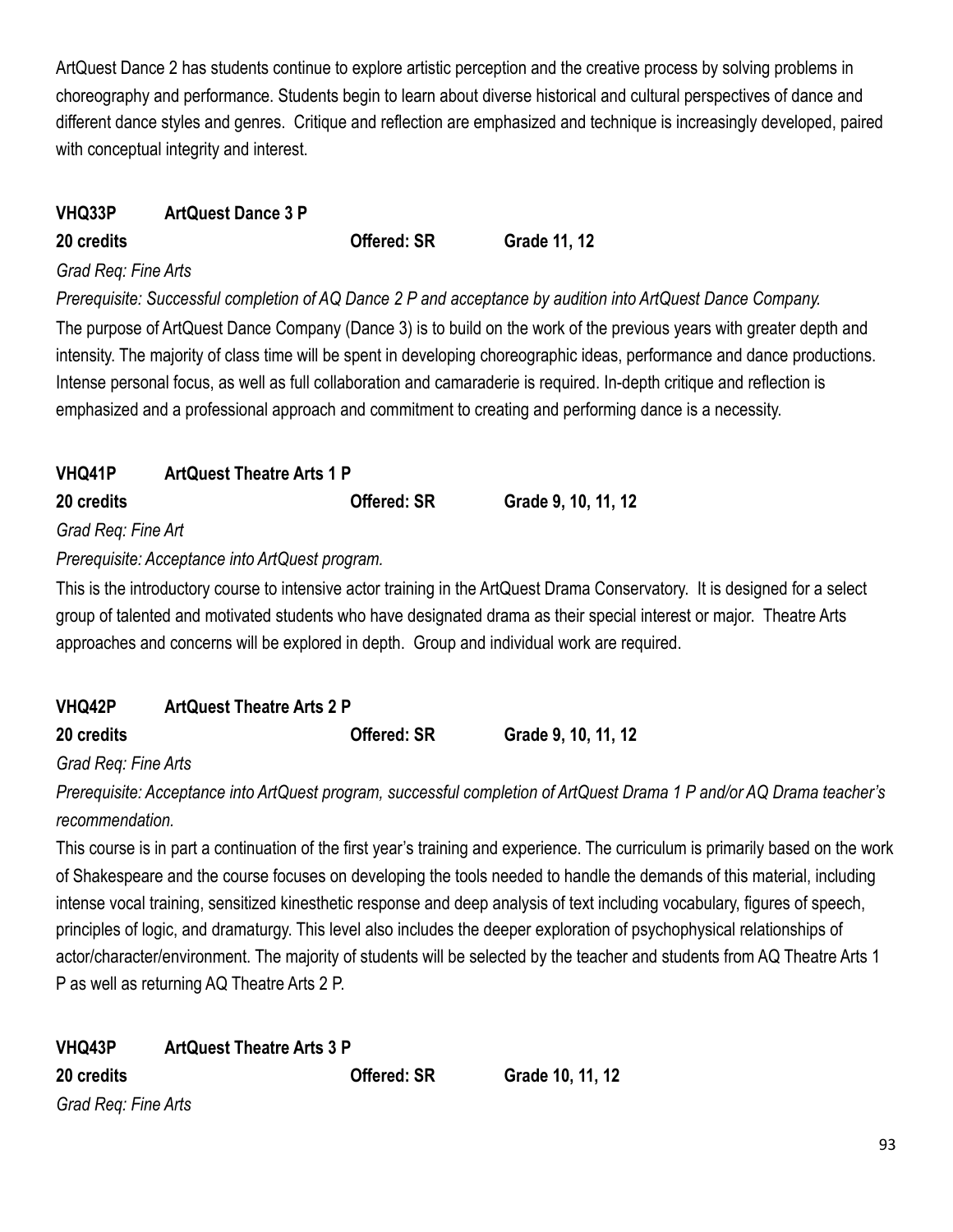*Prerequisite: Acceptance into ArtQuest program, successful completion of ArtQuest Drama 2 P and/or AQ Drama teacher's recommendation.*

ArtQuest Theatre Arts 3 is a continuation of the second year's training to further deepen the student's psychophysical response to others and the imagined environment to expand their vocal range with more sensitivity and openness and to explore oneself in more depth. This level demands the ability to maintain a sharp focus of one's attention, substantial line memorization, detailed analysis of plays and characters, and so on.

| <b>VHQ40</b><br><b>ArtQuest Honors Advanced Theatre</b> |                    |              |
|---------------------------------------------------------|--------------------|--------------|
| 20 credits                                              | <b>Offered: SR</b> | Grade 11, 12 |
| Grad Reg: Fine Arts                                     |                    |              |

## *Prerequisite: Recommendation of ArtQuest teacher*

ArtQuest Advanced Honors Theatre students will explore the upper level of the nature and manner of the Dramatic Arts in both its historical and contemporary manifestations. Students are expected to develop a working historical knowledge of the major developmental patterns of Theater, film, and other applicable disciplines. Students will learn to read scripts, analyze thematic structures, discern metaphoric patterns, understand the use of classically understood symbols, and create a production concept which accurately reflects these things.

**VH057 Vocal Music 10 credits Offered: SR Grade 9, 10, 11, 12**

*Grad Req: Fine Arts*

*Prerequisite: Acceptance into the ArtQuest program.*

Vocal Music students have three or four main concerts each year, as well as other choral events and opportunities. Classes focus on the rehearsal/performance process and also have the goal of building musicians out of singers by developing music reading skills, interval recognition, rhythmic proficiency and building musical vocabulary. Students are placed by audition into the appropriate vocal group, which currently include; A Capella, Las Choralistas, Concert Choir and/or Chamber Singers. At SRHS, this class is a combination of ArtQuest and elective choral students.

| <b>VH050</b>       | <b>Beginning Guitar</b>         |                 |                                                                                        |
|--------------------|---------------------------------|-----------------|----------------------------------------------------------------------------------------|
| 10 credits         |                                 | Offered: EA, SR | Grade 9, 10, 11, 12                                                                    |
|                    | Grad Reg: Fine Arts or Elective |                 |                                                                                        |
| Prerequisite: None |                                 |                 |                                                                                        |
|                    |                                 |                 | This non-college preparatory course is designed for the student who is serious about k |
|                    |                                 |                 | co pharda atrum nottorna logrning to road munical patation and quitar toblature. Ctude |

earning to play the guitar. Emphasis is on chords, strum patterns, learning to read musical notation and guitar tablature. Students are tested in class weekly. Students are expected to practice regularly and performance attendance is required.

**VH059P Chamber Singers P 10 credits Offered: EA, MC, M, P, SR Grade 9, 10, 11, 12**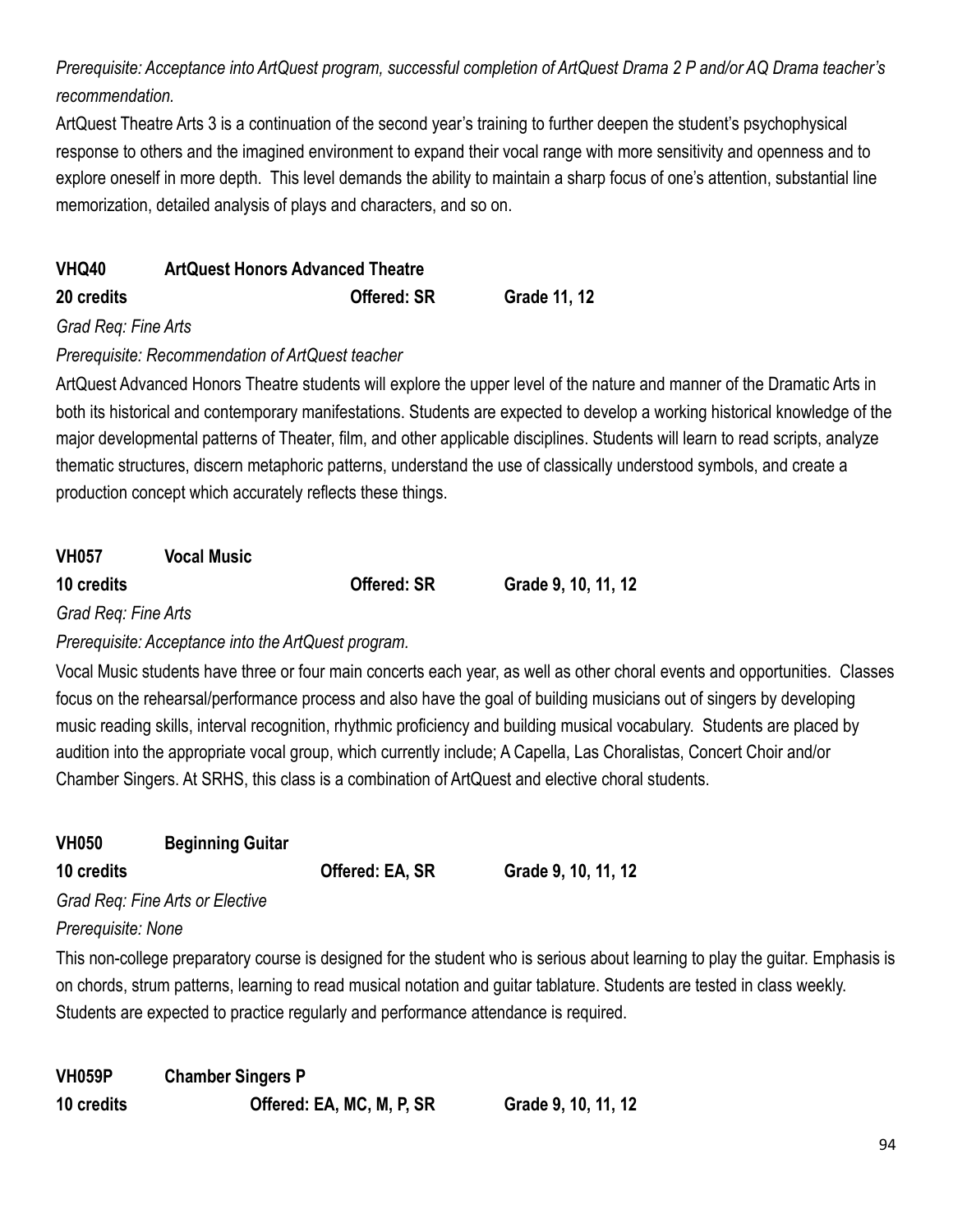## *Grad Req: Fine Arts*

*Prerequisite: Audition or Choir teacher's recommendation; requires concurrent enrollment in an advanced choir course.* Requirement: Performance attire. This course is designed for the most dedicated students who will perform throughout the community and state. Students who are accepted into Chamber Singers are expected to be able to tour with the group and need to be conscientious in all classes. The group sings the most challenging literature written for small choral ensembles.

| <b>VH100P</b> | <b>Concert Band P</b>     |                     |
|---------------|---------------------------|---------------------|
| 10 credits    | Offered: EA, MC, M, P, SR | Grade 9, 10, 11, 12 |

*Grad Req: Fine Arts*

*Prerequisite: Audition or band teacher's recommendation.*

Requirement: Band performance attire. This course is designed for students who play a wind, brass or percussion instrument. Students learn fundamental concepts and study and perform a wide variety of musical literature. Members of the class are expected to practice regularly and performance attendance is mandatory.

At SRHS, this class is a combination of ArtQuest and elective band students. This course meets the "f" requirement of the a-g requirements.

| <b>VH110P</b> | <b>Concert Choir P</b> |  |  |
|---------------|------------------------|--|--|
|---------------|------------------------|--|--|

**10 credits Offered: M, SR, P, EA Grade 9, 10, 11, 12**

*Grad Req: Fine Arts*

*Prerequisite: None (SRHS & MHS by audition only)*

Requirement: Performance attire. This course presents music of various styles and periods in performance. This course emphasizes developing individual voice, musicianship and music reading skills through learning as a performing group. The group is involved in performances throughout the year, which include concerts and festivals. At SRHS, this class is a combination of ArtQuest and elective band students. This course meets the "g" requirement of the "a-g" requirements.

| <b>VH031P</b>       | Dance 1 P |                        |                     |
|---------------------|-----------|------------------------|---------------------|
| 10 credits          |           | Offered: EA, MC, M, SR | Grade 9, 10, 11, 12 |
| Grad Reg: Fine Arts |           |                        |                     |
| Prerequisite: None  |           |                        |                     |

Required: Dance uniform. This course teaches students introductory techniques of modern dance, ballet, jazz, and a broad range of other forms using a creative approach through improvisation and composition. Emphasis is placed on stretching, flexibility, coordination, fitness and nutrition, and locomotive and rhythmic analysis.

| <b>VH032P</b>       | Dance 2 P |                    |                  |
|---------------------|-----------|--------------------|------------------|
| 10 credits          |           | Offered: EA, MC, M | Grade 10, 11, 12 |
| Grad Req: Fine Arts |           |                    |                  |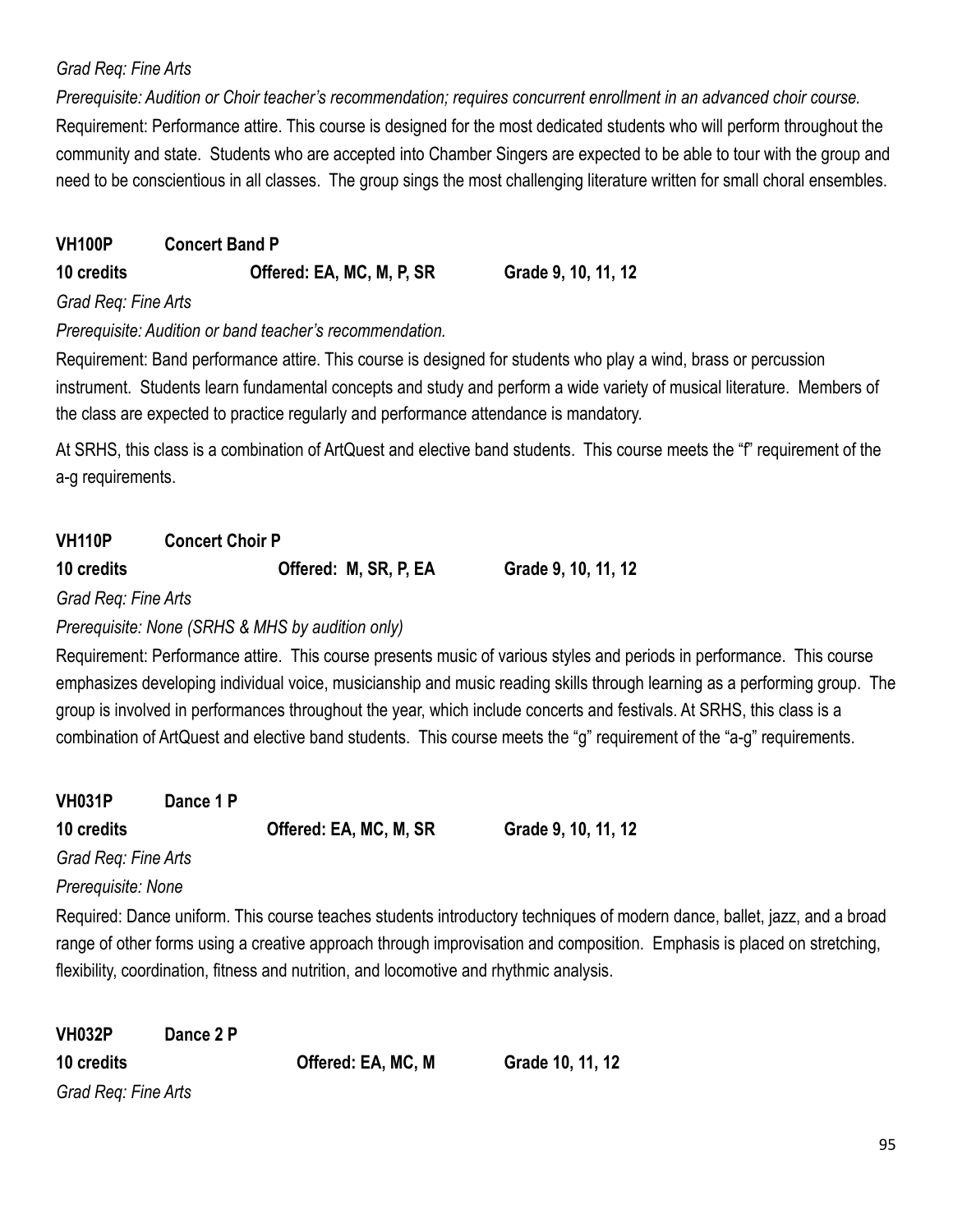*Prerequisite: Dance teacher's recommendation or audition.*

Required: Dance uniform. In this intermediate course, students will continue their study of the standards outlined in Dance 1 P above.

| <b>VH033P</b> | Dance 3 P |                |              |
|---------------|-----------|----------------|--------------|
| 10 credits    |           | Offered: MC, M | Grade 11, 12 |

#### *Grad Req: Fine Arts*

*Prerequisite: Successful completion of Dance 2 P or dance teacher's recommendation, or audition.*

Required: Black dance pants, black leotard, dance shoes. In this advanced course, students will further refine their technical skills and develop their skill in choreography. Designed for those with previous experience in dance, students will participate in various aspects of dance production, including choreography, improvisation, costuming, staging, and organization in preparation for two evening performances.

| <b>VH041P</b>       | Drama 1 P |                           |                                                                                                                     |
|---------------------|-----------|---------------------------|---------------------------------------------------------------------------------------------------------------------|
| 10 credits          |           | Offered: EA, MC, M, P, SR | Grade 9, 10, 11, 12                                                                                                 |
| Grad Reg: Fine Arts |           |                           |                                                                                                                     |
| Prerequisite: None  |           |                           |                                                                                                                     |
|                     |           |                           | Beginning Drama 1P introduces students to the world of Theater Arts and Acting. Students learn the basics of Acting |

Technique, Theater Vocabulary, and Analysis of Character and Scene. Students have ample opportunity to overcome stage fright and to build self-confidence. Students work collaboratively in groups, with partners, and solo. Students memorize lines for monologues and duets (two person scenes), which are performed in front of the class. This course meets the "g" requirement of the "a-g" requirements

| <b>VH043P</b> | Drama 2 P |
|---------------|-----------|
|               |           |

**10 credits Offered: EA, MC, M, P, SR Grade 10, 11, 12**

*Grad Req: Fine Arts*

*Prerequisite: Drama teacher's recommendation or audition.*

Drama 2P continues the development of Acting Technique, Character Study, and Scene Performance, as well as showcasing the work of students with an evening performance. More focus is spent on theatrical periods and styles, including Shakespearean and contemporary realism. Students analyze scripts, make acting choices, do character research, reflect and critique works of theater and theatrical artists on the basis of aesthetic qualities. Students also learn the business of theater and its Organizational Structure.

| <b>VH044P</b>       | <b>Drama Production P</b>                                                                       |                    |
|---------------------|-------------------------------------------------------------------------------------------------|--------------------|
| 10 credits          | Offered: EA, M, P                                                                               | <b>Grade 11,12</b> |
| Grad Reg: Fine Arts |                                                                                                 |                    |
|                     | Prerequisite: Successful completion of Drama 2 P or drama teacher's recommendation or audition. |                    |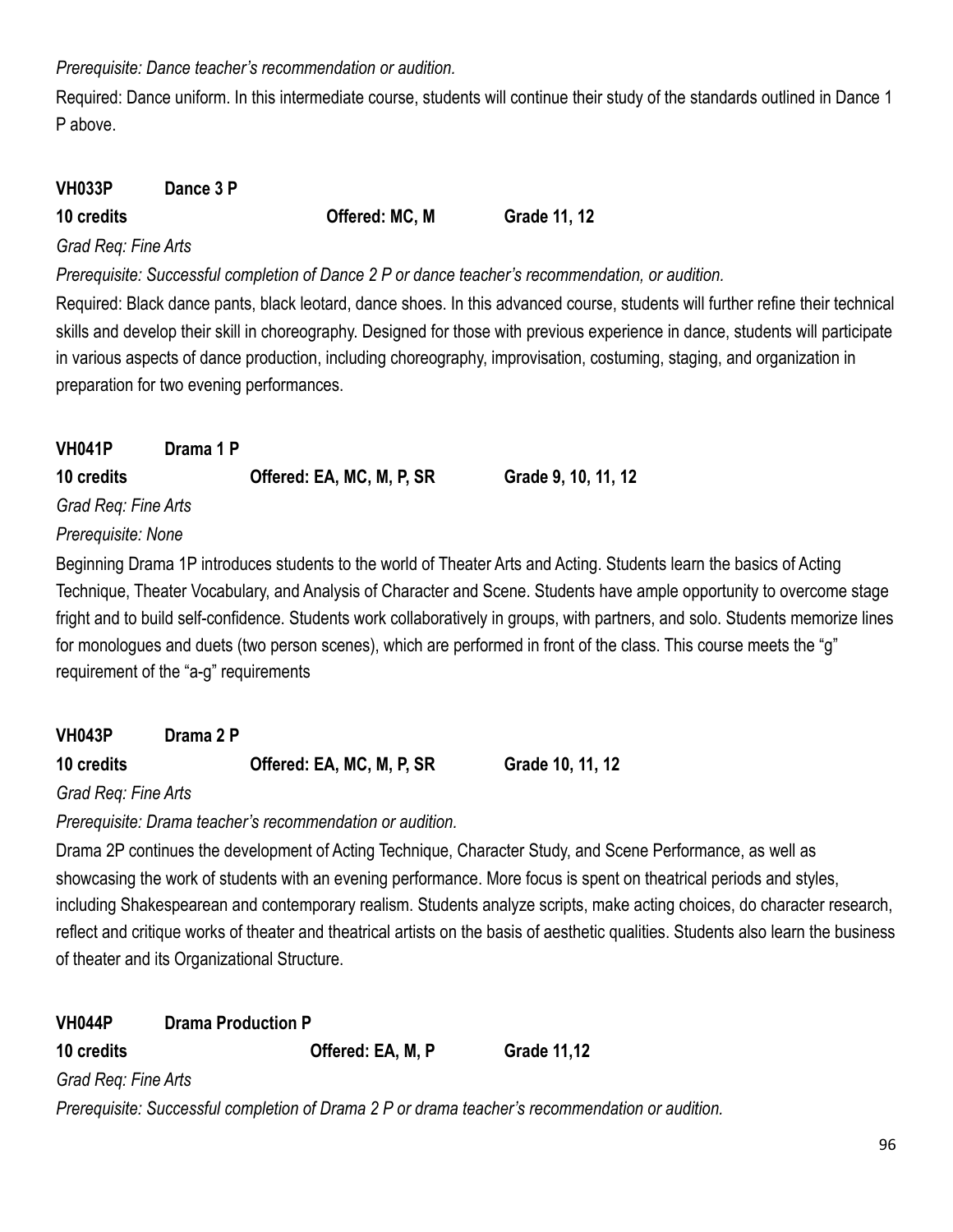This course produces the fall and spring plays. Students must audition to get into the class or have permission from the instructor to participate. This class requires a strong commitment from actors or technicians as after school rehearsals and weekend set building are mandatory. Actors are engaged in the rehearsal process, while technicians help with lighting, sound, stagecraft, costume, makeup, and publicity. Students who perform or help produce the shows come away with enormous skills on a variety of levels, which enables them to get into some of the best schools in the country for the performing arts. The skills learned can easily be transferred to the job market.

| <b>VH106P</b>       | <b>Instrumental Music - Piano P</b>                                           |                        |                                                                                                                                                                                                                                                              |
|---------------------|-------------------------------------------------------------------------------|------------------------|--------------------------------------------------------------------------------------------------------------------------------------------------------------------------------------------------------------------------------------------------------------|
| 10 credits          |                                                                               | Offered: MC, M         | Grade 9, 10, 11, 12                                                                                                                                                                                                                                          |
|                     | Grad Req: Fine Arts or Elective                                               |                        |                                                                                                                                                                                                                                                              |
| Prerequisite: None  |                                                                               |                        |                                                                                                                                                                                                                                                              |
|                     | and notate a short piece. Students at all levels of piano skill are accepted. |                        | In this piano class students study the basics of music and develop piano skills through the year. Students learn to compose                                                                                                                                  |
| VH105P              | <b>Instrumental Music Guitar P</b>                                            |                        |                                                                                                                                                                                                                                                              |
| 10 credits          |                                                                               | Offered: M, SR         | Grade 9, 10, 11, 12                                                                                                                                                                                                                                          |
|                     | Grad Req: Fine Arts or Elective                                               |                        |                                                                                                                                                                                                                                                              |
| Prerequisite: None  |                                                                               |                        |                                                                                                                                                                                                                                                              |
|                     |                                                                               |                        | In this college preparatory course, students study Guitar. Working independently and in small groups, students are expected                                                                                                                                  |
|                     | concert at the end of the year.                                               |                        | to practice daily and prepare weekly solo and group performances for the class. In addition the class will cover: musical<br>notation, rhythm, ear training, and other related elements of music. Finally, all students are expected to perform in the final |
| <b>VH101P</b>       | <b>Jazz Band P</b>                                                            |                        |                                                                                                                                                                                                                                                              |
| 10 credits          |                                                                               | Offered: EA, MC, M, SR | Grade 9, 10, 11, 12                                                                                                                                                                                                                                          |
| Grad Req: Fine Arts |                                                                               |                        |                                                                                                                                                                                                                                                              |
| Orchestra.          |                                                                               |                        | Prerequisite: Audition or band teacher's recommendation; requires concurrent enrollment in Concert or Symphonic Band or                                                                                                                                      |
|                     |                                                                               |                        | Requirement: Band performance attire. This course is designed for dedicated and experienced jazz musicians.                                                                                                                                                  |
|                     | expected to practice regularly.                                               |                        | Instrumentation is restricted to saxophone, trumpet, trombone, bass, guitar, piano and drum set. Members of the class are                                                                                                                                    |
| VH102P              | <b>Oral Interpretation P</b>                                                  |                        |                                                                                                                                                                                                                                                              |
| 10 credits          |                                                                               | <b>Offered: MC</b>     | <b>Grade 11, 12</b>                                                                                                                                                                                                                                          |
| Grad Req: Elective  |                                                                               |                        |                                                                                                                                                                                                                                                              |
| Prerequisite: None  |                                                                               |                        |                                                                                                                                                                                                                                                              |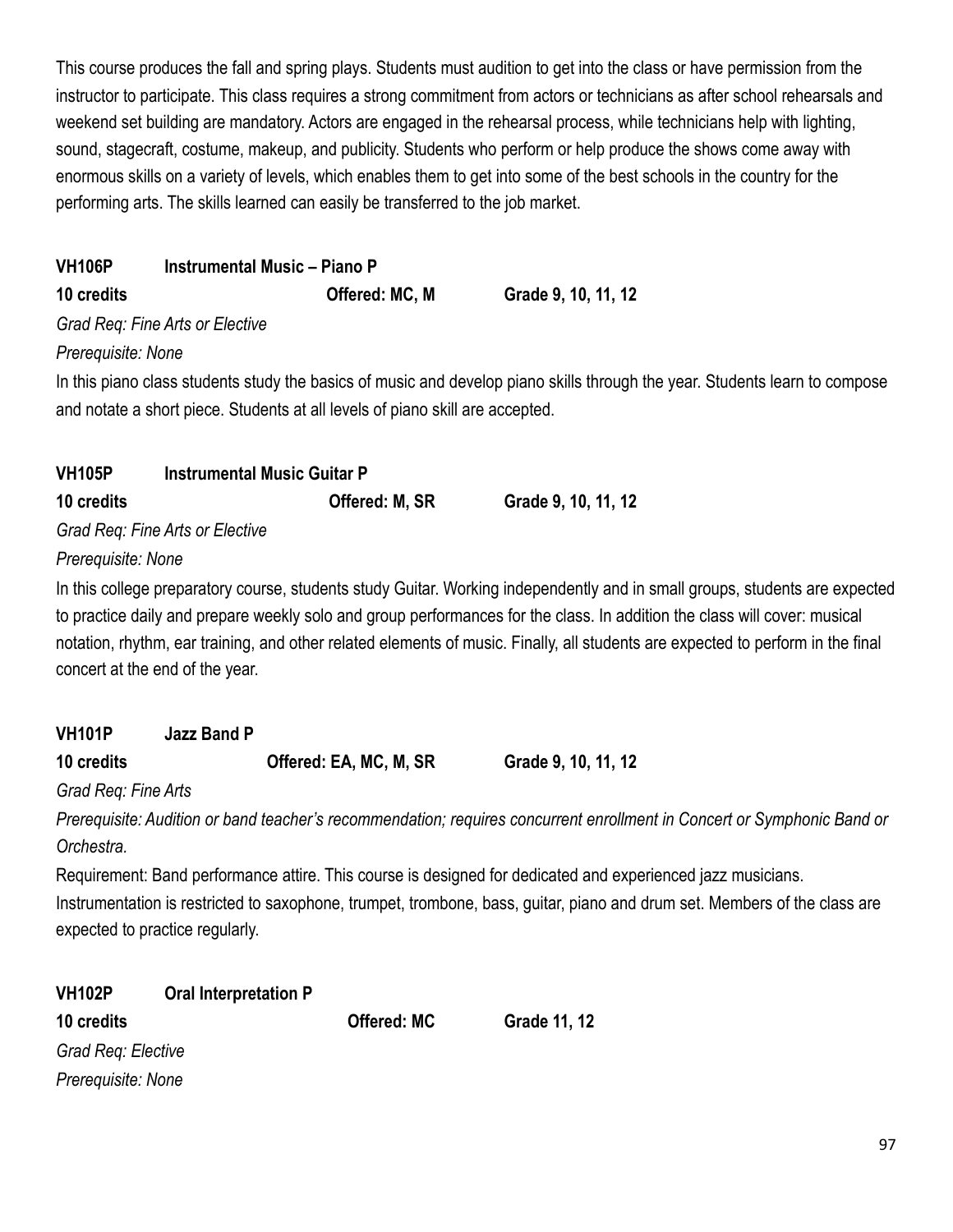Oral Interpretation is a performance-based course designed to develop the public speaking skills of students interested in debate, oration, dramatic and humorous interpretation, and spontaneous speaking. This course offers students opportunities to interpret published works as well as study rhetoric in order to create and enhance their own works created for performance. Students will critically analyze oral interpretations by amateur and professional performers and speakers. In addition, the course requires students to perform outside of the classroom setting, in community and competitive arenas.

### **VH103P Orchestra P**

**10 credits Offered: SR Grade 9, 10, 11, 12**

## *Grad Req: Fine Arts*

*Prerequisite: Audition or band teacher's recommendation.*

Requirement: Band performance attire. This course is a performing organization designed specifically for qualified string players. Students will be familiarized with string and orchestral literature through concert and community performances. String literature emphasis might include small wind ensembles as well as full orchestral repertoire. Members of the class are expected to practice regularly and performance attendance is mandatory. This class is a combination of ArtQuest and elective band students.

## **VH104P Symphonic Band P**

| 10 credits | Offered: MC, M, SR | Grade 10, 11, 12 |
|------------|--------------------|------------------|
|------------|--------------------|------------------|

*Grad Req: Fine Arts*

*Prerequisite: Audition or band teacher's recommendation.*

Requirement: Band performance attire. This advanced course is designed for students to develop a higher level of musical ability. Students study and perform a wide variety of musical literature. Members of the class are expected to practice regularly and performance attendance is mandatory. This class is a combination of ArtQuest and elective band students.

| VHH112P             | <b>Treble Choir P</b> |                   |                     |
|---------------------|-----------------------|-------------------|---------------------|
| 10 credits          |                       | Offered: MC, M, P | Grade 9, 10, 11, 12 |
| Grad Req: Fine Arts |                       |                   |                     |

*Prerequisite: None*

This college preparatory course presents various styles and periods in performance. Students learn correct vocal production techniques and how to read music. Performance attendance and attire are required.

| <b>VH111P</b>       | <b>Jazz Choir P</b> |             |                  |
|---------------------|---------------------|-------------|------------------|
| 10 credits          |                     | Offered: MC | Grade 10, 11, 12 |
| Grad Req: Fine Arts |                     |             |                  |

*Prerequisite: Audition or Choir teacher's recommendation; requires concurrent enrollment in an advanced choir course.* Requirement: Performance attire. This advanced course is designed for the most dedicated, self-motivated and conscientious students interested in performing vocal jazz. This group sings the most challenging literature written for small choral ensembles and performs throughout the community and state.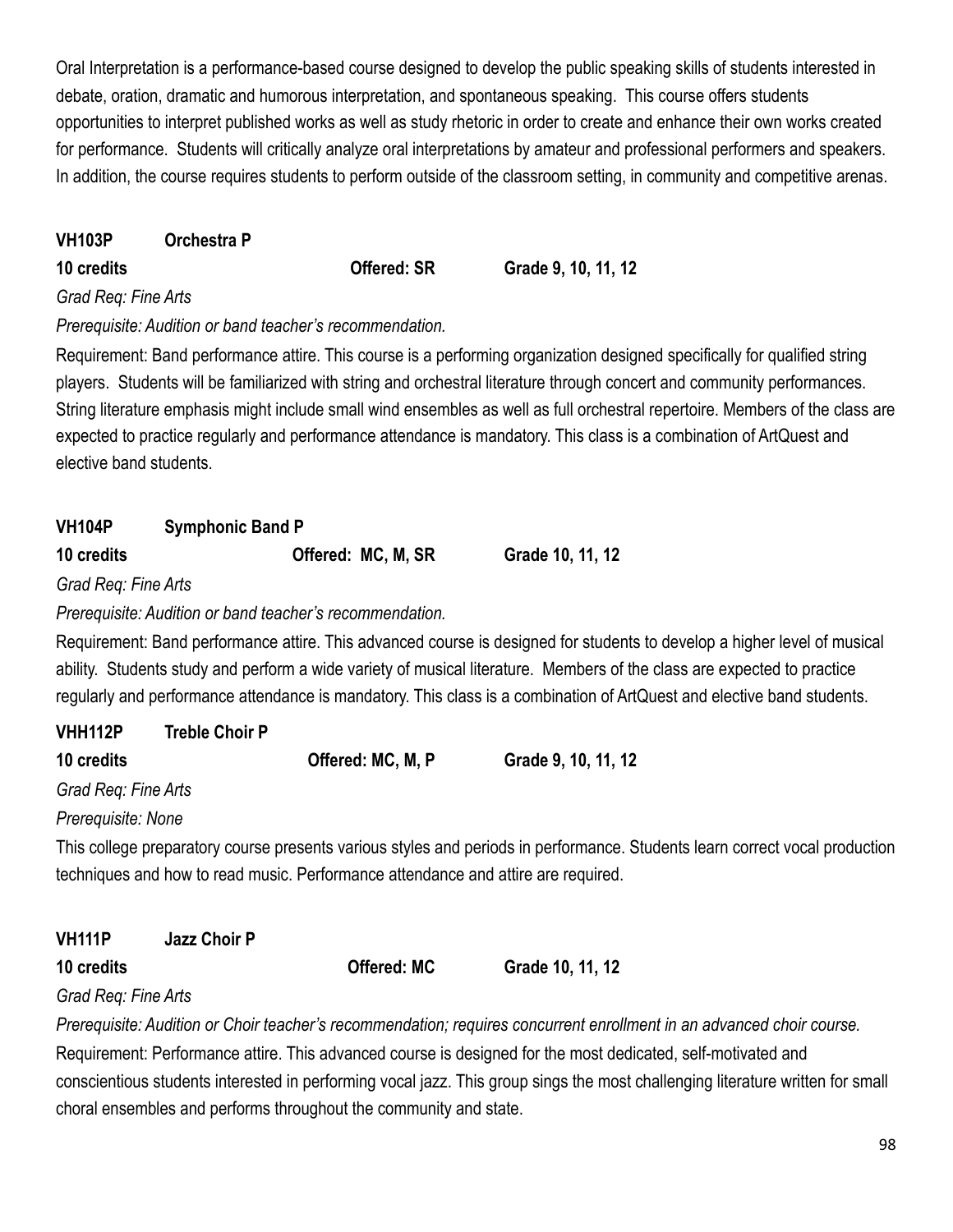| VHH07A                                                                                                                           | <b>AP Music Theory</b>                              |             |              |                                                                                                                               |  |
|----------------------------------------------------------------------------------------------------------------------------------|-----------------------------------------------------|-------------|--------------|-------------------------------------------------------------------------------------------------------------------------------|--|
| 10 credits                                                                                                                       |                                                     | Offered: MC | Grade 11, 12 |                                                                                                                               |  |
| Grad Req: Fine Arts                                                                                                              |                                                     |             |              |                                                                                                                               |  |
|                                                                                                                                  | Prerequisite: Acceptance into the ArtQuest program. |             |              |                                                                                                                               |  |
|                                                                                                                                  |                                                     |             |              | This class is designed to provide the serious music student with an experience equivalent to first year college music courses |  |
| in theory, ear training and sight singing. The ultimate goal is to develop the student's ability to recognize and understand the |                                                     |             |              |                                                                                                                               |  |
| processes, styles, structures and notations found in music.                                                                      |                                                     |             |              |                                                                                                                               |  |
|                                                                                                                                  |                                                     |             |              |                                                                                                                               |  |
| <b>VH0351</b>                                                                                                                    | Dance IB SI                                         |             |              |                                                                                                                               |  |

| 10 credits | <b>Offered: M</b> | Grade 12 |
|------------|-------------------|----------|

*Grad Req: Fine Arts*

*Prerequisite: Completion of Dance 1P with grade of B or higher, or instructor permission. Completion of summer work.* IB Dance SL is an advanced dance course which offers a holistic approach including practice and presentation of dance, study of dance around the world and dance composition. Students will continue to develop and demonstrate their technical and performance skills. Students will also study and explore dance composition and analysis (the making of dances). This class facilitates the development of students who may become choreographers, dance scholars, performers or those, more broadly, who seek life enrichment through dance. Students completing the IB SL curriculum will be eligible for the standard level IB certificate in Dance by successfully passing the IB Dance SL exam.

|  | <b>VH034I</b> | Dance IB HL 2 |  |
|--|---------------|---------------|--|
|--|---------------|---------------|--|

**10 credits Offered: M Grade 12**

*Grad Req: Fine Arts*

*Prerequisite: Completion of Dance IB SL with grade of C or higher.*

IB Dance HL 2 is a continuation of the IB Dance SL curriculum. It offers a holistic approach including practice and presentation of dance, study of dance around the world and dance composition. Students will continue to develop and demonstrate their technical and performance skills. Through dancing, classroom activity and individual investigation, students will study a variety of dance traditions and dance cultures—past, present and looking towards the future. Students will also study and explore dance composition and analysis (the making of dances). This class facilitates the development of students who may become choreographers, dance scholars, performers or those, more broadly, who seek life enrichment through dance. It is expected that students who complete Dance IB HL2 will take the IB Dance Higher Level exam.

| <b>Instrumental Music-Percussion</b> |                                           |                     |
|--------------------------------------|-------------------------------------------|---------------------|
|                                      | <b>Offered: M</b>                         | Grade 9, 10, 11, 12 |
|                                      |                                           |                     |
|                                      |                                           |                     |
|                                      | Grad Req: Fine Arts<br>Prerequisite: None |                     |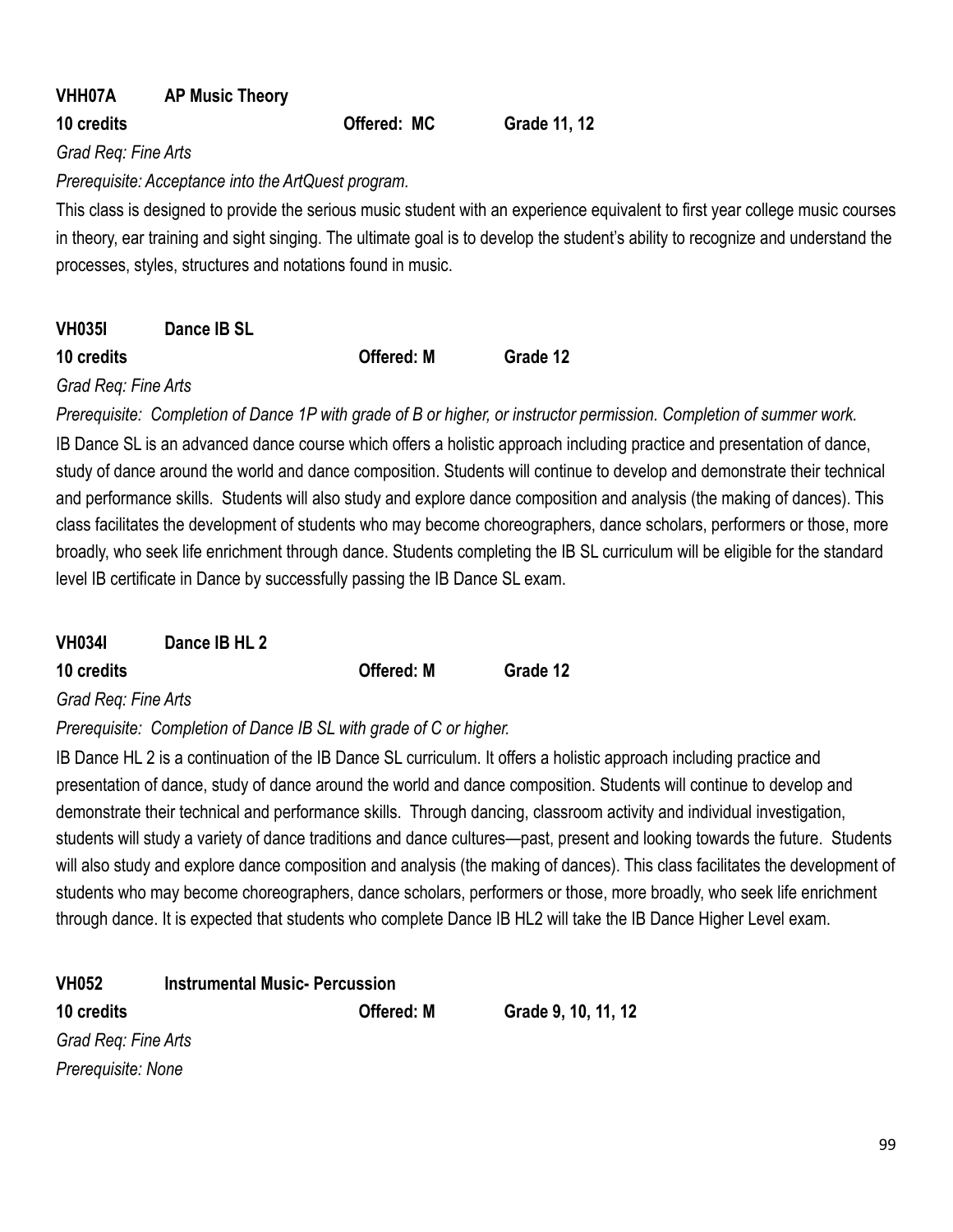This music course explores all the ways in which percussion is used around the world, with an emphasis on classical and marching drums. Students do not need to have any prior experience with any instruments and all levels are accepted. Performance attendance is not required, but there are many opportunities to play throughout the year including: Sporting events, rallies, middle and elementary school visits, and community events such as the Luther Burbank Rose Parade.

## **TECHNICAL ARTS**

| VHQ71P | <b>ArtQuest Digital Arts 1 P</b> |
|--------|----------------------------------|
|--------|----------------------------------|

**20 credits Offered: SR Grade 9, 10, 11, 12**

*Grad Req: Fine Arts*

*Prerequisite: Acceptance into ArtQuest program.*

Digital Arts offers a strong foundation in the visual language of art, while focusing on computer skills used to create art, such as painting, drawing and image manipulation software. Color, composition, and the elements and principles of art will be introduced. Critiques of work will be included and students will keep sketchbooks of hand drawings and journaling of ideas. Various artists' work in digital media, as well as more traditional forms, will be shown, analyzed and used for inspiration.

| <b>VHQ72P</b>     | <b>ArtQuest Digital Arts 2 P</b> |                  |
|-------------------|----------------------------------|------------------|
| <b>20 credits</b> | <b>Offered: SR</b>               | Grade 10, 11, 12 |

*Grad Req: Fine Arts*

*Prerequisite: Acceptance into ArtQuest program. Successful completion of ArtQuest Digital Arts 1 P and/or AQ teacher's recommendation.*

ArtQuest Digital Arts 2 P expands upon the basic skills learned in the introductory course with explorations in lighting, viewpoint, texture, surfaces, modeling and symbolism to create powerful and meaningful works of art. Students are challenged to build on technical skills, combine them with conceptual considerations, and to explore personal artistic possibilities. Some animation may be introduced..

### **VHQ73P ArtQuest Digital Arts 3 P**

**20 credits** *(Credits may vary due to section availability)* **Offered: SR Grade 11, 12**

*Grad Req: Fine Arts*

*Prerequisite: Acceptance into ArtQuest program. Successful completion of ArtQuest Digital Arts 2 P and/or AQ teacher's recommendation.*

ArtQuest Digital Arts 3 P continues the groundwork laid in previous ArtQuest Digital Arts levels and also encourages students to work independently and in groups, to produce more complex computer generated work. Students will practice the creative problem solving skills and collaboration needed in the professional world of one of the fastest growing industries: computer animation and digital imaging. Students are required to utilize a sketchbook and journal to chronicle projects and personal artistic growth and to participate in various critique venues to hone conceptual and technical excellence.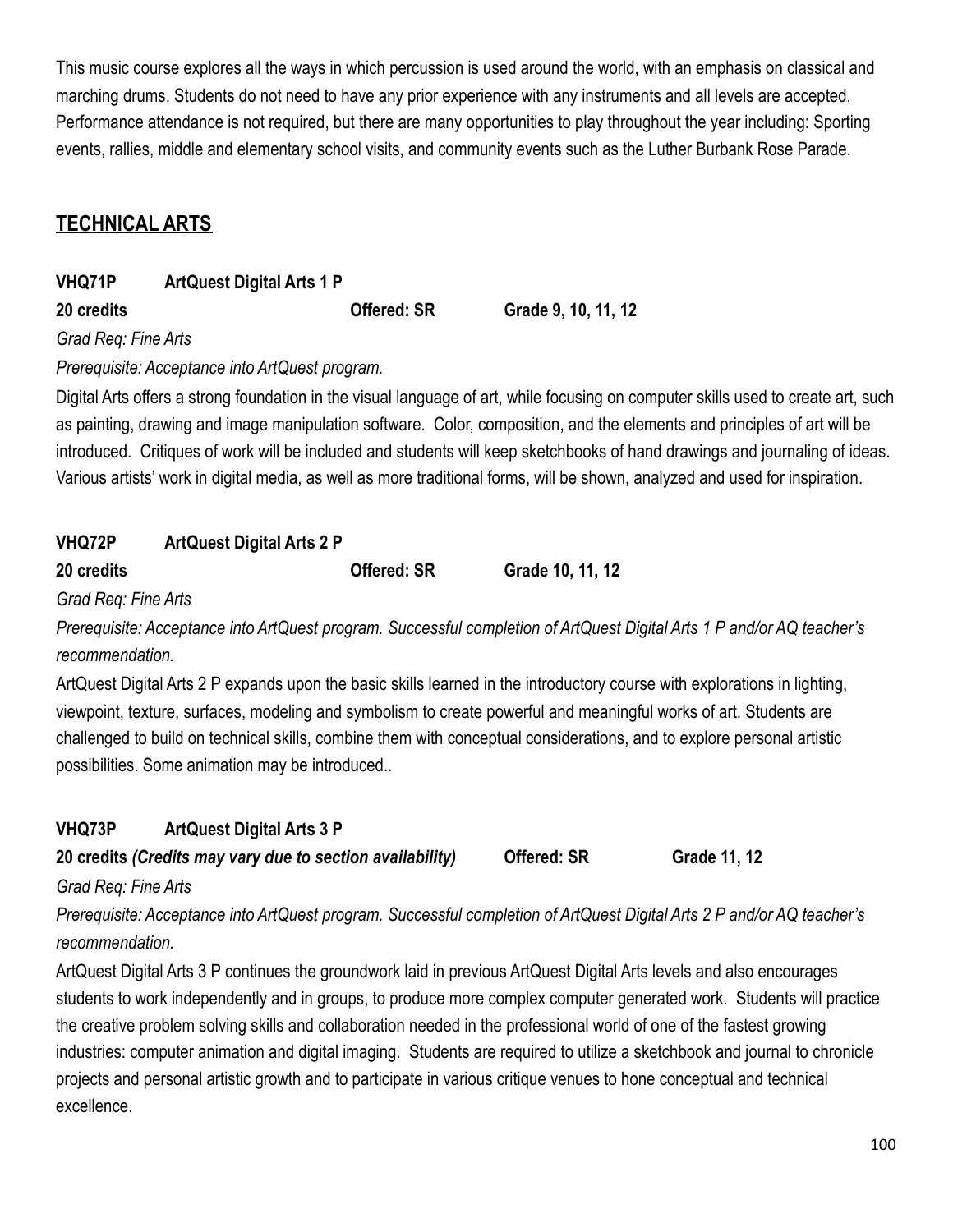## **VHQ81P ArtQuest Video Arts 1 P**

**20 credits Offered: SR Grade 9, 10, 11, 12**

*Grad Req: Fine Arts*

*Prerequisite: Acceptance into ArtQuest program.*

ArtQuest Video Arts 1 P introduces and begins to prepare students for work in the areas of video, television or film production. Students learn to use video cameras and computer-based editing systems to produce a variety of works. The elements and principles of visual art are introduced at this level, while the vocabulary of film, video arts and video production is integrated throughout the course. Various films and videos are viewed and analyzed, and students begin to critique their own and others' work.

| VHQ82P     | <b>ArtQuest Video Arts 2 P</b> |                    |                  |  |
|------------|--------------------------------|--------------------|------------------|--|
| 20 credits |                                | <b>Offered: SR</b> | Grade 10, 11, 12 |  |

*Grad Req: Fine Arts*

*Prerequisite: Acceptance into ArtQuest program. Successful completion of ArtQuest Video 1 P and/or AQ teacher's recommendation.*

ArtQuest Video Arts 2 P expands upon skills learned in the introductory course with student-produced features that usually include both live action and animation. Diverse artistic approaches to filming are explored giving students a foundation in single and multiple camera recording styles and techniques. Post-production work includes signal processing, audio enhancements and special effects. Continued emphasis on analysis and critique of films and video of historical/cultural significance, as well as student work in the class.

## **VHQ83P ArtQuest Video Arts 3 P**

**20 credits** *(Credits may vary due to section availability)* **Offered: SR Grade 11, 12**

*Grad Req: Fine Arts or Specialized Program*

*Prerequisite: Acceptance into ArtQuest program. Successful completion of ArtQuest Video Arts 2 P and/or AQ teacher's recommendation.*

ArtQuest Video Arts 3 P encourages students to continue to work independently and in groups, to produce more complex film and video projects. Students will continue to practice the creative problem solving skills and collaboration needed in the professional world of film-making and will learn to chronicle and present project concepts through the use of story boards, sketchbooks and journals. Students are required to participate in personal and group artistic critiques and will employ aesthetic choice and judgment skills at an increasingly sophisticated level. Investigation of potential applications and adaptations to career, educational and personal goals will be emphasized and encouraged.

**VHH47 ArtQuest Artists' Exchange Internship 10 credits Offered: SR Grade 11, 12** *(10 with instructor permission) Grad Req: Elective*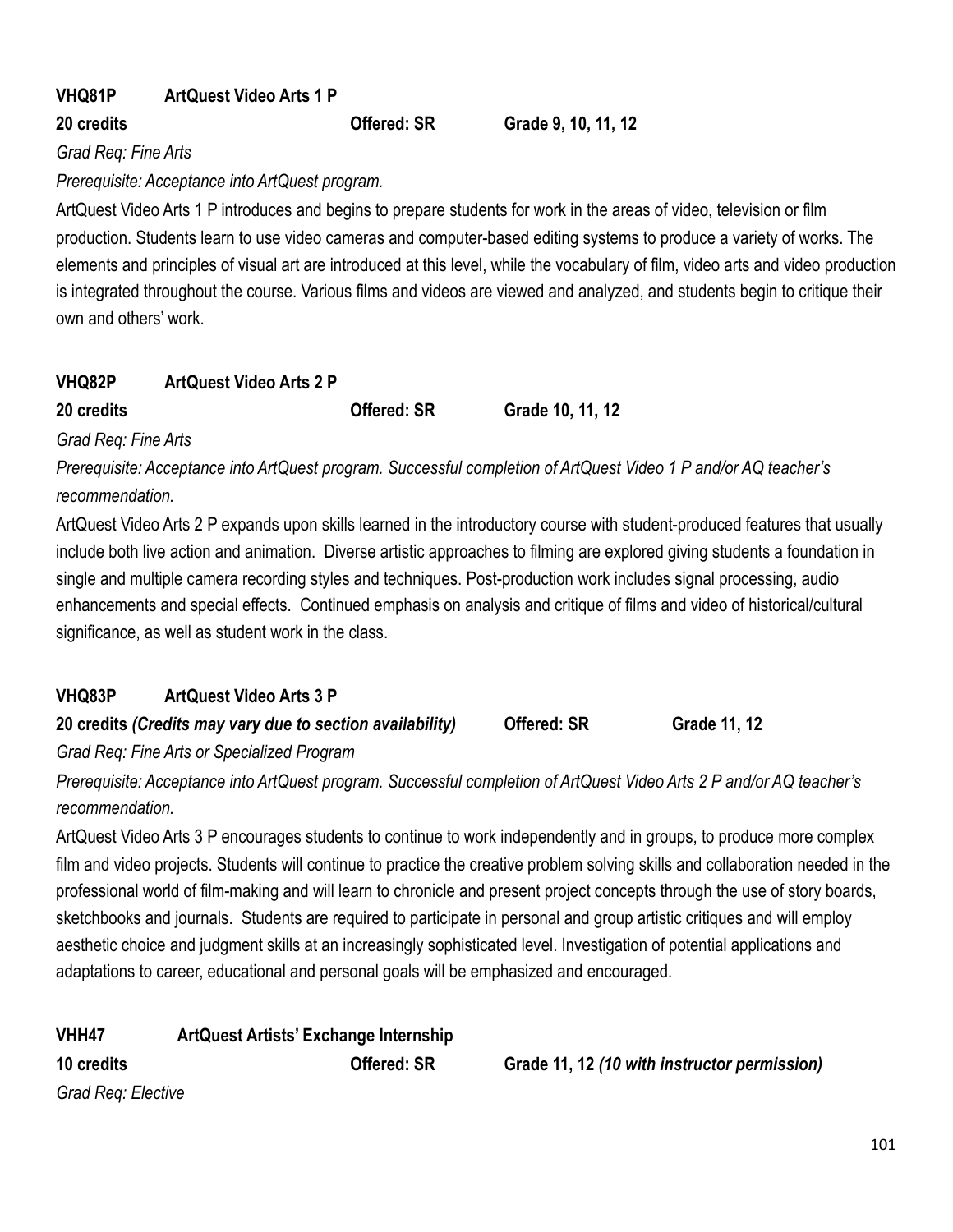## *Prerequisite: Must be an ArtQuest student; teacher recommendation may be required.2.5 GPA or above highly recommended.*

The Artists Exchange Internship focuses on Visual, Performing and Technical Arts professions, practices and related experiences, primarily through internships at a variety of relevant sites. Students must have the ability to fulfill requirements, including transportation to and from internship placement and written parental permission. Students also meet as a class at pre-scheduled times, keep detailed record of their hours, activities and learning progress at the internship site, and work with a supervisor who communicates with the teacher about the intern's performance and provides assessment input.

| <b>CH028</b> | Video Arts and Technology P |
|--------------|-----------------------------|
|--------------|-----------------------------|

**10 credits Offered: M Grade 10, 11, 12**

*Grad Req: Local Arts or Elective*

*Prerequisite: Successful completion of Appreciation of the Arts.*

Students will learn the fundamentals of video production using digital camcorders and professional level non-linear video editing software. Students produce a wide range of video projects, including profiles, commercials, public service announcements, music videos, and projects for the school, such as intermittent video bulletins, and introductions to public performances. Students will be responsible for producing a weekly video bulletin as well as a variety of other video production projects. The basic principles of visual communication are explored, along with the essential phases of video production, technical skills of videography and editing, and basic animation, titling, and motion graphics. Teamwork, understanding the relationship between client and audience, and other organizational aspects of video production are also explored.

| <b>VH045P</b> | <b>Stagecraft P</b> |                    |                     |
|---------------|---------------------|--------------------|---------------------|
| 10 credits    |                     | <b>Offered: MC</b> | Grade 9, 10, 11, 12 |

*Grad Req: Fine Arts or Elective.*

*Prerequisite: Drama teacher's recommendation or interview.*

This is a hands-on college preparatory course designed to familiarize students with the many elements of artistic productions including set design, scenery, properties, costumes, make-up, lighting, sound and management. Students build the sets, hang and focus the lights and run all of the behind-the-scenes functions necessary for the school's theatrical, choral, musical and dance productions.

**VH091 Yearbook 1**

**10 credits Offered: EA, MC, M, P, SR Grade 9, 10, 11, 12**

*Grad Req: Local Arts or Elective*

*Prerequisite: Successful completion of English P (any grade level) with a "C" or better and Yearbook teacher's recommendation.*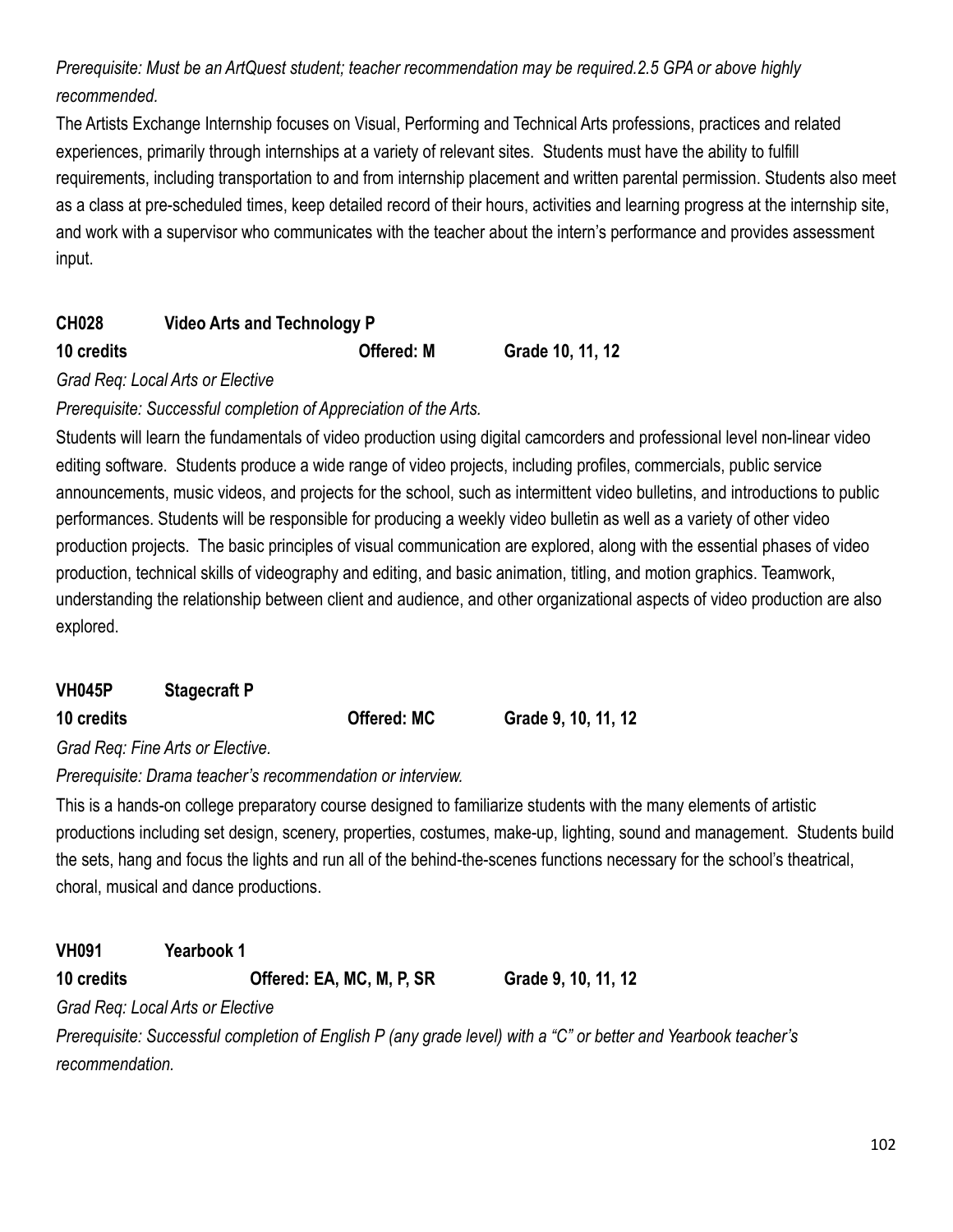This course has students assume responsibility for producing, designing, editing, and selling the school yearbook. Students learn fundamental skills in photography, page design, and writing as these relate to producing the yearbook. Students learn and work intensively with either an online program or pro level software to create the yearbook. Students must be competent in English and word processing; be willing to sell advertisements in the business community; be able to follow directions and complete assignments precisely; and meet deadlines to ensure that the school's yearbook is produced on time and within budget. This class may require a significant amount of time outside regular classroom hours, including evenings and weekends. Attendance at a summer workshop is desirable.

**VH092 Yearbook 2**

**10 credits Offered: EA, MC, SR Grade 10, 11, 12**

## *Grad Req: Local Arts or Elective*

*Prerequisite: Successful completion of English P (9-11) with a "C" or better and Yearbook teacher's recommendation.* In this intermediate course, students will continue their study of the standards outlined in Yearbook 1. This class requires a significant amount of time outside regular classroom hours, including evenings and weekends. Attendance at a summer workshop is desirable.

| VHH <sub>05</sub> | <b>Yearbook 3</b>                |                     |              |
|-------------------|----------------------------------|---------------------|--------------|
| 10 credits        |                                  | Offered: EA, MC, SR | Grade 11, 12 |
|                   | Grad Req: Local Arts or Elective |                     |              |

*Prerequisite: Successful completion of English P (10) with a "C" or better and Yearbook teacher's recommendation.* In this advanced course, students will continue their study of the standards outlined in Yearbook 2, taking on positions of responsibility for production, such as editor and business manager. This class requires a significant amount of time outside regular classroom hours, including evenings and weekends. Attendance at a summer workshop may be required.

## **VH093P Journalism 1 P**

**10 credits Offered: MC, SR Grade 9, 10, 11, 12**

### *Grad Req: Fine Arts or Elective*

*Prerequisite: Successful completion of English 8 or P (9-11) with a "C" or better and Journalism teacher's recommendation.* This college preparatory course has students assume responsibility for producing the school's newspaper. Students learn the basic concepts and skills of journalism, including news gathering and judgment, interviewing, writing articles and editorials, taking photographs, page design and selling ads. Students also learn the role of newspapers in society, as well as the legal and ethical responsibilities that govern the media. This class requires a significant amount of time outside regular classroom hours, including evenings and weekends.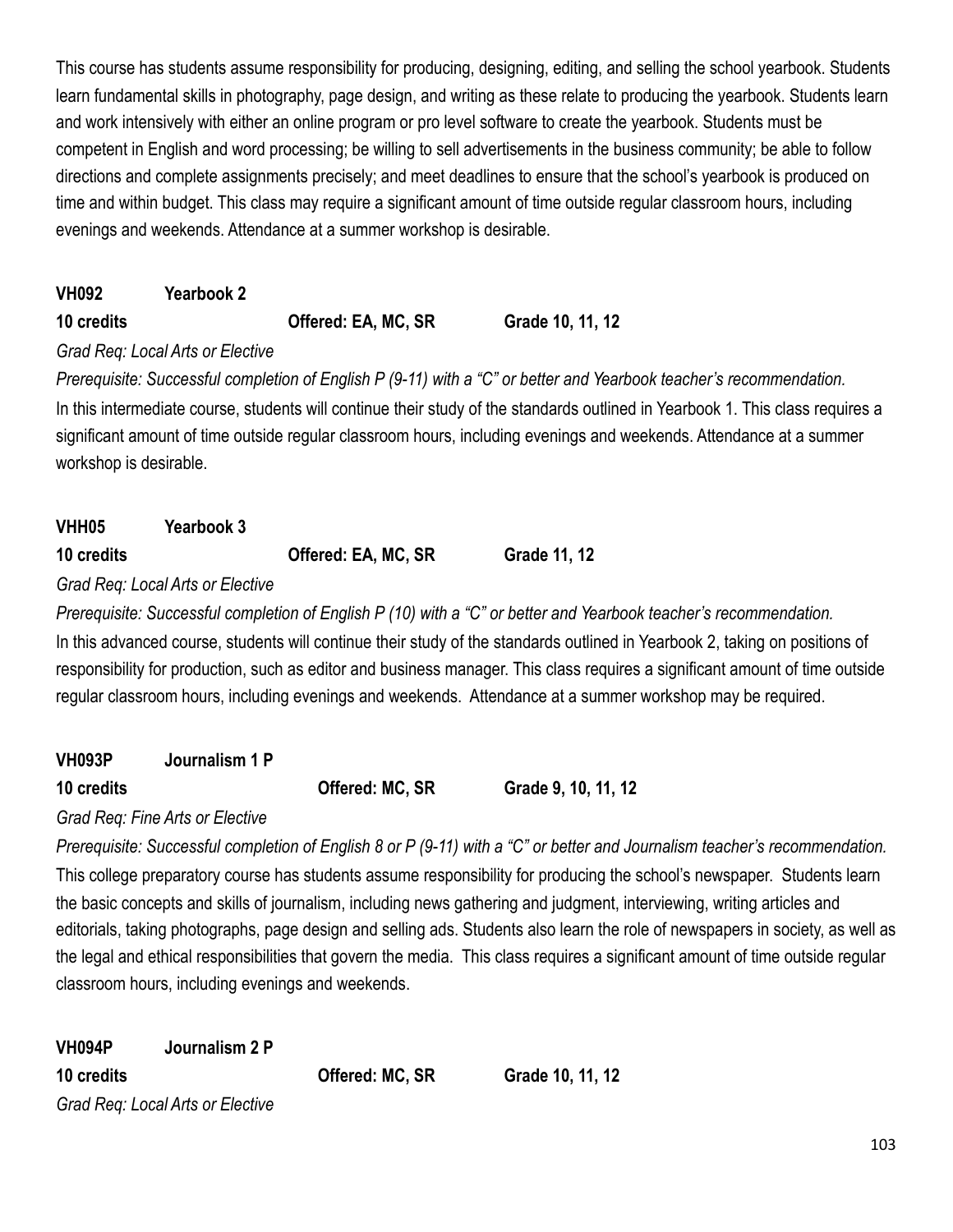*Prerequisite: Successful completion of English P (9-11) with a "C" or better and Journalism teacher's recommendation.* In this intermediate course, students will continue their study of the standards outlined in Journalism 1 P. This class requires a significant amount of time outside regular classroom hours, including evenings and weekends

## **MANUFACTURING AND AUTOMOTIVE TECHNOLOGY**

| <b>CH031</b>            | <b>Auto Mechanics 1</b>                                                                                                |                    |                                                                                                                               |  |  |
|-------------------------|------------------------------------------------------------------------------------------------------------------------|--------------------|-------------------------------------------------------------------------------------------------------------------------------|--|--|
| 10 credits              |                                                                                                                        | <b>Offered: SR</b> | Grade 9, 10, 11, 12                                                                                                           |  |  |
| Grad Req: Elective      |                                                                                                                        |                    |                                                                                                                               |  |  |
| Prerequisite: None      |                                                                                                                        |                    |                                                                                                                               |  |  |
|                         |                                                                                                                        |                    | This beginning automotive class introduces students to the theory and practice of automotive repair. Students will perform    |  |  |
|                         |                                                                                                                        |                    | tasks such as brake repair, engine rebuilding, engine tune-up, and general servicing of the car.                              |  |  |
|                         |                                                                                                                        |                    |                                                                                                                               |  |  |
| <b>CH032</b>            | <b>Auto Mechanics 2</b>                                                                                                |                    |                                                                                                                               |  |  |
| 10 credits              |                                                                                                                        | <b>Offered: SR</b> | Grade 10, 11, 12                                                                                                              |  |  |
| Grad Req: Elective      |                                                                                                                        |                    |                                                                                                                               |  |  |
|                         |                                                                                                                        |                    | Prerequisite: Completion of Auto Mechanics 1 with a grade of "C" or better or teacher's recommendation.                       |  |  |
|                         |                                                                                                                        |                    | This intermediate class extends students' knowledge and skills gained in the Auto Mechanics 1 course. This course             |  |  |
|                         |                                                                                                                        |                    | provides further knowledge and skills in topics such as: engine construction, brakes, suspension, steering, tires, electrical |  |  |
| and engine performance. |                                                                                                                        |                    |                                                                                                                               |  |  |
|                         |                                                                                                                        |                    |                                                                                                                               |  |  |
| <b>CH033</b>            | <b>Auto Mechanics 3</b>                                                                                                |                    |                                                                                                                               |  |  |
| 10 credits              |                                                                                                                        | <b>Offered: SR</b> | Grade 11, 12                                                                                                                  |  |  |
| Grad Req: Elective      |                                                                                                                        |                    |                                                                                                                               |  |  |
|                         |                                                                                                                        |                    | Prerequisite: Completion of Auto Mechanics 2 with a grade of "C" or better or teacher's recommendation.                       |  |  |
|                         |                                                                                                                        |                    | This advanced class consists of students continuing their education in the field of auto mechanics.                           |  |  |
|                         |                                                                                                                        |                    |                                                                                                                               |  |  |
| <b>CH041</b>            | <b>Automotive Technology 1</b>                                                                                         |                    |                                                                                                                               |  |  |
| 10 credits              |                                                                                                                        | <b>Offered: MC</b> | Grade 9, 10, 11, 12                                                                                                           |  |  |
| Grad Req: Elective      |                                                                                                                        |                    |                                                                                                                               |  |  |
| Prerequisite: None      |                                                                                                                        |                    |                                                                                                                               |  |  |
|                         |                                                                                                                        |                    | The Automotive Technology 1 class is designed to inform and train students in the various areas of automotive maintenance     |  |  |
|                         |                                                                                                                        |                    | and repair, such as braking systems, suspension and steering systems, electronic systems, heating and air conditioning        |  |  |
|                         | systems, and computer diagnostics. Students learn concepts in the computer simulation lab and apply their knowledge in |                    |                                                                                                                               |  |  |

the garage facility.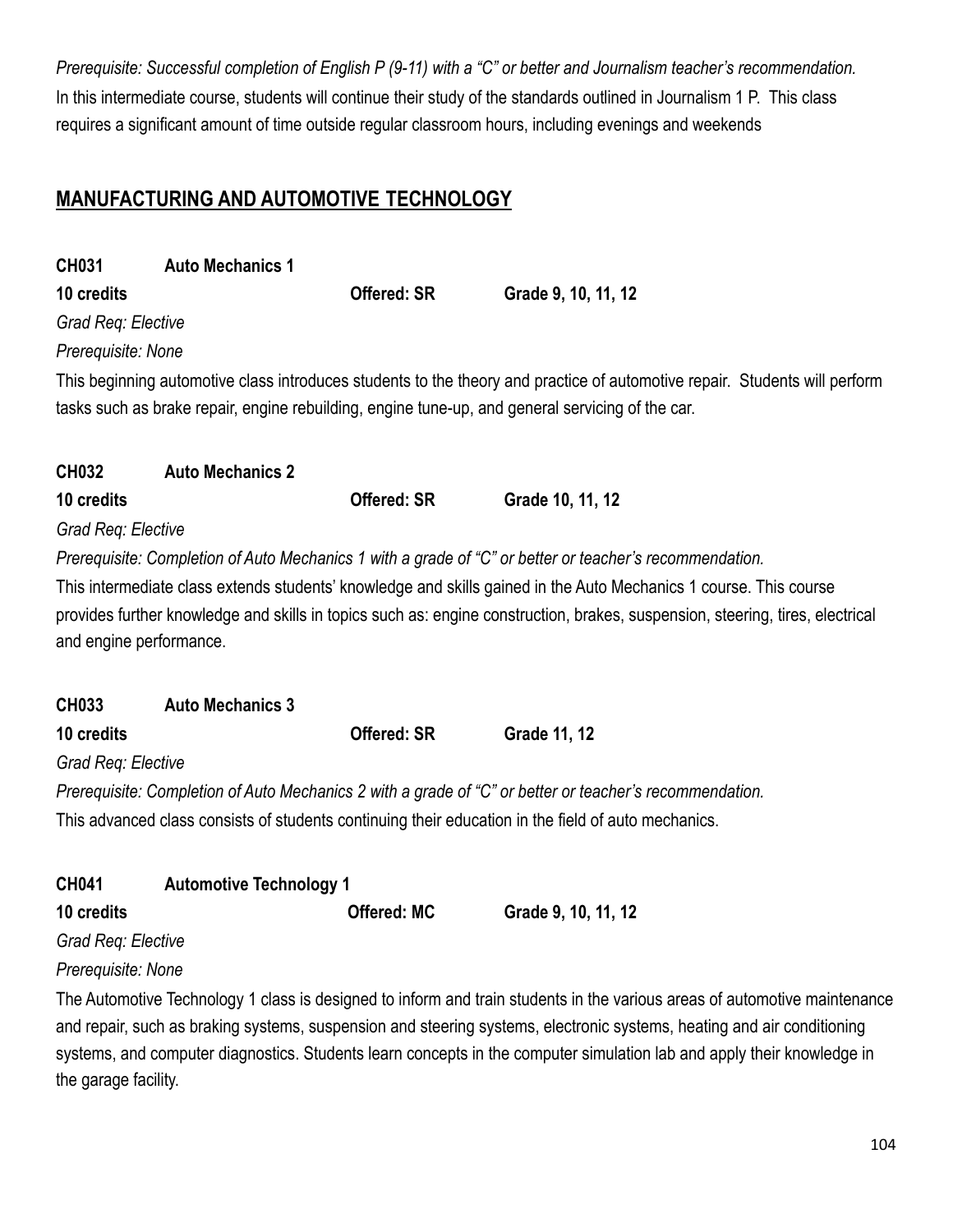| <b>CH042</b>          | <b>Automotive Technology 2</b>                                 |                    |                                                                                                                               |
|-----------------------|----------------------------------------------------------------|--------------------|-------------------------------------------------------------------------------------------------------------------------------|
| 10 credits            |                                                                | <b>Offered: MC</b> | Grade 10, 11, 12                                                                                                              |
| Grad Req: Elective    |                                                                |                    |                                                                                                                               |
|                       |                                                                |                    | Prerequisite: Completion of Automotive Technology 1 with a grade of "C" or better or teacher's recommendation.                |
|                       |                                                                |                    | This intermediate course extends students' knowledge and skills gained in the Automotive Technology 1 course.                 |
|                       |                                                                |                    |                                                                                                                               |
| <b>CH043</b>          | <b>Automotive Technology 3</b>                                 |                    |                                                                                                                               |
| 10 credits            |                                                                | <b>Offered: MC</b> | Grade 11, 12                                                                                                                  |
| Grad Req: Elective    |                                                                |                    |                                                                                                                               |
|                       |                                                                |                    | Prerequisite: Completion of Automotive Technology 2 with a grade of "C" or better or teacher's recommendation.                |
|                       |                                                                |                    | This advanced course extends students' knowledge and skills gained in the Automotive Technology 2 course. The                 |
|                       |                                                                |                    | curriculum is focused on engine performance, automotive electrical systems, advanced diagnostic skills, training for industry |
|                       | certification, and entry-level employment.                     |                    |                                                                                                                               |
|                       |                                                                |                    |                                                                                                                               |
| <b>CH111</b>          | <b>Manufacturing 1</b>                                         |                    |                                                                                                                               |
| 10 credits            |                                                                | <b>Offered: SR</b> | Grade 9, 10, 11, 12                                                                                                           |
| Grad Req: Elective    |                                                                |                    |                                                                                                                               |
| Prerequisite: None    |                                                                |                    |                                                                                                                               |
|                       |                                                                |                    | This class teaches and applies fundamental skills commonly required of individuals seeking employment in a variety of         |
|                       |                                                                |                    | manufacturing fields. Fundamental skills include: safety, drafting, hand and machine tool identification and use, basic sheet |
|                       | metal and iron work, and various forms of cutting and welding. |                    |                                                                                                                               |
| <b>CH112</b>          |                                                                |                    |                                                                                                                               |
| 10 credits            | <b>Manufacturing 2</b>                                         | Offered: SR        | Grade 10, 11, 12                                                                                                              |
| Grad Req: Elective    |                                                                |                    |                                                                                                                               |
|                       |                                                                |                    | Prerequisite: Completion of Manufacturing 1 with a grade of "C" or better, or teacher's recommendation.                       |
|                       |                                                                |                    | This intermediate manufacturing class further develops the fundamental skills taught in Manufacturing 1. In addition, this    |
|                       |                                                                |                    | course will introduce advanced skills that are commonly required of individuals seeking employment in a variety of            |
| manufacturing fields. |                                                                |                    |                                                                                                                               |
|                       |                                                                |                    |                                                                                                                               |
| <b>CH113</b>          | <b>Manufacturing 3</b>                                         |                    |                                                                                                                               |
| 10 credits            |                                                                | <b>Offered: SR</b> | Grade 11, 12                                                                                                                  |
| Grad Req: Elective    |                                                                |                    |                                                                                                                               |
|                       |                                                                |                    | Prerequisite: Completion of Manufacturing 2 with a grade of "C" or better, or teacher's recommendation.                       |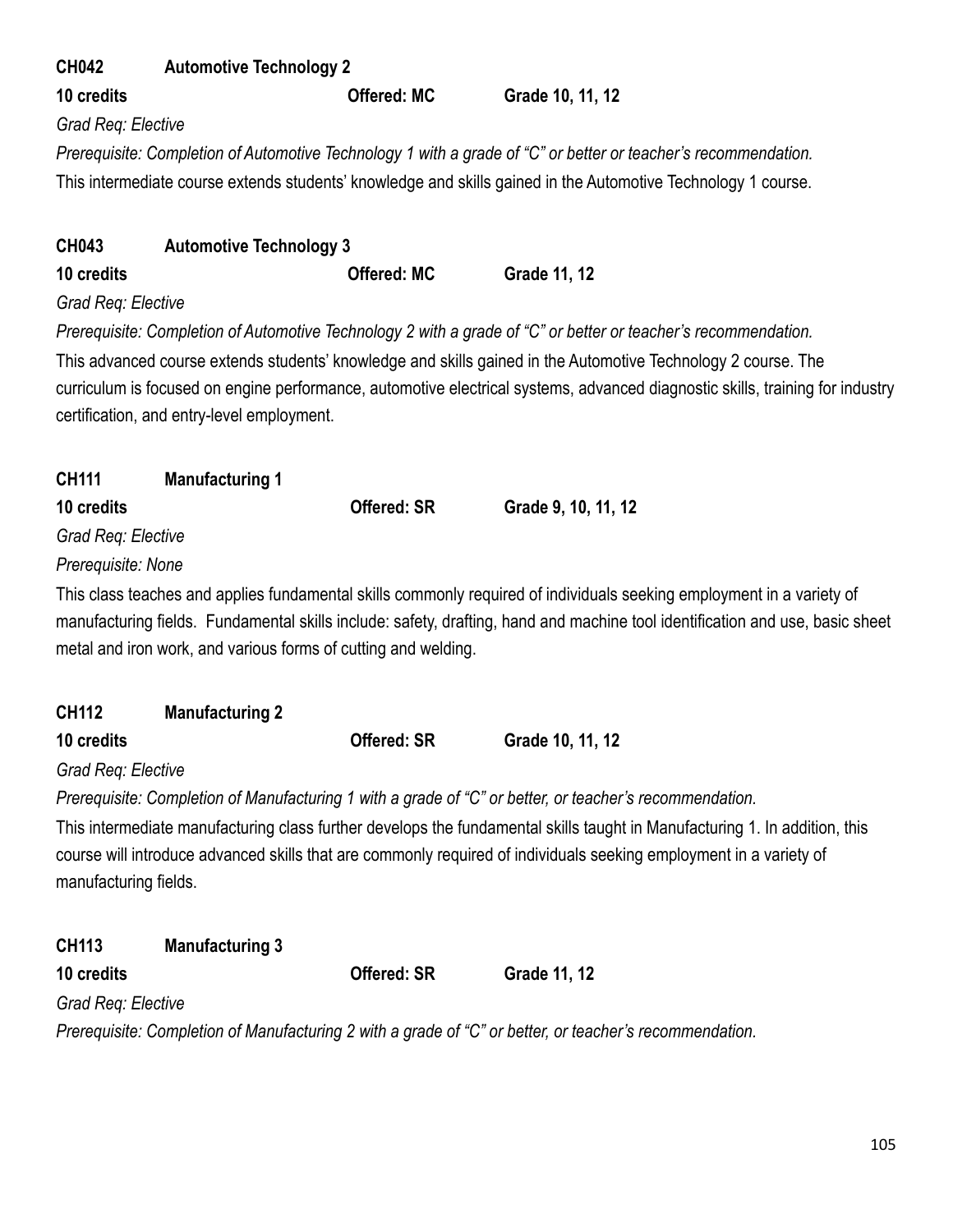In this advanced manufacturing class, students will continue to develop fundamental and advanced skills in manufacturing through project-based assignments. Students completing the course with a 'C' or better will be adequately prepared for entry level work in manufacturing or a variety of post-secondary educational opportunities.

## **CH114 Introduction to Computer Aided Drafting (CAD) P 10 credits Offered: SR Grade 9, 10, 11, 12**

#### *Grad Req: Elective*

*Prerequisite: Completion of Manufacturing 1 with a grade of "C" or better, or teacher's recommendation.*

Introduction to CAD is the perfect course for students interested in a STEM career. CAD drawings are used by Machinists, Welders, Fabricators, Woodworkers, Construction Workers, and Engineers, just to name a few. The course provides students foundational skills and knowledge in both traditional and computer aided drafting. Students will also learn about 3D modeling and computer aided manufacturing (CAM) software.

## **CULINARY ARTS**

| <b>CH071</b>       | <b>Culinary Arts 1</b> |                |                     |
|--------------------|------------------------|----------------|---------------------|
| 10 credits         |                        | Offered: MC, P | Grade 9, 10, 11, 12 |
| Grad Reg: Elective |                        |                |                     |
| Prerequisite: None |                        |                |                     |

This full year course provides students with a solid foundation in cooking and kitchen skills with an emphasis on cooking techniques, culinary equipment, knife skills, and food preparation. Additional units include nutrition; herbs, spices and flavorings, modern food trends, and customer service. In order to cook in the facility, students pass a safety and sanitation test. Additional training will be given in teamwork, cooperative work and work ethic. Chef coats will be issued for each student and must be returned in usable condition.

**CH072 Culinary Arts 2**

**10 credits Offered: MC, P Grade 10, 11, 12**

*Grad Req: Elective*

*Prerequisite: Completion of Culinary Arts 1 with a 'C' or better or teacher's recommendation*

This full year course builds upon food preparation techniques learned in Culinary Arts 1, and provides a professional kitchen experience. Students will refine techniques in hot and cold food production; portion allocation; food plating; baking and teamwork. Students will research and prepare national and regional cuisines from around the world. Connections to local industry are made through job shadows, guest speakers, and field trips. Chef coats will be issued for each student and must be returned in usable condition.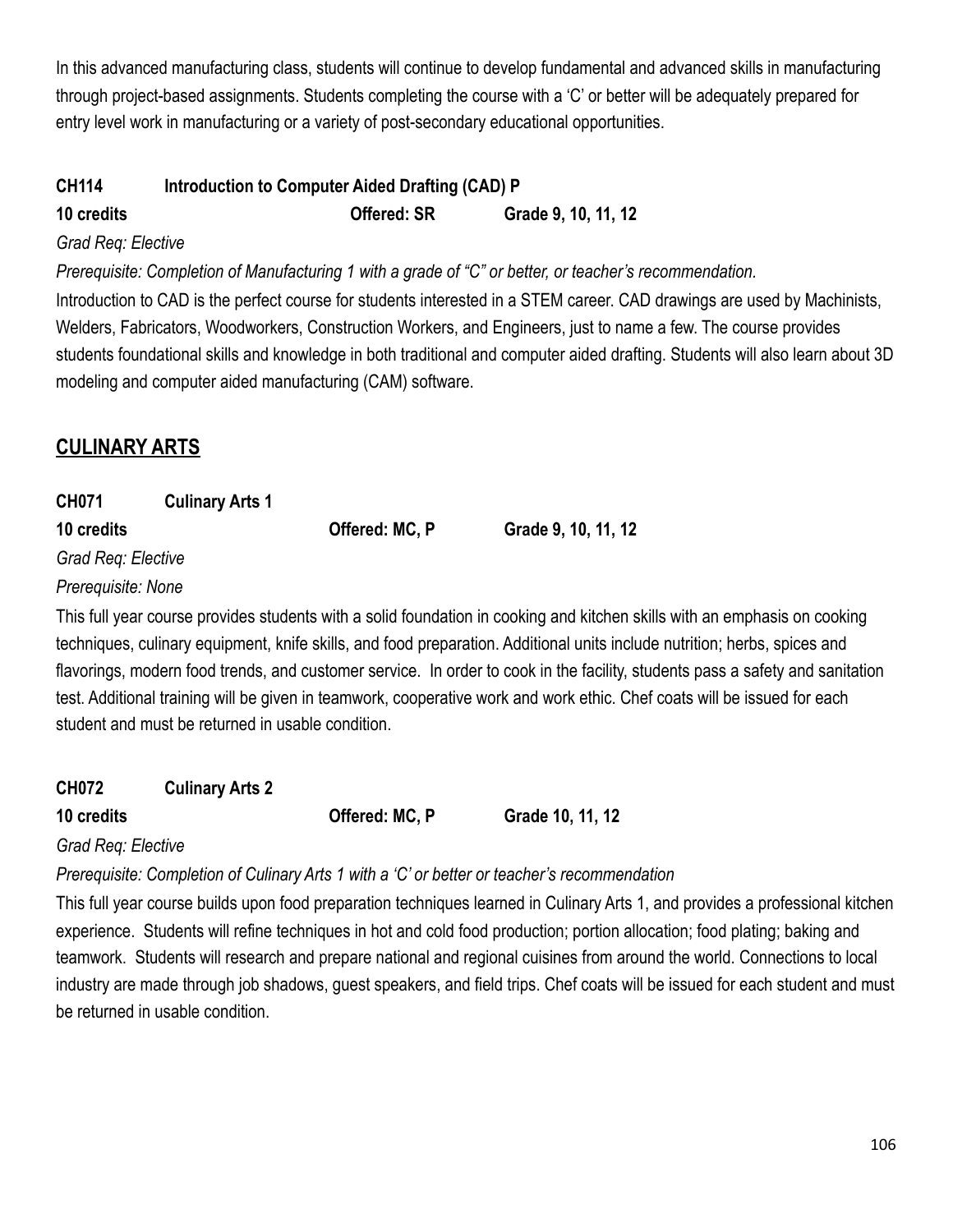## **CH073 Culinary Arts and Hospitality Management P 10 credits Offered: MC, P Grade 11, 12**

#### *Grad Req: Elective*

*Prerequisite: Completion of Culinary Arts 2 or Farm to Table with a 'C' or better and teacher's recommendation.* Course content includes the principles and practices of sound public relations, and planning and organizing events, meetings, conferences, or conventions. It prepares students for employment opportunities with trade and professional associations, consulting firms, non-profit organizations, and corporations. Integrated throughout this course are career preparation standards, which include basic academic skills, communication, interpersonal skills, problem solving, workplace safety, technology, ServSafe certification and employment literacy. This course requires a significant amount of time outside regular classroom hours, including evening and weekend catering events.

| <b>CH083</b>       | <b>Farm to Table P</b> |                                                                                    |                  |
|--------------------|------------------------|------------------------------------------------------------------------------------|------------------|
| 10 credits         |                        | Offered: EA, SR                                                                    | Grade 10, 11, 12 |
| Grad Reg: Elective |                        |                                                                                    |                  |
| Prerequisite: None |                        |                                                                                    |                  |
|                    |                        | The Farm to Table course provides students the opportunity to make connections het |                  |

The Farm to Table course provides students the opportunity to make connections between local food systems and the culinary industry through project-based learning experiences in food production, processing, marketing, distribution, and consumption. This course is a blend of the Agriculture and Natural Resources and the Hospitality, Tourism, and Recreation industries, and students completing this course can earn food handler industry certification.

## **HEALTH SCIENCE AND PUBLIC SERVICES**

| <b>CH101P</b> | <b>Health Science and Biotechnology 1 P</b> |                     |
|---------------|---------------------------------------------|---------------------|
| 10 credits    | <b>Offered: P</b>                           | Grade 9, 10, 11, 12 |

*Grad Req: College Prep Elective*

*Prerequisite: Completion of Physical Science P and concurrent enrollment in Biology P or teacher's recommendation.*

This course is designed to introduce students to fundamental concepts, principles and equipment in the fast-growing fields of medicine, biotechnology, and environmental science. Students will learn how specific scientific methods apply to critical procedures commonly performed in these industries today, as well as the ethical, legal, and social considerations involved.

| <b>CH102P</b>             | <b>Health Science and Biotechnology 2 P</b> |            |                                                                                                                      |
|---------------------------|---------------------------------------------|------------|----------------------------------------------------------------------------------------------------------------------|
| 10 credits                |                                             | Offered: P | Grade 10, 11, 12                                                                                                     |
|                           | Grad Req: College Prep Elective             |            |                                                                                                                      |
|                           |                                             |            | Prerequisite: Completion of Health Science and Biotechnology 1 P with a "C" or higher and completion of Biology P or |
| teacher's recommendation. |                                             |            |                                                                                                                      |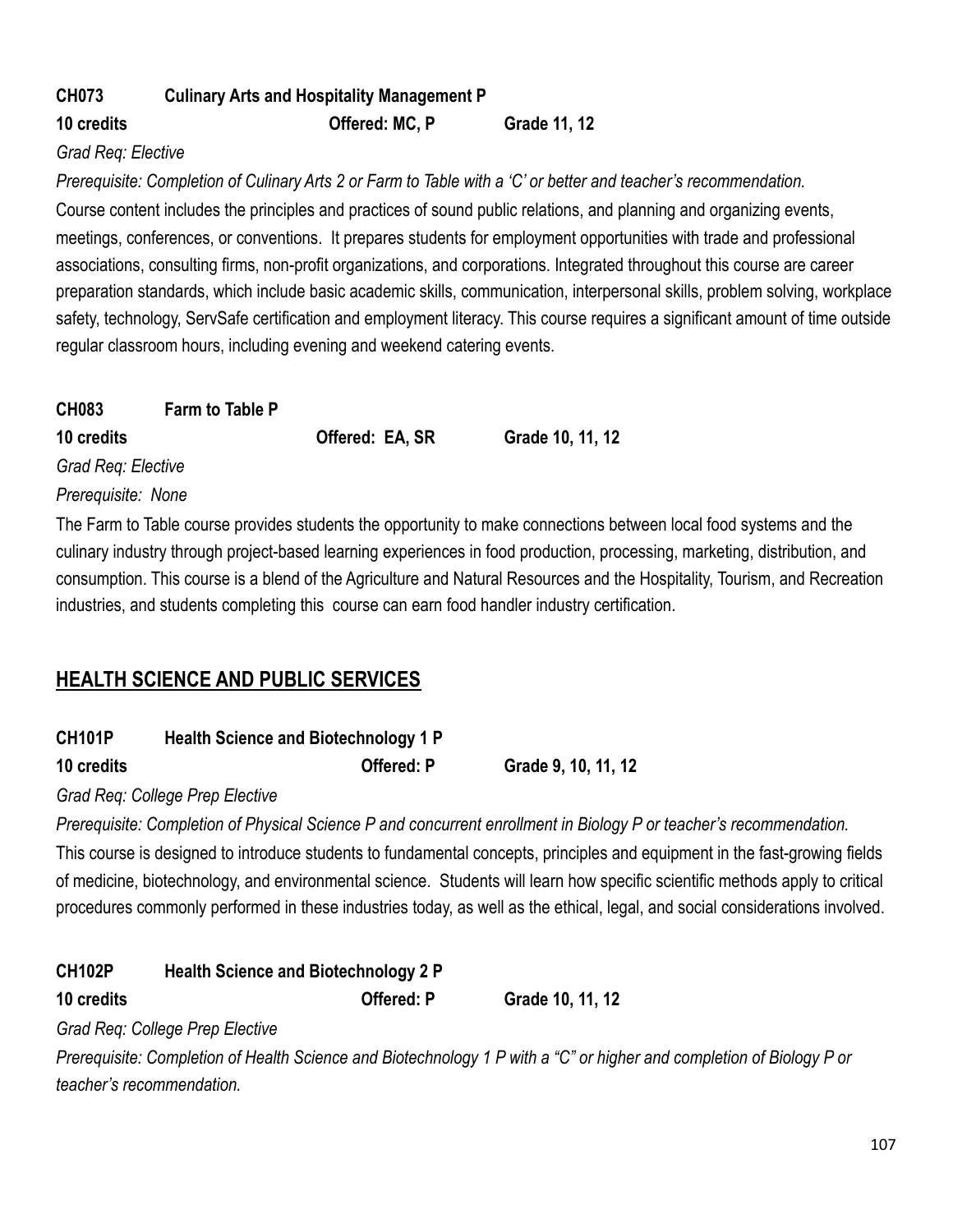This course is a natural extension of Health Science and Biotechnology 1 P. Students will continue their study within the major themes of environmental biotechnology, genetics, microbiology and health by concentrating on more specific topics. Students will explore topics including anatomy, physiology, pharmacology, health and wellness, viticulture, alternative medicine, exercise, genetic engineering, forestry and farming topics, alternative energy, and ergonomics and design.

## **CH103P Health Science and Biotechnology 3 P 10 credits Offered: P Grade 11, 12**

*Grad Req: College Prep Elective*

*Prerequisite: Completion of Health Science and Biotechnology 2 P with a "C" or higher; recommended concurrent enrollment in Chemistry or teacher's recommendation*

This college preparatory class has students explore their interests in Health and Science careers and college majors through research and internship projects. The main goal of the class is to extend the student's skills through designing and conducting an original experience in biotechnology or health sciences. Concurrent enrollment in Chemistry is recommended.

| CH121              | <b>Public Safety 1</b> |                    |              |
|--------------------|------------------------|--------------------|--------------|
| 10 credits         |                        | <b>Offered: EA</b> | Grade 10, 11 |
| Grad Req: Elective |                        |                    |              |

### *Prerequisite: None*

Students in this introductory course will explore the various careers in police, fire and medical emergency services. They will meet and talk with a wide variety of professionals involved in the field of public safety through classroom speakers and field trips to law enforcement facilities. Students will learn the art of public speaking, and participate in scenarios as they relate to public safety. Students will also participate in disaster preparedness and be certified as TeenCERT disaster responders. Students will earn CPR certification as part of the coursework.

|--|--|--|

**10 credits Offered: EA Grade 11, 12**

*Grad Req: Elective*

*Prerequisite: Completion of Public Safety 1 with a "C" or better or teacher's recommendation.*

Students in this course will learn and discuss the various penal codes, traffic codes, and evidence collection laws. They will participate in real life scenarios that have students investigating crimes and learning report writing skills. Students will also study medical emergency requirements and learn how to prepare traffic collision reports, including documentation as it relates to emergency medical responses.

| CHH <sub>36</sub>  | <b>Public Safety 3</b> |
|--------------------|------------------------|
| 10 credits         |                        |
| Grad Req: Elective |                        |

**10 credits Offered: EA Grade 11, 12**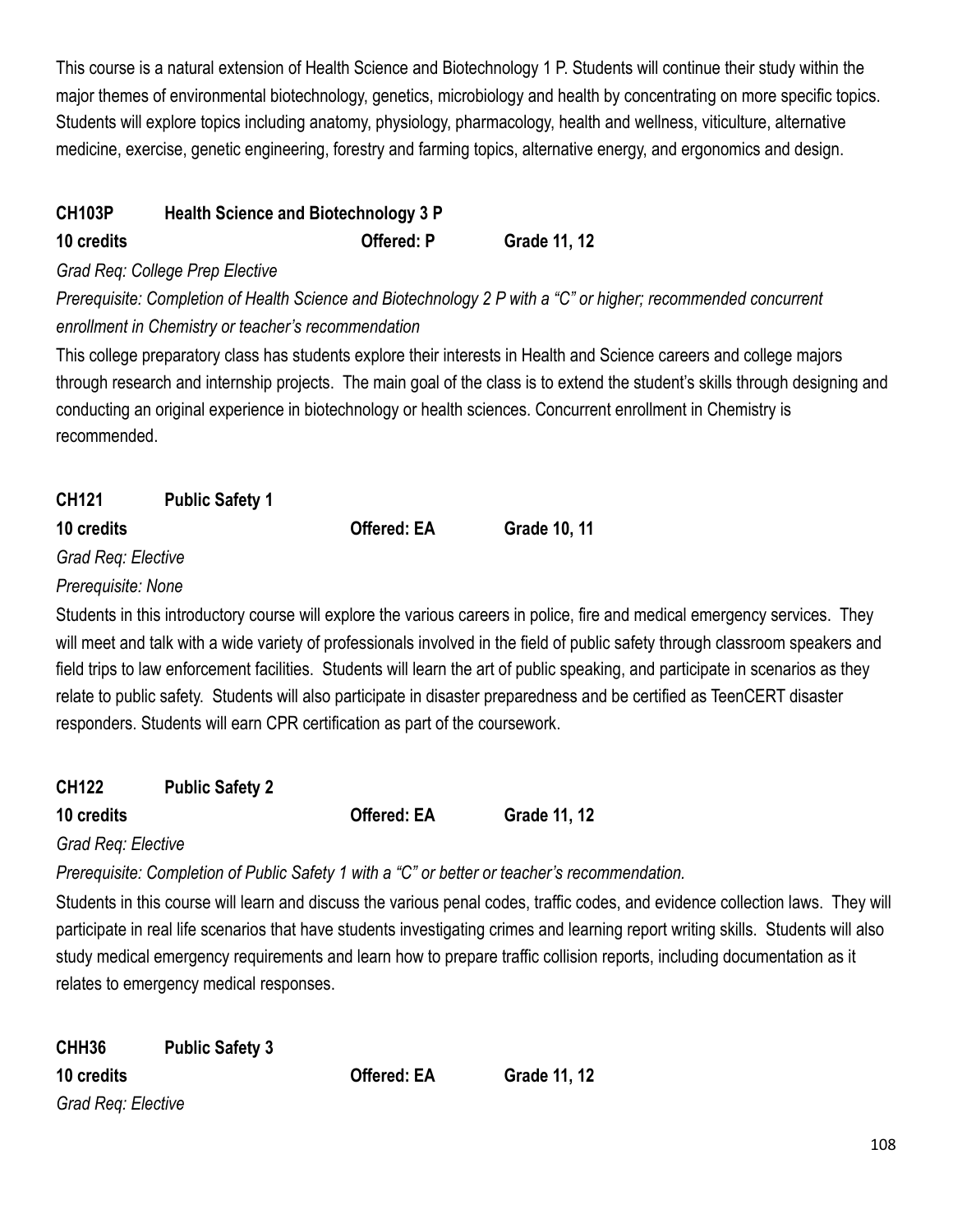### *Prerequisite: Completion of Public Safety 2 with a "C" or better or teacher recommendation.*

Students in this advanced course will learn about legal and constitutional principles. They will also study landmark Supreme Court cases, combined with other relevant laws and court procedures. Students will gain experience presenting cases to a court. Liability issues for public safety officers will be examined.

### **CH131 Sports Medicine P**

**10 credits Offered: MC, SR Grade 11, 12**

#### *Grad Req: Elective*

#### *Prerequisite: Completion of Biology P with a 'C' or better, or course instructor's permission*

Sports Medicine is a hands-on course where students learn how the anatomy and physiology of the human body systems interact with each other through sports. This course provides classroom instruction in athletic training, nutrition, medical terminology, vital signs, and treatment of injuries. At the conclusion of the course, students will be able to: perform CPR and basic first aid; identify major muscles and bones of the body; identify major body systems; provide primary care to injuries; recognize and use appropriate medical terminology; perform rehabilitative exercises; demonstrate skills and knowledge of the principles of exercise; effectively apply tape and bandages; understand the breadth of medical careers that utilize the skill set students have developed; and understand the post-secondary actions needed to pursue a career in the health services industry.

## **CH130 Athletic Training**

**10 credits Offered: MC Grade 12**

*Grad Req: Elective*

#### *Prerequisite: Completion of Sports Medicine with a B or better, or teacher's recommendation*

Athletic Training furthers the concepts and skills learned in Sports Medicine through increased hands-on curricular units. This course provides more in-depth classroom instruction in athletic training, nutrition, medical terminology, vital signs, and treatment of injuries. Students will participate in training assignments by placement with one of the school's athletic teams. Athletic training experience assignments will require time outside of the classroom at night or on weekends.

# **ELECTIVES**

| NHA09                    | AVID <sub>9</sub> |  |
|--------------------------|-------------------|--|
| $\overline{\phantom{a}}$ |                   |  |

**10 credits Offered: EA, M Grade 9**

### *Grad Req: Elective*

*Prerequisite: Consent of supervising staff member; acceptable academic performance and attendance*

The mission of AVID (Achievement via Individual Determination) is to support students through study skills, techniques in note-taking and other methods that support high level study and achievement as they move toward meeting college preparation and admission requirements.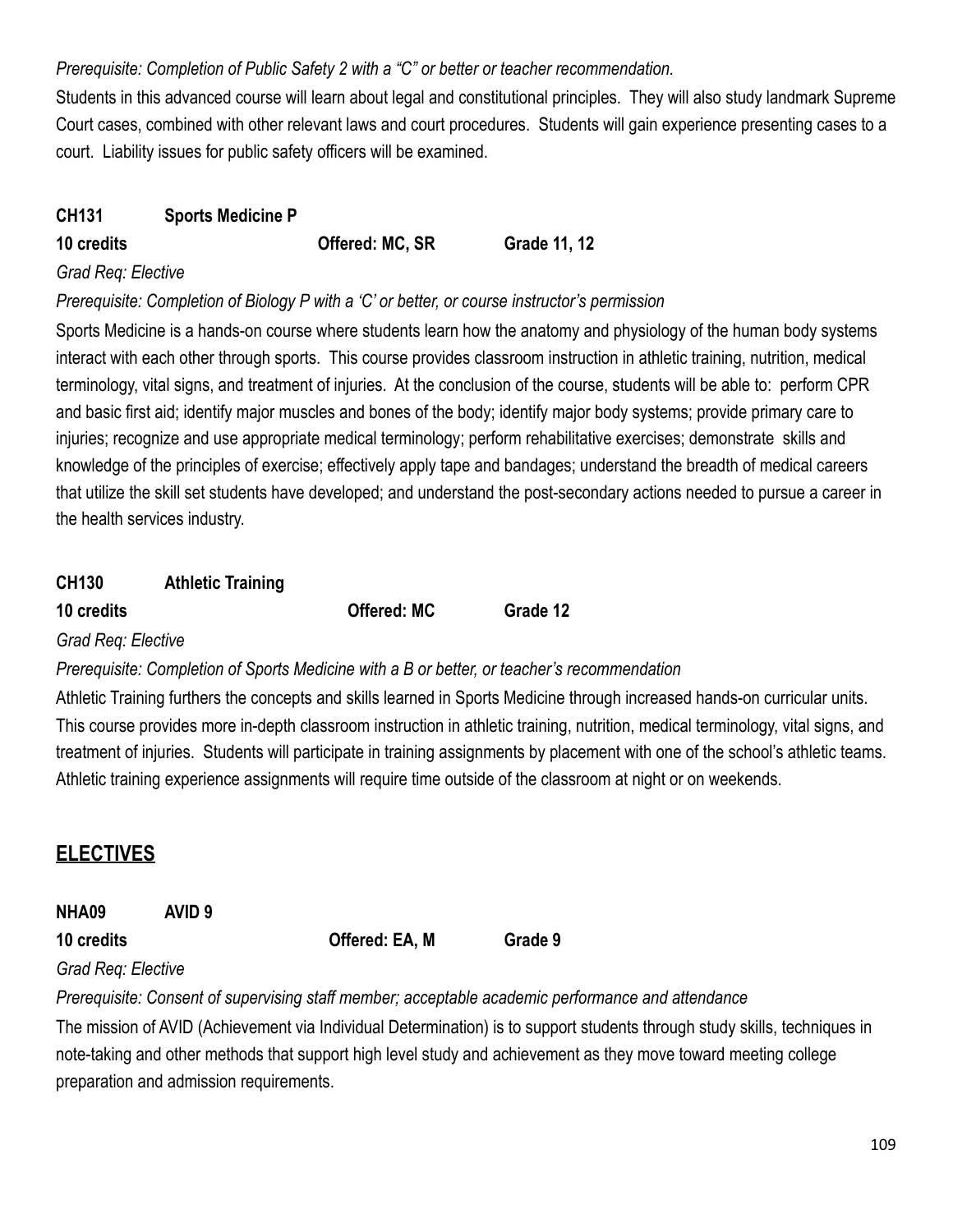| NHA <sub>10</sub>  | AVID <sub>10</sub>                      |                |                                                                                                                                                                                                                                                    |
|--------------------|-----------------------------------------|----------------|----------------------------------------------------------------------------------------------------------------------------------------------------------------------------------------------------------------------------------------------------|
| 10 credits         |                                         | Offered: EA, M | Grade 10                                                                                                                                                                                                                                           |
| Grad Req: Elective |                                         |                |                                                                                                                                                                                                                                                    |
| and attendance     |                                         |                | Prerequisite: Successful completion of AVID 9 or Consent of supervising staff member; acceptable academic performance<br>The mission of AVID (Achievement via Individual Determination) is to support students through study skills, techniques in |
|                    | preparation and admission requirements. |                | note-taking and other methods that support high level study and achievement as they move toward meeting college                                                                                                                                    |
| NHA <sub>11</sub>  | AVID <sub>11</sub>                      |                |                                                                                                                                                                                                                                                    |
| 10 credits         |                                         | Offered: EA, M | Grade 11                                                                                                                                                                                                                                           |
| Grad Reg: Elective |                                         |                |                                                                                                                                                                                                                                                    |

*Prerequisite: Successful completion of AVID 10 or Consent of supervising staff member; acceptable academic performance and attendance*

The mission of AVID (Achievement via Individual Determination) is to support students through study skills, techniques in note-taking and other methods that support high level study and achievement as they move toward meeting college preparation and admission requirements.

| NHATK<br><b>AVID 11/Theory of Knowledge</b> |
|---------------------------------------------|
|---------------------------------------------|

| Offered: M | Grade 11 |
|------------|----------|
|            |          |

*Grad Req: Elective*

*Prerequisite: Successful completion of AVID 10 or Consent of supervising staff member; acceptable academic performance and attendance*

Students in Avid 11/TOK are dual enrolled in the AVID and IB Theory of Knowledge courses. The theory of Knowledge portion of the course explores the question: How do we know what we know? This course focuses on college level writing and presenting skills. The AVID portion of the course focuses on supporting students in researching best fit colleges and reaching college readiness. By the end of the Junior year students have developed their college apply list and written a rough draft of their college essays. Students also register and study for the SAT and ACT, which they will take in the spring of their Junior year. All eligible AVID Juniors also attend an overnight college field trip in the spring and visit four universities.

| <b>NHATKI</b> | AVID 12/Theory of Knowledge 2 IB |
|---------------|----------------------------------|
|---------------|----------------------------------|

**10 credits Offered: M Grade 12**

## *Grad Req: Elective*

*Prerequisite: Successful completion of AVID 11 or Consent of supervising staff member; acceptable academic performance and attendance*

Students in AVID 12/TOK continue with the second year of the IB Theory of knowledge Course. Students complete their TOK essay and presentation which is the final assessment for this application course. The AVID portion of the course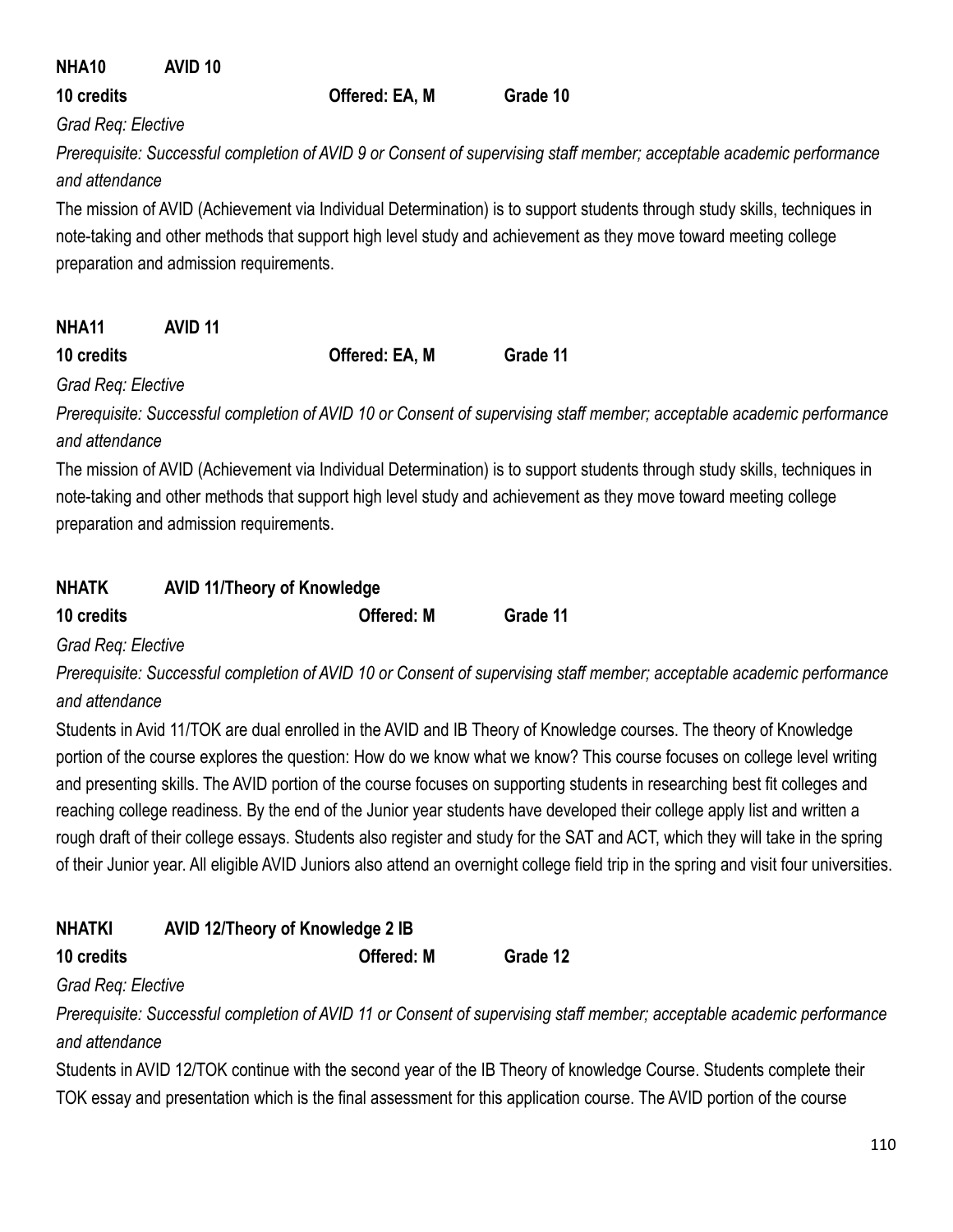guides students through the entire college application process including: completing college applications, applying for scholarships and financial aid, and continuing to study for the SAT and ACT which students will take in the fall of their Senior year. Students also prepare for college level work and a successful transition to college life. Eligible AVID Seniors also have the opportunity to attend an overnight college field trip in early fall to visit four more universities. *+UC/CSU Honors (weighted)*

## **NHA12 AVID Senior Seminar P**

**10 credits Offered: EA, M Grade 12**

#### *Grad Req: Elective*

*Prerequisite: Successful completion of AVID 11 or Consent of supervising staff member; acceptable academic performance and attendance*

The mission of AVID (Achievement Via Individual Determination) is to support students through study skills, techniques in note-taking and other methods that support high level study and achievement as they move toward meeting college preparation and admission requirements. This course meets the "g" elective for the UC system.

| <b>NHHE5</b>       | <b>Student Service</b>    |              |
|--------------------|---------------------------|--------------|
| 10 credits         | Offered: EA, MC, M, P, SR | Grade 11, 12 |
| Grad Req: Elective |                           |              |

*Prerequisite: Consent of supervising staff member; acceptable academic performance and attendance.*

Students will provide community service and support to classroom teachers and staff. No letter grade. Must have parent signature in order to enroll as a Student Service worker. Credit/no-credit

| <b>NHEAT</b> | <b>Specialized Elem. Age Tutor</b> |                     |
|--------------|------------------------------------|---------------------|
| 10 credits   | Offered: EA, MC, M, P, SR          | <b>Grade 11, 12</b> |

*Grad Req: Elective*

*Prerequisite: Consent of supervising staff member; acceptable academic performance and attendance.*

Students will provide individualized aid to students who are in elementary classes and in need of additional academic assistance. Tutoring takes place at local elementary/middle schools with parent permission. Students will tutor under the supervision of a classroom teacher. Students will receive a letter grade.

# **NHSPT Specialized Peer Tutor**

**10 credits Offered: EA, MC, M, P, SR Grade 11, 12**

### *Grad Req: Elective*

*Prerequisite: Consent of supervising staff member; acceptable academic performance and attendance.*

Students will provide individualized aid to students who are in need of additional academic assistance. Students will tutor under the supervision of a classroom teacher or counselor. Students will receive a letter grade. Must have parent permission to enroll in this course.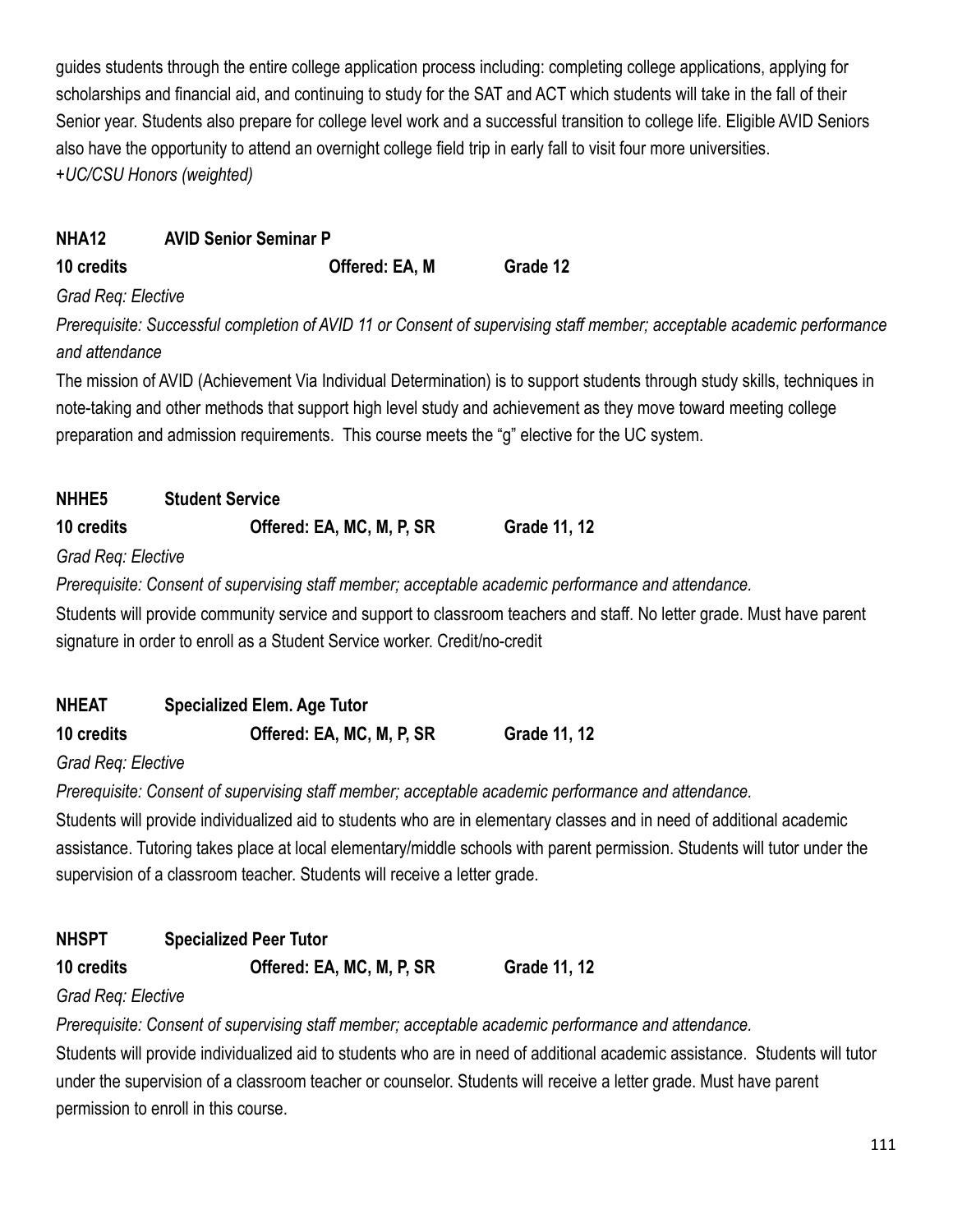| <b>NHECF</b> | <b>Early College Foundations</b> |         |
|--------------|----------------------------------|---------|
| 10 credits   | Offered: M. P                    | Grade 9 |

*Grad Req: Elective*

*Prerequisite: Acceptance into the Early College Magnet Program.*

Early College Foundations is a beginning level course designed to provide students with a foundation in computer skills, study habits, time management, goal setting, research methodology, career and college exploration, and orientation to the performance expectations of college. This course is required for freshman students in the Early College Magnet Program.

| <b>HH060P</b>      | <b>General Psychology P</b> |                     |
|--------------------|-----------------------------|---------------------|
| 10 credits         | Offered: EA, MC, M, SR      | <b>Grade 11, 12</b> |
| Grad Req: Elective |                             |                     |

*Prerequisite: None*

This college preparatory course is designed to introduce students to psychology. It will focus on the background of psychology, neurophysiology and neuroanatomical concepts, sensory systems, developmental psychology, biological rhythms, hormones, behavior, learning and memory, thinking and intelligence, personality, and psychological disorders.

| <b>NHTOKI</b> | International Baccalaureate Theory of Knowledge IB |
|---------------|----------------------------------------------------|
|---------------|----------------------------------------------------|

| 10 credits | <b>Offered: M</b> | Grade 11, 12 |
|------------|-------------------|--------------|
|            |                   |              |

*Grad Req: Elective*

*Prerequisite: Previous social science teacher's recommendation.*

Theory of Knowledge (TOK) explores the world's major philosophies, systems of knowledge, political concepts, and aesthetic principles. Students engage in deep, inter-disciplinary critical thinking, considering such issues as the nature of truth and knowledge. TOK is required for IB diploma candidates. It may also be taken as an elective but offers no college credit for students who are not diploma candidates.

| <b>NHI</b> | <b>Social and Cultural Anthropology IB SL</b> |                     |
|------------|-----------------------------------------------|---------------------|
| 10 credits | <b>Offered: M</b>                             | <b>Grade 11, 12</b> |

*Grad Req: Elective*

*Prerequisite: Must meet one of the following criteria: a "B" or better in World History P, "B" or better in H World History HP or previous social science teacher's recommendation.*

This college preparatory course provides students with an introduction to social anthropology. Through selected readings, class discussions, presentations, and independent research students will explore what it means to be human. This course will examine the role of culture in human life and the breadth of cultural diversity among human groups.

**NHGVT Student Government 10 credits Offered: EA, MC, M, P, SR Grade 9, 10, 11, 12**